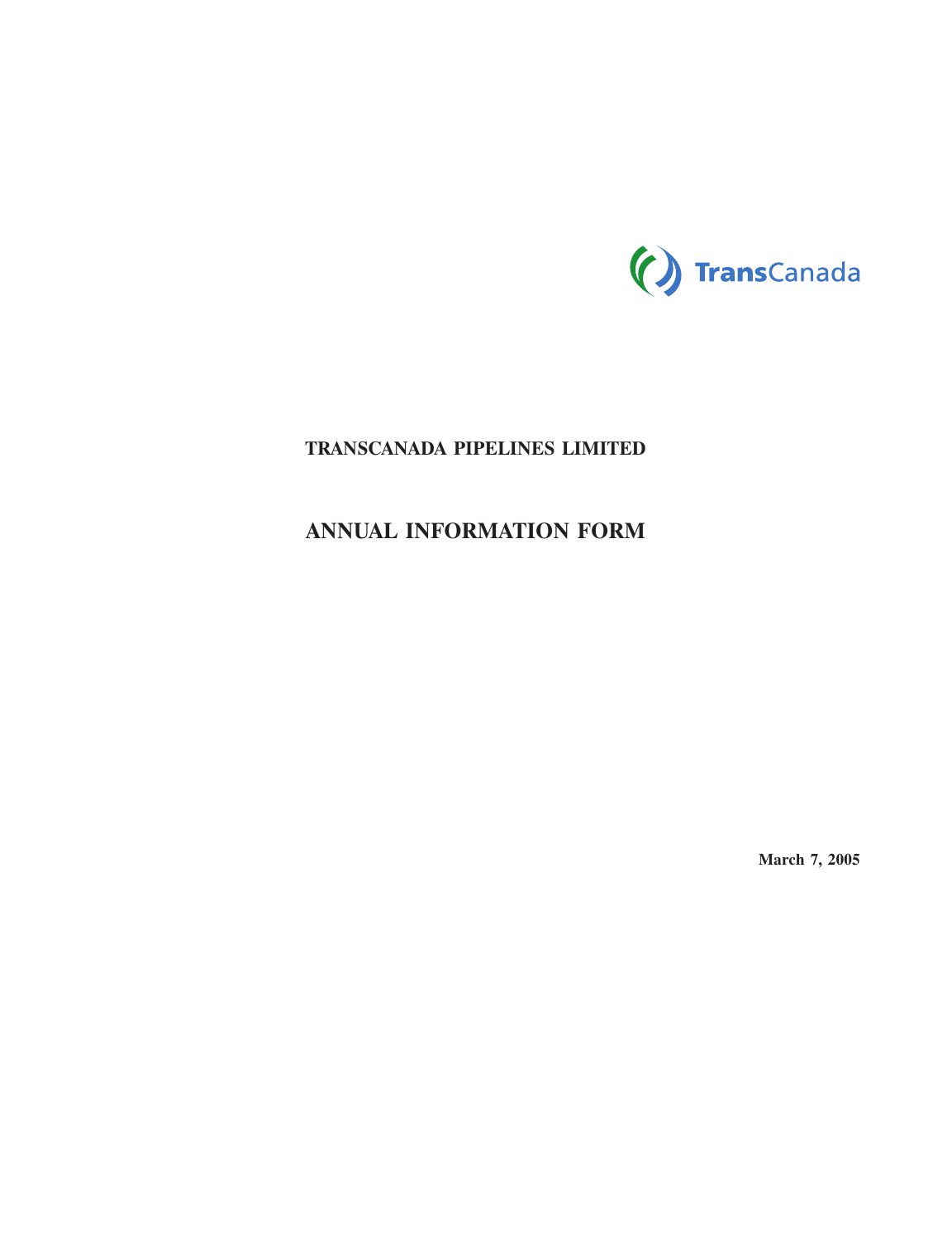# **TABLE OF CONTENTS**

| TABLE OF CONTENTS                | <i>i</i>        | Discontinued Operations                           |
|----------------------------------|-----------------|---------------------------------------------------|
| PRESENTATION OF INFORMATION      | ii              | HEALTH, SAFETY AND                                |
| FORWARD-LOOKING INFORMATION      | <i>ii</i>       | ENVIRONMENT                                       |
| REFERENCE INFORMATION            | $\ddot{\rm ii}$ | Environment                                       |
| TRANSCANADA PIPELINES LIMITED    | 1               | LEGAL PROCEEDINGS                                 |
| Corporate Structure              | 1               | TRANSFER AGENTS AND REGISTR                       |
| Significant Subsidiaries         | 1               | INTEREST OF EXPERTS                               |
| GENERAL DEVELOPMENT OF THE       | 2               | RISK FACTORS<br>DIVIDENDS                         |
| Developments in Gas Transmission | $\overline{2}$  | DESCRIPTION OF CAPITAL<br>STRUCTURE               |
| Developments in Power Business   | 4               | RATINGS                                           |
| Recent Developments              | 5               | MARKET FOR SECURITIES                             |
| BUSINESS OF TCPL                 | 5               | DIRECTORS AND OFFICERS                            |
| Gas Transmission Business        | 6               |                                                   |
| Gas Transmission                 | 7               |                                                   |
| Wholly-Owned Pipelines           | 7               | CORPORATE GOVERNANCE                              |
| Other Gas Transmission           | 12              | Audit Committee                                   |
| Regulation of North American     | 15              | Other Board Committees                            |
| Competition in Gas Transmission  | 15              | Conflicts of Interest                             |
| Research and Development         | 15              | INDEBTEDNESS OF DIRECTORS A<br>EXECUTIVE OFFICERS |
|                                  | 16              | SECURITIES OWNED BY DIRECTO                       |
| TransCanada Power, L.P.          | 17              | <b>COMPENSATION OF DIRECTORS.</b>                 |
|                                  | 17              | <b>EXECUTIVE COMPENSATION AND</b>                 |
| Power Performance                | 18              | OTHER INFORMATION                                 |
| Regulation of Power              | 18              | ADDITIONAL INFORMATION                            |
| Competition in Power             | 19              | GLOSSARY                                          |
|                                  | 19              | SCHEDULE "A"                                      |
| Cancarb Limited                  | 19              | Exchange Rate of the Canadian Dolla               |
| TransCanada Turbines             | 19              | Metric Conversion Table                           |
| TransCanada Calibrations         | 19              | SCHEDULE "B"                                      |
|                                  |                 |                                                   |

|                                  | Page            |                                                     | Page |
|----------------------------------|-----------------|-----------------------------------------------------|------|
| TABLE OF CONTENTS                | i               | Discontinued Operations                             | 19   |
| PRESENTATION OF INFORMATION      | ii              | HEALTH, SAFETY AND                                  |      |
| FORWARD-LOOKING INFORMATION      | $\ddot{\rm ii}$ | ENVIRONMENT                                         | 20   |
| REFERENCE INFORMATION            | $\ddot{\rm ii}$ |                                                     | 20   |
| TRANSCANADA PIPELINES LIMITED    | 1               | LEGAL PROCEEDINGS                                   | 21   |
| Corporate Structure              | 1               | TRANSFER AGENTS AND REGISTRAR.                      | 21   |
| Significant Subsidiaries         | 1               | INTEREST OF EXPERTS                                 | 21   |
| GENERAL DEVELOPMENT OF THE       |                 | RISK FACTORS                                        | 21   |
|                                  | 2               | DIVIDENDS                                           | 22   |
| Developments in Gas Transmission | $\overline{c}$  | DESCRIPTION OF CAPITAL<br>STRUCTURE                 | 23   |
| Developments in Power Business   | 4               | RATINGS                                             | 24   |
| Recent Developments              | 5               | MARKET FOR SECURITIES                               | 25   |
| BUSINESS OF TCPL                 | 5               | DIRECTORS AND OFFICERS                              | 27   |
| Gas Transmission Business        | 6               |                                                     | 27   |
| Gas Transmission                 | 7               |                                                     | 30   |
| Wholly-Owned Pipelines           | 7               | CORPORATE GOVERNANCE                                | 31   |
| Other Gas Transmission           | 12              | Audit Committee                                     | 32   |
| Regulation of North American     | 15              | Other Board Committees                              | 33   |
| Competition in Gas Transmission  | 15              | Conflicts of Interest                               | 34   |
| Research and Development         | 15              | INDEBTEDNESS OF DIRECTORS AND<br>EXECUTIVE OFFICERS | 34   |
|                                  | 16              | SECURITIES OWNED BY DIRECTORS                       | 34   |
| TransCanada Power, L.P.          | 17              | COMPENSATION OF DIRECTORS                           | 35   |
|                                  | 17              | <b>EXECUTIVE COMPENSATION AND</b>                   |      |
| Power Performance                | 18              | OTHER INFORMATION                                   | 37   |
| Regulation of Power              | 18              | ADDITIONAL INFORMATION                              | 56   |
| Competition in Power             | 19              | GLOSSARY                                            | 56   |
|                                  | 19              | SCHEDULE "A"                                        | 58   |
| Cancarb Limited                  | 19              | Exchange Rate of the Canadian Dollar                | 58   |
| TransCanada Turbines             | 19              | Metric Conversion Table                             | 58   |
| TransCanada Calibrations         | 19              | SCHEDULE "B"                                        | 59   |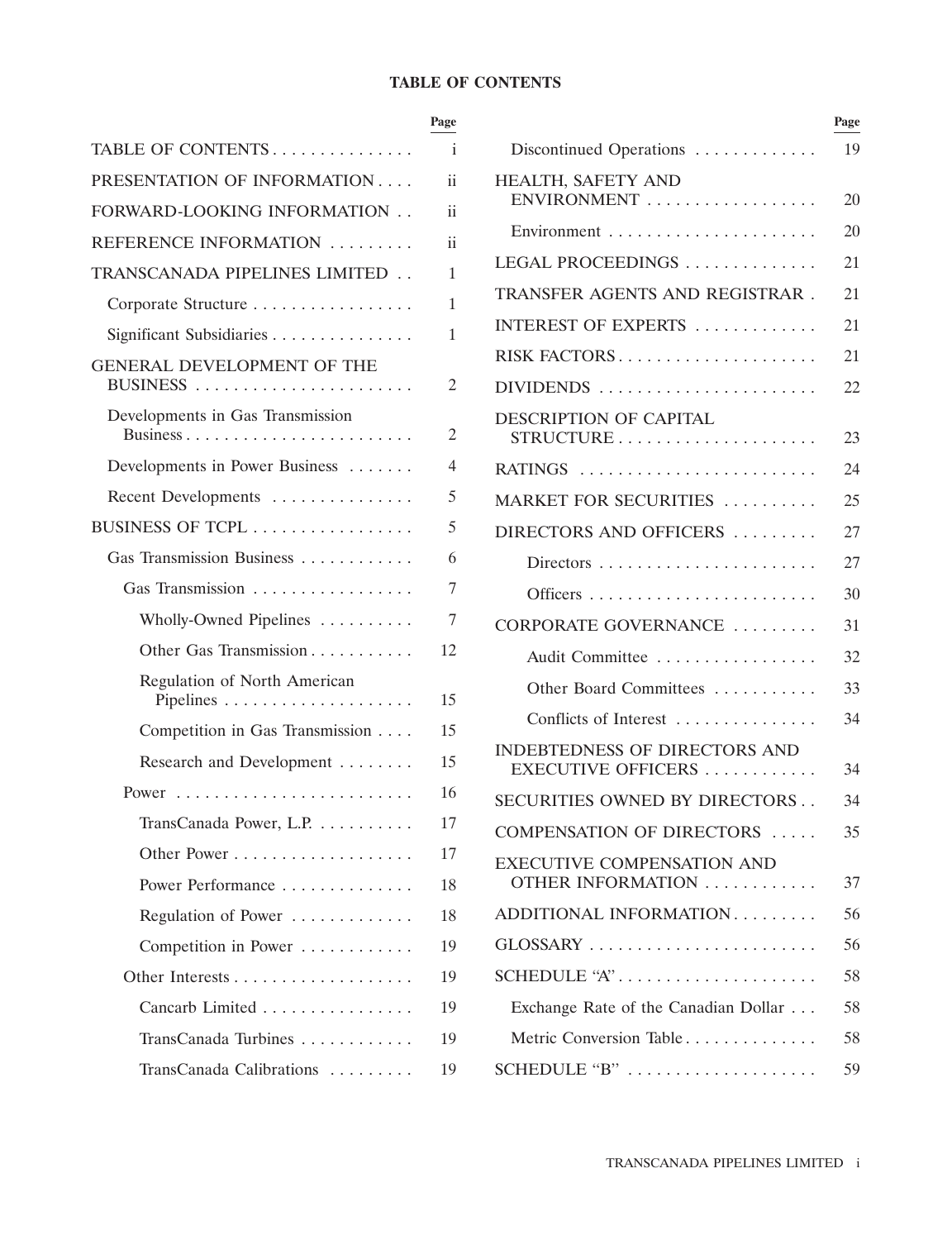### **PRESENTATION OF INFORMATION**

Unless otherwise noted, the information contained in this Annual Information Form (''*AIF*'') is given at or for the year ended, December 31, 2004 (''*Year End*''). Amounts are expressed in Canadian dollars unless otherwise indicated. Financial information is presented in accordance with Canadian generally accepted accounting principles.

This AIF provides material information about the business and operations of TransCanada PipeLines Limited (''*TCPL*''). TCPL's Management's Discussion and Analysis dated March 1, 2005 (''*MD&A*'') and TCPL's Audited Consolidated Financial Statements are incorporated by reference into this AIF and are available on SEDAR at www.sedar.com.

Unless the context indicates otherwise, a reference in this AIF to ''TCPL'' includes TCPL's parent, TransCanada Corporation (''*TransCanada*''), and subsidiaries of TCPL through which its various business operations are conducted. Where TCPL is referred to with respect to actions that occurred prior to its 2003 plan of arrangement with TransCanada, which is described below under the heading ''TransCanada PipeLines Limited — Corporate Structure'', these actions were taken by TCPL or its subsidiaries. The term ''subsidiary'', when referred to in this AIF, means direct and indirect wholly-owned subsidiaries of TransCanada or TCPL, as applicable.

Trends impacting TCPL's gas transmission and power businesses are discussed in the MD&A under the headings "Gas Transmission" (under the subheadings "Opportunities and Developments", "Regulatory Developments'' and ''Business Risks'') and ''Power'' (under the subheadings ''Opportunities and Developments'' and ''Business Risks'').

### **FORWARD-LOOKING INFORMATION**

This AIF, the documents incorporated by reference into this AIF, and other reports and filings made with the securities regulatory authorities include forward-looking statements. All forward-looking statements are based on TCPL's beliefs and assumptions based on information available at the time the assumption was made. Forward-looking statements relate to, among other things, anticipated financial performance, business prospects, strategies, regulatory developments, new services, market forces, commitments and technological developments. Much of this information also appears in the MD&A. By its nature, such forward-looking information is subject to various risks and uncertainties, including those discussed in this AIF, which could cause TCPL's actual results and experience to differ materially from the anticipated results or other expectations expressed. Readers are cautioned not to place undue reliance on this forward-looking information, which is given as of the date it is expressed in this AIF or otherwise, and TCPL undertakes no obligation to update publicly or revise any forward-looking information, whether as a result of new information, future events or otherwise.

# **REFERENCE INFORMATION**

For the reference information noted below, please refer to Schedule ''A''.

- Exchange Rate of the Canadian Dollar
- Metric Conversion Table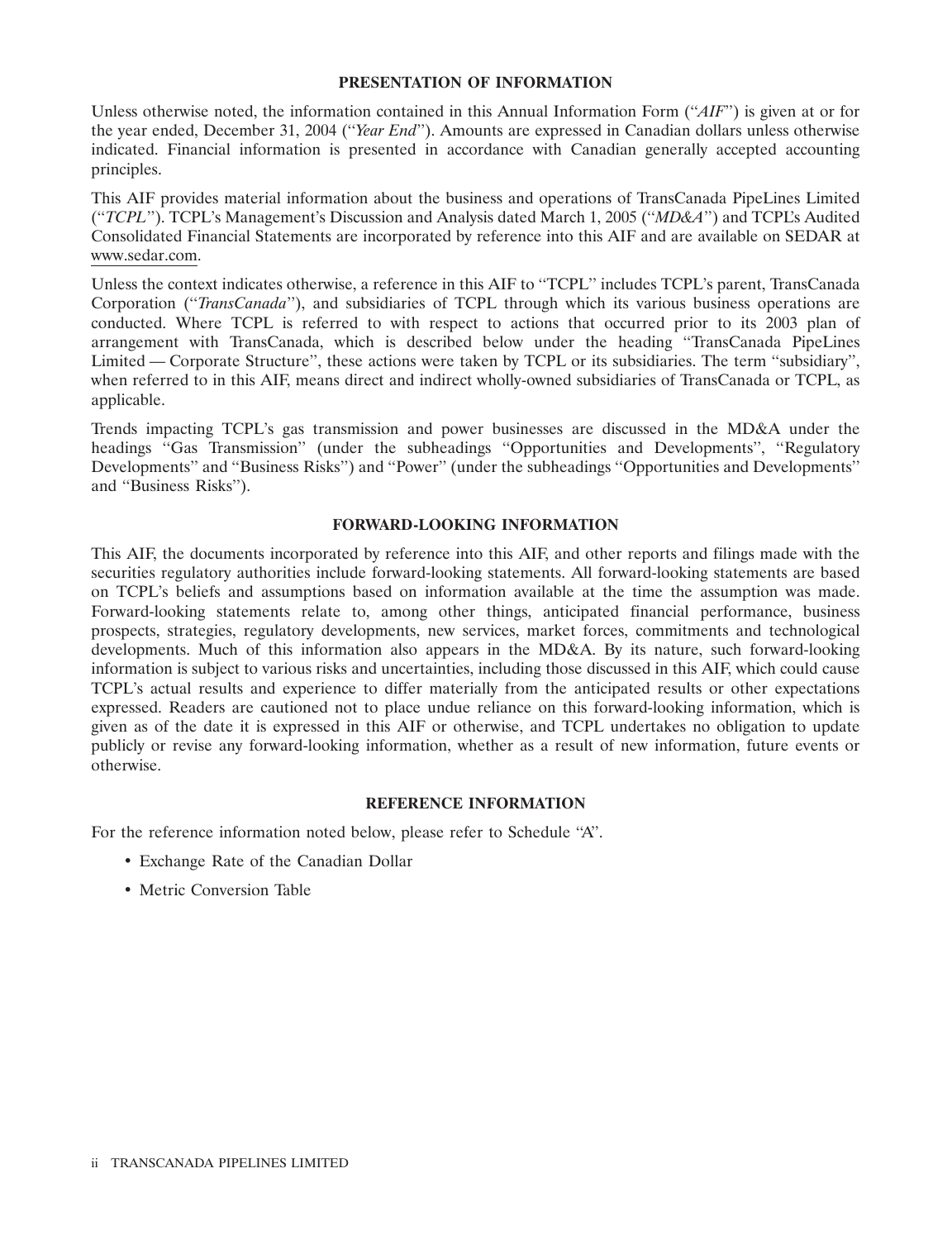# **TRANSCANADA PIPELINES LIMITED**

# **Corporate Structure**

TCPL's head office and registered office are located at 450 - 1st Street S.W., Calgary, Alberta, T2P 5H1.

TCPL is a Canadian public company. Significant dates and events are set forth below.

| Date                   | Event                                                                                                                                                                                                                                                                                                                                                                                                                                                                                                                                                                                                                                                                                                                                                                                                                                     |
|------------------------|-------------------------------------------------------------------------------------------------------------------------------------------------------------------------------------------------------------------------------------------------------------------------------------------------------------------------------------------------------------------------------------------------------------------------------------------------------------------------------------------------------------------------------------------------------------------------------------------------------------------------------------------------------------------------------------------------------------------------------------------------------------------------------------------------------------------------------------------|
| March 21, 1951         | Incorporated by Special Act of Parliament as Trans-Canada Pipe Lines Limited.                                                                                                                                                                                                                                                                                                                                                                                                                                                                                                                                                                                                                                                                                                                                                             |
| April 19, 1972         | Continued under the <i>Canada Corporations Act</i> by Letters Patent, which included the<br>alteration of its capital and change of name to TransCanada PipeLines Limited.                                                                                                                                                                                                                                                                                                                                                                                                                                                                                                                                                                                                                                                                |
| June 1, 1979           | Continued under the Canada Business Corporations Act.                                                                                                                                                                                                                                                                                                                                                                                                                                                                                                                                                                                                                                                                                                                                                                                     |
| July 2, 1998           | Certificate of Arrangement issued in connection with the Plan of Arrangement with NOVA<br>Corporation ("NOVA") through which the companies merged and then split off the<br>commodity chemicals business carried on by NOVA into a separate public company.                                                                                                                                                                                                                                                                                                                                                                                                                                                                                                                                                                               |
| January 1, 1999        | Certificate of Amalgamation issued reflecting TCPL's vertical short form amalgamation with<br>a wholly-owned subsidiary, Alberta Natural Gas Company Ltd.                                                                                                                                                                                                                                                                                                                                                                                                                                                                                                                                                                                                                                                                                 |
| <b>January 1, 2000</b> | Certificate of Amalgamation issued reflecting TCPL's vertical short form amalgamation with<br>a wholly-owned subsidiary, NOVA Gas International Ltd.                                                                                                                                                                                                                                                                                                                                                                                                                                                                                                                                                                                                                                                                                      |
| May 4, 2001            | Restated TransCanada PipeLines Limited Articles of Incorporation issued.                                                                                                                                                                                                                                                                                                                                                                                                                                                                                                                                                                                                                                                                                                                                                                  |
| June 20, 2002          | Restated TransCanada PipeLines Limited By-Laws.                                                                                                                                                                                                                                                                                                                                                                                                                                                                                                                                                                                                                                                                                                                                                                                           |
| May 15, 2003           | Certificate of Arrangement issued in connection with the plan of arrangement with<br>TransCanada. TransCanada was incorporated pursuant to the provisions of the Canada<br>Business Corporation Act on February 25, 2003. The arrangement was approved by TCPL<br>common shareholders on April 25, 2003 and following court approval, Articles of<br>Arrangement were filed making the arrangement effective May 15, 2003. The common<br>shareholders of TCPL exchanged each of their TCPL common shares for one common share<br>of TransCanada. The debt securities and preferred shares of TCPL remained obligations and<br>securities of TCPL. TCPL continues to hold the assets it held prior to the arrangement and<br>continues to carry on business as the principal operating subsidiary of the TransCanada group<br>of entities. |

The significant dates and events relating to TransCanada are set out in TransCanada's Annual Information Form for the year ended December 31, 2004, dated March 7, 2005.

At Year End, TCPL had approximately 2,473 employees, substantially all of whom were employed in Canada and the United States.

# **Significant Subsidiaries**

TCPL's significant subsidiaries<sup>(1)</sup> at Year End and the jurisdiction under which each subsidiary was incorporated are noted below. TCPL owns, directly or indirectly, 100 per cent of the voting shares of each of these subsidiaries.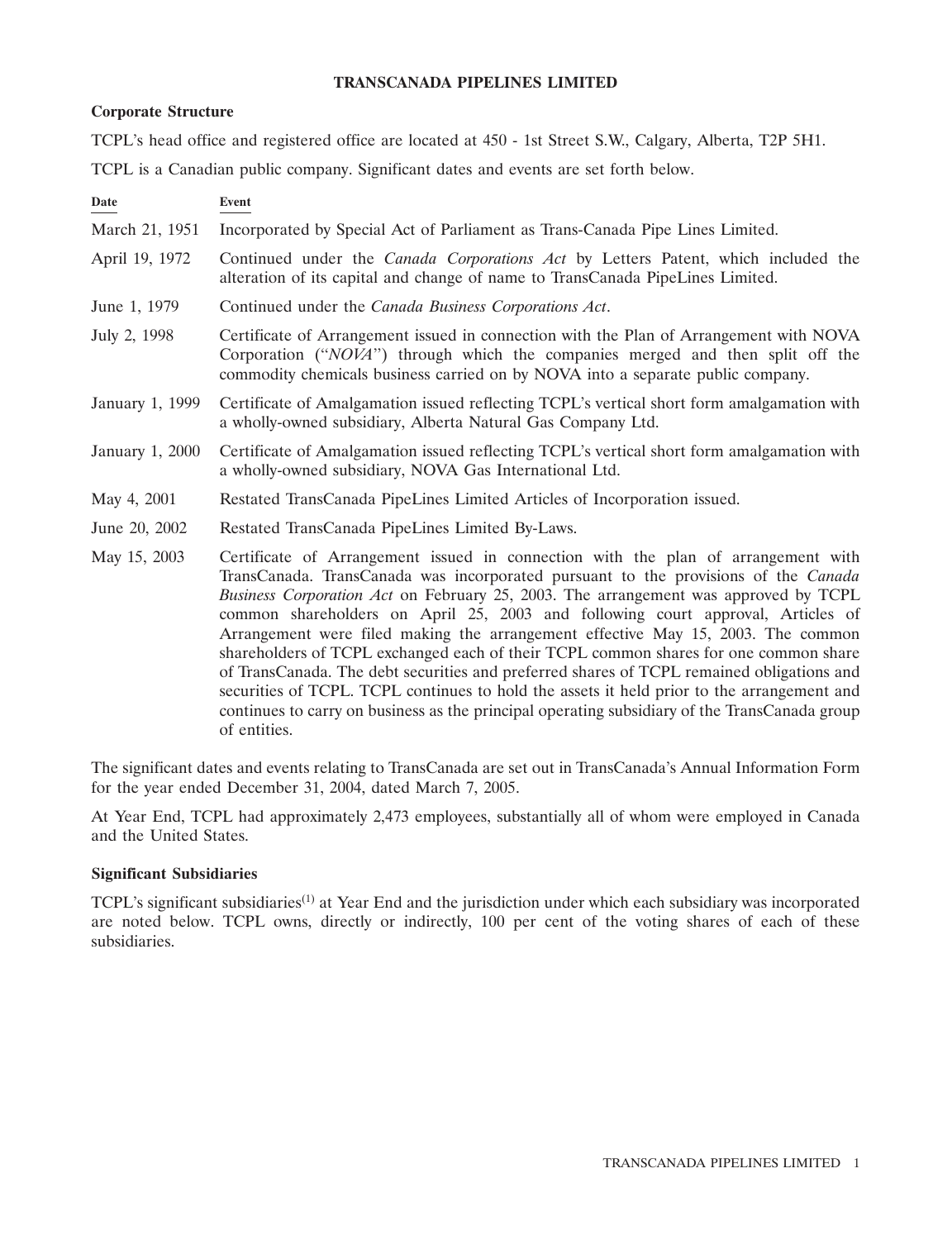

(1) Excludes certain of TCPL's subsidiaries where:

- the total assets of each excluded subsidiary does not exceed ten per cent of the consolidated assets of TCPL at Year End;
- the sales and operating revenues of each excluded subsidiary does not exceed ten per cent of the consolidated sales and operating revenues of TCPL for the year ended December 31, 2004;
- the aggregate assets of all the excluded subsidiaries does not exceed 20 per cent of the consolidated assets of TCPL at Year End; and
- the aggregate sales and operating revenues of all the excluded subsidiaries does not exceed 20 per cent of the consolidated sales and operating revenues of TCPL for the year ended December 31, 2004.

# **GENERAL DEVELOPMENT OF THE BUSINESS**

The general development of TCPL's business during the last three financial years, and the significant acquisitions, events or conditions which have had an influence on that development, are described below.

### **Developments in Gas Transmission Business**

TCPL's focus has been to sustain, grow and optimize its natural gas transmission business. Summarized below are significant developments that have occurred in TCPL's natural gas transmission business over the last three years.

### *2004*

In September 2004, TCPL and Petro-Canada signed a memorandum of understanding for the development of the Cacouna Energy liquefied natural gas (''*LNG*'') facility in Cacouna, Quebec, approximately 15 kilometers ´ northeast of Riviere-du-Loup. The proposed facility will be capable of receiving, storing and regasifying ` imported LNG with an average annual send out capacity of approximately 500 million cubic feet per day of natural gas. TCPL and Petro-Canada will share equally the construction costs of the facility, which are estimated to be \$660 million. TCPL will operate the facility while Petro-Canada will contract for the facility's entire regasification capacity and supply the LNG. The proposed facility requires regulatory and other approvals from federal, provincial and municipal governments and regulators and the regulatory approval process is anticipated to take approximately two years to complete. Provided the necessary approvals are obtained, the facility is anticipated to be in service towards the end of this decade.

On October 1, 2004, TCPL acquired the 380 kilometre Simmons pipeline system (''*Simmons Pipeline System*''), which delivers natural gas to the oil sands region near Fort McMurray, Alberta from several connecting receipt points on the Alberta System, for approximately \$22 million.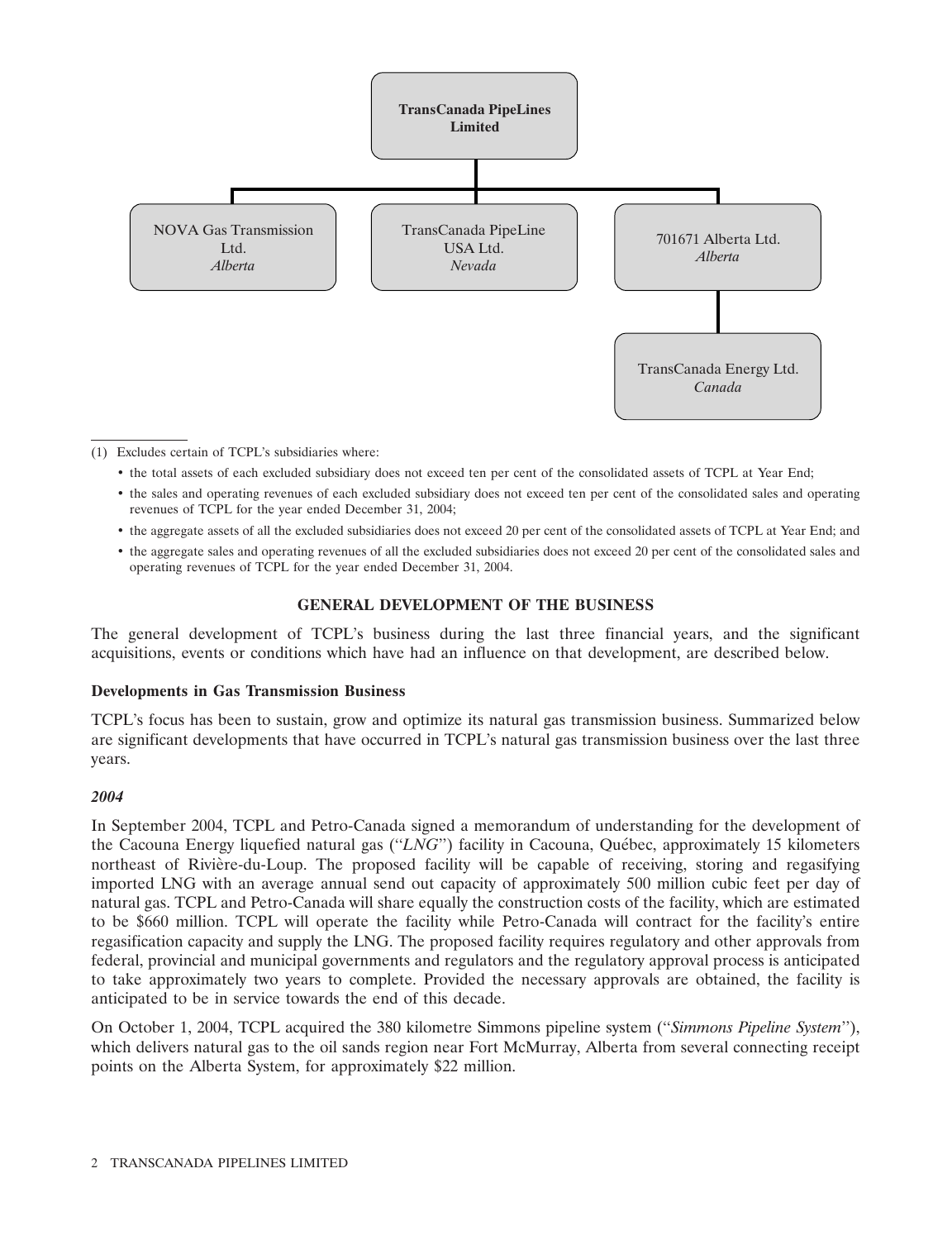On November 1, 2004, TCPL acquired the Gas Transmission Northwest pipeline system (''*GTN System*'') and the North Baja pipeline system (''*North Baja System*'') from National Energy & Gas Transmission, Inc. (''*NEGT*'') for US\$1.7 billion, including approximately US\$0.5 billion of assumed debt, subject to typical closing adjustments. The GTN System, formerly known as Pacific Gas Transmission, extends more than 2,174 kilometres from a connection point on TCPL's BC System and Foothills System near Kingsgate, British Columbia on the B.C. — Idaho border to a point near Malin, Oregon on the Oregon — California border. The natural gas transported on this system originates primarily in Canada and is supplied to markets in the Pacific Northwest, California and Nevada. The North Baja System extends 128 kilometres from a point near Ehrenberg, Arizona to a point near Ogilby, California on the California — Mexico border. The natural gas transported on the North Baja System comes primarily from supplies in the southwestern U.S. for markets in northern Baja California, Mexico.

In November 2004, TCPL and Shell US Gas & Power LLC (''*Shell*'') announced plans to jointly develop an offshore LNG regasification terminal, Broadwater Energy, in the New York State waters of Long Island Sound. The proposed floating storage and regasification unit will be capable of receiving, storing and regasifying imported LNG with an average send out capacity of approximately one billion cubic feet (''*Bcf*'') per day of natural gas. TCPL and Shell will build and install a floating storage and regasification unit at a location approximately 15 kilometers off the Long Island coast and 18 kilometers off the Connecticut coast. TCPL will own 50 per cent of Broadwater Energy LLC, which will own and operate the facility, while Shell will contract for the facility's entire regasification capacity and supply the LNG. The estimated cost of construction is US\$700 million. The proposed Broadwater Energy LNG facility requires regulatory approval from Federal and State governments before construction can begin and the regulatory approval process is anticipated to take up to three years to complete. Provided the necessary approvals are granted and commercial commitments obtained, the facility could be in service in late 2010. TCPL and Shell have filed a request with the U.S. Federal Energy Regulatory Commission (''*FERC*'') to initiate a six to nine month public review of the Broadwater proposal.

In a referendum held in March 2004, the residents of Harpswell, Maine voted against leasing a town-owned site to build the Fairwinds LNG regasification facility. As a result, TCPL and its partner, ConocoPhillips Company, suspended further work on this LNG project.

For further information about Gas Transmission Developments in 2004, refer to the headings ''Business of TCPL — Gas Transmission — Wholly-Owned Pipelines'' and ''Business of TCPL — Gas Transmission — Other Gas Transmission'' below.

# *2003*

In August 2003, TCPL acquired the remaining interests in Foothills Pipe Lines Ltd. (''*Foothills*'') that it did not previously own. The Foothills System, which is owned by Foothills, extends 1,040 kilometres and has two legs: one which originates south of Caroline, Alberta and runs along the foothills of the Rocky Mountains through the Crowsnest Pass to Kingsgate, B.C. where it connects to the GTN System; and the other which originates south of Caroline, Alberta and runs southeast across Alberta and Saskatchewan to the Canada — U.S. border near Monchy, Saskatchewan where it interconnects with Northern Border Pipeline Company (''*Northern Border Pipeline*"). The Foothills System carries over 30 per cent of all Canadian natural gas exports to the U.S.

TCPL, through Foothills, holds certificates for both the Alaskan and Canadian segments of the Alaska Highway Pipeline Project and also holds significant right-of-way assets for the project in both Canada and Alaska.

In June 2003, TCPL, the Mackenzie Delta Producers Group (''*Mackenzie Producers*'') and Mackenzie Valley Aboriginal Pipeline L.P. (''*Aboriginal Pipeline Group*'' or ''*APG*'') reached a funding and participation agreement. TCPL agreed to finance the APG's share of project development costs in exchange for several options, including an ownership interest in the pipeline, certain rights of first refusal in the Mackenzie Gas Pipeline Project and the right to have the Mackenzie Delta gas flow into the Alberta System.

Through acquisitions that took place in September and December 2003, TCPL increased its ownership interest in Portland Natural Gas Transmission System Partnership (''*Portland*'') in the northeastern U.S. from 33.3 per cent to 61.7 per cent.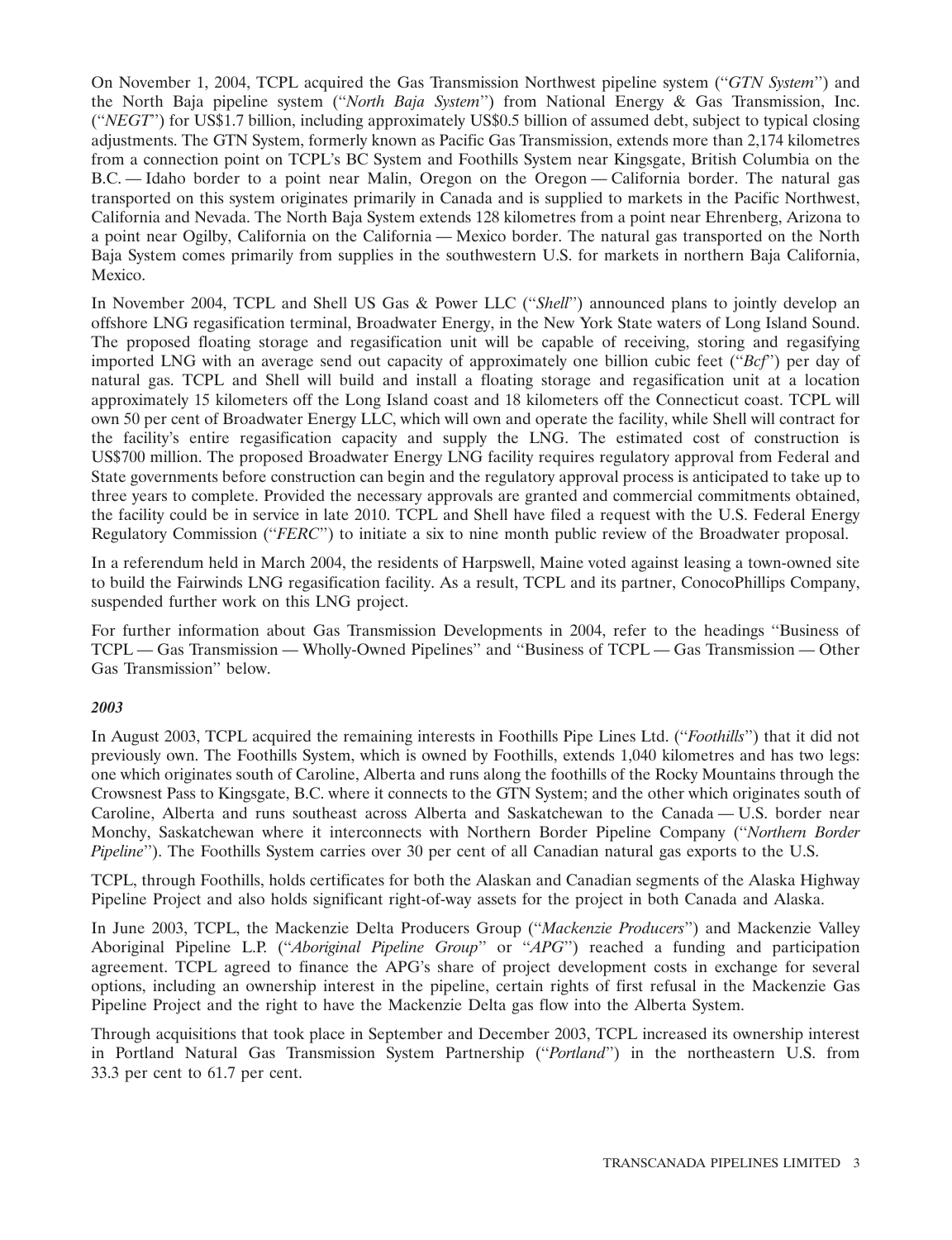# *2002*

In August 2002, TCPL completed the acquisition of a portion of the two per cent general partnership interest in Northern Border Partners, L.P. (''*NBP L.P.*''), a publicly held limited partnership. This interest provides TCPL with a 17.5 per cent voting interest on the partnership policy committee. NBP L.P. owns interests in pipelines and gas processing plants in the U.S. and Canada, including a 70 per cent interest in Northern Border Pipeline.

# **Developments in Power Business**

In the past three years, TCPL has grown its power business and, in particular, has increased its generation capacity from facilities it owns, operates and/or controls, including those under construction or development, from approximately 4,033 megawatts (''*MW*'') in 2002 to 5,712 MW at Year End. Summarized below are significant developments that have occurred in TCPL's power business over the last three years.

# *2004*

TCPL received approval from the Québec government in April 2004, to develop the 550 MW natural gas-fired Bécancour cogeneration plant which is located at an industrial park near Trois-Rivières, Ouébec ("*Bécancour Plant*") and which will supply its entire power output to Hydro-Québec Distribution under a 20 year power purchase agreement. The Bécancour Plant will also supply steam to two other companies located within the same industrial park. Construction of the 550 MW Bécancour Plant began in the third quarter of 2004. The cost of the Becancour Plant is estimated to be \$550 million, including capitalized interest, and the plant is expected to ´ be in service in late 2006.

In April 2004, TCPL sold its ManChief and Curtis Palmer power plants to TransCanada Power, L.P. (''*Power LP*'') for approximately US\$402.6 million excluding closing adjustments. The acquisition was partially financed by Power LP through a public offering of subscription receipts which were subsequently converted into limited partnership units. TCPL did not take up its full pro rata share of the units and as a result, its interest in the Power LP was reduced from 35.6 per cent to 30.6 per cent.

On September 29, 2004, TCPL entered into an asset purchase agreement with USGen New England, Inc. (''*USGen*''), a power generation company, for the purchase of hydroelectric generation assets with a total generating capacity of 567 MW of power for US\$505 million. The asset purchase was subject to a bankruptcy court sanctioned auction in which TCPL was declared the successful bidder. The assets include generating systems on two rivers in New England: the 484 MW Connecticut River system in New Hampshire and Vermont and the 83 MW Deerfield River system in Massachusetts and Vermont. The necessary bankruptcy court approvals for the sale have been granted; however, the sale is also subject to certain regulatory approvals and conditions. In December 2004, Vermont Hydroelectric Power Authority exercised its option with USGen to purchase the 49 MW Bellows Falls facility located on the Connecticut River system. Upon closing of this purchase option, the Bellows Falls facility will be sold to Vermont Hydroelectric for US\$72 million, thereby effectively reducing TCPL's total purchase price by that amount.

Cartier Wind Energy Inc. (''*Cartier Wind Energy*''), of which 62 per cent is owned by TCPL, was awarded six wind energy projects by Hydro-Québec Distribution in October 2004, representing a total of 739.5 MW in the Gaspé region of Québec. The six projects are distributed throughout the Gaspésie-Iles-de-la-Madeleine region and the Regional County Municipality of Matane and are expected to cost a total of more than \$1.1 billion to develop and construct. Construction of the projects is expected to begin late in 2005 and the projects are expected to be commissioned between 2006 and 2012. Long-term electricity supply contracts, which are subject to approval by the Régie de l'Energie, were negotiated with Hydro-Québec Distribution for each of the six facilities and were executed on February 25, 2005. Cartier Wind Energy has begun the process of seeking environmental approvals for the projects.

Construction of the 165 MW MacKay River power plant located in Alberta was completed in 2003 and the plant was put into commercial service in 2004.

Construction of the 90 MW Grandview natural gas-fired cogeneration power plant on the site of the Irving Oil refinery in Saint John, New Brunswick (''*Grandview Plant*'') was completed by the end of 2004 and was commissioned in the first quarter of 2005. Under a 20 year tolling arrangement, a subsidiary of Irving Oil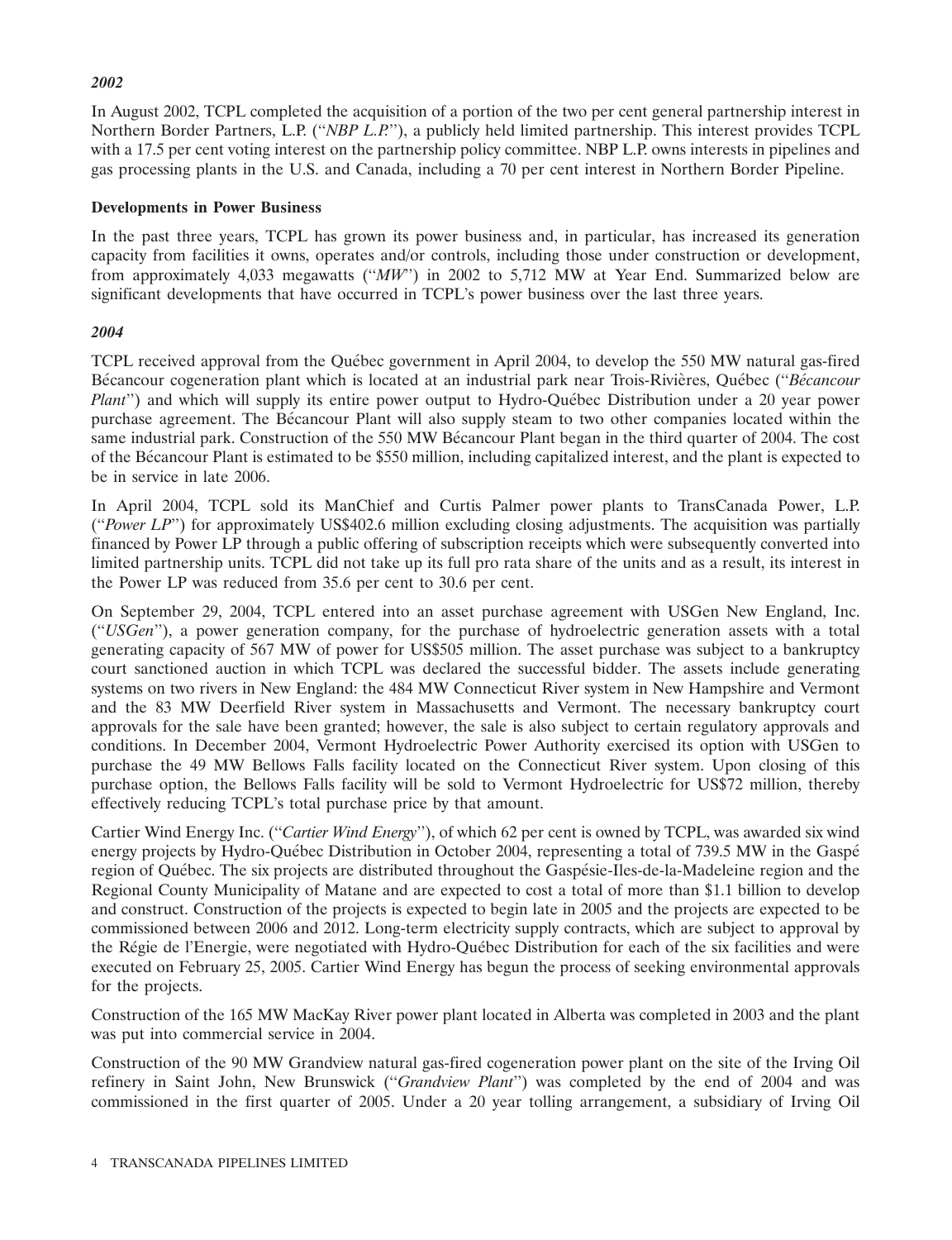Limited will provide fuel to the Grandview Plant and has contracted for 100 per cent of the Grandview Plant's heat and electricity output.

# *2003*

In February 2003, TCPL, as part of a consortium, acquired a 31.6 per cent interest in Bruce Power L.P. (''*Bruce Power*") and a 33.3 per cent interest in Bruce Power Inc., the general partner of Bruce Power. Bruce Power leases its generation facilities from Ontario Power Generation Inc. (''*OPG*''). The facilities consist of eight nuclear reactors, five of which were operational at the end of 2003, with a capacity of 3,950 MW. An additional reactor with capacity of 750 MW commenced commercial operations in March 2004.

The members of the purchasing consortium of Bruce Power severally guaranteed, on a pro-rata basis, certain contingent financial obligations of Bruce Power related to operator licenses, the OPG lease agreement, power sales agreements and contractor services. Bruce Power continues to be operated by experienced nuclear power plant operators. Spent fuel and decommissioning liabilities remain with OPG under the terms of the lease.

# *2002*

In November 2002, TCPL completed the acquisition of the 300 MW ManChief power plant, situated approximately 145 kilometres northeast of Denver, Colorado. The ManChief power plant was subsequently sold to Power LP in 2004.

# **Recent Developments**

In January 2005, TCPL announced that it would develop a \$200 million natural gas storage facility near Edson, Alberta. The Edson facility is expected to have a capacity of approximately 50 Bcf and will connect to TCPL's Alberta System. TCPL has also secured a long-term contract with a third party for up to an additional 40 Bcf of storage capacity in Alberta. Upon completion of the Edson facility, combined with the existing storage capacity it holds through its 60 per cent interest in CrossAlta Gas Storage & Services Ltd., TCPL will own or control more than 110 Bcf of storage capacity, which will amount to approximately one third of the storage capacity in Alberta at that time. TCPL is in a position to provide fee based gas storage services directly to customers by April 2005 and the Edson facility's capacity will be available to customers on a phased in basis commencing in 2006.

In February 2005, TCPL announced its intention to gauge industry interest in a project to develop a 3,000 kilometre oil pipeline, with capacity to transport approximately 400,000 barrels per day. The pipeline will run from Hardisty, in southeastern Alberta, south through Alberta, eastwards through Saskatchewan and Manitoba, and then south across the Canada-U.S. border through North Dakota, South Dakota, Iowa, Missouri and finally to the Wood River and Patoka delivery points in Illinois. The oil pipeline project will involve the conversion from gas service of approximately 1,240 kilometres of one line of TCPL's existing multi-line Alberta System and Canadian Mainline as well as new pipeline construction. Discussions with various stakeholders have begun and, if sufficient support for the oil pipeline project is attained, TCPL will proceed to seek the necessary regulatory approvals.

# **BUSINESS OF TCPL**

TCPL is a leading North American energy infrastructure company focused on natural gas transmission and power generation. At Year End, the gas transmission business accounted for approximately 77 per cent of revenues and 83 per cent of TCPL's total assets and the power business accounted for approximately 23 per cent of revenues and 13 per cent of TCPL's total assets. The following is a description of each of TCPL's two main areas of operation.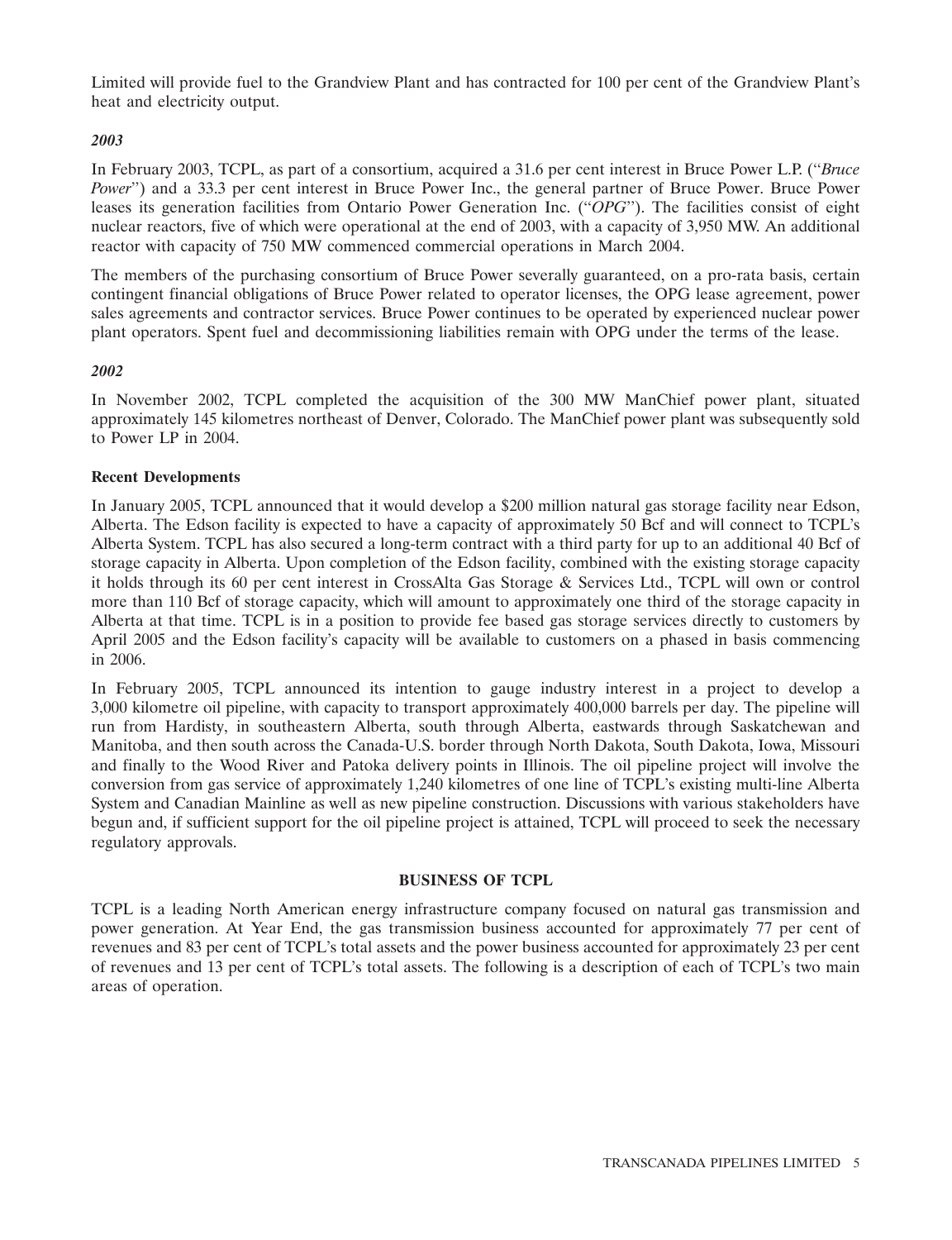The following table shows TCPL's revenues from operations by segment, classified geographically, for the years ended December 31, 2004 and 2003.

|                                            | 2004                  | 2003                  |
|--------------------------------------------|-----------------------|-----------------------|
|                                            | (millions of dollars) | (millions of dollars) |
| <b>Gas Transmission</b>                    |                       |                       |
| Canada — Domestic Deliveries               | 2.441                 | 2,492                 |
|                                            | 1,259                 | 1.291                 |
|                                            | 217                   | 173                   |
|                                            | 3,917                 | 3,956                 |
| <b>Power</b>                               |                       |                       |
| Canada — Domestic Deliveries               | 706                   | 765                   |
|                                            | $\overline{c}$        |                       |
|                                            | 482                   | 634                   |
|                                            | 1,190                 | 1,401                 |
| Total Revenues <sup><math>(2)</math></sup> | 5,107                 | 5,357                 |

### **Notes:**

(1) Export deliveries include gas transmission revenues attributable to deliveries to U.S. pipelines and power deliveries to U.S. markets.

(2) Revenues are attributed to countries based on country of origin of product or service.

### **Gas Transmission Business**

### *Canada*

TCPL, through subsidiaries, has substantial Canadian natural gas pipeline holdings, including:

- a natural gas transmission system running from the Alberta border east to delivery points in eastern Canada and the U.S. border (''*Canadian Mainline*'');
- a natural gas transmission system throughout the province of Alberta (''*Alberta System*'');
- a natural gas transmission system in southeastern B.C., southern Alberta and southwestern Saskatchewan (''*Foothills System*'');
- a natural gas transmission system in southeastern B.C. (''*BC System*''); and
- a 50 per cent interest in Trans Québec & Maritimes Pipeline Inc. ("*TOM*") which operates a natural gas transmission system in southeastern Québec ("*TQM System*").

### *United States*

TCPL, through subsidiaries, has natural gas pipeline holdings in the U.S. including:

- a natural gas transmission system running from northwestern Idaho, through Washington and Oregon to the California border (the ''*GTN System*'');
- a natural gas transmission system in southern Arizona and California (the ''*North Baja System*'');
- a 50 per cent interest in the Great Lakes Gas Transmission system (''*Great Lakes System*'') which is located in the north central U.S., roughly parallel to the Canada — U.S. Border;
- a 41 per cent interest in the Iroquois Gas Transmission System (''*Iroquois System*'') which runs southwards down through the eastern part of the State of New York;
- a 61.7 per cent interest in the Portland system which runs through Maine into Massachusetts;
- a 10 per cent effective ownership interest, held through TC PipeLines, L.P., in the Northern Border Pipeline system which is located in the upper midwestern portion of the U.S.; and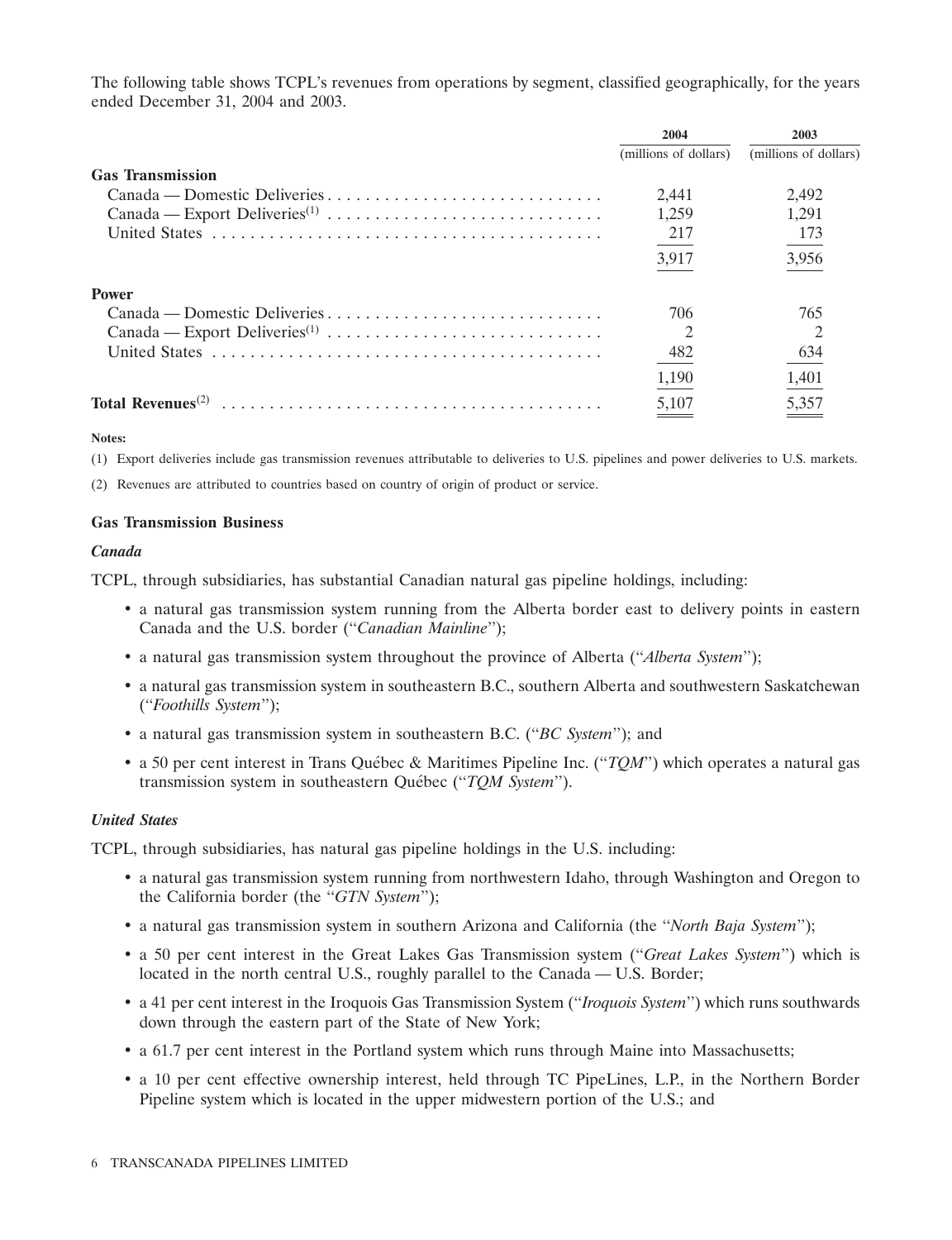• a 17.4 per cent effective ownership interest in the Tuscarora Gas Transmission Company (''*Tuscarora*'') system which runs from Oregon eastwards to the upper portion of Nevada. One per cent of this interest is held directly through a subsidiary of TransCanada and the remainder is held through TransCanada's interest in TC PipeLines, L.P.

TCPL holds a 33.4 per cent interest in TC PipeLines, L.P., a publicly held limited partnership of which a subsidiary of TCPL acts as the general partner. The remaining interest of TC PipeLines, L.P. is widely held by the public. TC PipeLines, L.P. holds a 30 per cent interest in Northern Border Pipeline and a 49 per cent interest in Tuscarora.

# **Gas Transmission**

TCPL's transmission business principally includes the operation of the wholly-owned Canadian Mainline, Alberta System, Foothills System, BC System, GTN System and North Baja System as well as TCPL's other investments in partially-owned natural gas pipelines and storage facilities located primarily in Canada and the U.S.

Canadian natural gas transmission services are provided under gas transportation tariffs that provide for cost recovery including return of and return on capital as approved by the applicable regulatory authorities. In some cases, such tariffs are determined under agreements with customers and other interested parties, subject to regulatory approval. The net income of the gas transmission business is generated based on such tariffs. Under the current regulatory model, net income is not affected by fluctuations in the commodity price of natural gas, but such fluctuations influence both production levels and the natural gas basins from which North American natural gas consumers elect to purchase natural gas supplies.

Both the GTN System and the North Baja System operate under fixed rate models, under which maximum and minimum rates for various service types have been ordered by FERC and under which, these two systems are permitted to discount or negotiate rates on a non-discriminatory basis. The net earnings attributable to the GTN System and the North Baja System are impacted by variations in volumes delivered under the various service types that are provided, as well as by variations in the costs of providing transportation service.

The volume of natural gas shipments on the Canadian Mainline, Alberta System, Foothills System, BC System, GTN System and North Baja System depends on the volume of natural gas produced and sold both in and outside of Alberta, and on the cost and availability of other pipeline capacity. The natural gas transported by TCPL on its Canadian pipelines comes primarily from the Western Canada Sedimentary Basin (''*WCSB*''). The WCSB's estimated remaining established reserves of natural gas are approximately 55 trillion cubic feet (''*Tcf*'') with a remaining reserve-to-production ratio of approximately nine years at current levels of production. At present, incremental reserves are continually being discovered and generally maintain the reserve-to-production ratio at close to nine years. Production of natural gas from the WCSB has not increased since 2001. With the expansion of capacity on TCPL's wholly and partially-owned pipelines over the past decade, and the competition provided by other pipelines, combined with significant growth in natural gas demand in Alberta, TCPL anticipates there will be excess pipeline capacity out of the WCSB for the foreseeable future.

In addition to the information concerning the gas transmission segment of TCPL's business set out herein, further information can be found in the MD&A under the heading "Gas Transmission — Opportunities and Developments''.

# *Wholly-Owned Pipelines*

# *Canadian Mainline*

The Canadian Mainline consists of 14,898 kilometres of pipeline system transporting natural gas from the Alberta border east to various delivery points in Canada and at the U.S. border.

Capital expenditures on the Canadian Mainline in 2004 were approximately \$43 million. These expenditures were primarily for some localized capacity capital and maintenance capital projects. TCPL anticipates approximately \$57 million of further localized capital spending on the Canadian Mainline in 2005, primarily related to capacity capital and maintenance capital projects.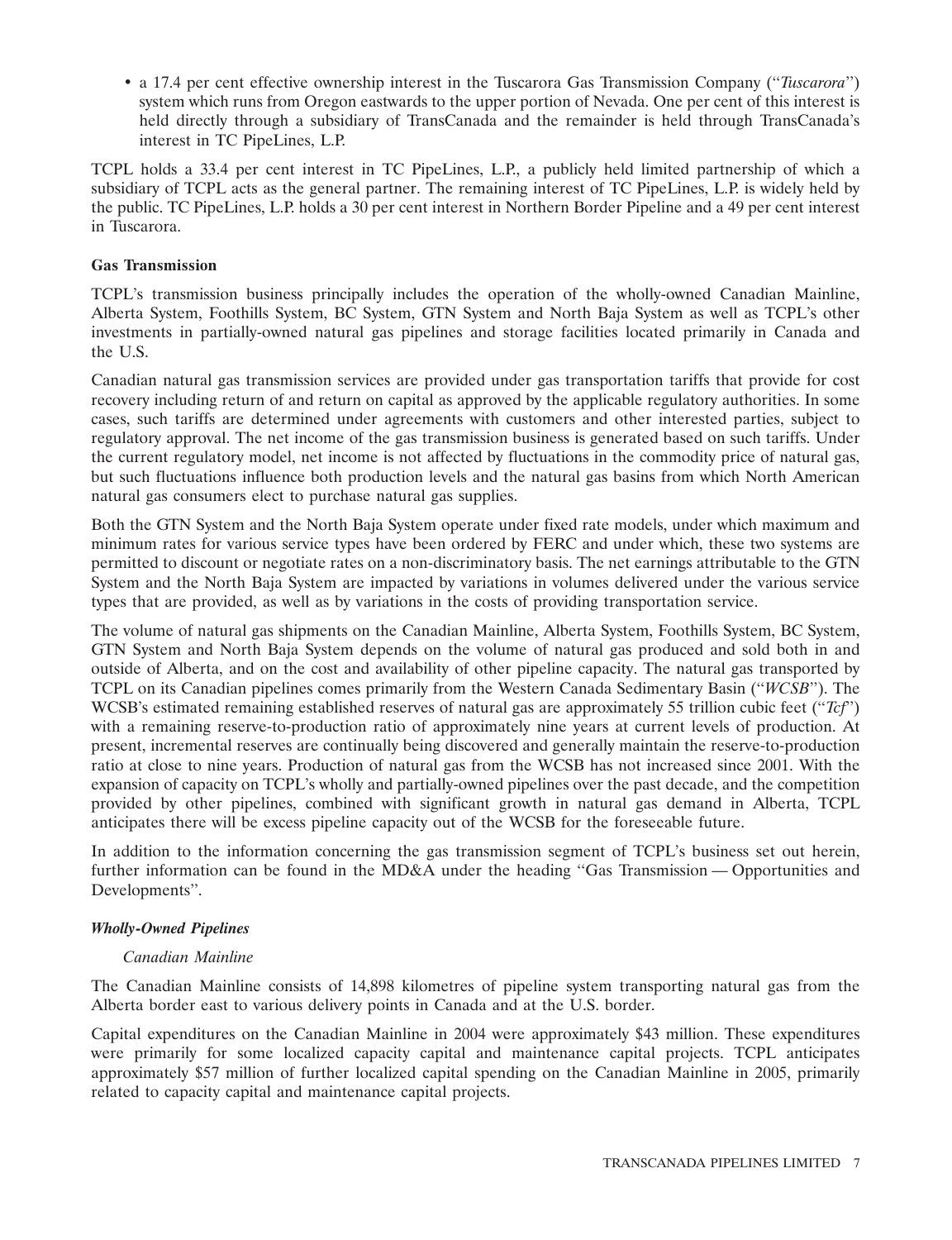The following table sets forth the revenues earned and volumes delivered for the years ended December 31, 2004 and 2003 for the Canadian Mainline.

|                            | 2004                    |          | 2003                  |          |  |
|----------------------------|-------------------------|----------|-----------------------|----------|--|
|                            | Revenues <sup>(1)</sup> | Per cent | <b>Revenues</b>       | Per cent |  |
|                            | (millions of dollars)   |          | (millions of dollars) |          |  |
| Revenues                   |                         |          |                       |          |  |
| Domestic Deliveries        | 952                     | 44       | 1,035                 | 46       |  |
| Export Deliveries          | 1,201                   | 56       | 1,214                 | 54       |  |
|                            | 2,153                   | 100      | 2,249                 | 100      |  |
|                            | 2004                    |          | 2003                  |          |  |
|                            | <b>Volume</b>           | Per cent | <b>Volume</b>         | Per cent |  |
|                            | (Bcf)                   |          | (Bcf)                 |          |  |
| <i>Volumes Transported</i> |                         |          |                       |          |  |
| Domestic Deliveries        | 1,345                   | 51       | 1,295                 | 49       |  |
| Export Deliveries          | 1,276                   | 49       | 1,333                 | 51       |  |
|                            | 2,621                   | 100      | 2,628                 | 100      |  |

**Note:**

(1) 2004 domestic revenues were reduced as a result of transportation service credits related to a new service offered. Total credits of \$23 million were reported against 2004 domestic revenues.

# *Canadian Mainline Contracted Firm Transportation Services*

As of Year End, the Canadian Mainline was providing transportation for 127 shippers pursuant to 371 firm service transportation contracts. Approximately 44 per cent of the total daily transportation volume represented by these contracts relates to contracts for delivery of natural gas at U.S. border points.

As of Year End, the weighted average remaining term of firm transportation contracts on the Canadian Mainline was approximately 2.5 years compared to a weighted average remaining term of 3.2 years at December 31, 2003. These contracts are renewable by the customer providing notice to TCPL at least six months prior to the expiry of the current contract term. The Canadian Mainline last operated at capacity with one year or longer firm service contracts during the 1998-1999 contract year. Since then, the Canadian Mainline has seen a 36 per cent decrease in firm contracted deliveries and a 19 per cent decrease in total deliveries originating at the Alberta border and in Saskatchewan. Further information can be found in the MD&A under the headings ''Gas Transmission — Earnings Analysis'' and ''Gas Transmission — Opportunities and Developments''.

# *Regulation of the Canadian Mainline*

Under the terms of the *National Energy Board Act* (Canada), the National Energy Board (''*NEB*'') regulates the construction, operation, tolls and tariffs of the Canadian Mainline. The NEB is the authority under the *Canadian Environmental Assessment Act* responsible for considering the environmental and social impacts of proposed pipeline projects. The Canadian Mainline tolls are designed to generate sufficient revenues for TCPL to recover operating expenses, depreciation, taxes and financing costs of the Canadian Mainline, including interest on debt and payments on preferred securities attributable to the Canadian Mainline, together with a return on deemed common equity.

The tolls are composed of a demand charge component and a commodity charge component. The demand charge is independent of the volumes shipped and is designed to recover fixed costs, such as fixed operating expenses, financing costs (including a return on deemed common equity), taxes and depreciation. The commodity charge is designed to recover variable operating costs. These charges are paid by shippers under transportation contracts with TCPL.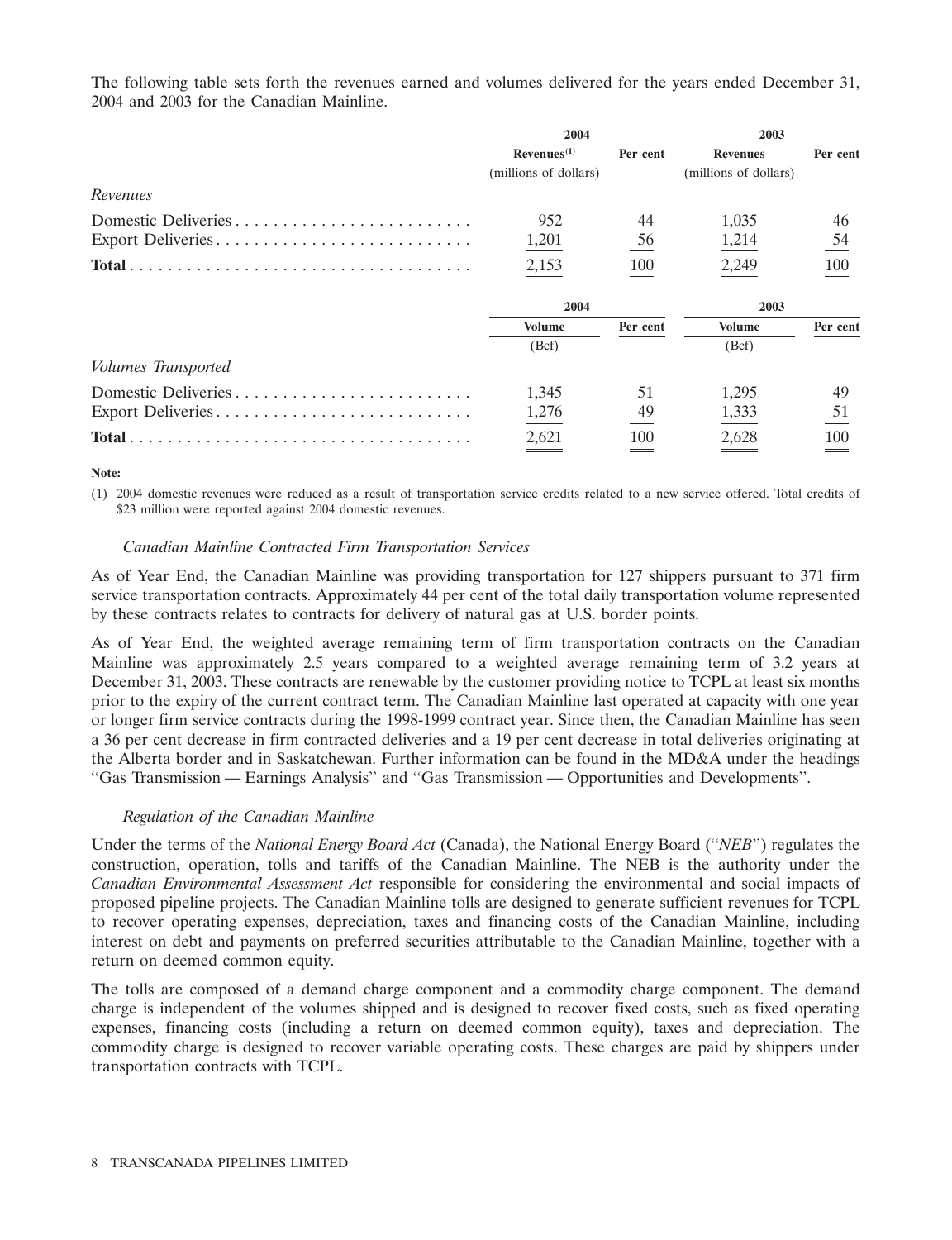In February 2003, the NEB denied TCPL's September 2002 request for a Review and Variance of an NEB decision referred to as the Fair Return Decision, which TCPL considered unsatisfactory. Consequently, TCPL applied for and was granted leave to appeal the NEB's denial of the Review and Variance to the Federal Court of Appeal. However, in April 2004, the Federal Court of Appeal dismissed TCPL's appeal. TCPL remains disappointed with the Fair Return Decision; however, the Federal Court of Appeal decision extinguished any means of having it varied. In the 2002 Fair Return Decision, the NEB denied an application by TCPL requesting the adoption of an after-tax weighted average cost of capital methodology for establishing investment return and an after-tax weighted average cost of capital of 7.5 per cent, equivalent to a 12.5 per cent rate of return on deemed common equity of 40 per cent. The NEB instead affirmed a formula under which the rate of return on common equity (''*ROE*'') for the Canadian Mainline was determined to be 9.61 per cent in 2001, 9.53 per cent in 2002 and 9.79 per cent in 2003. The NEB increased deemed common equity to 33 per cent from the previously approved level of 30 per cent. TCPL is of the belief that the Fair Return Decision does not recognize the long-term business risks of the Canadian Mainline.

In January 2004, TCPL filed an application with the NEB to determine 2004 Canadian Mainline tolls and the NEB, because of the then pending appeal to the Federal Court of Appeal regarding the Fair Return Decision, decided to hear the application in two phases: Phase I which addressed all matters except cost of capital and Phase II which addressed cost of capital. As part of Phase I of the application, TCPL originally requested an 11 per cent return on deemed common equity of 40 per cent, however, given the Federal Court of Appeal's dismissal of TCPL's appeal respecting its request of the NEB to review the Fair Return Decision, TCPL amended the application so as to request an ROE of 9.56 per cent, as determined under the NEB's generic ROE formula on deemed common equity of 40 per cent. In its Phase I decision issued in September 2004, the NEB approved virtually all applied-for costs and the new Firm Transportation — Non Renewable service. The NEB considered the cost of capital portions of TCPL's application in Phase II of the proceeding and a decision on Phase II is expected in the second quarter of 2005.

In February 2005, TCPL announced that it had reached a settlement with its Canadian Mainline shippers regarding the tolls and tariff that are applicable to the Canadian Mainline in 2005.

Further information about regulatory development involving the Canadian Mainline can be found in the MD&A under the headings ''Gas Transmission — Regulatory Developments — Canadian Mainline'' and ''Consolidated Financial Review — Gas Transmission''.

# *Alberta System*

The Alberta System, held by NOVA Gas Transmission Ltd. (''*NGTL*''), a subsidiary of TCPL, is an Alberta-wide natural gas transmission system that collects and transports natural gas for use in Alberta and for delivery to connecting pipelines, such as the Canadian Mainline, the Foothills System and the BC System, as well as to other unaffiliated pipelines, at various points on the Alberta border for delivery to eastern Canada, B.C. and the U.S. The Alberta System includes 23,186 kilometres of mainlines and laterals. On October 1, 2004, the Simmons Pipeline System, which delivers gas to the Fort McMurray area, became part of the Alberta System.

Capital expenditures, which are dependent in part upon requests for increased transportation service by customers, were \$87 million in 2004. TCPL anticipates approximately \$97 million of capital spending on the Alberta System in 2005. These capital expenditures will be primarily related to capacity expansion.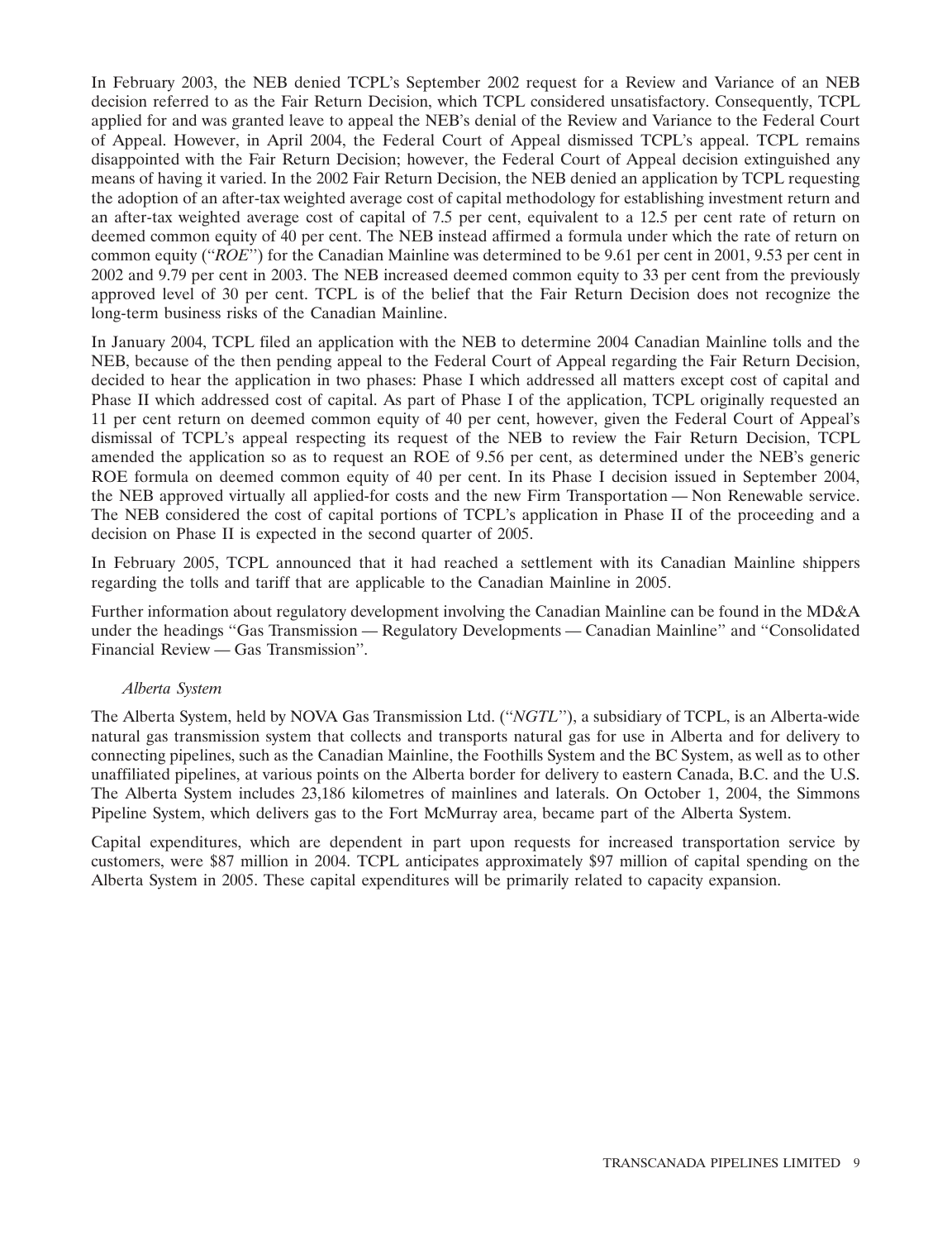The following table sets forth the annual volumes delivered by the Alberta System for the years ended December 31, 2004 and 2003.

|                                          |                         | 2004     |                       | 2003     |  |
|------------------------------------------|-------------------------|----------|-----------------------|----------|--|
| <b>Deliveries to Market Areas</b>        | $\mathbf{Volume^{(1)}}$ | Per cent | Volume <sup>(2)</sup> | Per cent |  |
|                                          | (Bcf)                   |          | (Bcf)                 |          |  |
|                                          | 589                     | 15       | 539                   |          |  |
| Eastern Canada and Eastern United States | 1.418                   | 36       | 1.552                 | 40       |  |
|                                          | 737                     | 19       | 665                   |          |  |
|                                          | 1.155                   | 30       | 1.117                 | 29       |  |
|                                          | $\sqrt{10}$             |          | -10                   |          |  |
|                                          | 3,909                   | 100      | 3,883                 | 100      |  |

#### **Notes:**

- (1) Of the total volumes transported in 2004, 1.80 Tcf of natural gas was delivered to the Canadian Mainline, 743 Bcf of natural gas was delivered to the BC System and 768 Bcf of natural gas was delivered to the Saskatchewan portion of the Foothills System.
- (2) Of the total volumes transported in 2003, 1.89 Tcf of natural gas was delivered to the Canadian Mainline, 673 Bcf of natural gas was delivered to the BC System and 777 Bcf of natural gas was delivered to the Saskatchewan portion of the Foothills System.

### *Alberta System Contracted Firm Transportation Services*

As of Year End, the Alberta System was providing transportation for 282 shippers pursuant to approximately 18,300 firm service transportation contracts.

As of Year End, the weighted average remaining term of firm transportation contracts was approximately 2.9 years, compared to a weighted average remaining term of 2.4 years as of December 31, 2003. Currently, these contracts are renewable by the customer providing notice to NGTL at least twelve months prior to the expiry of the current contract term.

Further information about the Alberta System can be found in the MD&A under the headings ''Gas Transmission — Earnings Analysis'' and ''Gas Transmission — Opportunities and Developments''.

# *Regulation of the Alberta System*

The construction and operation of the Alberta System is regulated by the Alberta Energy and Utilities Board (''*EUB*'') primarily under the provisions of the *Gas Utilities Act* (Alberta) and the *Pipeline Act* (Alberta). NGTL also requires the EUB's approval for rates, tolls and charges, and the terms and conditions under which it provides its services. Under the provisions of the *Pipeline Act*, the EUB oversees various matters, including the economic, orderly and efficient development of the pipeline, the operation and abandonment of the pipeline, and certain related pollution and environmental conservation issues. In addition to requirements under the *Pipeline Act*, the construction and operation of natural gas pipelines in Alberta are subject to certain provisions of, and require certain approvals under, other provincial legislation such as the *Environmental Protection and Enhancement Act* (Alberta).

Alberta System tolls are designed to generate sufficient revenues for NGTL to recover operating expenses, depreciation, taxes and financing costs of the Alberta System, including interest on debt and payments on securities attributable to the Alberta System, together with a return on deemed common equity.

In 2004, TCPL received two significant regulatory decisions from the EUB in respect of the Alberta System which were disappointing.

In July 2004, the EUB released its decision in the generic cost of capital (''*GCOC*'') proceeding. All Alberta provincially regulated utilities, including the Alberta System, were mandated an ROE of 9.60 per cent for 2004. This generic ROE will be adjusted annually by 75 per cent of the change in long-term Government of Canada bonds from the previous year, consistent with the approach used by the NEB. The EUB also established a deemed common equity of 35 per cent for the Alberta System. This result was less than the applied for ROE of 11 per cent on deemed common equity of 40 per cent, which the company considered to be a fair return.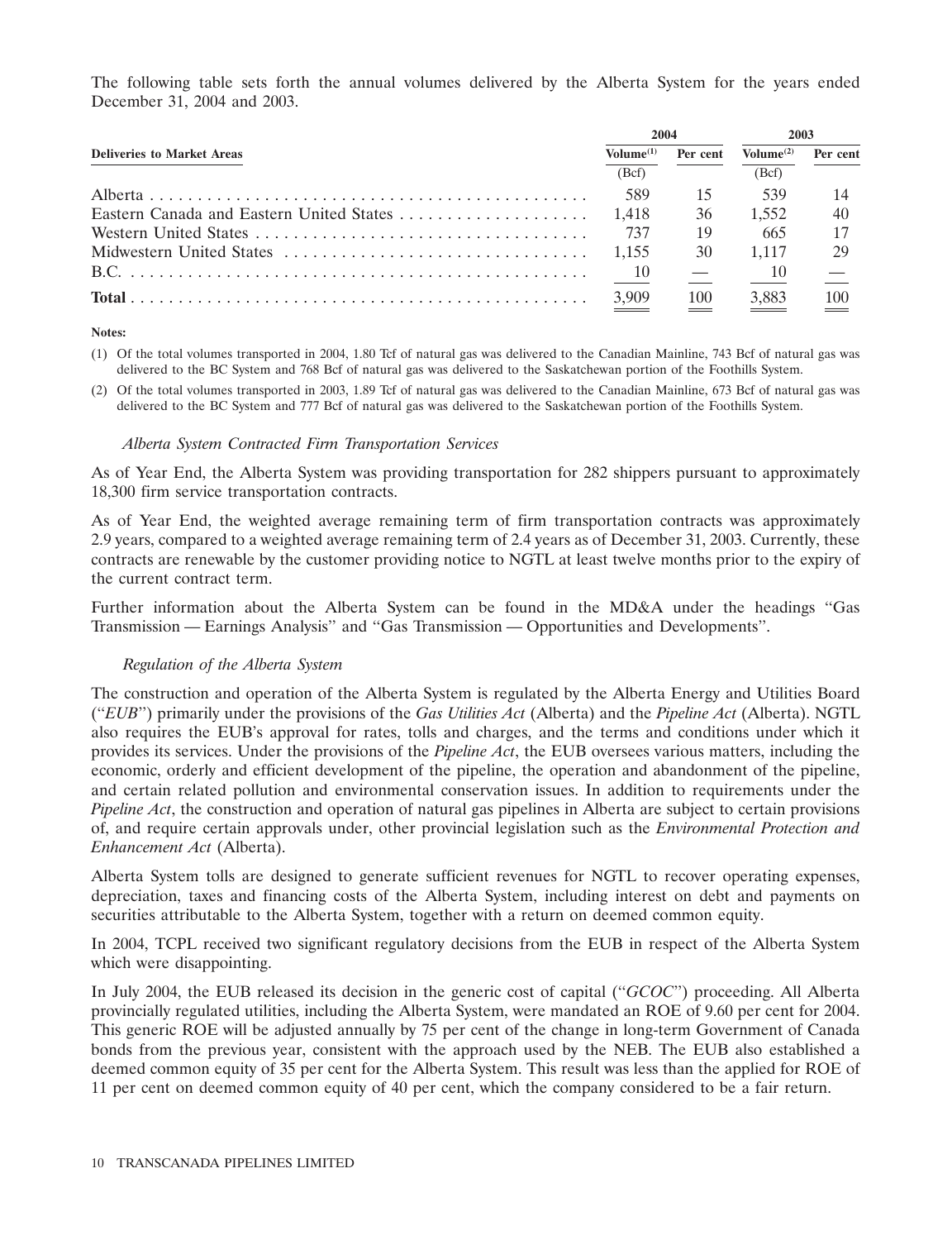In September 2003, TCPL filed Phase I of the 2004 General Rate Application (''*GRA*'') with the EUB, consisting of evidence in support of the applied-for rate base and revenue requirement. In its August 2004 decision, the EUB approved TCPL's purchase of the Simmons Pipeline System and the recovery of costs associated with firm transportation service arrangements with the Foothills, Simmons and Ventures LP systems; however, the EUB decision disallowed certain operating costs, including incentive compensation costs.

In September 2004, TCPL filed with the Alberta Court of Appeal for leave to appeal the EUB's decision on Phase I of the 2004 GRA with respect to the disallowance of applied-for incentive compensation costs. TCPL believes the EUB made errors of law in deciding to deny the inclusion of these compensation-related costs in the revenue requirement which it considers necessary and prudent for the safe, reliable and efficient operation of the Alberta System. At TCPL's request, the Court of Appeal adjourned the appeal for an indefinite period of time to allow TCPL to consider the merits of a review and variance application to the EUB in respect of 2004 costs, and work toward a negotiated settlement of future years' tolls with its customers which would replace or amend TCPL's 2005 GRA. In September 2004, the EUB gave approval for TCPL to enter into negotiations for a settlement that would not exceed three years.

In December 2004, the EUB approved interim rates that were effective in 2004 as final rates and approved interim rates effective January 1, 2005, which will remain in place until final 2005 rates are determined. In addition, in February 2005, TCPL reached an agreement in principle with its Alberta System shippers in respect of a revenue requirement settlement for the period from January 1, 2005 until December 31, 2007. TCPL is proceeding with finalizing the terms of the settlement with the negotiating parties and anticipates executing the settlement agreement in March 2005. TCPL expects to file the settlement agreement with the EUB for approval, shortly thereafter.

Further information about regulatory developments involving the Alberta System can be found in the MD&A under the headings ''Gas Transmission — Regulatory Developments — Alberta System'' and ''Consolidated Financial Review — Gas Transmission''.

# *Tolling Methodology for the Alberta System*

The current tolling methodology and rate design for the Alberta System features differentiated pricing for each gas receipt point on the Alberta System. The receipt-point price is dependent on geographic location, the diameter of the pipe through which the customer's natural gas travels, and the term of the transportation contract.

# *Foothills System*

The Foothills System, which is regulated by the NEB and the Northern Pipeline Agency of Canada, is a 1,040 kilometre natural gas pipeline that transports western Canadian natural gas from central Alberta to connecting pipelines for transportation to markets in the U.S. Midwest, Pacific Northwest, California and Nevada. TCPL merged Foothills' operations with its own in February 2004. TCPL previously held a 50 per cent interest in Foothills and in August 2003, acquired the remaining interest.

The Alaska Highway Pipeline Project, which will bring Prudhoe Bay natural gas from Alaska to markets in Canada and the U.S., involves pipeline construction in Canada and Alaska. Foothills holds the priority right to build, own and operate the first pipeline through Canada for the transportation of Alaskan gas. This right was granted under the *Northern Pipeline Act* of Canada following a lengthy competitive hearing before the NEB in the late 1970's which resulted in a decision in favor of Foothills.

TCPL spent approximately \$1 million on the Foothills System in 2004 and anticipates that it will spend approximately \$2 million on the Foothills System in 2005, primarily for maintenance capital.

# *BC System*

The BC System, which is regulated by the NEB, consists of 201 kilometres of pipeline that carries natural gas from a connecting point with the Alberta System through the southeastern corner of B.C. to connect with the GTN System at the Canada — U.S. border near Kingsgate, B.C. The GTN System delivers gas to markets in California, Nevada and the northwestern U.S. Further information can be found about the GTN System under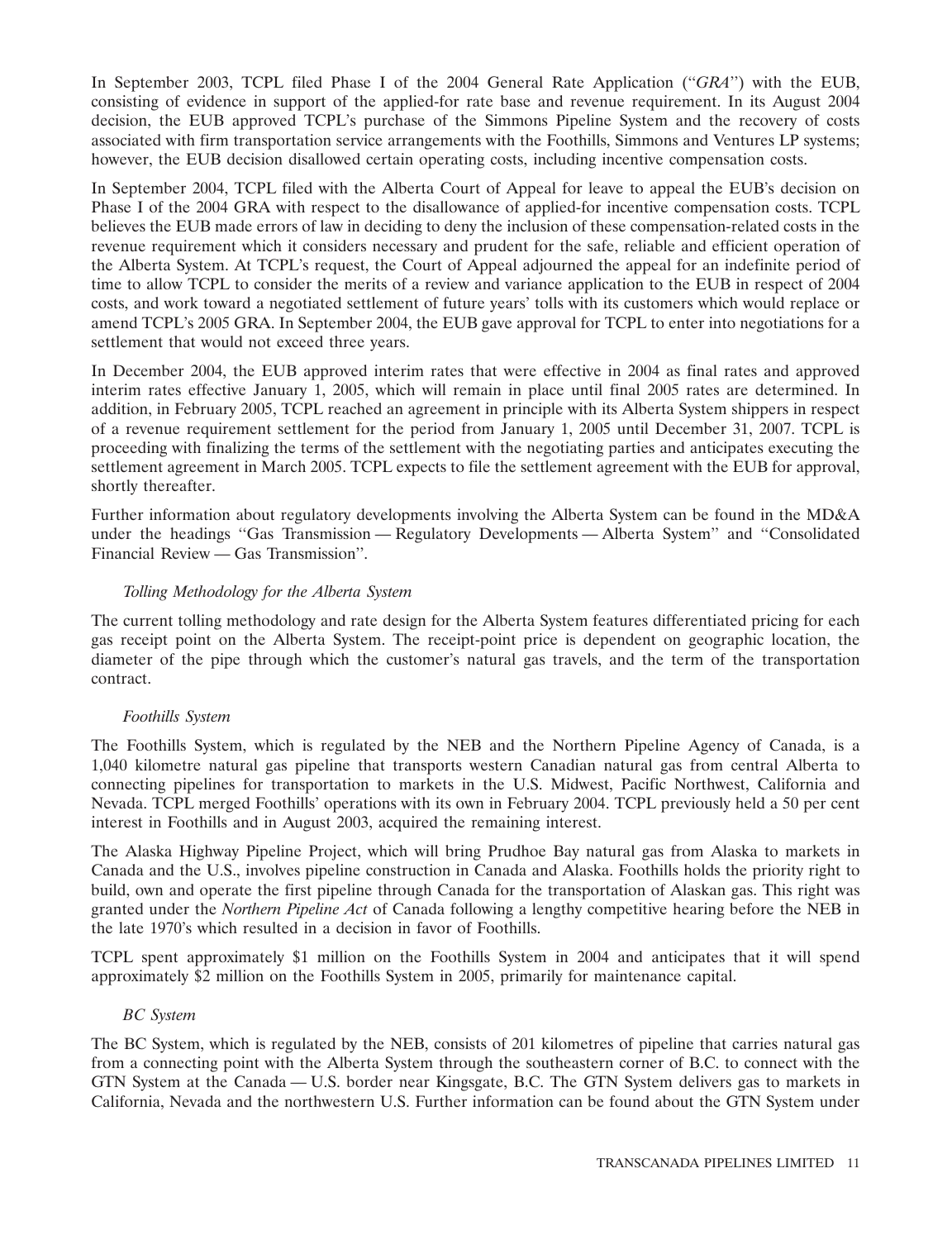the heading ''General Development of the Business — Developments in Gas Transmission Business — 2004'', above and under the heading ''Business of TCPL — Gas Transmission — Wholly Owned Pipelines — GTN System'', below.

In 2004, capital expenditures on the BC System were approximately \$1 million, primarily for maintenance capital. TCPL anticipates approximately \$2 million of capital spending on the BC System in 2005, primarily for maintenance capital.

The BC System is regulated on a complaint basis and the tolls are based on a cost-of-service methodology. In December 2003, the NEB adopted interim rates and charges for 2004 pending the resolution of compensation cost issues with shippers on the BC System. As discussions continue in an effort to resolve these issues, the BC System closed the year on interim rates. On December 23, 2004, the NEB adopted new interim rates and charges for 2005, again pending resolution of the outstanding issues.

# *GTN System*

The GTN System, which is a natural gas pipeline system regulated by FERC, is comprised of more than 2,174 kilometres of pipeline and runs from a connection point on TCPL's BC System near Kingsgate, B.C. on the B.C.-Idaho border to a point near Malin, Oregon on the Oregon-California border. The natural gas transported on this system originates primarily in Canada and is supplied to the Pacific Northwest, California and Nevada.

As of Year End, 95 per cent of the GTN System's available long-term firm capacity was held among 43 shippers. The volume-weighted average remaining term of those contracts was approximately ten years. The GTN System operates under fixed rate models.

TCPL acquired the GTN System in November 2004 and anticipates approximately \$11 million of capital spending on it in 2005, primarily for maintenance capital.

### *North Baja System*

The North Baja System is a 128 kilometre natural gas pipeline which extends from a point near Ehrenberg, Arizona to a point near Ogilby, California on the California — Mexico border. The natural gas transported on the North Baja System comes primarily from supplies in the southwestern U.S. for markets in northern Baja California, Mexico. FERC also regulates the North Baja System.

During 2004, the North Baja System provided long-term transportation service to four customers. As of Year End, the volume-weighted average remaining term of all long-term contracted capacities on the North Baja System was approximately 18 years. Long-term firm service accounted for 93 per cent of the North Baja System's total transportation revenue and transported volumes in 2004. Like the GTN System, the North Baja System operates under fixed rate models.

TCPL acquired the North Baja System in November 2004 and anticipates spending approximately \$2 million on capital expenditures in 2005. The majority of these capital expenditures relate to accommodating future gas supplies from LNG facilities on the Pacific Coast of Mexico, which are expected to be operational in 2007.

### *Other Gas Transmission*

TCPL actively pursues natural gas pipeline and pipeline-related development, acquisition and operation opportunities in Canada and the U.S., where these opportunities are driven by strong customer demand.

### *Great Lakes*

TCPL holds a 50 per cent interest in the Great Lakes System which is a 3,387 kilometre pipeline system which is operated by Great Lakes Gas Transmission Limited Partnership. The Great Lakes System transports Canadian natural gas from its interconnection with the Canadian Mainline at Emerson, Manitoba to markets in central Canada through an interconnect at St. Clair, Ontario as well as markets in the eastern and midwestern U.S. The Great Lakes System's rates are based on a five year settlement agreement which was approved by FERC in 2001 and is effective until October 31, 2005.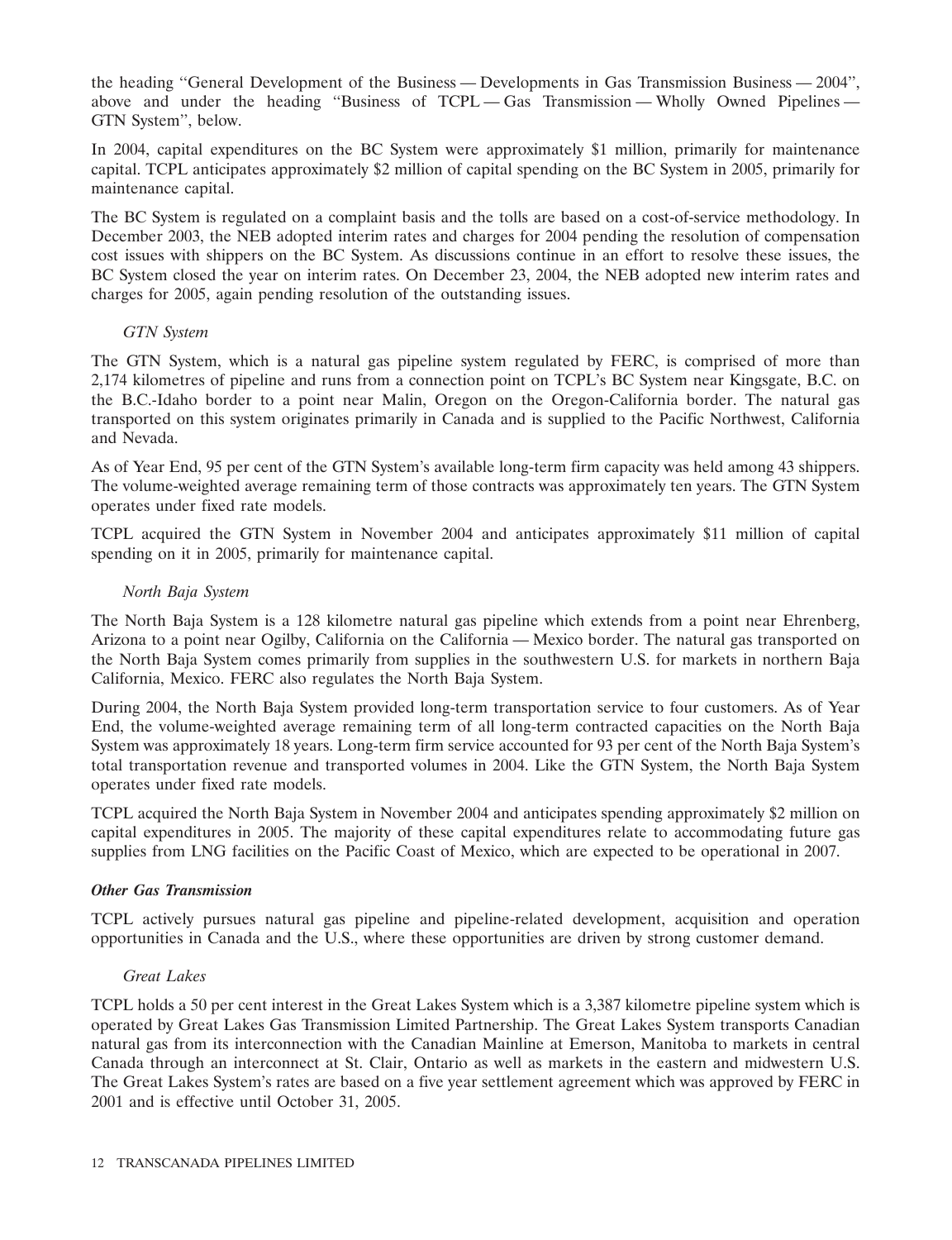# *TC PipeLines, L.P.*

TC PipeLines, L.P., a U.S. publicly-held limited partnership, was formed to acquire, own and participate in the management of U.S. based pipeline assets which are regulated by FERC. In May 1999, TCPL's 30 per cent general partner interest in Northern Border Pipeline was conveyed to TC PipeLines, L.P. in exchange for cash and a 33.4 per cent interest in TC PipeLines, L.P., 31.4 per cent of which is comprised of units and two per cent of which is a general partnership interest. TC PipeLines, L.P. issued the balance of the units to the public. The main asset of TC Pipelines, L.P. is the 30 per cent interest in Northern Border Pipeline which operates a 2,010 kilometre natural gas pipeline system which connects with the Foothills System at the Saskatchewan — Montana border and serves the midwestern U.S., terminating at North Hayden, Indiana. In October 2001, Northern Border Pipeline completed a 55 kilometre pipeline extension and installed additional compression that provided 545 MMcf/d of incremental transportation capacity to North Hayden, Indiana and expanded Northern Border Pipeline's delivery capability into the Chicago area by approximately 30 per cent.

In September 2000, TC PipeLines, L.P. acquired a 49 per cent general partnership interest in Tuscarora from TCPL. Tuscarora owns a 386 kilometre natural gas pipeline system which transports natural gas from Malin, Oregon to Wadsworth, Nevada and delivers to points in northeastern California. In January 2001, the Tuscarora system was extended by the addition of a second citygate connection to the expanding Reno, Nevada metropolitan market.

A subsidiary of TCPL acts as the general partner of TC PipeLines, L.P.

# *Iroquois*

The Iroquois System, which is regulated by FERC, connects with the Canadian Mainline near Waddington, New York and delivers natural gas to customers in the northeastern U.S. TCPL's aggregate interest in the Iroquois System, through two subsidiaries, is approximately 41 per cent.

Iroquois' Eastchester extension and expansion was completed and the facilities were put into service in February 2004. This expansion extends the Iroquois System from Long Island into New York City, adding 59 kilometres to the Iroquois System and will provide an additional 230 MMcf/d of new service into this market. The Iroquois System is now 663 kilometres in length.

In January 2004, Iroquois filed a rate application with FERC to establish rates for the Eastchester expansion. As a result of settlement conferences held in June and July 2004, Iroquois submitted a comprehensive settlement agreement to FERC in August 2004, which was approved by FERC in October 2004. The settlement agreement provides for recourse rates applicable until 2011 and implements an eight year rate moratorium for Eastchester.

# *Trans Qu´ebec & Maritimes*

TCPL holds a 50 per cent interest in the 572 kilometre TQM System which connects with the Canadian Mainline. TQM serves markets in Québec and connects with the Portland system. The TQM System is regulated by the NEB.

# *Portland*

TCPL holds a 61.7 per cent controlling interest in Portland which is a 471 kilometre interstate pipeline that interconnects with the pipeline system of TQM at the U.S.-Canada border near East Hereford, Quebec, and ´ with the Tennessee Gas Pipeline in Haverhill and Dracut, Massachusetts. The southern sections of Portland's system, consisting of 163 kilometres of pipeline, are part of the joint facilities shared with the Maritimes and Northeast Pipeline. Portland holds a one-third ownership interest in the joint facilities. Portland is regulated by FERC.

In August 2004, Portland initiated a restructuring plan whereby all of its operating and administrative functions would be performed by TCPL pursuant to a services agreement. The transition of duties was completed by November 2004.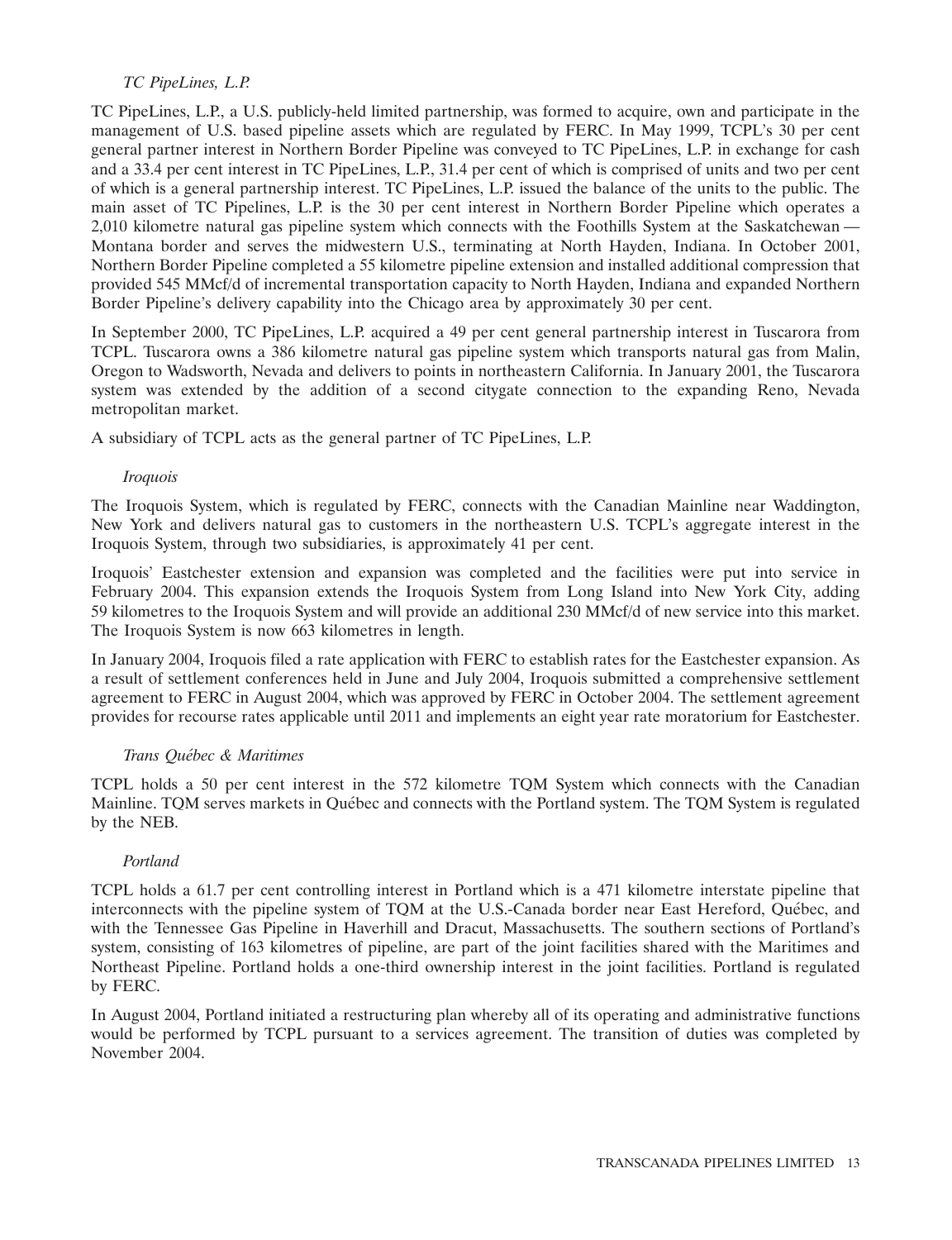# *Northern Development*

In 2004, TCPL continued to pursue pipeline opportunities to move both Mackenzie Delta and Alaska North Slope natural gas to markets throughout North America. TCPL worked with key stakeholders in the interest of participating in these pipeline projects, as set out below:

TCPL, the Mackenzie Producers and the APG reached funding and participation agreements in June 2003. These agreements secured a role for TCPL in the proposed Mackenzie Gas Pipeline Project and entitled the APG to become an equity participant. The Mackenzie Gas Pipeline Project involves the construction and operation of a natural gas pipeline system in the Mackenzie Valley that would move Mackenzie Delta natural gas from Inuvik, Northwest Territories to the northern border of Alberta, where it would connect with the Alberta System. TCPL has agreed to finance the APG for its one-third share of project development costs. This share is currently expected to be \$90 million. This loan will be repaid from the APG's share of available future pipeline revenues. TCPL funded \$34 million of this loan in 2003 and another \$26 million in 2004, for a total funding of \$60 million to date.

In October 2004, Imperial Oil Resources announced that applications for the main regulatory approvals for the Mackenzie Gas Pipeline Project had been submitted to the boards, panels and agencies responsible for assessing and regulating energy developments in the Northwest Territories. These filings mark a significant milestone in the project definition phase.

In 2004, TCPL continued its discussions with Alaska Highway pipeline stakeholders including Alaska North Slope producers and the State of Alaska, relating to the Alaskan portion of the Alaska Highway pipeline project. In June 2004, TCPL filed an application under the State of Alaska's *Stranded Gas Development Act*, and requested the State to resume processing the long pending application for a right of way lease across State lands. Once the right of way lease application is approved, TCPL is prepared to convey the right of way lease to another entity if that entity is willing to connect with TCPL's pipeline system. The lease conveyance would require an interconnection agreement with TCPL at the Yukon — Alaska border.

In January 2004, Foothills and the Kaska First Nation signed an Agreement in Principle that provides the framework for a future participation agreement. The Agreement in Principle marks the completion of the second stage of negotiations related to a potential participation agreement for the Alaska Highway Pipeline Project.

# *Liquefied Natural Gas*

In September and November of 2004, TCPL announced plans for the development of two significant LNG facilities: the Cacouna Energy LNG facility and the offshore Broadwater Energy LNG regasification terminal. These developments are more fully described under the heading ''General Development of the Business — Developments in Gas Transmission Business — 2004'', above in this AIF.

# *Ventures LP*

TransCanada Pipeline Ventures Limited Partnership (''*Ventures LP*''), which is wholly owned by TCPL, owns a 121 kilometre pipeline and related facilities, which supply natural gas to the oil sands region of northern Alberta, and a 27 kilometre pipeline which supplies natural gas to a petrochemical complex at Joffre, Alberta.

# *CrossAlta*

TCPL holds a 60 per cent interest in the Crossfield Storage Joint Venture which controls an underground gas storage facility near Crossfield, Alberta. The facility is commercially operated on behalf of the joint venture by CrossAlta Gas Storage & Services Ltd., in which TCPL also holds a 60 per cent interest.

# *TransGas*

TCPL holds a 46.5 per cent interest in TransGas de Occidente S.A., a Colombian corporation which operates a 344 kilometre natural gas pipeline between the cities of Mariquita and Cali, Colombia.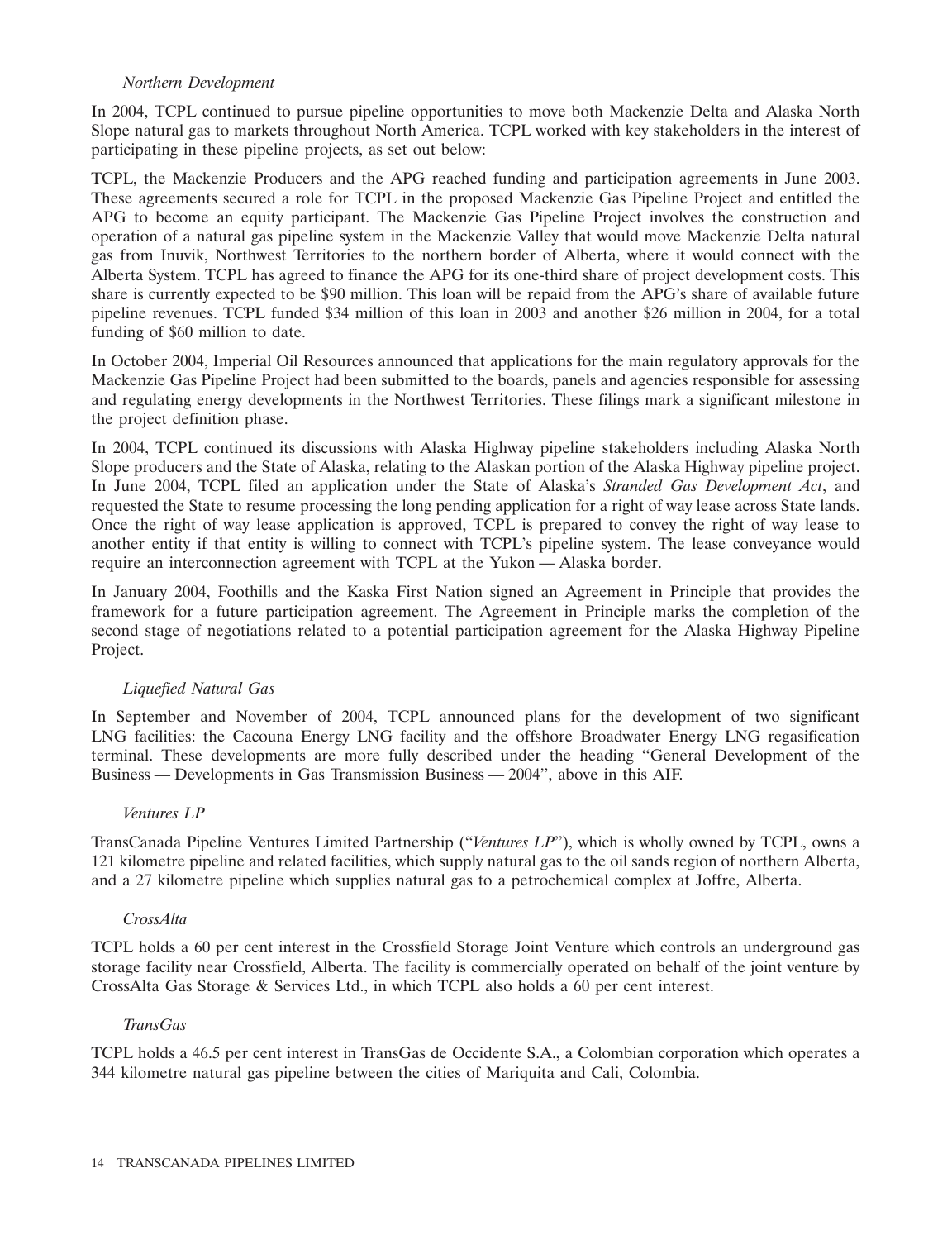# *Gas Pacifico*

TCPL holds a 30 per cent interest in Gasoducto del Pacifico (''*Gas Pacifico*''), a 540 kilometre natural gas pipeline from Argentina to Concepción, Chile.

### *Innergy*

TCPL holds a 30 per cent interest in INNERGY Holdings S.A., an industrial natural gas transportation and marketing company operating in the area of Concepción, Chile, which markets natural gas transported on the Gas Pacifico system.

### *Regulation of North American Pipelines*

Under the *National Energy Board Act* (Canada), the NEB regulates the construction and operation of interprovincial pipelines and the Canadian portion of international pipelines as well as the traffic, tolls and tariffs applicable to those pipelines. The NEB also approves the import and export of natural gas.

Pipelines located within provincial boundaries are regulated by the applicable provincial regulatory body.

The construction and operations of the Alberta System and Ventures LP's pipeline are regulated by the EUB.

With respect to TCPL's U.S. pipeline investments, the U.S. *Natural Gas Act of 1938* (''*NGA*'') establishes the framework for regulation of interstate natural gas transportation, facilities construction and terms and conditions of service. FERC is charged with implementing the NGA's requirements. The terms and conditions of service under which TCPL transports natural gas on the Great Lakes System, are subject to NGA authorizations issued by FERC. Interconnected natural gas pipelines and other U.S. interstate pipeline projects in which TCPL owns an interest, are subject to FERC and NGA regulation, as well as certain state regulatory requirements.

Further information about the regulation of the Canadian Mainline, Alberta System and other pipeline systems, can be found under the heading ''Business of TCPL — Gas Transmission — Wholly Owned Pipelines'' above.

### *Competition in Gas Transmission*

TCPL's wholly-owned pipelines are connected to and supplied by one of North America's largest natural gas basins, the WCSB. However, the WCSB is maturing and it will be a challenge for producers to increase production in this basin. Other pipeline systems connected to the WCSB, including some of TCPL's interconnected pipelines, have expanded in the last few years. These expansions have provided shippers with additional flexibility and competitive choices when moving WCSB supplies to market. The WCSB gas supply is expected to remain essentially flat.

The Alberta System is the primary transporter of natural gas within the province of Alberta and to provincial boundary points. However, there are a number of alternative pipelines which offer price advantages and which compete with the Alberta System. In anticipation of and in response to these developments, the Alberta System's current tolling methodology was designed to enhance NGTL's ability to provide competitive pricing and service flexibility and to provide TCPL with the ability to respond to potential future export bypass pipelines.

The Canadian Mainline is now one of five natural gas pipelines providing transportation service from the WCSB. Increased competition has led to the non-renewal of some of the firm service contracts on the Alberta System and the Canadian Mainline, and has led to decreased utilization on certain pipeline segments.

Further information about business risks in Gas Transmission can be found under the heading "Risk Factors — Gas Transmission'' below and in the MD&A under the headings ''Gas Transmission — Opportunities and Developments'' and ''Gas Transmission — Business Risks''.

# *Research and Development*

In 2004, TCPL spent approximately \$7.0 million on research and development activities of which approximately \$2.5 million related to research on pipeline integrity management, approximately \$3.0 million on other regulated pipeline activities and approximately \$1.5 million on non-regulated pipeline ventures.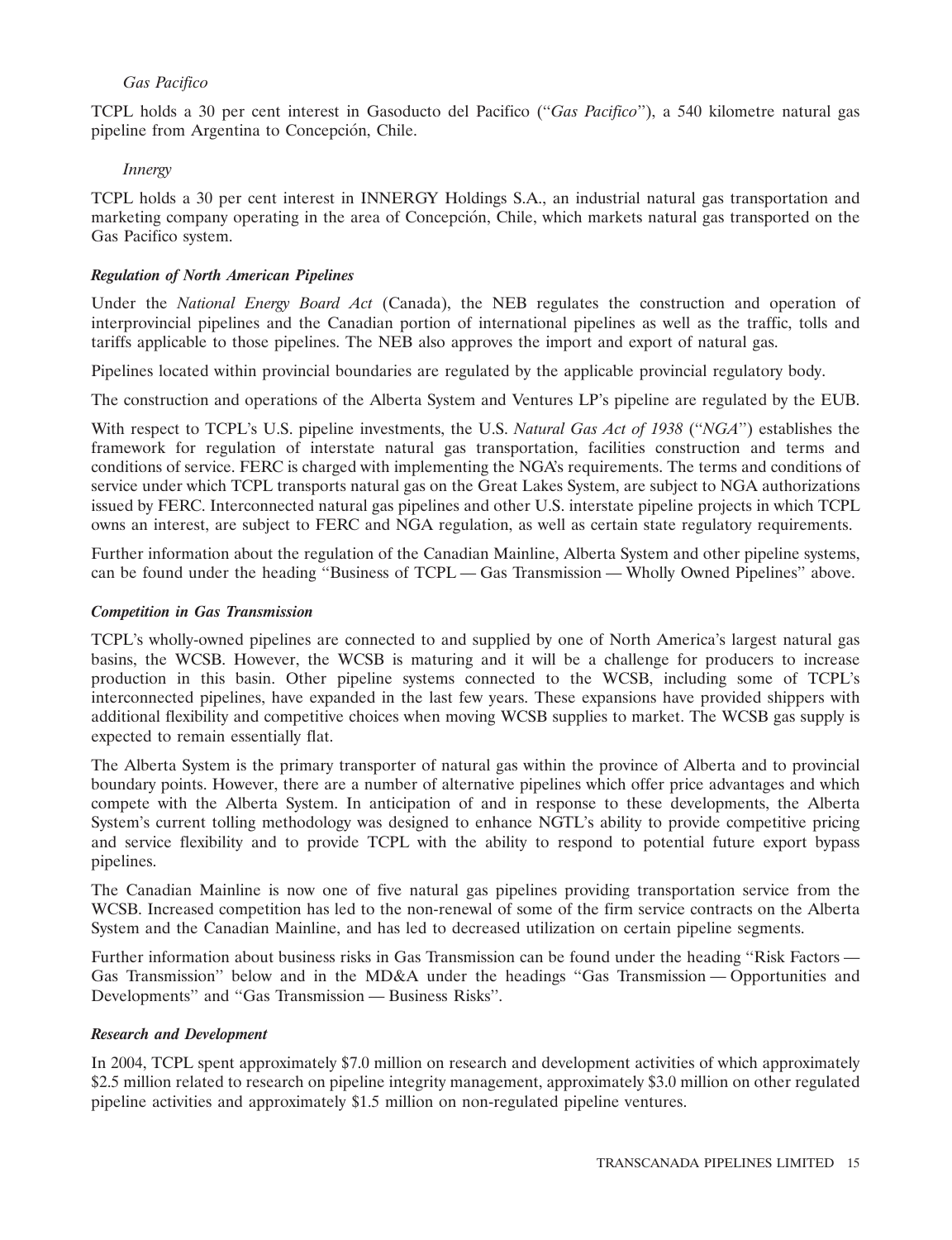### **Power**

The Power segment of TCPL's business includes the acquisition, development, construction, ownership, operation and management of power plants, the marketing of electricity and the provision of electricity account services to energy and industrial customers.

The power plants and power supply that TCPL owns, operates and/or controls, including those under development or in construction, in the aggregate, represent approximately 5,700 MW of power generation capacity in Canada and the U.S.

TCPL owns and operates:

- gas-fired cogeneration plants in Alberta at Carseland (80 MW), Redwater (40 MW), Bear Creek (80 MW) and MacKay River (165 MW);
- a gas-fired cogeneration Grandview plant (90 MW) near Saint John, New Brunswick;
- a waste-heat fuelled power plant at the Cancarb facility in Medicine Hat, Alberta (27 MW); and
- a gas-fired, combined-cycle Ocean State Power plant in Burrillville, Rhode Island (560 MW).

TCPL has long-term power purchase arrangements in place for:

• 100 per cent of the production of the Sundance A (560 MW) and 50 per cent interest, through a partnership, of the production of the Sundance B (353 MW of 706 MW) power facilities near Wabamun, Alberta.

TCPL owns, but does not operate:

- a 31.6 per cent interest in the nuclear power generation facilities of Bruce Power in Ontario (1,485 MW of a total of 4,700 MW that is in operation); and
- a 17 per cent interest in Huron Wind L.P. whose assets are located at the Bruce Power site (2 MW of a total of 9 MW that is in operation).

TCPL owns the following facilities which are under construction or development:

- the 550 MW gas-fired cogeneration Bécancour plant near Trois-Rivières, Québec, which is expected to be completed in late 2006; and
- a 62 per cent interest in Cartier Wind Energy which will construct six wind energy projects in the Gaspe ´ region of Québec (458 MW of a total of  $739.5$  MW).

TCPL is in the process of acquiring hydroelectric generation assets from USGen which are located on two rivers in New England and which will have a generating capacity of up to 518 MW, which excludes the generating capacity of the Bellows Falls facility (49 MW) as this plant is the subject of a purchase option held by a third party which has been exercised but not yet closed.

TCPL has a power marketing office in Westborough, Massachusetts to manage the Ocean State Power purchase agreements and fulfill supply obligations, and to take advantage of additional marketing opportunities in the New England and New York markets. The office also markets the output of Power LP's Castleton power plant.

Operations and maintenance services for the Bruce Power plant continue to be supplied by Bruce Power management and staff. Bruce Power leases the Bruce Power facilities from OPG and currently operates six nuclear power units out of the eight on site. The two units that are not being operated are laid up. Bruce Power sells the output from the operating units through a combination of fixed-price contracts and spot market sales. Bruce Power is the tenant under a long-term lease with OPG and under the terms of the lease, spent fuel and site decommissioning liabilities remain the responsibility of OPG. Bruce Power is subject to risks related to the operation and maintenance of the nuclear power generating facilities, including risks relating to the use, handling, containment and storage of radioactive materials; limitations on the amounts and types of insurance that are commercially available to cover any related liabilities that may arise from these operations; changes in and varying interpretations of the extensive federal regulations that apply to Bruce Power's nuclear operations; modifications needed to meet increasing security requirements; and repairs, modifications, replacements and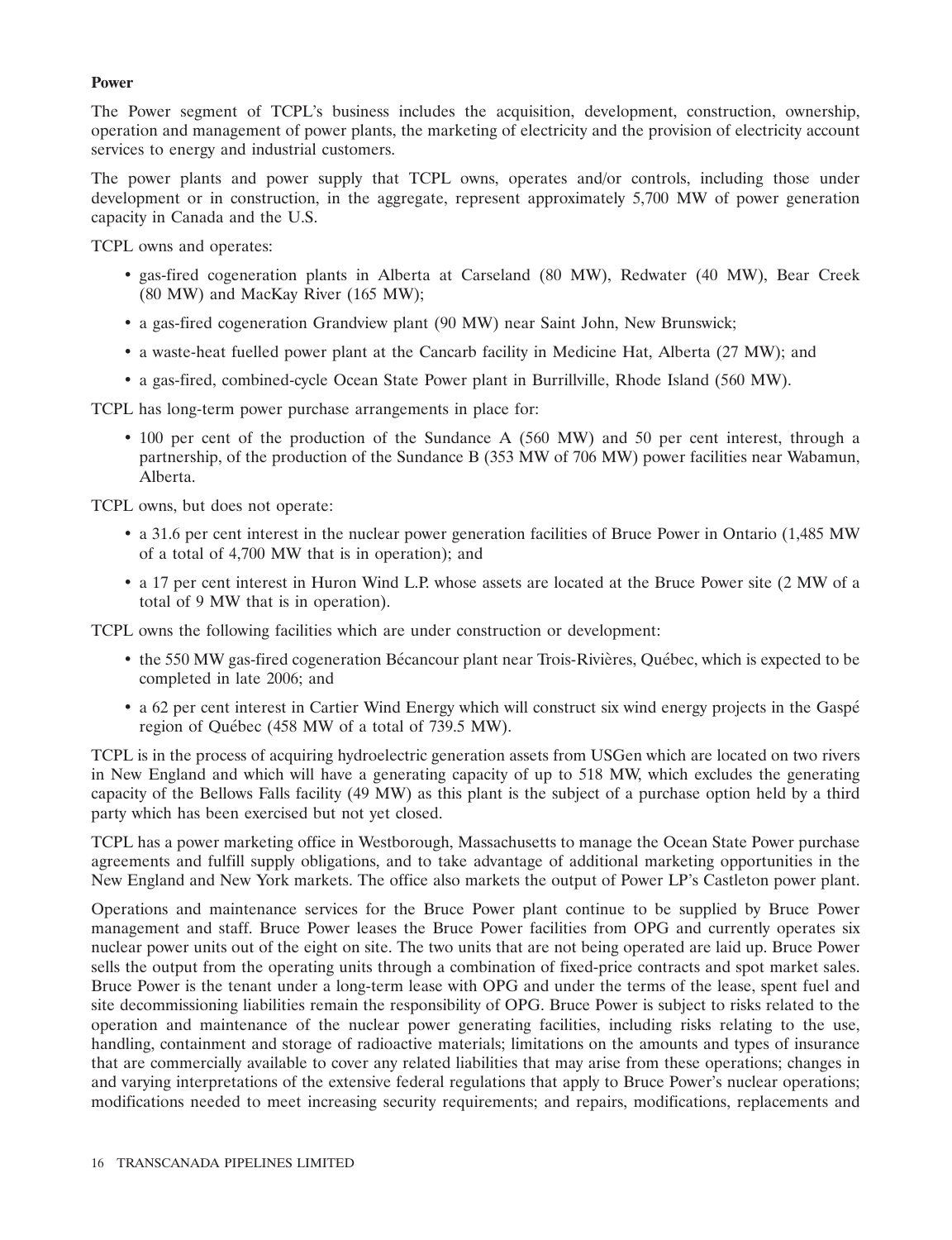outages that may be necessitated as a result of testing and inspection programs which, themselves, may need to be enhanced in coming years to improve operations or satisfy increasing regulatory or other requirements.

Late in the fourth quarter of 2004, TCPL responded to the Ontario government's Request for Proposals for 2,500 MW of new electricity generation capacity. TCPL and OPG, through their limited partnership, Portlands Energy Centre L.P., responded by proposing a 550 MW combined-cycle natural gas-fuelled power plant that would be located in the Portlands area of downtown Toronto, Ontario. TCPL, in its own right, responded to the Request for Proposals with another, unrelated proposal.

TCPL continues to investigate potential power investment opportunities throughout North America, including a potential investment, together with its Bruce Power partners, in the Point Lepreau nuclear generating station in New Brunswick. The Point Lepreau facility, which is indirectly owned by the New Brunswick provincial government, is a 680 MW nuclear power plant with a CANDU reactor similar to the reactors operated by Bruce Power. No decision has been made by TCPL and its partners as to whether an investment will be made in the Point Lepreau facility; however, discussions are ongoing with New Brunswick Power.

# *TransCanada Power, L.P.*

TCPL is the general partner of, manages and operates Power LP and holds 30.6 per cent of its outstanding limited partnership units. Power LP is a publicly-held limited partnership that owns eleven power plants in Canada and the U.S. which generate approximately 744 MW of power. It is one of the largest publicly traded power limited partnerships in Canada with a market capitalization of approximately \$1.7 billion. TCPL supplies the natural gas fuel and waste heat for certain of Power LP's plants and buys output from one of the plants.

Power LP owns:

- the combined-cycle power plants, fuelled by a combination of natural gas and waste heat from adjacent TCPL compression facilities in Tunis (43 MW), Nipigon (40 MW), Kapuskasing (40 MW) and North Bay (40 MW), all in Ontario;
- a natural gas cogeneration plant at Castleton-on-Hudson, New York (64 MW);
- a wood-waste fuelled power plant at Williams Lake, B.C. (66 MW);
- the wood-waste and waste heat Calstock power plant near Hearst, Ontario (35 MW);
- the simple-cycle ManChief power plant near Brush, Colorado (300 MW);
- the Curtis Palmer hydroelectric power facilities on the Hudson River near Corinth, New York (60 MW);
- the run-of-river hydroelectric facility on the Mamquam River north of Vancouver (50 MW); and
- the three-unit reservoir based hydroelectric Queen Charlotte station facility located on Moresby Island in B.C. (6 MW).

# *Other Power*

# *PT Paiton*

TCPL effectively holds an approximate 11 per cent interest in PT Paiton Energy Company, which owns a power project consisting of two 615 MW coal-fired power units located in Indonesia.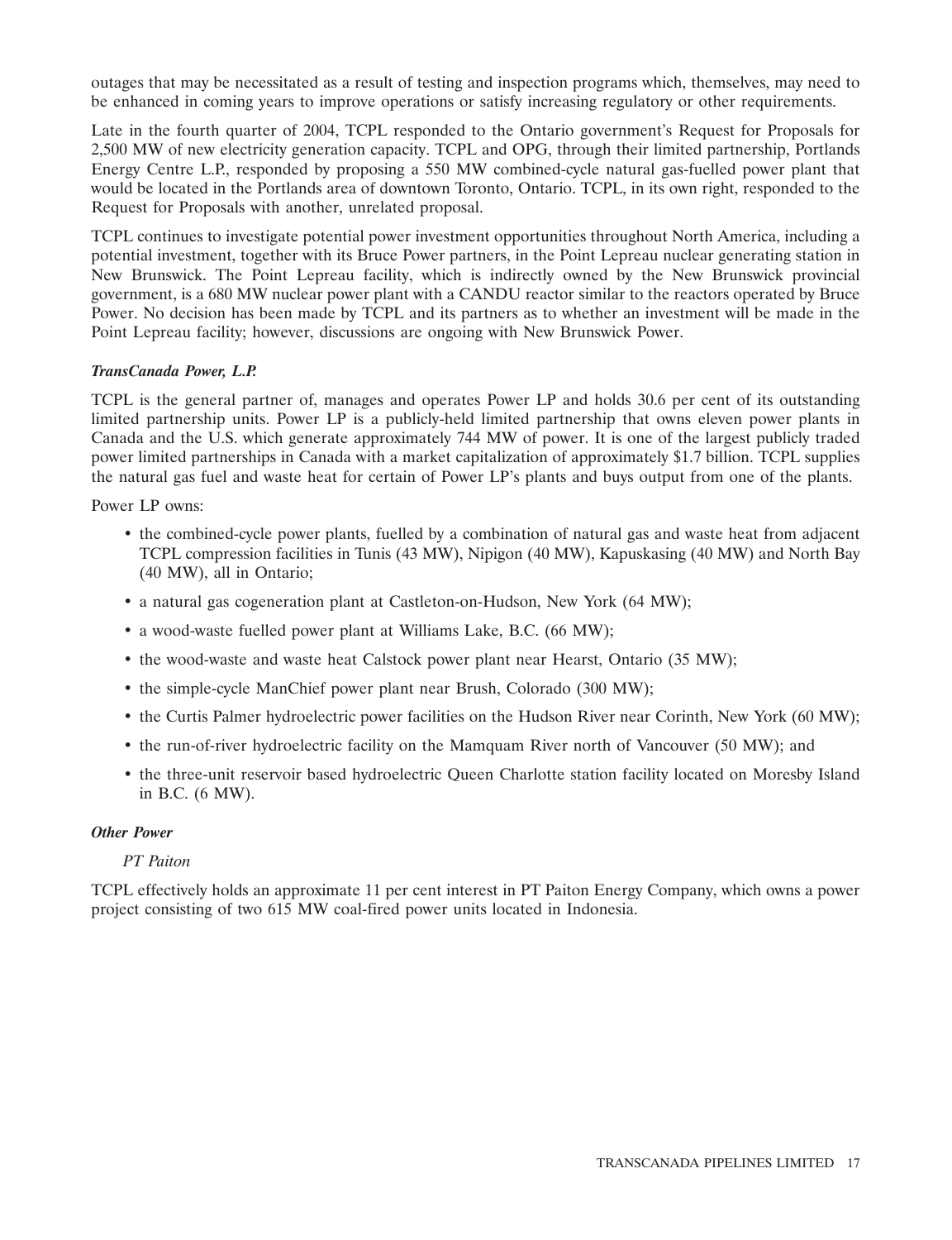### *Power Performance*

The following tables set forth the revenues earned, power volumes marketed and generation capacity in Canada and the U.S. for the years ended December 31, 2004 and 2003 from TCPL's power operations.

|                                                                           | 2004                  |          | 2003                  |          |  |
|---------------------------------------------------------------------------|-----------------------|----------|-----------------------|----------|--|
|                                                                           | <b>Revenues</b>       | Per cent | <b>Revenues</b>       | Per cent |  |
|                                                                           | (millions of dollars) |          | (millions of dollars) |          |  |
| $Revenues^{(1)}$                                                          |                       |          |                       |          |  |
| $Canada - Domestic \dots \dots \dots \dots \dots \dots \dots \dots \dots$ | 706                   | 59       | 765                   | 55       |  |
| $Canada - Expert \dots \dots \dots \dots \dots \dots \dots \dots \dots$   | 2                     |          | 2                     |          |  |
|                                                                           | 482                   | 41       | 634                   | 45       |  |
|                                                                           | 1,190                 | 100      | 1,401                 | 100      |  |
|                                                                           | 2004                  |          | 2003                  |          |  |
|                                                                           | <b>Volume</b>         | Per cent | <b>Volume</b>         | Per cent |  |
|                                                                           | (gigawatt hours)      |          | (gigawatt hours)      |          |  |
| Volumes Sold $(2)(3)(4)$                                                  |                       |          |                       |          |  |
|                                                                           | 24,426                | 79       | 20,575                | 74       |  |
| $Canada - Expert \dots \dots \dots \dots \dots \dots \dots \dots \dots$   | 37                    |          | 38                    |          |  |
|                                                                           | 6,457                 | 21       | 7,397                 | 26       |  |
|                                                                           | 30,920                | 100      | 28,010                | 100      |  |
|                                                                           | 2004                  |          | 2003                  |          |  |
|                                                                           | <b>Generation</b>     | Per cent | <b>Generation</b>     | Per cent |  |
|                                                                           | (MW)                  |          | (MW)                  |          |  |
| Generation Capacity <sup>(2)(3)(4)(5)(6)</sup>                            |                       |          |                       |          |  |
|                                                                           | 3,112                 | 76       | 2,641                 | 73       |  |
|                                                                           | 984                   | 24       | 984                   | 27       |  |
|                                                                           | 4,096                 | 100      | 3,625                 | 100      |  |

**Notes:**

(1) 2004 revenues reflect the sale of Curtis Palmer and ManChief facilities to Power LP on April 30, 2004.

- (2) Includes 100 per cent of volumes sold by, and the generation capacity of, Power LP (after eliminating intercompany transactions with TCPL).
- (3) TCPL, directly or indirectly, acquires 560 MW from Sundance A and 353 MW from Sundance B through long-term power purchase arrangements, which represent 100 per cent of the Sundance A and 50 per cent of the Sundance B power plant output, respectively.
- (4) Sales volumes in 2003 reflect TCPL's 31.6 per cent share of Bruce Power output from the acquisition date of February 14, 2003.
- (5) 2004 excludes Bécancour (550 MW) and Grandview (90 MW) which were not in commercial service at Year End. 2003 excludes MacKay River (165 MW), Bécancour (550 MW), Grandview (90 MW) and Bruce, Unit 3 (237 MW) which were not in commercial service at December 31, 2003.
- (6) Excludes USGen generation capacity (518 MW, excluding the Bellows Falls facility), which TCPL expects to acquire in 2005. Also excludes TCPL's proportionate share of Cartier Wind Energy's generation capacity (458 MW) which is under development.

### *Regulation of Power*

Deregulation of the power industry is proceeding at different stages throughout most of the markets in which TCPL currently operates, which are primarily Alberta, Ontario and the northeastern U.S. In 2001, Alberta deregulated its generation assets and opened the market for retailers and wholesalers. In May 2002, the government of Ontario created a competitive, bid-based wholesale market for electricity in Ontario, a process that began with legislation first enacted under the *Electricity Act* in 1998. Later in 2002, after considerable volatility and rising prices under this new market, the government of Ontario instituted retail price caps, effectively shielding eligible customers from wholesale price volatility. After a change in government in Ontario, these retail caps were increased on April 1, 2004, to better reflect the cost of electricity. These caps do not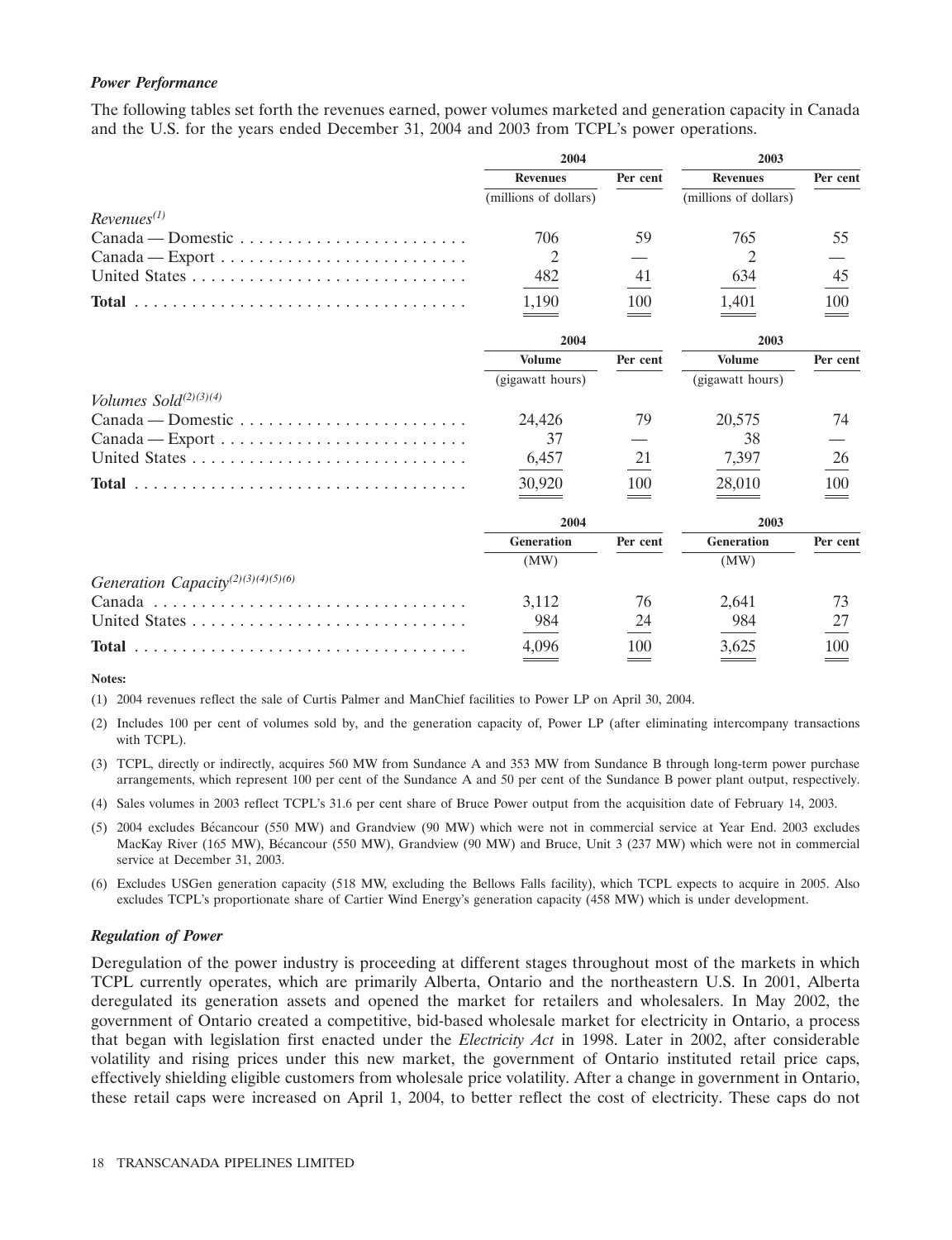directly affect the wholesale market in which TCPL is primarily focused. In December 2004, the government of Ontario again restructured the Ontario markets by passing the *Electricity Restructuring Act*, 2004 (''*ERA*''). Among other things, the ERA places certain of the Ontario Power Generation Corporation's baseload nuclear and hydro generation assets under direct rate regulation by the Ontario Energy Board. Bruce Power was not affected by this legislation and remains a participant in the wholesale market in Ontario. Bruce Power is presently in discussions with a provincially appointed negotiator respecting the possible restart of Bruce Power's units 1 and 2. It is unclear whether these negotiations will result in any change to the commercial context in which Bruce Power operates. In addition, the ERA provides for a return to coordinated system planning by the newly created Ontario Power Authority (''*OPA*''), which is charged with managing the long-term supply of electricity in Ontario. The OPA will assume responsibility for procuring electricity supply through requests for proposals or otherwise, and will enter into new power purchase agreements with generators responding to procurement initiatives. It is possible that these and subsequent changes in Ontario's power industry, will have both positive and negative impacts on TCPL's Ontario power operations.

TCPL's investment in Ocean State Power and TCPL's U.S. electric power marketing activities are subject to the jurisdiction of FERC under the U.S. *Federal Power Act*, as well as to the jurisdiction of certain state regulatory authorities in which the generation facilities are located. In 1998 and 1999, respectively, FERC began operation of competitive, bid-based wholesale power markets in New England and New York. These markets continue to evolve through consultation with government, regulators and market stakeholders. The northeastern markets in which TCPL operates are converging in terms of structure with the recent adoption of Standard Market Design elements that have been defined by FERC.

# *Competition in Power*

TCPL's power business has operated and continues to operate in highly competitive markets with many participants that are driven mainly by price. TCPL mitigates the effects of short-term changes in the market using various forms of hedging, including entering into fixed price forward sales. The quantity and term of such forward sales varies by region and depends on liquidity of markets in these regions. TCPL also retains an amount of unsold generation capacity in order to preserve its flexibility in the short-term to manage TCPL's portfolio of assets.

Further information about business risks in TCPL's power business can be found in the MD&A under the heading ''Risk Factors — Power'' below and in the MD&A under the heading ''Power — Business Risks''.

# **Other Interests**

# *Cancarb Limited*

TCPL owns Cancarb Limited, a world scale thermal carbon black manufacturing facility located in Medicine Hat, Alberta.

# *TransCanada Turbines*

TCPL owns a 50 per cent interest in TransCanada Turbines Ltd., a repair and overhaul business for aero-derivative industrial gas turbines. This business operates primarily out of facilities in Calgary, Alberta, with offices in Bakersfield, California; East Windsor, Connecticut and Liverpool, England.

# *TransCanada Calibrations*

TCPL owns an 80 per cent interest in TransCanada Calibrations Ltd., a gas meter calibration business certified by Measurement Canada, located at Ile des Chênes, Manitoba.

# **Discontinued Operations**

Since 1999, TCPL has focused on natural gas transmission and power generation in North America. During that time, TCPL sold substantially all of its assets in the international, midstream, and oil and gas marketing businesses. For further information about Discontinued Operations please refer to the MD&A under the heading ''Corporate — Discontinued Operations''.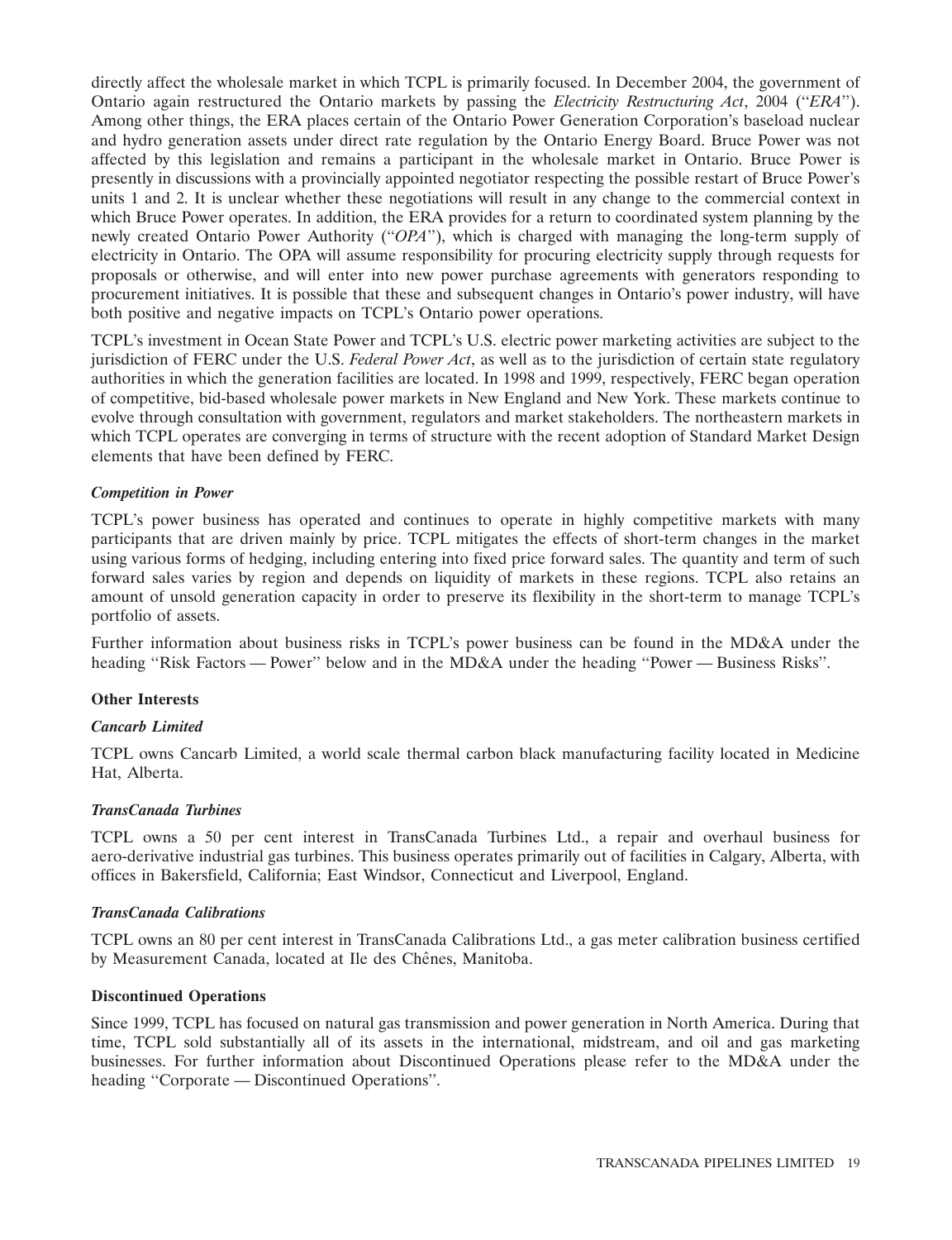### **HEALTH, SAFETY AND ENVIRONMENT**

TCPL is committed to providing a safe and healthy environment for its employees and the public, and to the protection of the environment. Health, safety and environment (''*HS&E*'') is a priority in all of TCPL's operations. The HS&E Committee of TCPL's Board of Directors (''*Board*'') monitors compliance with the TCPL HS&E corporate policy through regular reporting by TCPL's department of Community, Safety & Environment. TCPL's senior executives are also committed to ensuring TCPL is in compliance with its policies and is an industry leader. Senior executives are regularly advised of all important operational issues and initiatives relating to HS&E by way of a formal reporting process. In addition, TCPL's management system and performance in the HS&E area are assessed by an independent outside firm every three years or more often if the HS&E Committee requests it. The most recent assessment was completed by PricewaterhouseCoopers in January of 2004. These assessments involve senior executive interviews, review of policies and objectives, performance measurement and reporting.

TCPL has an HS&E management system modeled after elements of the International Organization for Standardization's standard for environmental management systems which is known as ISO 14001, to facilitate the focus of resources on the areas of greatest risk to the organization's business activities relating to HS&E. It highlights opportunities for improvement, enables TCPL to work towards defined HS&E expectations and objectives, and provides a competitive business advantage. HS&E outside, independent assessments, management system assessments and planned inspections are used to assess both the effectiveness of implementation of HS&E programs, processes and procedures, and TCPL's compliance with regulatory requirements.

TCPL employs full-time staff dedicated to HS&E matters, and incorporates HS&E policies and principles into the planning, development, construction and operation of all its projects. Environmental protection requirements have not had a material impact on the capital expenditures of TCPL to date; however, there can be no assurance that such requirements will not have a material impact on TCPL's financial or operating results in future years. Such requirements can be dependent on a variety of factors including the regulatory environment in which TCPL operates.

# **Environment**

The most significant environmental issues facing TCPL relate to climate change. Climate change is a strategic issue for TCPL, particularly in light of the Canadian government's ratification of the Kyoto Protocol which came into force in February 2005 and requires Canada to reduce its greenhouse gas emissions significantly. The Canadian government is currently developing the policies relating to how it intends to meet these reduction targets and, until it is completed, TCPL cannot predict the degree to which it will be affected. TCPL has had a comprehensive climate change strategy in place since 1999, which includes five key areas of activity:

- Participation in policy forums;
- Implementation of direct emissions reduction programs;
- Assessment of new technology;
- Evaluation of emissions trading mechanisms; and
- Assessment of business opportunities.

Activities in each of these areas occurred in 2004 and will continue in 2005.

TCPL received its sixth consecutive gold level reporting status for its 2004 Climate Change and Air Issues Annual Report from the Canadian GHG Challenge Registry which was formerly the Voluntary Challenge and Registry ("*VCR*") program. To achieve gold level status, reports are rated in several categories. Only 12 per cent of the submissions to the registry have received gold level reporting recognition. In 2004, the VCR program was replaced with the Canadian GHG Challenge Registry as a result of the Canadian government passing legislation to mandate greenhouse gas emissions reporting.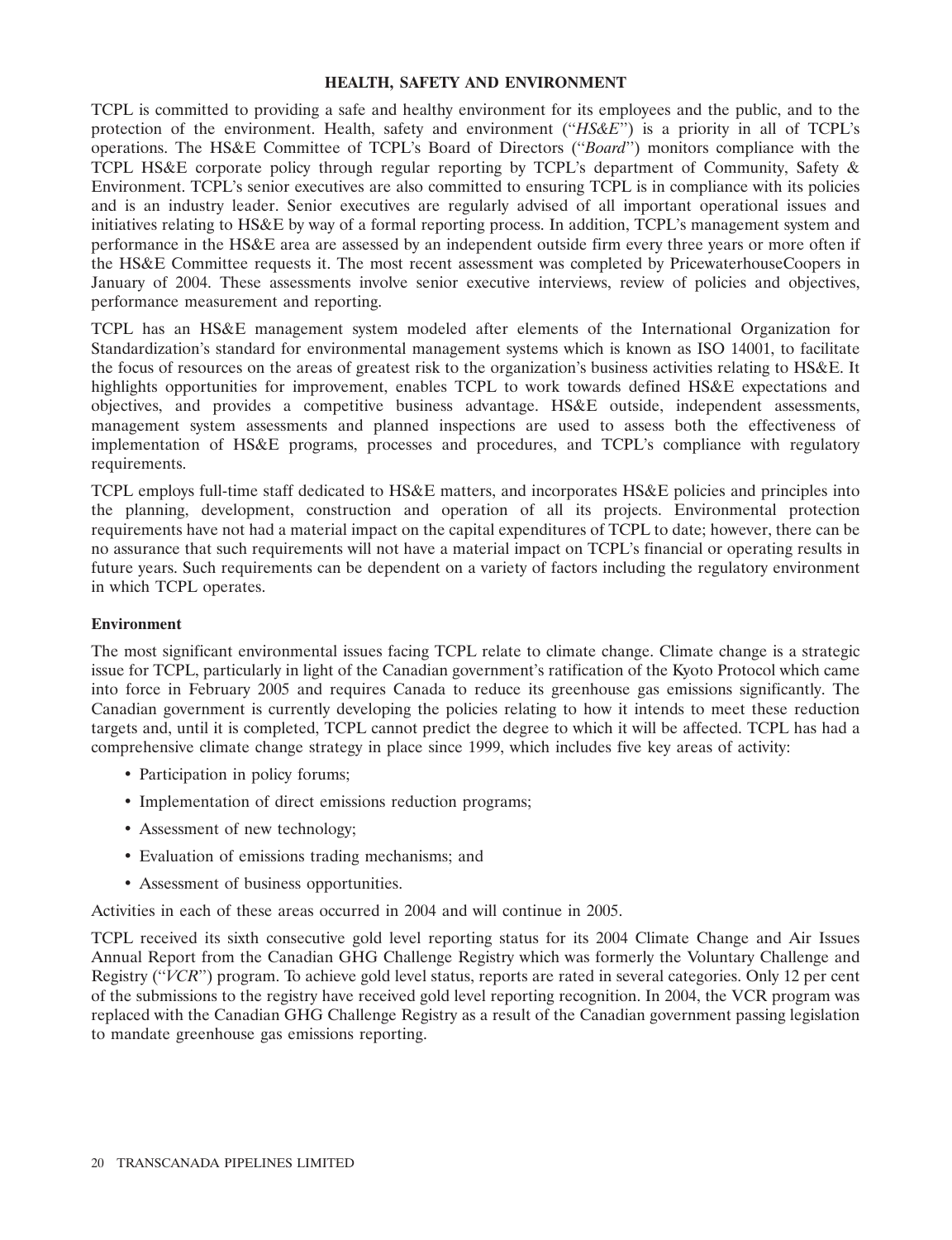# **LEGAL PROCEEDINGS**

The Canadian Alliance of Pipeline Landowners' Association and two individual landowners have commenced an action under Ontario's *Class Proceedings Act*, 1992, against TCPL and Enbridge Inc. for damages of \$500 million alleged to arise from the creation of a control zone within 30 metres of the pipeline pursuant to section 112 of the *National Energy Board Act.* TCPL believes the claim is without merit and will vigorously defend the action. TCPL has made no provision for any potential liability. A liability, if any, would be dealt with through the regulatory process.

TCPL and its subsidiaries are subject to various other legal proceedings and actions arising in the normal course of business. While the final outcome of such legal proceedings and actions cannot be predicted with certainty, it is the opinion of TCPL's management that the resolution of such proceedings and actions will not have a material impact on TCPL's consolidated financial position or results of operations.

# **TRANSFER AGENT AND REGISTRAR**

TCPL's transfer agent and registrar is Computershare Trust Company of Canada with transfer facilities in the Canadian cities of Vancouver, Calgary, Winnipeg, Toronto, Montréal and Halifax.

# **INTEREST OF EXPERTS**

TCPL's auditor is KPMG LLP and as of March 1, 2005, the partners of KPMG LLP do not hold any registered or beneficial ownership, directly or indirectly, in the securities of TCPL or TransCanada.

### **RISK FACTORS**

A number of factors, including but not limited to those discussed in this section, could cause actual results or events to differ materially from current expectations.

TCPL's businesses are highly complex and are dispersed over tens of thousands of square kilometres, often in remote locations. Pipeline and power facilities are subject to operational risks, including mechanical failure, physical degradation, operator error, manufacturer defects, labour disputes, terrorism, failure of supply, catastrophic events and natural disasters. The occurrence or continuation of such events could increase TCPL's costs and reduce its ability to transport natural gas or generate power.

# *Gas Transmission*

TCPL faces competition in its gas transmission business at both the supply and market ends of its systems. The competition is a result of other pipelines accessing an increasingly mature WCSB and serving some of the same markets as TCPL. In addition, the continued expiration of firm transportation contracts has resulted in significant reductions in firm contracted capacity on both the Canadian Mainline and Alberta System. As well, regulatory decisions continue to have significant impact on the financial returns for and future investments in TCPL's Canadian wholly-owned pipelines.

Further information about competition risks in TCPL's natural gas transmission business can be found under the heading "Business of TCPL — Gas Transmission — Competition in Transmission" above and in the MD&A under the headings ''Gas Transmission — Opportunities and Developments'' and ''Gas Transmission — Business Risks''.

# *Power*

TCPL's power business and investments can be affected by a variety of factors including competition from other market participants, fluctuating market demand, reliance on the supply of feed stocks such as natural gas, wood waste, water, coal and uranium, fluctuating feed stock prices, fluctuating electricity prices, unexpected outages, third party power plant operator performance, power transmission disruptions and regulatory changes and influences.

Further information about competition risks in TCPL's power business can be found under the headings ''Business of TCPL — Power — Competition in Power'' above and in the MD&A under the heading ''Power — Business Risks''.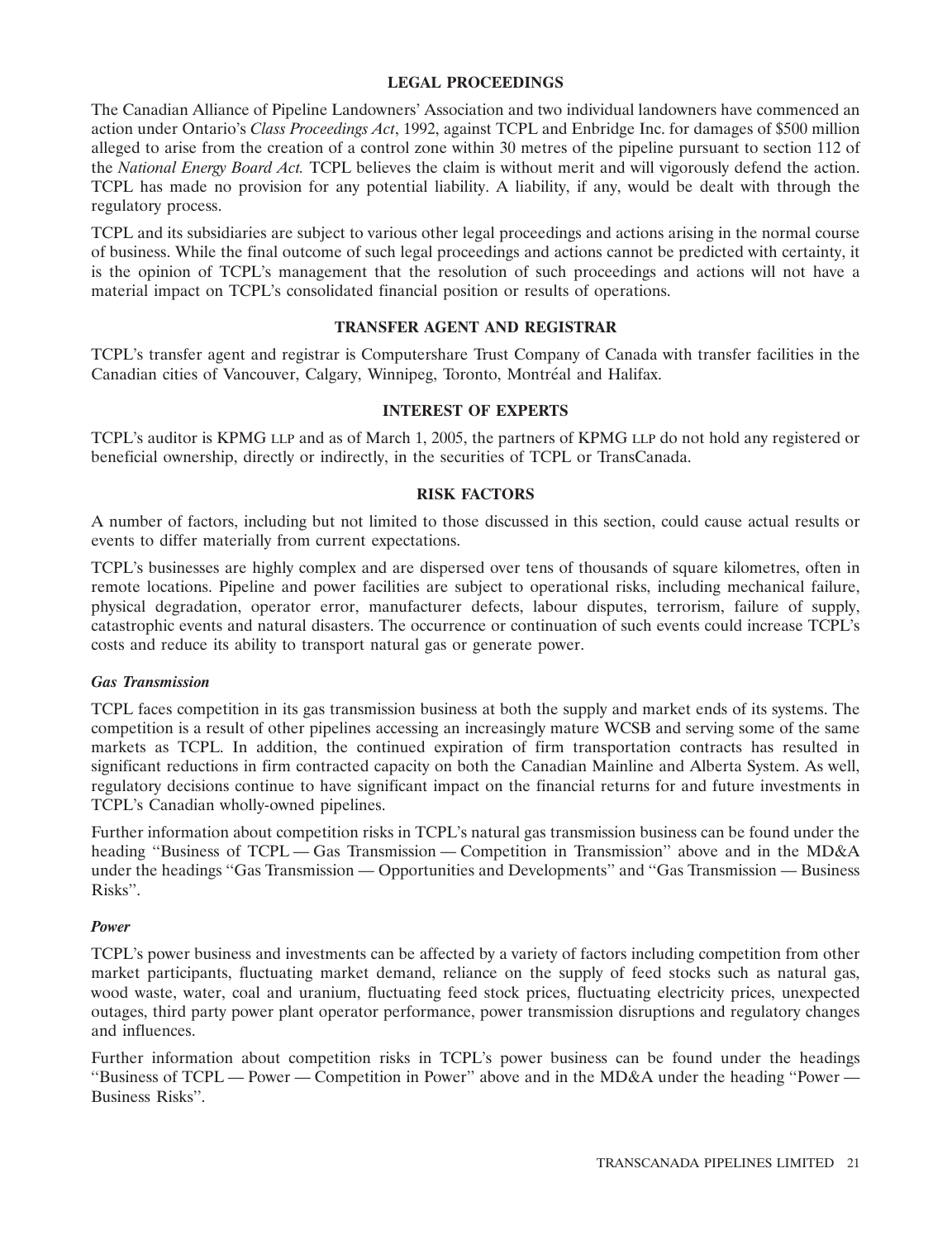# *International*

TCPL's international investments are subject to a number of risks unique to international business. These risks include exchange controls and fluctuation of the local currency, political risk, community actions, changes in laws, price controls, the availability and quality of local labour skills, and labour unrest, among others. Such risks are mitigated by insurance policies, participation of local and foreign partners, prudent commercial structuring and other measures.

# *Corporate*

TCPL carries on its businesses with numerous counterparties with a wide range of creditworthiness. While processes are followed to address the creditworthiness of these counterparties, the failure of any counterparty to meet its financial obligations could have an impact on TCPL's financial position. Such failure could result from a number of factors beyond TCPL's control, including (but not limited to) fluctuating energy prices, currency exchange and interest rates, changes in regulatory and economic environments, political instability and legally reviewable activities.

TCPL operates primarily in Canada and the U.S. and as a result, its financial performance can be impacted by interest rates and foreign exchange rates. TCPL has an active hedging program in place to address interest and foreign exchange rate risks, but there can be no assurance that such hedging will be adequate to address the risks.

TCPL's growth strategy is dependent upon acquiring or constructing facilities and businesses that align with or complement its current businesses. TCPL may incur costs in the pursuit of acquisitions or development of power or natural gas transmission assets that may not be completed. Failure by TCPL to consummate negotiated acquisitions or new developments may result in contractual liabilities, liquidated damages, additional costs and expenses which could affect financial performance.

TCPL's growth is also dependent on access to capital markets in the U.S. and Canada. Although significant credit facilities are currently available, changing market conditions could result in a materially increased cost of, or reduced access to capital which would reduce TCPL's ability to pursue growth opportunities.

Further information about TCPL's risk factors and risk management can be found in the MD&A under the headings "Gas Transmission — Business Risks", "Power — Business Risks" and "Risk Management".

# **DIVIDENDS**

All of TCPL's common shares are held by TransCanada and as a result, any dividends declared by TCPL on its common shares are paid to TransCanada. TCPL has no formal dividend policy. The Board reviews the financial performance of TCPL quarterly and makes a determination of the appropriate level of dividends to be declared on its common shares in the following quarter. Provisions of various trust indentures and credit arrangements to which TCPL is a party, restrict TCPL's ability to declare and pay dividends to TransCanada and preferred shareholders under certain circumstances and, if such restrictions apply, they may, in turn, have an impact on TransCanada's ability to declare and pay dividends on its common and preferred shares. In the opinion of TCPL management, such provisions do not restrict or alter TCPL's ability to declare or pay dividends.

The dividends declared per share during the past three completed financial years are set forth in the following table:

|  | 2004 2003 2002 |  |
|--|----------------|--|
|  |                |  |
|  |                |  |
|  |                |  |

### **Note:**

(1) Effective May 15, 2003, TCPL dividends have been declared in an amount equal to the aggregate dividend paid by TransCanada. The amounts presented reflect the aggregate amount divided by total outstanding common shares of TCPL.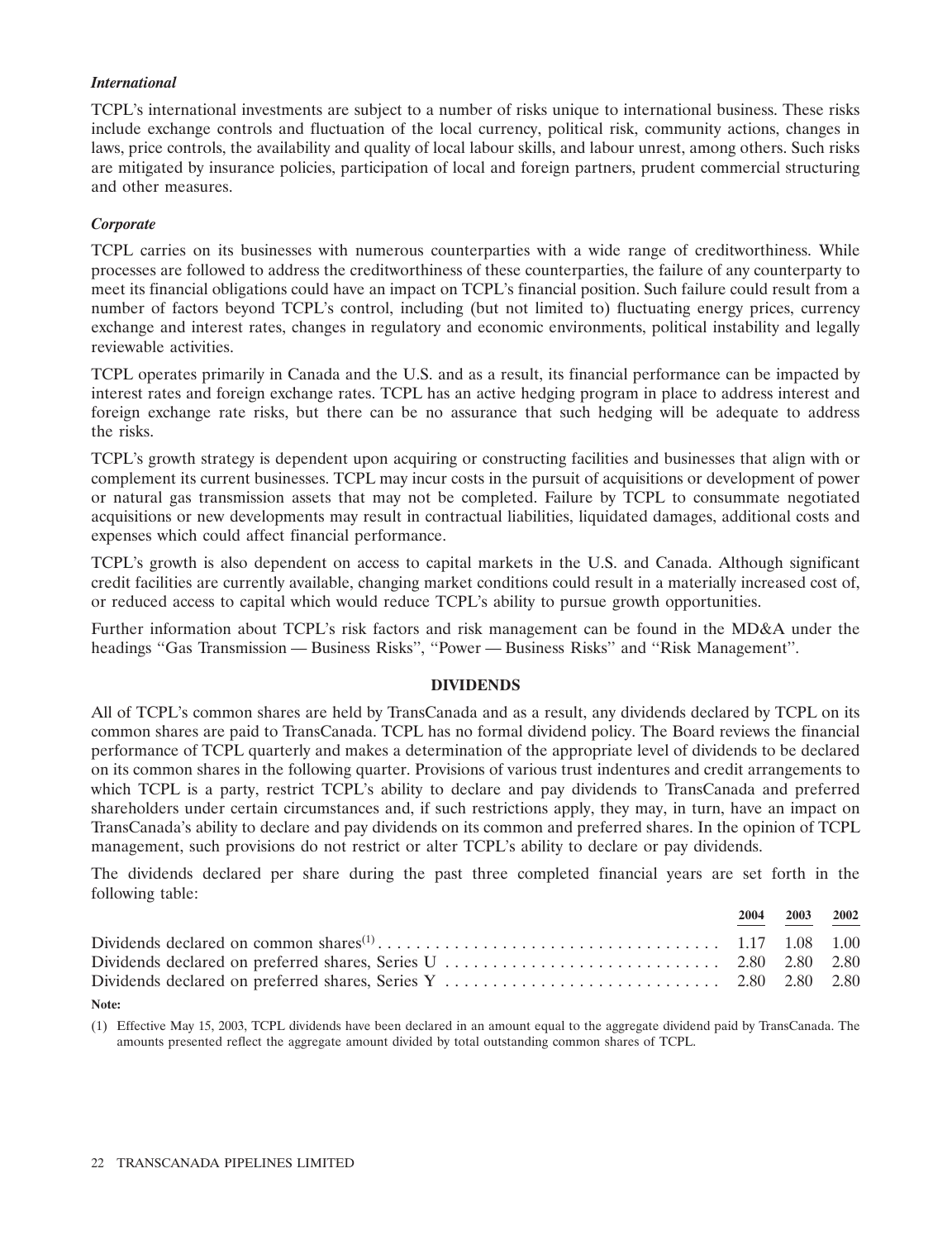### **DESCRIPTION OF CAPITAL STRUCTURE**

# *Share Capital*

TCPL's authorized share capital consists of an unlimited number of common shares, of which 480,668,110 were issued and outstanding at Year End which are held entirely by TransCanada, as well as an unlimited number of first preferred shares, issuable in series. There were 4,000,000 Series U and 4,000,000 Series Y first preferred shares issued and outstanding at Year End. The following is a description of the material characteristics of the first preferred shares.

# *Common Shares*

As the holder of all of TCPL's issued common shares, TransCanada holds all the voting rights in those common shares.

# *First Preferred Shares, Series U*

Subject to certain limitations, the Board may, from time to time, issue first preferred shares in one or more series and determine for any such series, its designation, number of shares and respective rights, privileges, restrictions and conditions. The first preferred shares as a class, have, among others, provisions to the following effect.

The holders of the first preferred shares, Series U are entitled to receive, as and when declared by the Board, fixed cumulative preferential cash dividends at an annual rate of \$2.80 per share, payable quarterly.

The first preferred shares of each series shall rank on a parity with the first preferred shares of every other series, and shall be entitled to preference over the common shares and any other shares ranking junior to the first preferred shares with respect to the payment of dividends, the repayment of capital and the distribution of assets to TCPL in the event of a liquidation, dissolution or winding up of TCPL.

TCPL is entitled to purchase for cancellation, some or all of the first preferred shares, Series U outstanding at the lowest price which such shares are obtainable, in the opinion of the Board, but not exceeding \$50.00 per share plus costs of purchase. Furthermore, TCPL may redeem, on or after October 15, 2013, some or all of the first preferred shares, Series U upon payment for each share at \$50.00 per share.

Except as provided by the Canada *Business Corporations Act* or as referred to below, the holders of the first preferred shares will not have any voting rights nor will they be entitled to receive notice of or to attend shareholders' meetings unless and until TCPL fails to pay, in the aggregate, six quarterly dividends on the first preferred shares, Series U.

The provisions attaching to the first preferred shares as a class may be modified, amended or varied only with the sanction of the holders of the first preferred shares as a class. Any such sanction to be given by the holders of the first preferred shares may be given by the affirmative vote of the holders of not less than 662⁄3 per cent of the first preferred shares represented and voted at a meeting or adjourned meeting of such holders.

# *First Preferred Shares, Series Y*

The rights, privileges, restrictions and conditions attaching to the first preferred shares, Series Y are substantially identical to those attaching to the first preferred shares, Series U, except that the first preferred shares, Series Y are redeemable by TCPL after March 5, 2014.

# *Debt*

The following tables sets out the issuances of senior unsecured notes with terms to maturity in excess of one year, of TCPL during the 12 months ended, December 31, 2004:

| <b>Date Issued</b> | <b>Issue Price per \$1,000 Principal</b><br><b>Amount of Notes</b> | <b>Aggregate Issue Price</b> |
|--------------------|--------------------------------------------------------------------|------------------------------|
|                    | \$998.96                                                           | \$199,792,000                |
|                    | US\$996.53                                                         | US\$348,786,000              |
|                    | US\$997.99                                                         | US\$299,397,000              |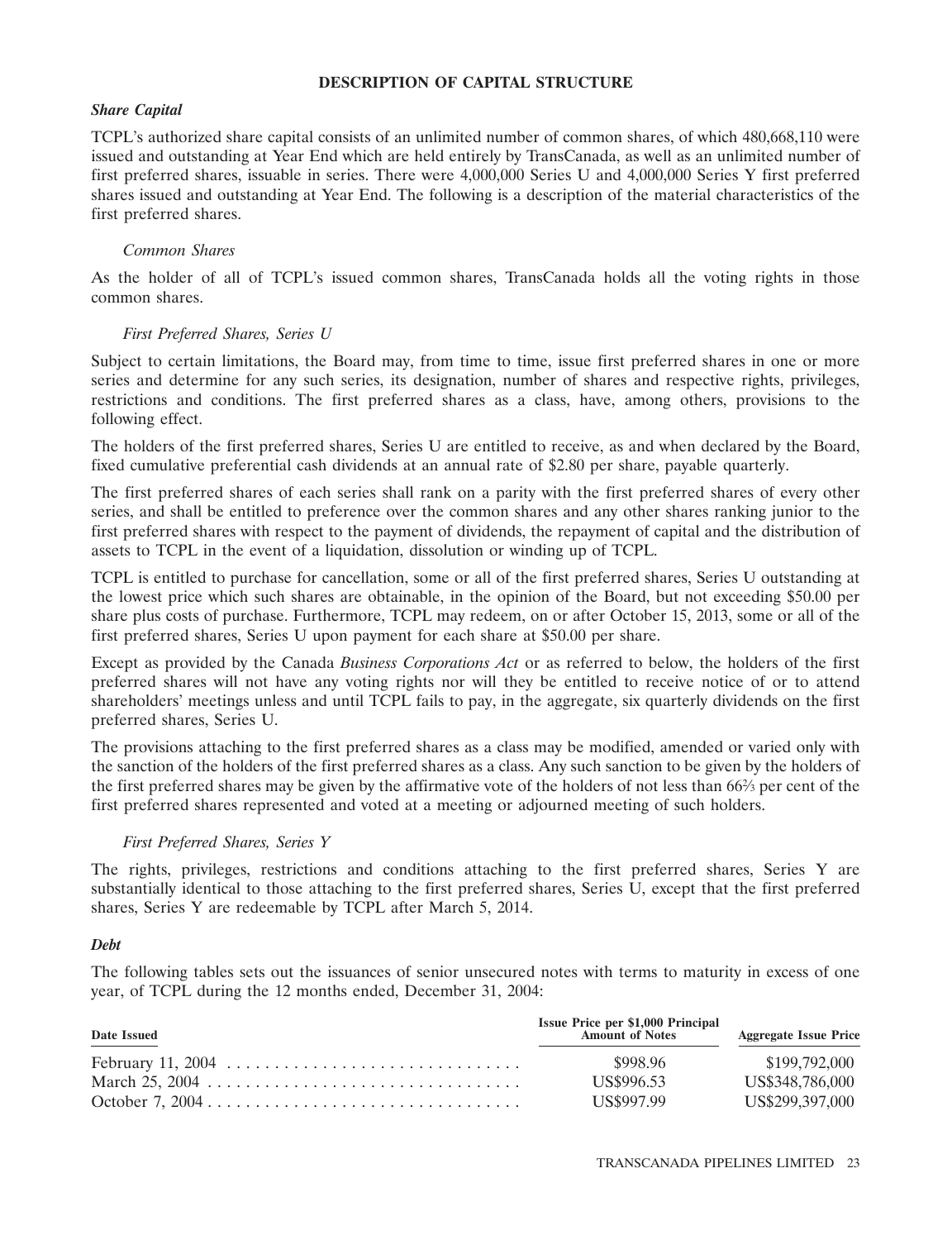There are no provisions associated with this debt that entitle debt holders to voting rights. From time to time, TCPL issues commercial paper for terms not exceeding nine months.

# **RATINGS**

The following table sets out the credit ratings of outstanding classes of securities of TCPL:

| Overall               | <b>DBRS</b> | Moody's        | $S\&P$          |
|-----------------------|-------------|----------------|-----------------|
| Senior Secured Debt   |             |                |                 |
|                       |             | A2             | A               |
| Senior Unsecured Debt |             |                |                 |
|                       |             | A2             | $A -$           |
|                       |             | A2             | $A -$           |
|                       |             | A <sub>3</sub> | $BBB+$          |
|                       |             | A <sub>3</sub> | <b>BBB</b>      |
|                       |             | Baa1           | <b>BBB</b>      |
|                       |             | $P-1$          |                 |
|                       |             |                | Stable Negative |

Credit ratings are intended to provide investors with an independent measure of credit quality of an issue of securities. Credit ratings are not recommendations to purchase, hold or sell securities and do not address the market price or suitability of a specific security for a particular investor. There is no assurance that any rating will remain in effect for any given period of time or that any rating will not be revised or withdrawn entirely by a rating agency in the future if, in its judgment, circumstances so warrant. A description of the rating agencies' credit ratings listed in the table above is set out below.

# *Dominion Bond Rating Service (DBRS)*

DBRS has different rating scales for short and long-term debt and preferred shares. ''High'' or ''low'' grades are used to indicate the relative standing within a rating category. The absence of either a ''high'' or ''low'' designation indicates the rating is in the ''middle'' of the category. The R-1 (low) rating assigned to TCPL's short-term debt is the third highest of ten rating categories and indicates satisfactory credit quality. The overall strength and outlook for key liquidity, debt and profitability ratios is not normally as favourable as with higher rating categories, but these considerations are still respectable. Any qualifying negative factors that exist are considered manageable, and the entity is normally of sufficient size to have some influence in its industry. The A ratings assigned to TCPL's senior secured and senior unsecured debt and the A (low) rating assigned to its subordinated debt are the third highest of ten categories for long-term debt. Long-term debt rated A is of satisfactory credit quality. Protection of interest and principal is still substantial, but the degree of strength is less than that of AA rated entities. While a respectable rating, entities in the A category are considered to be more susceptible to adverse economic conditions and have greater cyclical tendencies than higher rated entities. The Pfd-2 and Pfd-2 (low) ratings assigned to TCPL's junior subordinated debt and preferred shares are the second highest of six rating categories for preferred shares. Preferred shares rated Pfd-2 are of satisfactory credit quality. Protection of dividends and principal is still substantial; however, earnings, the balance sheet and coverage ratios are not as strong as Pfd-1 rated companies.

# *Moody's Investor Services (Moody's)*

Moody's has different rating scales for short and long-term obligations. Numerical modifiers 1, 2 and 3 are applied to each rating classification, with 1 being the highest and 3 being the lowest. The P-1 rating assigned to TCPL's short-term debt is the highest of four rating categories and indicates a superior ability to repay short-term debt obligations. The A2 ratings assigned to TCPL's senior secured and senior unsecured debt and the A3 ratings assigned to its subordinated debt and junior subordinated debt are the third highest of nine rating categories for long-term obligations. Obligations rated A are considered upper-medium grade and are subject to low credit risk. The Baa1 rating assigned to TCPL's preferred shares is the fourth highest of nine rating categories for long-term obligations. Obligations rated Baa are subject to moderate credit risk, are considered medium-grade, and as such, may possess certain speculative characteristics.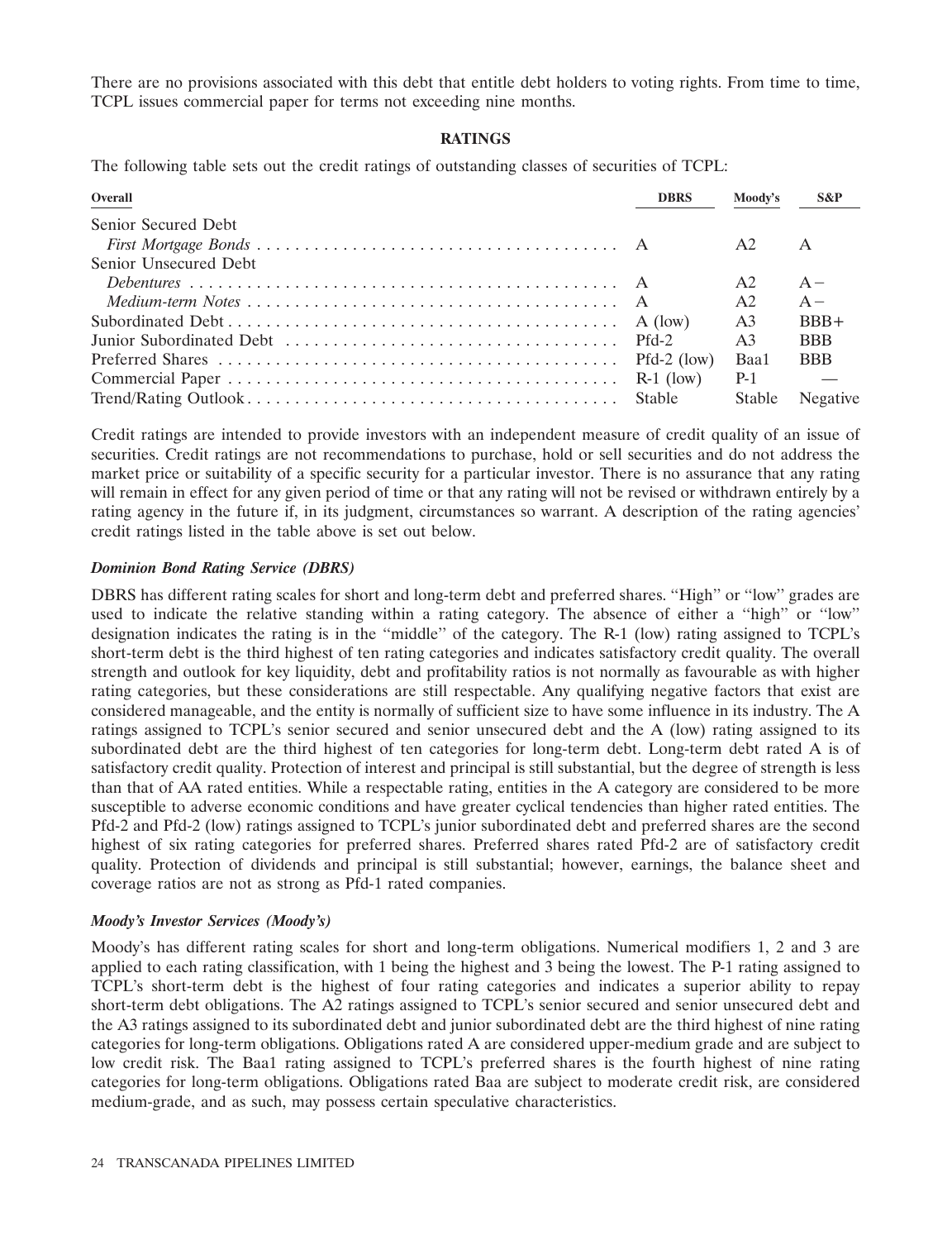### *Standard & Poor's (S&P)*

S&P has different rating scales for short and long-term obligations. Ratings may be modified by the addition of a plus  $(+)$  or minus  $(-)$  sign to show the relative standing within a particular rating category. The A and A ratings assigned to TCPL's senior secured and senior unsecured debt are the third highest of ten rating categories for long-term obligations. An A rating indicates the obligor's capacity to meet its financial commitment is strong; however, the obligation is somewhat susceptible to the adverse effects of changes in circumstances and economic conditions than obligations in higher rated categories. The BBB+ rating assigned to TCPL's subordinated debt and the BBB ratings assigned to its junior subordinated debt and preferred shares are the fourth highest of ten rating categories for long-term obligations. An obligation rated BBB exhibits adequate protection parameters. However, adverse economic conditions or changing circumstances are more likely to lead to a weakened capacity of the obligor to meet its financial commitment on the obligation.

### **MARKET FOR SECURITIES**

TransCanada holds of all of the commons shares of TCPL and these are not listed on a public market. TransCanada's common shares are listed on the Toronto Stock Exchange (''*TSX*'') and the New York Stock Exchange ("*NYSE*"). The following table sets forth the reported monthly high and low closing prices and monthly trading volumes of the common shares of TransCanada on the TSX for the period indicated:

### **Common Shares (TRP)**

| Month | High $(\$)$ | Low $(\$)$ | <b>Volume Traded</b> |
|-------|-------------|------------|----------------------|
|       | 30.35       | 28.51      | 18,175,381           |
|       | 29.52       | 27.00      | 17,243,717           |
|       | 28.31       | 26.98      | 21,415,001           |
|       | 28.60       | 27.11      | 29,869,649           |
|       | 27.72       | 26.28      | 14,911,517           |
|       | 26.79       | 25.37      | 17,985,303           |
|       | 27.30       | 25.70      | 21,550,578           |
|       | 28.39       | 26.92      | 19.232,179           |
|       | 29.40       | 26.31      | 29.357.948           |
|       | 29.72       | 27.60      | 39,732,275           |
|       | 27.83       | 26.47      | 27,926,798           |
|       | 28.43       | 26.45      | 22,784,477           |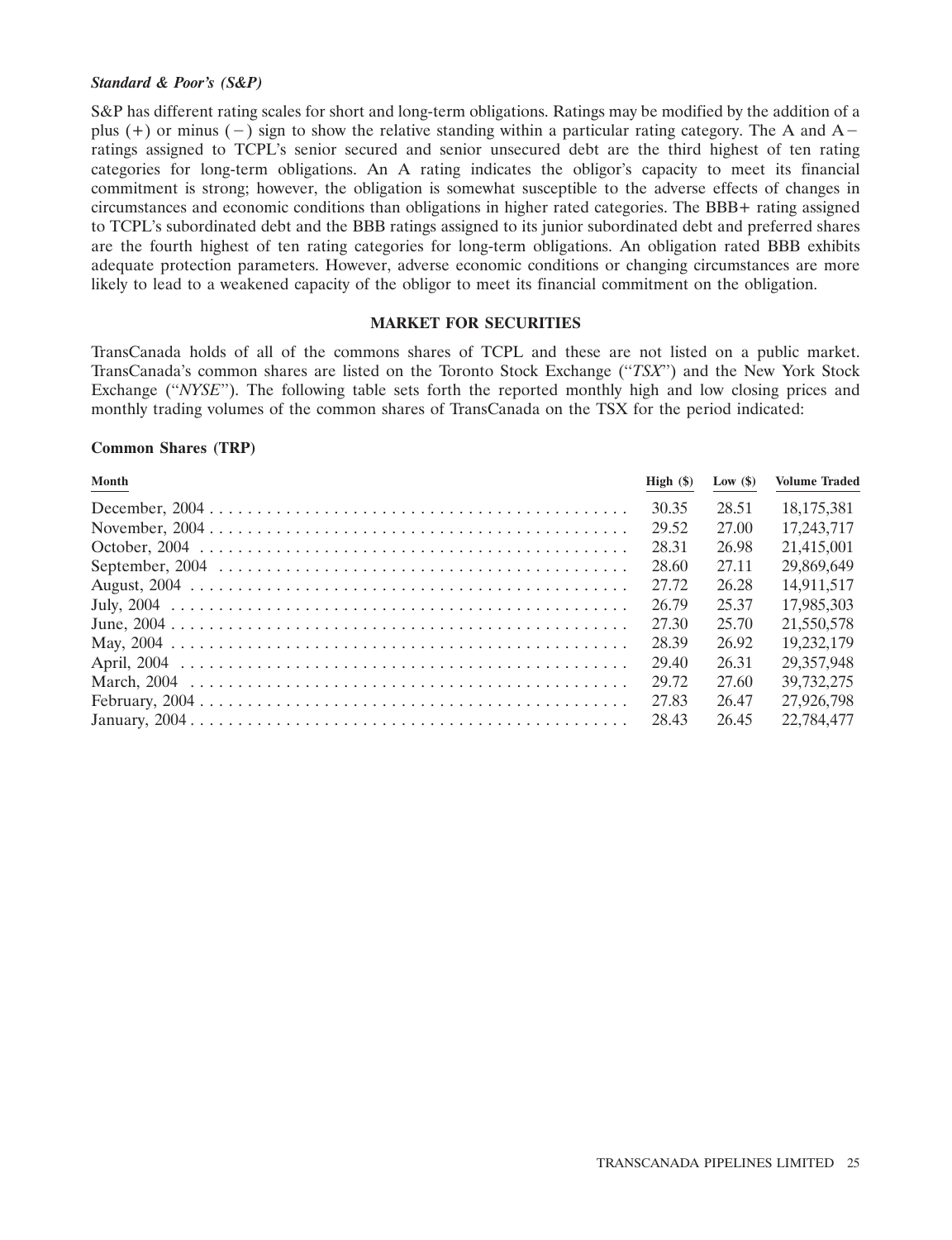In addition, the following securities of TCPL are listed:

# **TCPL's Cumulative Redeemable First Preferred Shares,**

# **Series U (TCA.PR.X) and Series Y (TCA.PR.Y), which are listed on the TSX**

|       |             | <b>Series U</b> |                         |             | <b>Series Y</b> |                                |
|-------|-------------|-----------------|-------------------------|-------------|-----------------|--------------------------------|
| Month | High $(\$)$ | Low $(\$)$      | Volume<br><b>Traded</b> | High $(\$)$ | Low $(\$)$      | <b>Volume</b><br><b>Traded</b> |
|       | 53.85       | 52.15           | 28,039                  | 54.00       | 52.30           | 41.433                         |
|       | 53.25       | 51.00           | 39,867                  | 53.35       | 50.76           | 40.254                         |
|       | 51.85       | 49.51           | 48.266                  | 52.00       | 50.37           | 50,807                         |
|       | 51.40       | 49.80           | 59,303                  | 51.50       | 50.25           | 42,532                         |
|       | 51.50       | 50.05           | 60,990                  | 51.50       | 50.10           | 124,617                        |
|       | 50.50       | 49.30           | 44,344                  | 50.70       | 49.15           | 105,422                        |
|       | 49.90       | 49.05           | 165,814                 | 49.99       | 49.00           | 206,494                        |
|       | 50.50       | 48.01           | 70.652                  | 50.30       | 48.10           | 79.547                         |
|       | 52.59       | 49.50           | 83.415                  | 52.70       | 49.75           | 104,524                        |
|       | 54.00       | 52.30           | 48.254                  | 54.25       | 51.80           | 477,223                        |
|       | 52.50       | 51.85           | 55.563                  | 52.49       | 51.55           | 78.157                         |
|       | 52.75       | 51.00           | 40.324                  | 52.70       | 51.00           | 80,093                         |

### **TCPL's 8.25% preferred securities due 2047, which are listed on the NYSE (TCAPr)**

| Month | High (US\$) | Low $(US$)$ | <b>Volume Traded</b> |
|-------|-------------|-------------|----------------------|
|       | 26.05       | 25.40       | 166,400              |
|       | 26.06       | 25.53       | 158,900              |
|       | 25.93       | 25.48       | 190,000              |
|       | 25.90       | 25.42       | 201,600              |
|       | 25.87       | 25.40       | 134,500              |
|       | 25.56       | 25.22       | 156,100              |
|       | 25.70       | 25.06       | 170.200              |
|       | 25.49       | 24.85       | 207,400              |
|       | 26.00       | 25.24       | 214,800              |
|       | 26.25       | 25.40       | 246,200              |
|       | 26.25       | 25.61       | 168,100              |
|       | 26.20       | 25.54       | 158,600              |

In addition, the following securities of TCPL and its subsidiary, NGTL, are listed on the markets specified below, however, both issues are thinly traded and together, account for approximately \$298 million or less than five per cent of TCPL's consolidated capital structure:

- TCPL's 16.50% First Mortgage Pipe Line Bonds due 2007, are listed on the London Stock Exchange; and
- NGTL's 7.875% debentures due April 1, 2023, are listed on the NYSE.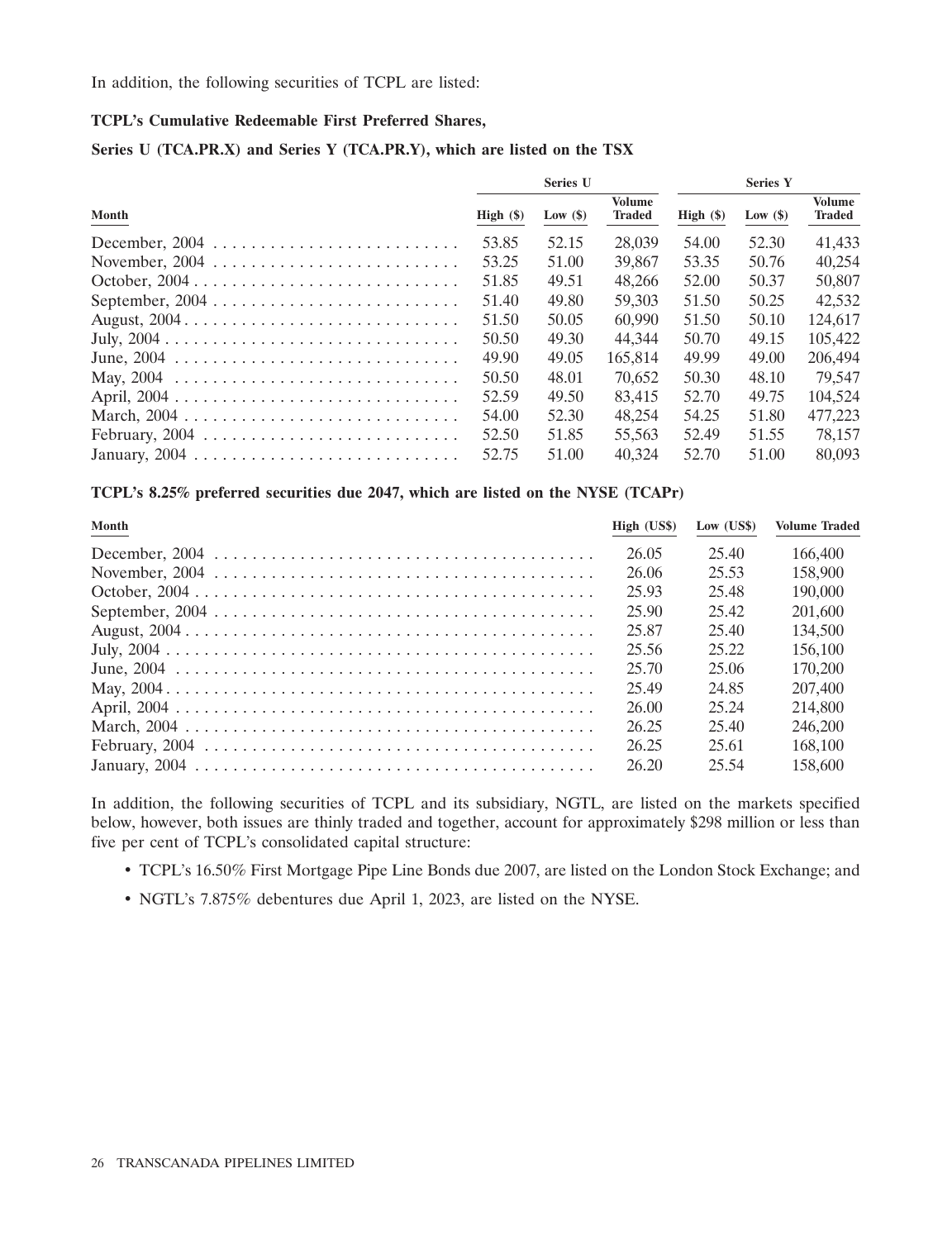### **DIRECTORS AND OFFICERS**

As of March 7, 2005, the directors and executive officers of TransCanada as a group beneficially owned, directly or indirectly, or exercised control or direction over, 2,601,214 common shares of TransCanada and 19,800 units of Power LP, which constitutes less than one per cent of TransCanada's common shares and less than one per cent of the voting securities of any of its subsidiaries or affiliates. TCPL collects this information from its directors and officers but otherwise has no direct knowledge of individual holdings of its securities. Further information as to securities beneficially owned, or over which control or direction is exercised, is provided in TransCanada's Management Proxy Circular dated March 1, 2005 (''*Proxy Circular*'') under the heading ''Business To Be Transacted at the Meeting — Election of Directors''. See also ''Additional Information'' in this AIF.

### *Directors*

Set forth below are the names of the twelve directors who served on TCPL's Board at Year End, together with their jurisdictions of residence, all positions and offices held by them with TCPL and its significant affiliates, their principal occupations or employment during the past five years and the year from which each director has continually served as a director of TransCanada and TCPL and, prior to the arrangement, with TCPL. Positions and offices held with TCPL are also held by such person at TransCanada.

| <b>Name and Place of Residence</b>                                             | Principal Occupation During The Five Preceding Years                                                                                                                                                                                                                                                                                                                                                   | <b>Director Since</b>        |
|--------------------------------------------------------------------------------|--------------------------------------------------------------------------------------------------------------------------------------------------------------------------------------------------------------------------------------------------------------------------------------------------------------------------------------------------------------------------------------------------------|------------------------------|
| Douglas D. Baldwin<br>Calgary, Alberta<br>Canada                               | Chairman, Talisman Energy Inc., (oil and gas) since<br>May 2003. President and Chief Executive Officer, TCPL,<br>from August 1999 to April 2001. Director, Calgary<br>Airport Authority, Citadel Group of Funds, Resolute<br>Energy Inc. and UTS Energy Corporation. Member,<br>Board of Governors, University of Calgary.                                                                             | 1999                         |
| Wendy K. Dobson<br>Uxbridge, Ontario<br>Canada                                 | Professor, Rotman School of Management and Director,<br>Institute for International Business, University of<br>Toronto (education). Director, MDS Inc., Toronto-<br>Dominion Bank and Vice Chair, Canadian Public<br>Accountability Board.                                                                                                                                                             | 1992                         |
| The Hon. Paule Gauthier,<br>P.C., O.C., O.Q., Q.C.<br>Québec, Québec<br>Canada | Senior Partner, Desjardins Ducharme Stein Monast<br>(law firm). Director, Royal Bank of Canada, The Royal<br>Trust Corporation of Canada, The Royal Trust Company,<br>Rothmans Inc. and Metro Inc. Chair, Security<br>Intelligence Review Committee. President, Fondation de<br>la Maison Michel Sarrazin and President, Institut<br>Québecois des Hautes Études Internationales, Laval<br>University. | 2002                         |
| Richard F. Haskayne,<br>O.C., F.C.A.<br>Calgary, Alberta<br>Canada             | Chairman of the Board, TransCanada and TCPL. Prior<br>to February 19, 2003, Chairman, Fording Inc. (coal and<br>wollastonite). Director, EnCana Corporation and<br>Weyerhauser Company.                                                                                                                                                                                                                | 1998<br>$(NOVA, 1991)^{(1)}$ |
| Kerry L. Hawkins<br>Winnipeg, Manitoba<br>Canada                               | President, Cargill Limited (grain handlers, merchants,<br>transporters, processors of agricultural products and gas<br>marketers). Director, NOVA Chemicals Corporation,<br>Shell Canada Limited and Hudson's Bay Company.                                                                                                                                                                             | 1996                         |
| S. Barry Jackson<br>Calgary, Alberta<br>Canada                                 | Chairman, Resolute Energy Inc. (oil and gas) since 2002<br>and Chairman, Deer Creek Energy Limited (oil and gas)<br>since 2001. President and Chief Executive Officer,<br>Crestar Energy Inc. (oil and gas) from 1993 to 2000.<br>Director, Nexen Inc.                                                                                                                                                 | 2002                         |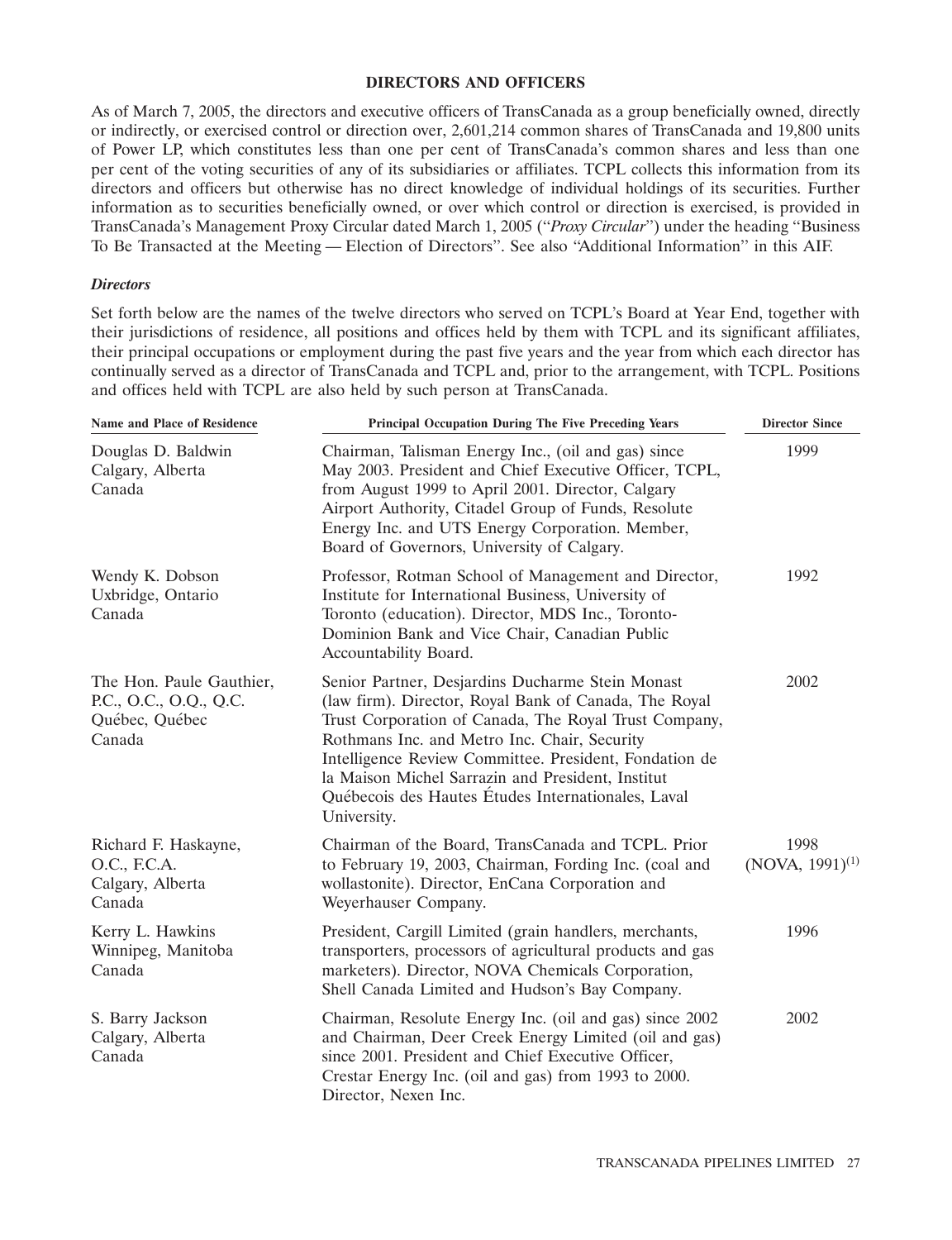| Name and Place of Residence                                        | <b>Principal Occupation During The Five Preceding Years</b>                                                                                                                                                                                                                                                                                                                                                                                                                                                                                                                          | <b>Director Since</b> |
|--------------------------------------------------------------------|--------------------------------------------------------------------------------------------------------------------------------------------------------------------------------------------------------------------------------------------------------------------------------------------------------------------------------------------------------------------------------------------------------------------------------------------------------------------------------------------------------------------------------------------------------------------------------------|-----------------------|
| Paul L. Joskow<br>Brookline, Massachusetts<br><b>United States</b> | Professor, Department of Economics, Massachusetts<br>Institute of Technology (MIT) (education). Director of<br>the MIT Center for Energy and Environmental Policy<br>Research. Director, National Grid Transco plc. Trustee,<br>Putnam Mutual Funds and President, Yale University<br>Council.                                                                                                                                                                                                                                                                                       | 2004                  |
| Harold N. Kvisle <sup>(2)</sup><br>Calgary, Alberta<br>Canada      | President and Chief Executive Officer, TransCanada<br>since May 2003 and TCPL since May 2001. Executive<br>Vice-President, Trading and Business Development,<br>TCPL, from June 2000 to April 2001. Senior<br>Vice-President, Trading and Business Development,<br>TCPL, from April 2000 to June 2000. Senior<br>Vice-President and President, Energy Operations, TCPL,<br>from September 1999 to April 2000. Director, PrimeWest<br>Energy Inc. and Bank of Montreal. Past Chair, Interstate<br>National Gas Association of America (INGAA) and<br>Chair, Mount Royal College.      | 2001                  |
| David P. O'Brien $(3)$<br>Calgary, Alberta<br>Canada               | Chairman, EnCana Corporation (oil and gas) since<br>April 2002 and Chairman, Royal Bank of Canada<br>(banking) since February 2004. Chairman and Chief<br>Executive Officer, PanCanadian Energy Corporation<br>(oil and gas) from October 2001 to April 2002.<br>Chairman, President and Chief Executive Officer,<br>Canadian Pacific Limited (transportation, energy and<br>hotels) from May 1996 to October 2001. Director,<br>Fairmont Hotels & Resorts Inc., Inco Limited, Molson<br>Coors Brewing Company, Profico Energy<br>Management Ltd. and The E & P Limited Partnership. | 2001                  |
| James R. Paul<br>Kingwood, Texas<br><b>United States</b>           | Chairman, James and Associates (private investment<br>firm). Member of the Advisory Board, AMEC plc.                                                                                                                                                                                                                                                                                                                                                                                                                                                                                 | 1996                  |
| Harry G. Schaefer, F.C.A.<br>Calgary, Alberta<br>Canada            | President, Schaefer & Associates (business advisory<br>services). Vice-Chairman of the Board, TransCanada and<br>TCPL. Chairman, Crestar Energy Inc. (oil and gas) from<br>May 1996 to November 2000. Director, Agrium Inc. and<br>Fording Canadian Coal Trust. Chairman, Alberta<br>Chapter, Institute of Corporate Directors, Fellow,<br>Institute of Corporate Directors and Director, The<br>Mount Royal College Foundation.                                                                                                                                                     | 1987                  |
| W. Thomas Stephens<br>Boise, Idaho<br><b>United States</b>         | Chairman and Chief Executive Officer, Boise<br>Cascade LLC since November 2004. Director, The<br>Putnam Funds.                                                                                                                                                                                                                                                                                                                                                                                                                                                                       | 1999                  |
| Notes:                                                             |                                                                                                                                                                                                                                                                                                                                                                                                                                                                                                                                                                                      |                       |

(1) NOVA Corporation merged with TCPL on July 2, 1998.

(2) Mr. Kvisle will not stand for re-election as a director of Norske Skog Canada Limited at its April 27, 2005 annual meeting. Mr. Kvisle was elected to the Bank of Montreal's Board of Directors on February 22, 2005.

(3) Mr. O'Brien was a director of Air Canada on April 1, 2003 when Air Canada filed for protection under the *Companies' Creditors Arrangement Act* (Canada). Mr. O'Brien resigned as a director from Air Canada in November 2003.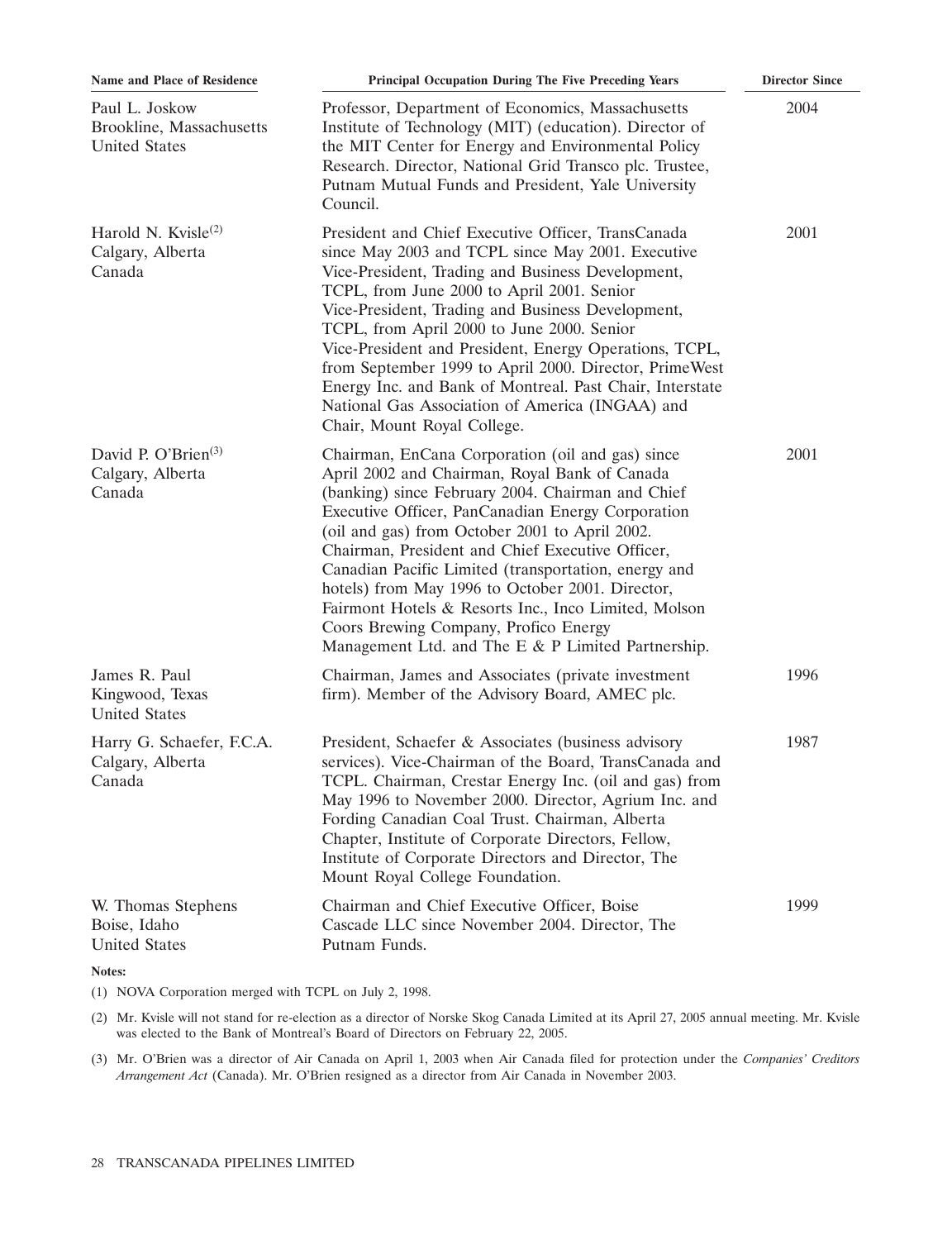Each director holds office until the next annual meeting or until his or her successor is earlier elected or appointed. Mr. Haskayne and Mr. Paul will be retiring from their respective positions on the Board on April 29, 2005. Mr. Jackson has been designated as the next Chair of the Board and will succeed Mr. Haskayne as Chair upon his retirement on April 29, 2005.

### *Election of Directors*

TCPL's articles of incorporation provide for the Board to consist of a minimum of ten and a maximum of twenty directors. The number of directors presently in office is twelve. Messrs. R.F. Haskayne and J.R. Paul will retire from their respective positions on the Board effective April 29, 2005 at the Annual Meeting of the holders of common shares of TransCanada (''*Meeting*'') and Mr. Benson has been selected as a new nominee for election. Mr. Jackson has been designated as the next Chairman of the Board and will succeed Mr. Haskayne as Chairman upon his retirement on April 29, 2005.

The Board has set the number of directors to be elected at the Meeting at eleven. To summarize, the nominees for election as directors of TCPL at the Meeting are:

| D.D. Baldwin | P.L. Joskow   |
|--------------|---------------|
| K.E. Benson  | H.N. Kvisle   |
| W.K. Dobson  | D.P. O'Brien  |
| P. Gauthier  | H.G. Schaefer |
| K.L. Hawkins | W.T. Stephens |
| S.B. Jac     |               |

The Governance Committee of the Board annually reviews the qualifications of persons proposed for election to the Board and submits its recommendations to the Board for consideration. The persons proposed for nomination are, in the opinion of the Board, well qualified to act as directors for the ensuing year. Each nominee, with the exception of Mr. Kvisle, has been determined by the Board to be unrelated and independent within the meaning of Canadian and applicable U.S. securities law, regulation and policy, and has established his or her eligibility and willingness to serve as a director if elected. Each director elected will hold office until the next annual meeting or until his or her successor is earlier elected or appointed. The proposed nominees will also be the directors of TransCanada.

The following table sets forth, for the new nominee for election as director, that being Mr. Benson who has been determined to be unrelated and independent of TCPL, his jurisdiction of residence and principal occupation or employment during the past five years.

| Name and Place of Residence | <b>Principal Occupation During The Five Preceding Years</b> | <b>Director Since</b> |
|-----------------------------|-------------------------------------------------------------|-----------------------|
| Kevin E. Benson $(1)$       | President and Chief Executive Officer and a director of     | 2005                  |
| Wheaton, Illinois           | Laidlaw International, Inc. (transportation) since          |                       |
| <b>United States</b>        | June 2003 and Laidlaw, Inc. (transportation) from           |                       |
|                             | September 2002 to June 2003. President and Chief            |                       |
|                             | Executive Officer, The Insurance Corporation of British     |                       |
|                             | Columbia, from December 2001 until September 2002.          |                       |
|                             | President, The Pattison Group, from April 2000 to           |                       |
|                             | February 2001. President and Chief Executive Officer,       |                       |
|                             | Canadian Airlines International Ltd., from July 1996 to     |                       |
|                             | February 2000.                                              |                       |

#### **Notes:**

<sup>(1)</sup> Mr. Benson resigned as President and Chief Executive Officer from Canadian Airlines International Ltd. effective February 29, 2000. Canadian Airlines initiated proceedings under the *Companies' Creditors Arrangement Act* and applicable bankruptcy protection statutes in the U.S. on March 24, 2000.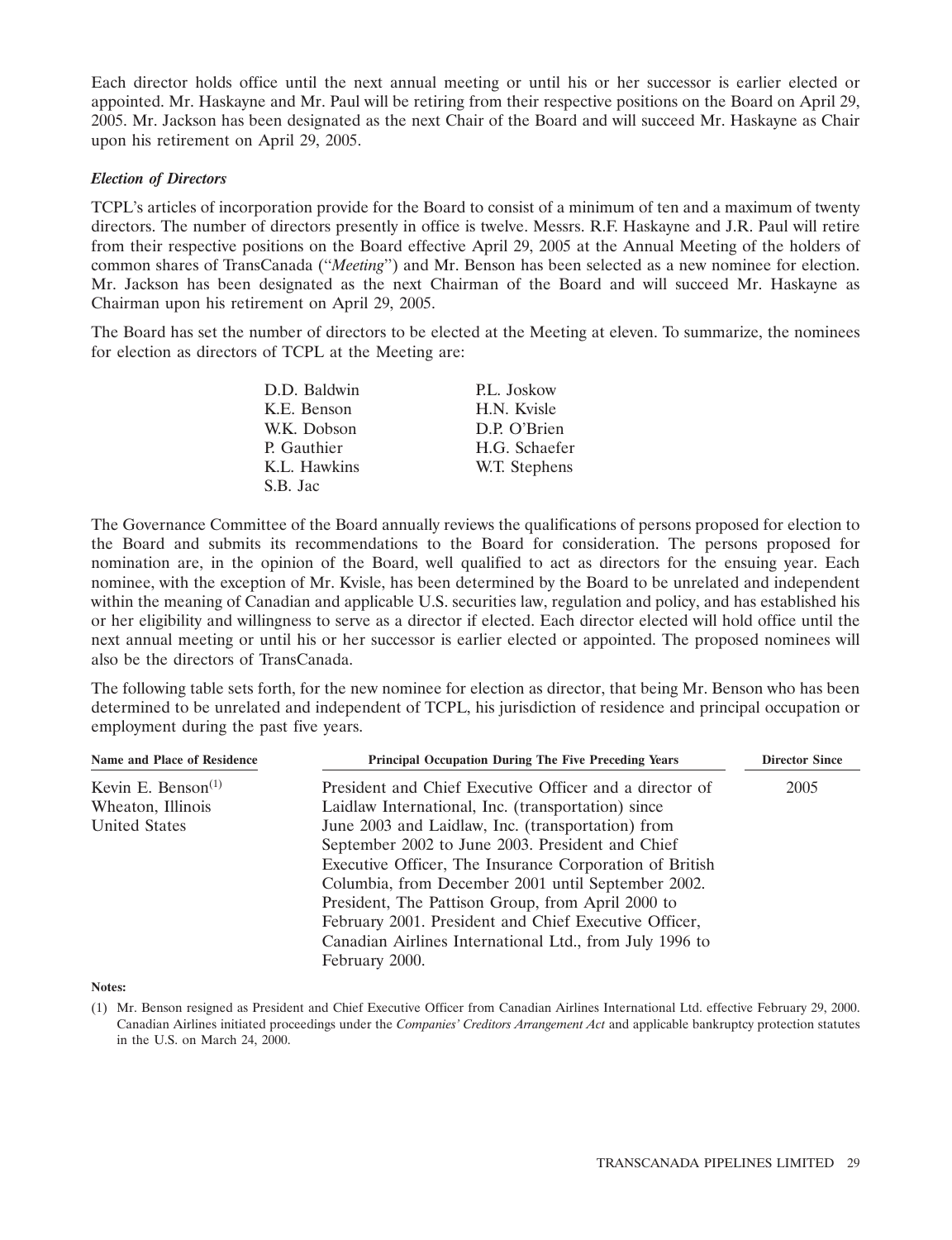# *Officers*

All of the executive officers and corporate officers of TCPL reside in Calgary, Alberta, Canada. References to positions and offices with TransCanada prior to May 15, 2003 are references to the positions and offices held with TCPL. Current positions and offices held with TCPL are also held by such person at TransCanada. As of the date hereof, the officers of TCPL, their present positions within TCPL and their principal occupations during the five preceding years are as follows:

# *Executive Officers*

| Name                                            | <b>Present Position Held</b>                                                      | Principal Occupation During the Five Preceding Years                                                                                                                                                                                                                           |
|-------------------------------------------------|-----------------------------------------------------------------------------------|--------------------------------------------------------------------------------------------------------------------------------------------------------------------------------------------------------------------------------------------------------------------------------|
| Harold N. Kvisle                                | President and Chief Executive<br>Officer                                          | Executive Vice-President, Trading and<br>Business Development, June 2000 to<br>April 2001. Senior Vice-President, Trading<br>and Business Development, April 2000 to<br>June 2000. Senior Vice-President and<br>President, Energy Operations,<br>September 1999 to April 2000. |
| Albrecht W.A. Bellstedt,<br>Q.C. <sup>(1)</sup> | Executive Vice-President,<br>Law and General Counsel                              | Senior Vice-President, Law and General<br>Counsel, April 2000 to June 2000. Senior<br>Vice-President, Law and Administration,<br>September 1999 to April 2000.                                                                                                                 |
| Russell K. Girling                              | Executive Vice-President,<br>Corporate Development and<br>Chief Financial Officer | Executive Vice-President and Chief<br>Financial Officer, June 2000 to<br>March 2003. Senior Vice-President and<br>Chief Financial Officer, August 1999 to<br>June 2000.                                                                                                        |
| Dennis J. McConaghy                             | Executive Vice-President, Gas<br>Development                                      | Senior Vice-President, Business<br>Development, October 2000 to May 2001.<br>Senior Vice-President,<br>Midstream/Divestments, June 2000 to<br>October 2000. Prior to June 2000<br>Vice-President, Corporate Strategy and<br>Planning.                                          |
| Alexander J. Pourbaix                           | Executive Vice-President,<br>Power                                                | Executive Vice-President, Power<br>Development, May 2001 to March 2003.<br>Senior Vice-President, Power Ventures,<br>June 2000 to May 2001. Prior to June 2000,<br>Vice-President, Corporate Development,<br>Power Services.                                                   |
| Sarah E. Raiss                                  | Executive Vice-President,<br>Corporate Services                                   | Executive Vice-President, Human<br>Resources and Public Sector Relations,<br>June 2000 to January 2002. Senior<br>Vice-President, Human Resources and<br>Public Sector Relations, February 2000 to<br>June 2000.                                                               |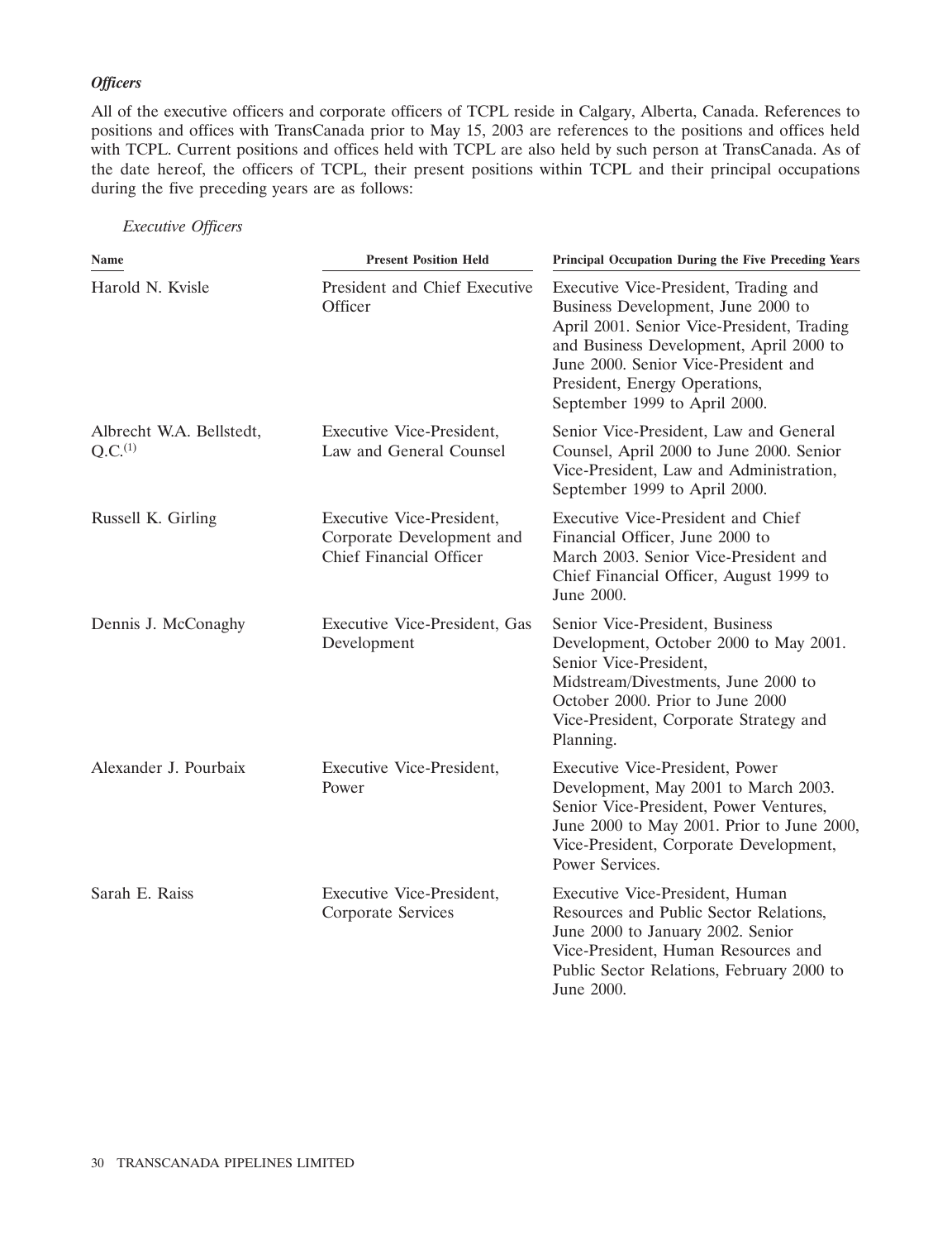| <b>Name</b>       | <b>Present Position Held</b>                            | <b>Principal Occupation During the Five Preceding Years</b>                                                                                                                                                                      |
|-------------------|---------------------------------------------------------|----------------------------------------------------------------------------------------------------------------------------------------------------------------------------------------------------------------------------------|
| Ronald J. Turner  | Executive Vice-President, Gas<br>Transmission           | Executive Vice-President, Operations and<br>Engineering, December 2000 to<br>March 2003. Executive Vice-President,<br>International, June 2000 to<br>December 2000. Prior to June 2000, Senior<br>Vice-President, International. |
| Donald M. Wishart | Executive Vice-President,<br>Operations and Engineering | Senior Vice-President, Field Operations,<br>June 2000 to March 2003. August 1999 to<br>June 2000, Senior Vice-President,<br>Operations, Transmission Division.                                                                   |

### **Note:**

(1) Mr. Bellstedt, who served as a trustee of Atlas Cold Storage Income Trust, was subject to an Ontario Securities Commission cease trade order issued in respect of all insiders of Atlas Cold Storage Income Trust on December 2, 2003 and arose because of late filed financial statements required to reflect certain re-statements. The cease trade order was rescinded in January 2004.

*Corporate Officers*

| Name               | <b>Present Position Held</b>                                 | Principal Occupation During the Five Preceding Years                                                                                        |
|--------------------|--------------------------------------------------------------|---------------------------------------------------------------------------------------------------------------------------------------------|
| Ronald L. Cook     | Vice-President, Taxation                                     | Prior to April 2002, Director, Taxation.                                                                                                    |
| Rhondda E.S. Grant | Vice-President,<br>Communications and<br>Corporate Secretary | Prior to February 2005, Vice-President and<br>Corporate Secretary.                                                                          |
| Lee G. Hobbs       | Vice-President and Controller                                | Prior to August, 2001, Director,<br>Accounting.                                                                                             |
| Garry E. Lamb      | Vice-President, Risk<br>Management                           | Vice-President, Audit and Risk<br>Management, June 2000 to October 2001.<br>Vice-President, Risk Management,<br>February 2000 to June 2000. |
| Donald R. Marchand | Vice-President, Finance and<br>Treasurer                     | Vice-President, Finance and Treasurer                                                                                                       |

### **CORPORATE GOVERNANCE**

The Board and members of TCPL's management are committed to the highest standards of corporate governance. TCPL is subject to a variety of corporate governance guidelines and requirements enacted by the TSX, the Canadian Securities Administrators ("CSA"), the NYSE, and by the U.S. Securities and Exchange Commission (''*SEC*'') under its rules and those mandated by the U.S. *Sarbanes-Oxley Act* of 2002 (''*SOX*''). TCPL's corporate governance practices comply with the TSX Company Manual Corporate Governance Guidelines, governance rules of the NYSE applicable to foreign issuers and applicable requirements of the CSA and SEC. As a non-U.S. company, TCPL is not required to comply with most of the NYSE corporate governance listing standards applicable to U.S. domestic issuers. TCPL discloses the significant ways in which its corporate governance practices differ from those followed by domestic companies listed on the NYSE, on its website at www.transcanada.com. TCPL is in compliance with the CSA's Multilateral Instrument 52-110 pertaining to audit committees, as proposed to be amended. TCPL is also in substantial compliance with the proposed corporate governance guidelines and proposed disclosure of corporate governance practice rules, both released for comment by the CSA on October 29, 2004. Full disclosure of TCPL's corporate governance practices are set out in TransCanada's Proxy Circular. TCPL's corporate governance documents, are available on TCPL's website located at: http://www.transcanada.com/company/board\_committees.html.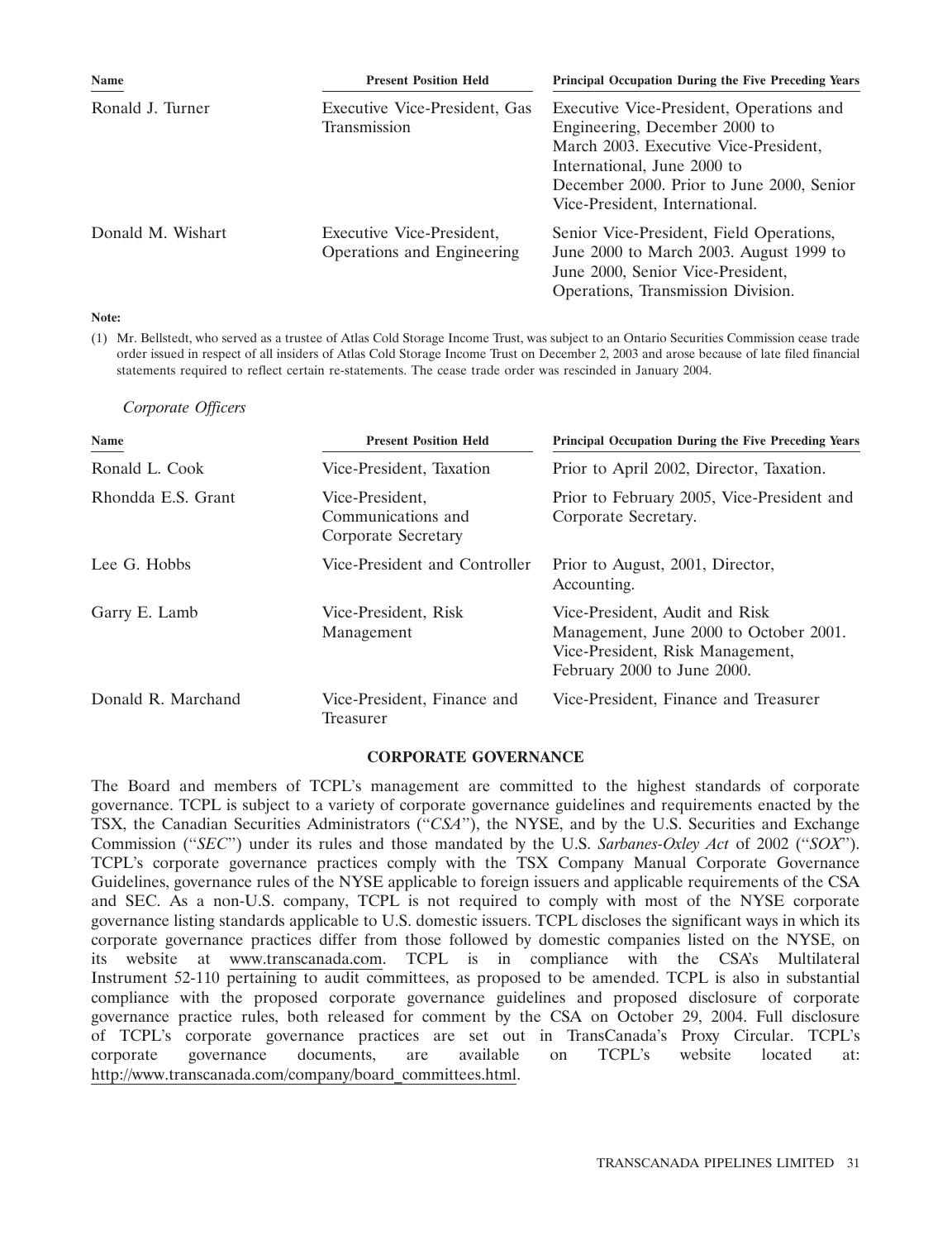# *Audit Committee*

TCPL has an Audit Committee which is responsible for assisting the Board in overseeing the integrity of TCPL's financial statements and compliance with legal and regulatory requirements and in ensuring the independence and performance of TCPL's internal and external auditors. The members of the Audit Committee at Year End are Harry G. Schaefer (Chair), Douglas D. Baldwin, Paule Gauthier, S. Barry Jackson and Paul L. Joskow.

The Board believes that the composition of the Audit Committee reflects a high level of financial literacy and expertise. Each member of the Audit Committee has been determined by the Board to be ''independent'' and ''financially literate'' within the meaning of the definitions under Canadian and U.S. securities laws and the NYSE rules. In addition, the Board has determined that Mr. Schaefer is an ''Audit Committee Financial Expert'' as that term is defined under U.S. securities laws. The Board has made these determinations based on the education and breadth and depth of experience of each member of the Audit Committee. The following is a description of the education and experience, apart from their respective roles as directors of TCPL, of each member of the Audit Committee that is relevant to the performance of his or her responsibilities as a member of the Audit Committee:

Mr. Schaefer earned a Bachelor of Commerce from the University of Alberta, is a Chartered Accountant and is a Fellow of the Canadian Institute of Chartered Accountants. He has served on the boards of several public companies and other organizations, including as Chairman of the Alberta Chapter of the Institute of Corporate Directors, and on the Audit Committees of some of those boards. Mr. Schaefer has also held several executive positions with public companies.

Mr. Baldwin earned a Bachelor of Science in Chemical Engineering from the University of Saskatchewan. He has served on the boards of several public companies and other organizations and on the Audit Committees of some of those boards. Mr. Baldwin has also held several executive positions with public companies, including the position of President and Chief Executive Officer of both Esso Resources Canada Limited and TCPL.

Ms. Gauthier earned a Bachelor of Arts from the Collège Jésus-Marie de Sillery, a Bachelor of Laws from Laval University and a Master of Laws in Business Law (Intellectual Property) from Laval-University. She has served on the boards of several public companies and other organizations and on the Audit Committees of some of those boards.

Mr. Jackson earned a Bachelor of Science in Engineering from the University of Calgary. He has served on the boards of several public companies and on the Audit Committees of some of those boards. Mr. Jackson has also held several executive positions with public companies, including the position of President and Chief Executive Officer of Crestar Energy Inc.

Mr. Joskow earned a Bachelor of Arts with Distinction in Economics from Cornell University, a Masters of Philosophy in Economics from Yale University, and Ph.D. in Economics from Yale University. He has served on the boards of several public companies and other organizations and on the Audit Committees of some of those.

The Charter of the Audit Committee can be found in Schedule ''B'' of this AIF and on TCPL's website under the Corporate Governance — Board Committees page, at the link specified above under the heading ''Corporate Governance''.

# *Pre-Approval Policies and Procedures*

TCPL's Audit Committee has adopted a pre-approval policy with respect to permitted non-audit services. Under the policy, the Audit Committee has granted pre-approval for specified non-audit services of \$25,000 or less that are within the annual pre-approved limit for non-audit services. For engagements of \$25,000 or less which are not within the annual pre-approved limit, and for engagements between \$25,000 and \$100,000, approval of the Audit Committee chair is required and the Audit Committee is to be informed of the engagement at the next scheduled Audit Committee meeting. For all engagements of \$100,000 or more, pre-approval of the Audit Committee is required. In all cases, regardless of the dollar amount involved, where there is a potential for conflict of interest involving the external auditor on an engagement, the Audit Committee chair must pre-approve the assignment.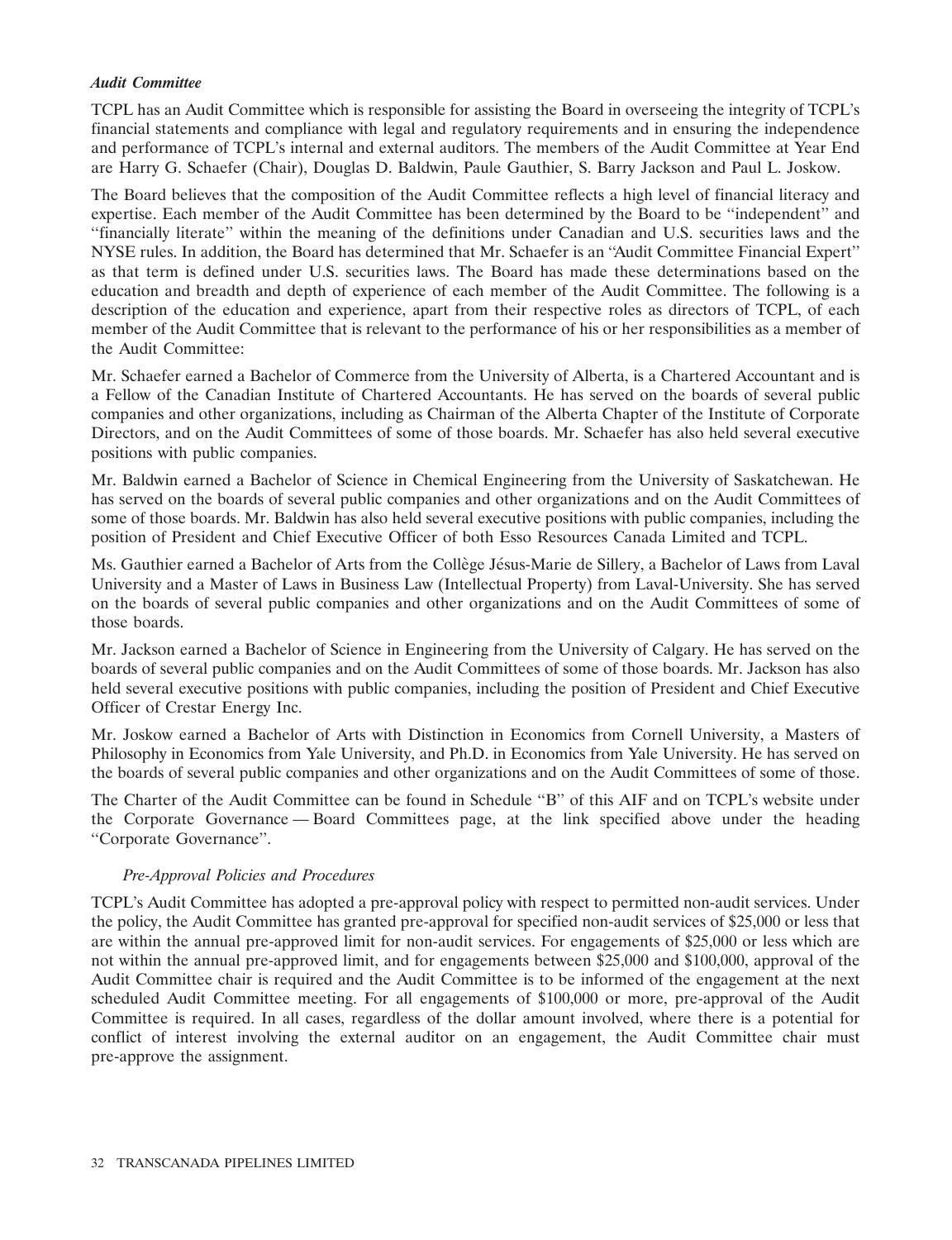To date, TCPL has not approved any non-audit services on the basis of the de-minimis exemptions. All non-audit services have been pre-approved by the Audit Committee in accordance with the pre-approval policy described above.

### *External Auditor Service Fees*

The aggregate fees for external auditor services rendered by KPMG LLP (''*External Auditor*'') for TCPL in each of 2004 and 2003 fiscal years, are shown in the table below:

| <b>Fee Category</b>          | 2004     | 2003         | <b>Description of Fee Category</b>                                                                                                                                                                                                                                                                                                                                                                                                                                                                         |
|------------------------------|----------|--------------|------------------------------------------------------------------------------------------------------------------------------------------------------------------------------------------------------------------------------------------------------------------------------------------------------------------------------------------------------------------------------------------------------------------------------------------------------------------------------------------------------------|
|                              | dollars) | (millions of |                                                                                                                                                                                                                                                                                                                                                                                                                                                                                                            |
| <b>Audit Fees</b>            | 2.50     | 1.80         | Aggregate fees for audit services rendered by TCPL's External Auditor.                                                                                                                                                                                                                                                                                                                                                                                                                                     |
| <b>Audit Related</b><br>Fees | 0.06     | 0.05         | Aggregate fees for assurance and related services rendered by TCPL's<br>External Auditor that are reasonably related to performance of the audit<br>or review of TCPL's financial statements and are not reported as Audit<br>Fees. The nature of services comprising these fees related to the audit of<br>the financial statements of TCPL's various pension plans.                                                                                                                                      |
| Tax Fees                     | 0.06     | 0.06         | Aggregate fees rendered by TCPL's External Auditor for tax compliance<br>and tax advice. The nature of these services consisted of: tax compliance<br>including the review of original and amended tax returns; assistance with<br>questions regarding tax audits; assistance in completing routine tax<br>schedules and calculations; and tax services relating to common forms of<br>domestic and international taxation (i.e.: income tax, capital tax, Goods<br>and Services Tax and Value Added Tax). |
| All Other Fees               | 0.05     | 0.05         | Aggregate fees for products and services other than those reported in this<br>table above rendered by TCPL's External Auditor. The nature of these<br>services consisted of activites with respect to TCPL's compliance with<br>SOX and particularly, with section 404.                                                                                                                                                                                                                                    |
| Total                        | 2.67     | 1.96         |                                                                                                                                                                                                                                                                                                                                                                                                                                                                                                            |

### *Other Board Committees*

In addition to the Audit Committee, TCPL has three other Board committees: the Governance Committee, the Health, Safety and Environment Committee and the Human Resources Committee. The members of each of these committees as of Year End are identified below:

### **Governance Committee**

| Chair:   | W.K. Dobson   |
|----------|---------------|
| Members: | P.L. Joskow   |
|          | D.P. O'Brien  |
|          | J.R. Paul     |
|          | H.G. Schaefer |
|          |               |

# **Health, Safety & Environment Committee**

| Chair:   | D.D. Baldwin  |
|----------|---------------|
| Members: | P. Gauthier   |
|          | K.L. Hawkins  |
|          | J.R. Paul     |
|          | W.T. Stephens |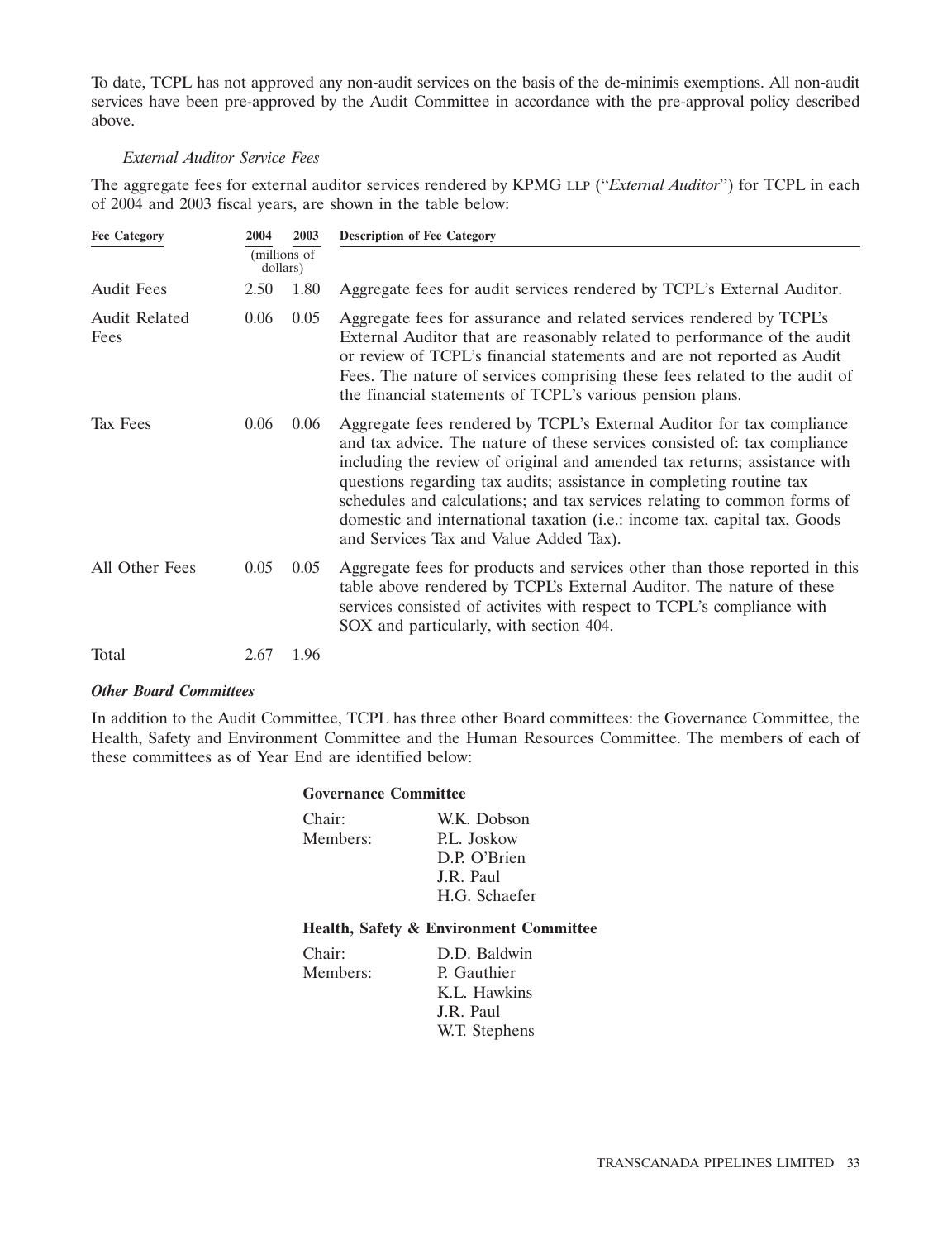### **Human Resources Committee**

| Chair:   | K.L. Hawkins  |
|----------|---------------|
| Members: | W.K. Dobson   |
|          | S.B. Jackson  |
|          | D.P. O'Brien  |
|          | W.T. Stephens |
|          |               |

The charters of the Governance Committee, the Health, Safety & Environment Committee and the Human Resources Committee were filed with TCPL's 2003 Annual Information Form dated February 24, 2004 and can be found on TCPL's website under the Corporate Governance — Board Committees page at the link specified below.

Further information about TCPL's Board committees and corporate governance can be found in the Proxy Circular under the heading ''Corporate Governance'' or on TCPL's website located at: http://www.transcanada.com/company/board\_committees.html.

# *Conflicts of Interest*

The Board and members of TCPL's management are not aware of any existing or potential material conflicts of interest between TCPL or a subsidiary and any director or officer of TCPL or its subsidiary. Directors and officers of TCPL and its subsidiaries are required to disclose the existence of existing or potential conflicts in accordance with TCPL policies governing directors and officers and in accordance with the *Canada Business Corporations Act*. If a director or officer has such a conflict, TCPL requires that the director or officer absent themselves from any discussion or voting relating to the matter giving rise to the material existing or potential conflict.

### **INDEBTEDNESS OF DIRECTORS AND EXECUTIVE OFFICERS**

Since the beginning of the most recently completed financial year, no director or executive officer of TCPL, no proposed nominee for election as a director of TCPL, or any associate of any such director, executive officer or proposed nominee has been indebted to TCPL. There is no indebtedness of any such person to another entity that is the subject of a guarantee, support agreement, letter of credit or other similar arrangement or understanding provided by TCPL or any of its subsidiaries.

# **SECURITIES OWNED BY DIRECTORS**

The following table sets out the number of each class of securities of TCPL or any of its affiliates beneficially owned, directly or indirectly, or over which control or direction is exercised and the number of deferred share units credited to each directors or proposed director, as of March 1, 2005.

| <b>Director or Proposed Director</b> | <b>Securities Owned,</b><br><b>Controlled or</b><br>Directed $(1)(2)$ | <b>Deferred Share</b><br>Units $(3)$ |  |  |
|--------------------------------------|-----------------------------------------------------------------------|--------------------------------------|--|--|
| D. Baldwin                           | 217,813(4)                                                            | 11,428                               |  |  |
| K. Benson                            | $\theta$                                                              | $\theta$                             |  |  |
| W. Dobson                            | $4,000^{(5)}$                                                         | 21,765                               |  |  |
| P. Gauthier                          | 1.000                                                                 | 12,401                               |  |  |
| K. Hawkins                           | 3,832(6)                                                              | 23,144                               |  |  |
| S.B. Jackson                         | $29,000^{(7)}$                                                        | 6,192                                |  |  |
| P. Joskow                            | 5,000                                                                 | 3,959                                |  |  |
| H. Kvisle                            | 557,881 $(8)$                                                         | $\theta$                             |  |  |
| D. O'Brien                           | 10,000                                                                | 12,401                               |  |  |
| H. Schaefer                          | $28,916^{(9)}$                                                        | 13,052                               |  |  |
| W.T. Stephens                        | 2,000                                                                 | 24,721                               |  |  |

**Notes:**

(1) The information as to shares beneficially owned or over which control or direction is exercised, not being within the knowledge of TCPL, has been furnished by each of the nominees. Except as indicated in these notes, the nominees have sole voting and dispositive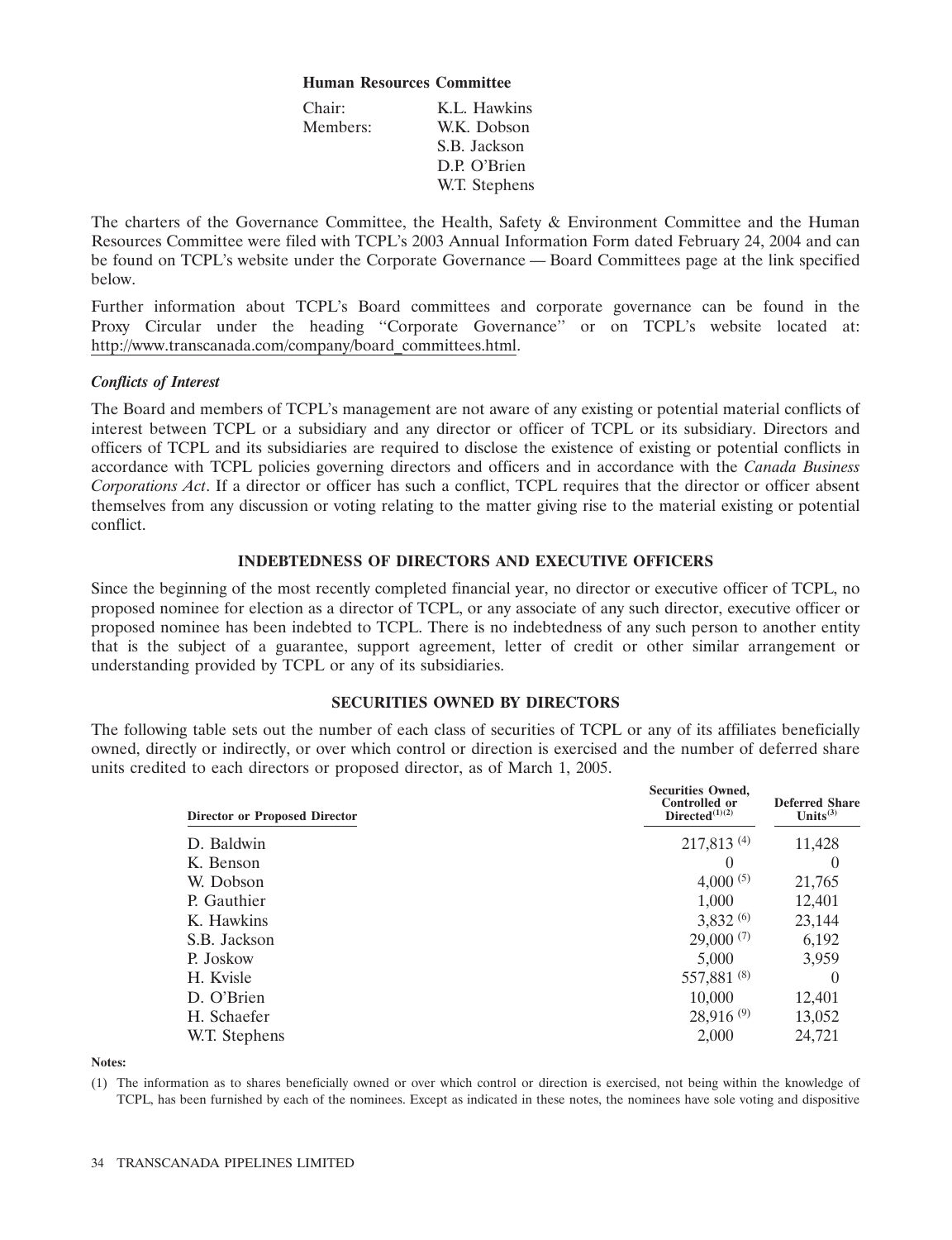power with respect to the securities listed above. As to each class of shares of TransCanada, its subsidiaries and affiliates, the percentage of outstanding shares beneficially owned by any one director or nominee or by all directors and officers of TCPL as a group does not exceed 1% of the class outstanding.

- (2) Securities owned, controlled or directed include common shares that certain of the directors have a right to acquire through the exercise of stock options that are vested under the Stock Option Plan, which plan is described elsewhere in this AIF. Directors as such do not participate in the Stock Option Plan. Mr. Kvisle, as an employee of TCPL, has the right to acquire 516,667 common shares of TransCanada under vested stock options, which amount is included in this column. Mr. Baldwin, while occupying the position of interim President and Chief Executive Officer of TCPL, was granted options entitling him to acquire 200,000 common shares of TransCanada under vested stock options, which amount is included in this column.
- (3) The value of a deferred share unit is tied to the value of TransCanada's common shares. A deferred share unit is a bookkeeping entry, equivalent to the value of a TransCanada common share and does not entitle the holder to voting or other shareholder right, other than additional deferred share units for the value of dividends. A director cannot redeem deferred share units until the director ceases to be a member of the Board. Canadian directors can then redeem their units in cash or shares while U.S. directors can only redeem for cash.
- (4) The shares listed also include 100 Cumulative Redeemable First Preferred Shares Series U and 500 Cumulative Redeemable First Preferred Shares, Series Y of TCPL, and 2,000 units of TransCanada Power, L.P.
- (5) The shares listed include 1,000 units of TransCanada Power, L.P.
- (6) The shares listed include 2,500 shares held by Mr. Hawkins' wife.
- (7) The shares listed include 5,000 units of TransCanada Power, L.P. and 8,000 common shares held by Mr. Jackson's wife.
- (8) Mr. Kvisle, as an employee of TCPL, participates in the Employee Stock Savings Plan which is described elsewhere in this AIF; his holdings in this plan and 1,000 units of TransCanada Power, L.P. are included in this column.
- (9) The shares listed include 700 common shares held by Mr. Schaefer's wife and 5,500 common shares held by a company controlled by Mr. Schaefer's wife. Mr. Schaefer disclaims beneficial ownership of such shares.

### **COMPENSATION OF DIRECTORS**

TCPL's directors also serve as directors of TransCanada. An aggregate fee is paid for serving on the Boards of TCPL and TransCanada. Since TransCanada does not hold any assets directly other than the common shares of TCPL, all directors' costs are assumed by TCPL according to a management services agreement between the two companies. The meetings of the Boards and committees of TCPL and TransCanada run concurrently.

### *Minimum Share Ownership Guidelines*

The Board believes that directors can more effectively represent the interests of shareholders if they have a significant investment in the common shares of TransCanada, or their economic equivalent. As a result, TCPL requires each director to acquire and hold a minimum number of common shares or their economic equivalent in value to five times the director's annual cash retainer fee. Directors have a maximum of five years to reach this level of ownership. The level of ownership can be achieved by direct purchase of common shares, by participation in the TransCanada Dividend Reinvestment Plan or by means of directing cash retainer fees into, or otherwise acquiring units under, the Share Unit Plan for Non-Employee Directors (1998) (the ''*DSU Plan*''), described elsewhere in this AIF.

All current directors have achieved the minimum share ownership. There is share ownership at risk for each director. The value of the retainer fee paid in DSUs may decrease over time if the value of a common share falls below its value at the time the DSU was credited to the director's account.

### *Board and Committee Remuneration*

TCPL's director compensation practices are designed to reflect the size and complexity of TCPL and to reinforce the emphasis TCPL places on shareholder value by linking a portion of directors' compensation to the value of common shares. The market competitiveness of director compensation is assessed against the Comparator Group (as defined in the Report on Executive Compensation below) and a general industry sample of Canadian companies of similar size and scope to TCPL.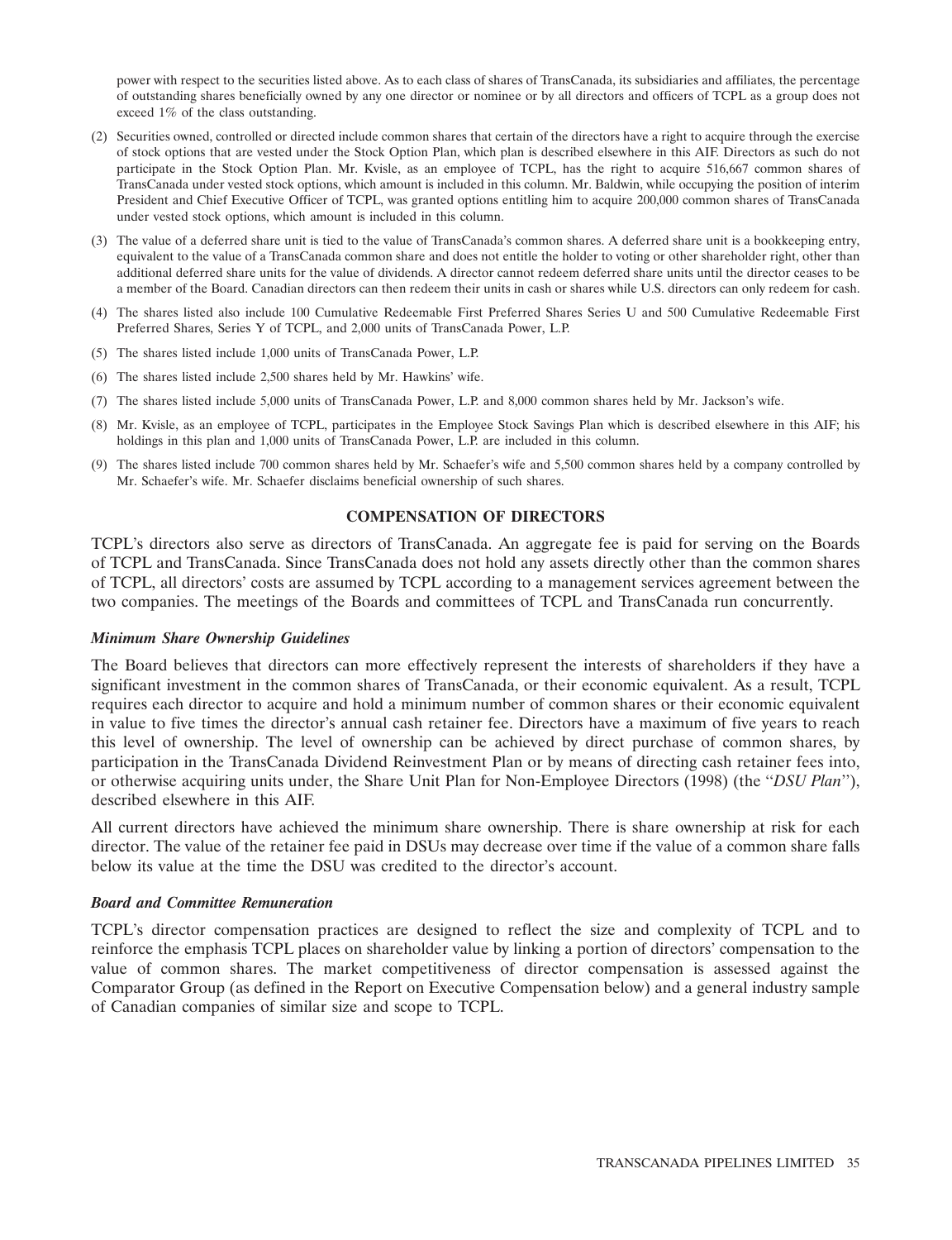For the financial year ended December 31, 2004, each director who was not an employee of TCPL, other than the Chair, was paid in quarterly instalments in arrears as follows:

#### **Note:**

(1) For 2005 the retainer fee has been raised to \$30,000 per annum.

The Chair, who was paid none of the directors' fees outlined above, was paid a retainer fee of \$300,000 per annum in respect of his duties as Chair, \$3,000 per chaired board meeting, and was reimbursed for certain office and other expenses. The Vice-Chair was paid a retainer fee of \$12,000 per annum in respect of his duties as Vice-Chair, in addition to his other director's fees as outlined above. Each committee chair is paid a per diem fee for time spent on meetings outside of the committee meetings. Additionally, directors other than the Chair and the President and Chief Executive Officer receive, in respect of their service as directors, an annual grant of units under the DSU Plan. See ''Share Unit Plan for Non-Employee Directors''. Fees are paid quarterly and are pro-rated from the date of the director's appointment to the Board and the relevant committees.

TCPL pays a travel fee of \$1,500 per meeting for which round trip travel time exceeds three hours, and reimburses the directors for out-of-pocket expenses incurred in attending such meetings. Directors who are U.S. residents are paid the same amounts as outlined above in U.S. dollars.

### **Cash Fees Paid to Directors in 2004**(1)

The total fees paid to the directors in 2004 was \$1,064,840. The following table sets out, for each non-employee director, the total fees paid. See the heading ''Share Unit Plan for Non-Employee Directors'' below for DSUs granted as additional directors' compensation.

Directors generally direct their retainer fee to be paid in DSUs until the minimum share ownership guideline is reached, and are always entitled to direct their retainer fee to be paid in DSUs. All directors hold the minimum number of common shares or DSUs. In 2004, Paule Gauthier, Kerry Hawkins and David O'Brien received their retainer fees in DSUs. In a year that a director chooses to receive the retainer fee in DSUs, 100% of the retainer fee must be credited as DSUs. The retainer fee in 2004 was \$27,000.

| <b>Name</b>                                    | <b>Retainer</b><br>Fee | Committee<br><b>Retainer</b><br>Fee | Committee<br><b>Chair Retainer</b><br>Fee | <b>Board</b><br><b>Attendance</b><br>Fee | Committee<br><b>Attendance</b><br>Fee | <b>Travel</b><br>Fee | <b>Total Fees</b><br>Paid |
|------------------------------------------------|------------------------|-------------------------------------|-------------------------------------------|------------------------------------------|---------------------------------------|----------------------|---------------------------|
| Douglas Baldwin <sup>(2)</sup>                 | \$ 27,000              | \$6,000                             | \$4.000                                   | \$13,500                                 | \$15,000                              | \$1,500              | \$67,000                  |
| Wendy $Dobson^{(2)}$                           | 27,000                 | 6,000                               | 4,000                                     | 13,500                                   | 13,500                                | 9,000                | 73,000                    |
| Paule Gauthier                                 | 27,000                 | 6,000                               | N/A                                       | 16,500                                   | 13,500                                | 7,500                | 70,500                    |
| Richard Haskayne <sup>(3)</sup>                | 336,000                | N/A                                 | N/A                                       | N/A                                      | N/A                                   | 1,500                | 337,500                   |
| Kerry Hawkins <sup><math>(2)</math></sup> .    | 27,000                 | 6,000                               | 4,000                                     | 15,000                                   | 21,000                                | 9,000                | 82,000                    |
| Barry Jackson                                  | 27,000                 | 6,000                               | N/A                                       | 16.500                                   | 16,500                                | 1,500                | 67,500                    |
| Paul L. Joskow <sup>(4)</sup>                  | 20,250                 | 4.500                               | N/A                                       | 7.500                                    | 6,000                                 | 4.500                | 42,750                    |
| David O'Brien                                  | 27,000                 | 6,000                               | N/A                                       | 13,500                                   | 9,000                                 | N/A                  | 55,500                    |
| James Paul <sup>(4)</sup>                      | 27,000                 | 6,000                               | N/A                                       | 15,000                                   | 9,000                                 | 9,000                | 66,000                    |
| Harry Schaefer <sup><math>(2)(5)</math></sup>  | 39,000                 | 6,000                               | 20,090                                    | 16,500                                   | 21,000                                | 1.500                | 104,090                   |
| W. Thomas Stephens <sup><math>(4)</math></sup> | 27,000                 | 6,000                               | N/A                                       | 15,000                                   | 9,000                                 | 7.500                | 64,500                    |
| Joseph Thompson $\dots \dots \dots \dots$      | 13.500                 | 3.000                               | N/A                                       | 6,000                                    | 7.500                                 | 4.500                | 34,500                    |

#### **Notes:**

(1) Fees are aggregate amounts respecting duties performed on both TransCanada and TCPL boards.

- (2) The Committee Chair Retainer Fee amount includes per diem fees paid in addition to the Committee Retainer Fee in respect of duties performed and meetings held in preparation for committee meetings.
- (3) The Retainer Fee amount includes the fee of \$3,000 in respect of each Board meeting chaired.
- (4) U.S. directors are paid these dollar amounts in U.S. dollars.
- (5) The Retainer Fee amount includes the fee of \$12,000 in respect of duties performed as Vice-Chair.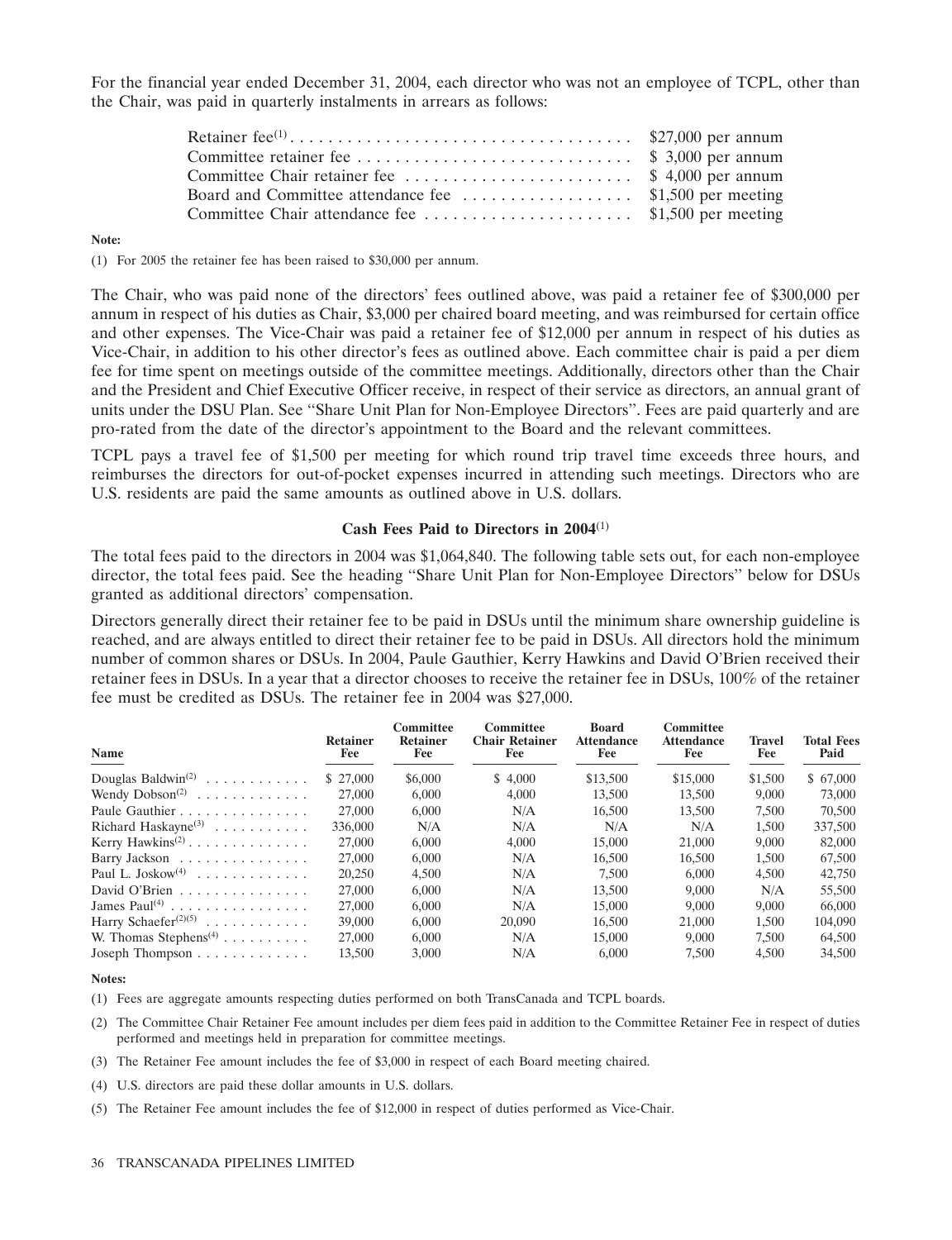# *Share Unit Plan for Non-Employee Directors*

The Share Unit Plan for Non-Employee Directors (1998) was established in 1998 and was amended and restated in October 2000. The DSU Plan allows eligible Board members, on a quarterly basis, to direct their annual directors' retainer fee or, at the discretion of the Governance Committee, other board-related fees, to acquire units representing the right to acquire common shares or their cash equivalent. The DSU Plan also allows the Governance Committee to grant units as additional directors' compensation. In September 2004, a grant of 3,000 DSUs was made to each director other than the Chair and the President and Chief Executive Officer.

Initially the value of a DSU is equal to the market value of a common share at the time the directors are credited with the units. Thus each grant of 3,000 DSUs in September 2004 had an initial cash value of approximately \$83,940. The value of a DSU, when redeemed, is equivalent to the market value of a common share at the time the redemption takes place. In addition, at the time dividends are declared on the common shares each DSU accrues an amount equal to such dividends, which amount is then reinvested in additional DSUs at a price equal to the then market value of a common share. DSUs cannot be redeemed until the director ceases to be a member of the Board. Canadian directors may redeem for cash or shares at their option. U.S. directors may only redeem for cash.

# **EXECUTIVE COMPENSATION AND OTHER INFORMATION**

The following is the Human Resources Committee (the ''*HR Committee*'') report on executive compensation, which covers all executives whose compensation is reviewed by the HR Committee, including the executives referred to as the Named Executive Officers in the section entitled ''Executive Compensation Information'' below.

The HR Committee is composed of five directors, K.L. Hawkins (Chair), W.K. Dobson, S.B. Jackson, D.P. O'Brien and W.T. Stephens, all of whom are unrelated and independent as required by securities regulations. None of these individuals have ever been an officer or employee of TransCanada or any of its subsidiaries. None of TransCanada's current executive officers have served as a member of the compensation committee or as a director of any other entity in respect of which any of the members of the HR Committee or any of the other directors of TransCanada is an executive officer. S.B. Jackson joined the HR Committee in 2004 as a replacement for J.D. Thompson who retired from the Board in April 2004. The HR Committee reports to the Board on all material matters considered, recommended or approved by the HR Committee.

# **Independent Advice**

The HR Committee engages its own consultants and legal advisors, independent of those used by management, to gather information and deliver opinions and advice on various subjects including the compensation practices of TCPL versus the market, securities law and governance practices.

# **Executive Compensation Structure and Policies**

# **Compensation Philosophy**

The design of TCPL's executive compensation program is based on a compensation philosophy that:

- supports employee attraction, engagement and retention;
- is competitive with the external compensation market;
- aligns executive interests with shareholders and customers; and
- rewards accomplishments through ''pay-for-performance''.

The executive compensation program specifically provides for Total Direct Compensation (''*TDC*'') which is a combination of base salary and performance-based incentives that reflects business achievement, fulfillment of individual objectives and overall job performance. The HR Committee approves all remuneration to be awarded through the executive compensation program. TCPL will continue to monitor market conditions and adapt its executive compensation program to ensure it remains competitive and aligned with TCPL's compensation philosophy.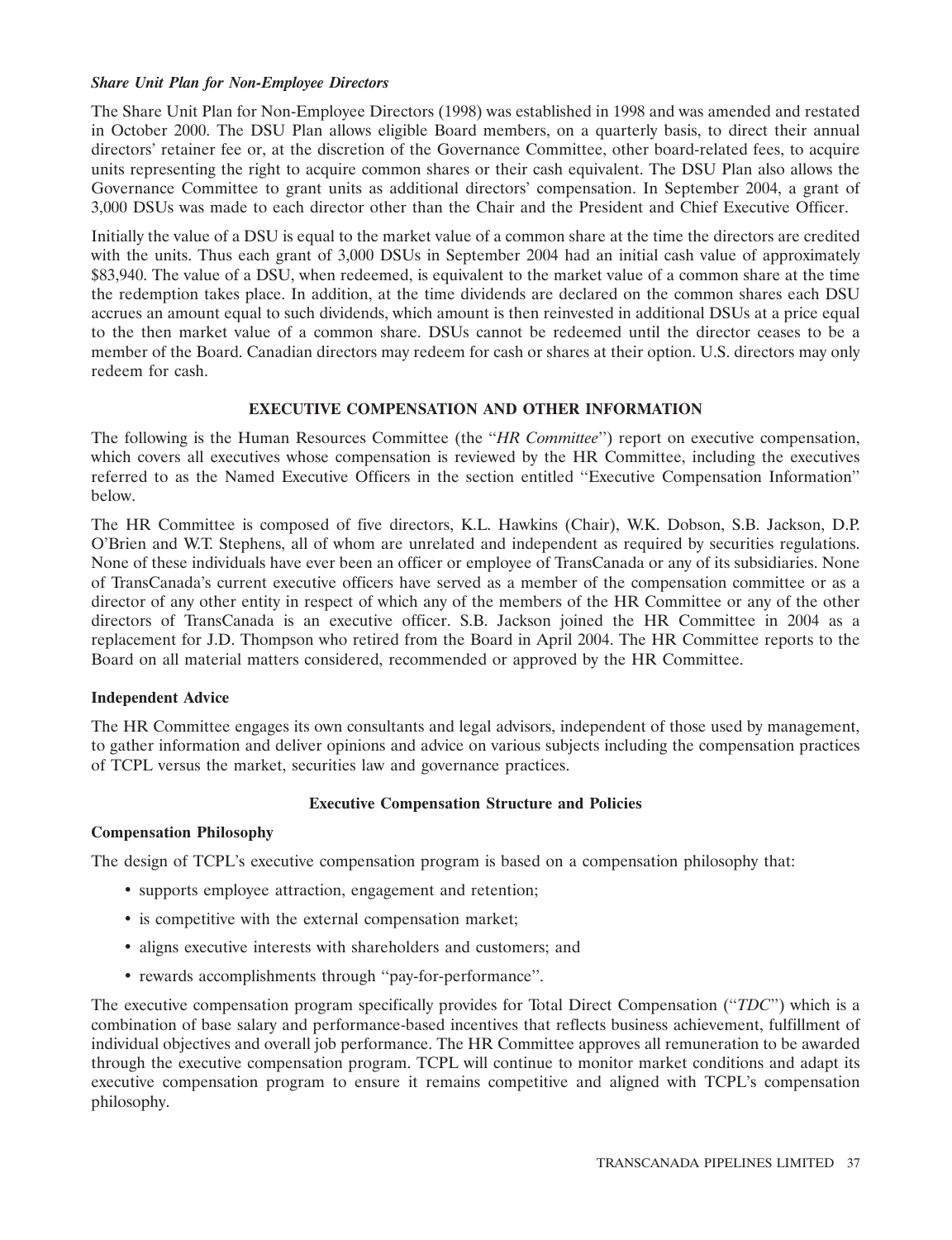# **Determining Individual Executive Compensation**

### *Market Competitiveness*

When determining the level of individual executive compensation, the HR Committee considers market compensation data provided by external compensation consultants. This data consists of summary compensation information from selected Canadian-based companies. These companies are generally head offices or subsidiary offices of similar size and scope to TCPL, and represent the market where TCPL may compete for talent (the ''*Comparator Group*'').

The membership of the Comparator Group is reviewed annually by the HR Committee for its business relevance to TCPL. An overview of the characteristics of the 2004 Comparator Group, as compared to TCPL, is provided in the following table:

| <b>Characteristics</b>                                       | <b>TCPL</b>         | 2004 Comparator Group<br>Canadian Oil and Gas, Pipelines,<br>Power, Utilities<br>Principally Alberta |                             |  |
|--------------------------------------------------------------|---------------------|------------------------------------------------------------------------------------------------------|-----------------------------|--|
|                                                              |                     |                                                                                                      |                             |  |
|                                                              | Calgary             |                                                                                                      |                             |  |
|                                                              |                     | Median                                                                                               | 75 <sup>th</sup> Percentile |  |
|                                                              | \$5.4 billion       | \$4.7 billion                                                                                        | \$6.3 billion               |  |
| Market Capitalization <sup>(2)</sup>                         | \$12.9 billion      | \$12.2 billion                                                                                       | \$17.8 billion              |  |
| $\text{Assets}^{(1)}$                                        | \$20.5 billion      | \$10.2 billion                                                                                       | \$12.7 billion              |  |
| $\text{Employees}^{(3)} \dots \dots \dots \dots \dots \dots$ | Approximately 2,500 | 2,367                                                                                                | 3,982                       |  |

**Notes:**

(1) Revenue and Assets statistics reflect 2003 information.

(2) Market Capitalization is calculated as at July 31, 2004.

(3) Number of employees is reported as of April 1, 2004.

# *Pay for Performance*

The HR Committee considers actual performance and results achieved against annual business and individual performance objectives. The compensation an executive receives will vary in accordance with the following guidelines:

- If actual performance meets objectives and is considered satisfactory, an executive's TDC is designed to be comparable to the median of the data from the Comparator Group;
- If actual performance exceeds those objectives and is considered to be above satisfactory, an executive's TDC is designed to be competitive with above-median compensation levels of the market data for his or her role. The degree to which an executive is compensated over the median is relative to his or her performance level; or
- If actual performance falls short of objectives and is considered to be below satisfactory, variable incentive awards in a given year may be positioned below market median levels, but fixed elements are held and not adjusted downward.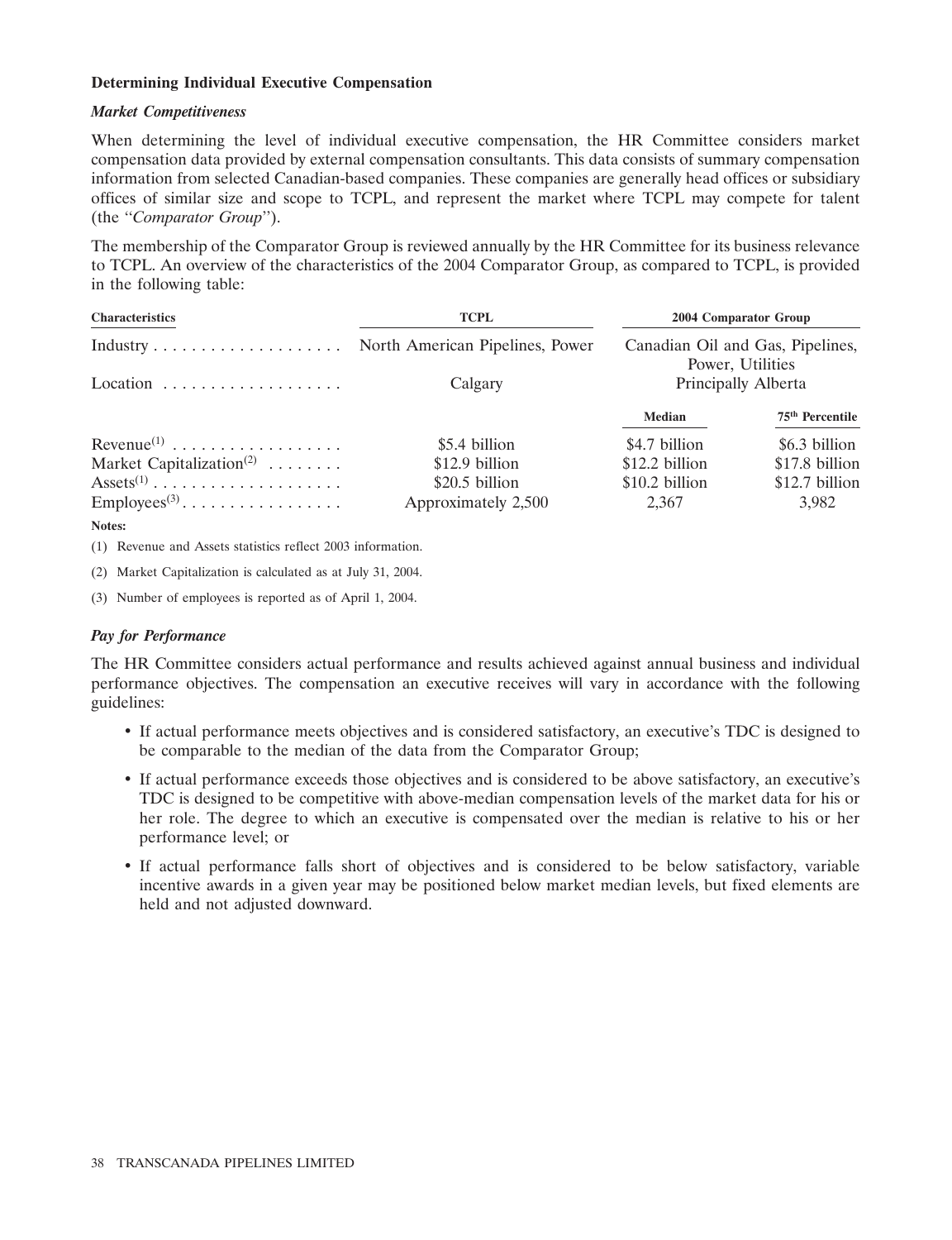# *Pay Component Mix*

The pay component mix of TDC is structured to place a significant portion of the executive's compensation at risk. Disclosure of the actual pay component mix for the Named Executive Officers is noted in the table below.

# **Elements of Executive Compensation for 2004**

In 2004, the executive compensation program consisted of four direct compensation elements; base salary, short-term annual cash incentives, share units issued under the mid-term incentive plan and stock options issued as long-term incentives. The following table provides an overview of these elements:

| Component<br>of TDC | Type of<br>Compensation | Average<br>$Mix^{(1)}$ for<br>NEOs <sup>(2)</sup> | <b>Element</b>          | Form                        | Performance<br><b>Period</b>                                                | <b>Determination of Market</b><br><b>Competitive Award</b>                                                                                        |
|---------------------|-------------------------|---------------------------------------------------|-------------------------|-----------------------------|-----------------------------------------------------------------------------|---------------------------------------------------------------------------------------------------------------------------------------------------|
| <b>Fixed</b>        | Annual                  | $30\%$ of<br>TDC                                  | <b>Base</b><br>Salary   | Cash                        | 1 year                                                                      | Match to similar roles in<br>the Comparator Group<br>plus individual performance<br>sustained over a number<br>of years                           |
| <b>Variable</b>     | Annual                  | $28\%$ of<br><b>TDC</b>                           | Short-term<br>Incentive | Cash                        | 1 year                                                                      | Degree to which each<br>executive's achievement<br>against pre-established<br>annual objectives<br>contributed to annual<br>corporate performance |
|                     | Longer-term             | $33\%$ of<br><b>TDC</b>                           | Mid-term<br>Incentive   | Executive<br>Share<br>Units | Up to 3 years<br>with vesting at<br>end of period                           | Degree to which each<br>executive's contribution and<br>potential will be key to the<br>success of TransCanada                                    |
|                     |                         | $9\%$ of<br><b>TDC</b>                            | Long-term<br>Incentive  | <b>Stock</b><br>Options     | Vesting $33\frac{1}{3}\%$<br>each year for<br>3 years with a<br>7 year term | Degree to which each<br>executive's contribution and<br>potential will be key to the<br>success of TransCanada                                    |

#### **Notes:**

(1) Mix is the relative emphasis placed on each pay element and is expressed as an average percentage of TDC for the five NEOs. The relative emphasis on specific forms of variable compensation for individual executives is aligned with the executive's ability to contribute to short, medium and long-term business achievement based on the HR Committee's assessment.

(2) Named Executive Officers.

### **Overview of Executive Compensation Elements**

### **Fixed Compensation — Base Salary**

Base salary provides a fixed level of income based on the market value of a role. In accordance with TCPL's market-based compensation practices, all executive roles are individually matched to similar roles in the Comparator Group. Although reviewed annually, base salaries are not significantly adjusted upward year-over-year beyond what is required to maintain appropriate market positioning based on individual contribution and performance or to reflect a material change in an executive's responsibility.

### **Variable Compensation**

The Board has specifically moved away from formulaically driven variable/incentive compensation programs to programs based on sound judgement and discretion at the HR Committee and Board levels. The Board is of the view that formulas and weightings applied to forward-looking objectives may lead to unintended consequences for compensation purposes. This is often due to unforeseen events that are outside the scope of the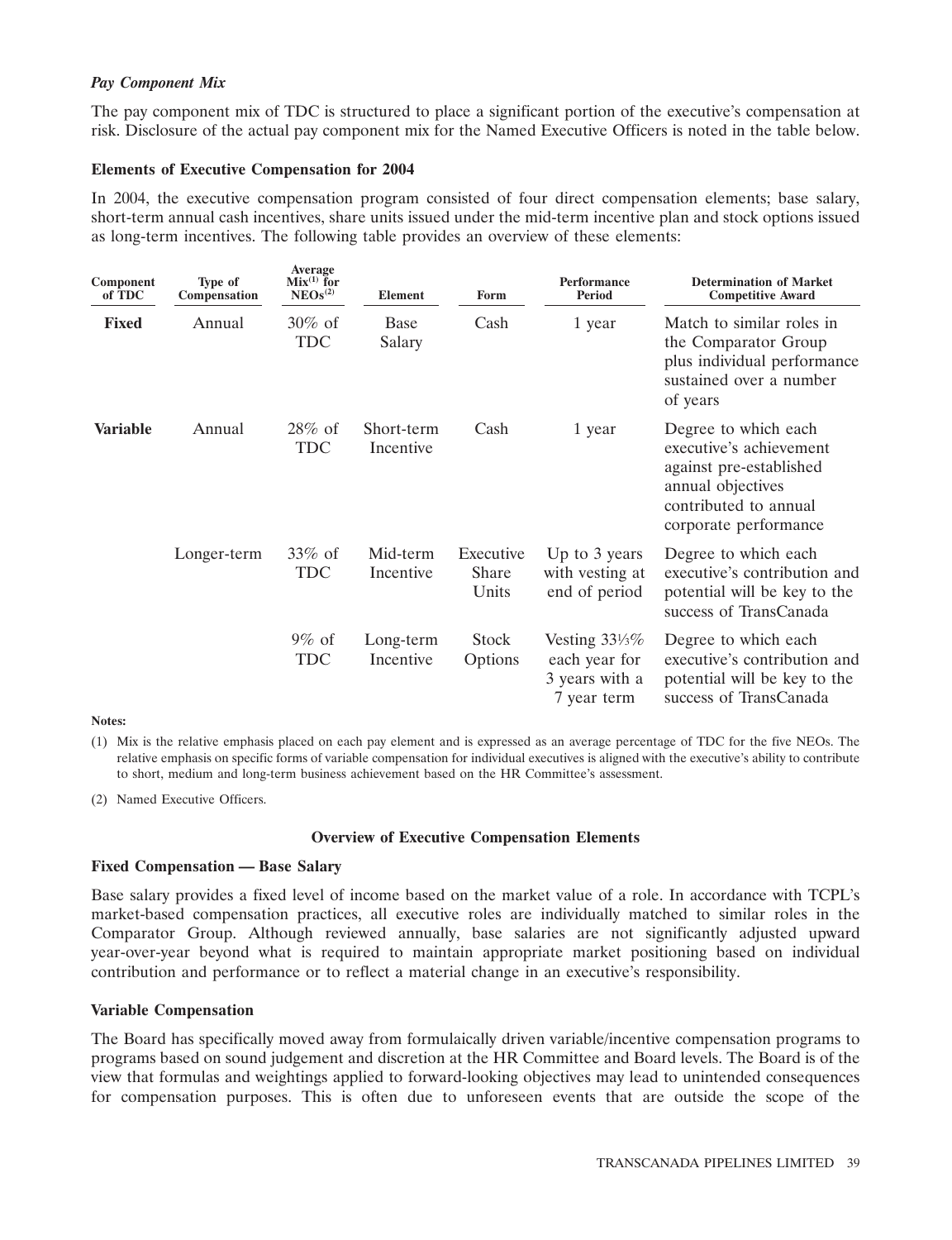compensation program. For this reason, there are no pre-established weightings applied to measures or numerical calculations used to determine payments for executives from TCPL's performance-based variable compensation programs. The Board's comprehensive assessment of overall business performance of TCPL, including company performance achievement against stated objectives and business circumstances, provides the context for individual executive evaluations for short-term incentives, as well as the vesting of the medium-term incentive awards.

# **Short-term Incentives**

Short-term incentives are awarded through the annual Incentive Compensation (''*IC*'') program. The IC program provides for annual cash payments based on individual performance measured against pre-established annual business and individual objectives, within the context of overall corporate performance. The awards are provided under the following guidelines:

| If actual performance is viewed as | Then                                                            |
|------------------------------------|-----------------------------------------------------------------|
| Below satisfactory $\rightarrow$   | payments are below median market incentive levels               |
| $Satisfactory \rightarrow$         | payments align with median market incentive levels              |
| Above satisfactory $\rightarrow$   | payments may be in excess of the median market incentive levels |

Annual corporate performance provides the baseline from which individual assessments are made. In years where corporate performance meets or exceeds objectives, the foundation for award considerations will generally be, on aggregate, above median market incentive levels. Conversely, if corporate performance is less than satisfactory, award considerations for executives will be tempered accordingly.

The actual incentive awards for each executive are based on the HR Committee's subjective and discretionary assessment of the executive's proportional contribution to the corporate results based on his or her achievement against individual objectives. Payments from the IC program are made in the first quarter following the completion of the financial year.

For 2004, TransCanada's stated objectives focused on the diligent and disciplined implementation of TransCanada's key strategies for growth and value creation. Examples of some of the measures used to assess performance in these areas are as follows:

Financial strength • Earnings per share

- Funds generated from operations
- Earnings before interest, taxes, depreciation and amortization
- The ability to be well prepared for the right transactions

Regulatory framework • Progress on work with regulators and customers to evolve the regulated business model

Grow and optimize • Total shareholder return rolling average

core operations • Invested capital

(Pipe and Power) • Earnings growth after three years of the capital being invested

Operational Excellence • Safety

- Costs
	- Employee engagement
	- Environment
	- Asset performance
	- Customer relationships

To assess the results achieved against these objectives, the Board looks at both absolute performance and relative performance against specific comparators. The company is of the view that both relative and absolute measures are required to give a balanced perspective of achievement.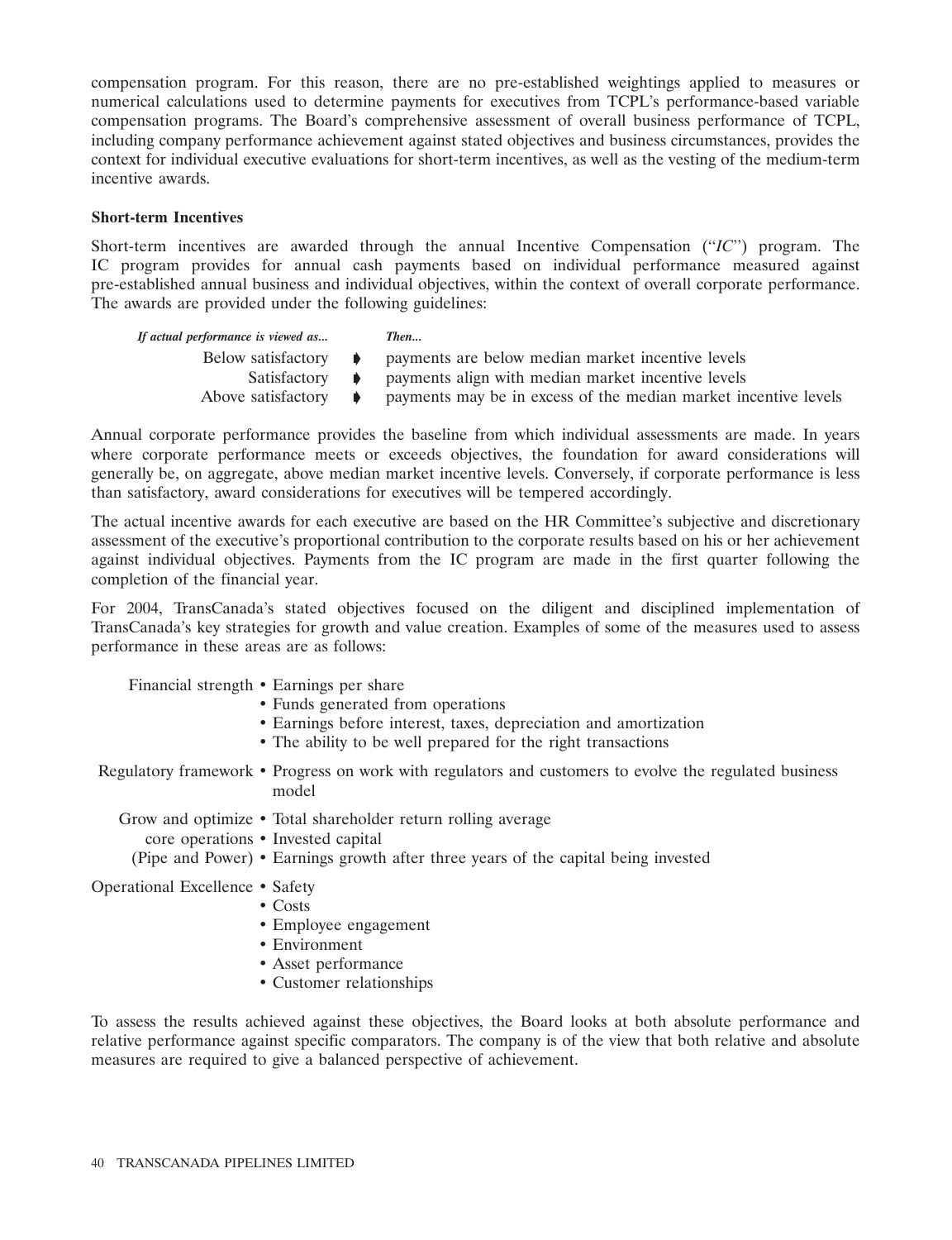In 2004, performance against these objectives delivered above satisfactory results in the areas of financial strength and growth, and significant progress on other objectives. The Board has therefore assessed that TransCanada met or exceeded the vast majority of stated performance objectives for 2004. On average, this achievement has resulted in above-median payments to executives under the IC program. The extent to which an individual executive's payment is above median is related to his or her contribution to these business results as assessed by his or her own performance against specified objectives. The actual IC program payments awarded to the Named Executive Officers is noted in the ''Summary Compensation Table'' below.

# **Medium-term Incentives**

Medium-term incentives are awarded through the Executive Share Unit Plan (the ''*ESU Plan*''). The purpose of this plan is to align a considerable portion of executives' compensation with longer-term performance objectives that support the interests of shareholders and customers. This plan has been in effect since 2003 and TCPL has made three grants under it. The awarding of annual grants and number of units granted to executives is based on delivering competitive TDC and is not dependent on the number, term or current value of other outstanding incentive awards previously granted to the individual.

Under the ESU Plan, participants receive a provisional grant of units that are valued based on the price of TransCanada's common shares at the time of grant. Grants are subject to specific business performance conditions set by the HR Committee at the time of grant. Throughout the three year term of the grant, participant's accounts are credited with additional units for dividends declared and paid.

At the end of the term, actual achievement will be compared with the performance objectives and participant unit totals will be adjusted based on this assessment. The resulting vested units will then be valued based on the price of TransCanada's common shares at the time of vesting and participants will receive a cash payment for their vested units.

In 2004, participants received a grant of units that were valued based on the closing price of TransCanada's common shares on the TSX on the date of grant. The HR Committee established specific objectives for Threshold and Target performance levels, the achievement of which will adjust payouts as follows:

**Performance Level Unit Total Adjustment**

|                        | Below Threshold $=$ zero units vest; no payment is made |
|------------------------|---------------------------------------------------------|
|                        | At Threshold = $50\%$ of units vest for payment         |
| At or Above Target $=$ | 100% of units vest for payment                          |

The performance criteria for the 2004 grant consisted of a combination of:

- 1. TransCanada's absolute total shareholder return (''*TSR*'');
- 2. TransCanada's relative TSR as compared to specified companies with which TransCanada may compete for capital (the ''*ESU Peer Group*''); and
- 3. Corporate financial measures of earnings per share and funds generated from continuing operations.

There are no pre-established weightings applied to these measures or numerical calculations used. The HR Committee will use its judgement and discretion to assess overall performance in light of the stated criteria and business circumstances surrounding the performance achievement.

If the actual performance achievement is determined by the HR Committee to align at a point between Threshold and Target levels, the HR Committee will determine the number of units that vest on a *pro rata* basis. The amount paid to the participants will be based on the number of vested units and the weighted average closing price on the TSX during the five trading days immediately prior to and including the valuation date.

For the purposes of executive compensation disclosure, the ESU Plan is reported as a long term incentive plan in this AIF.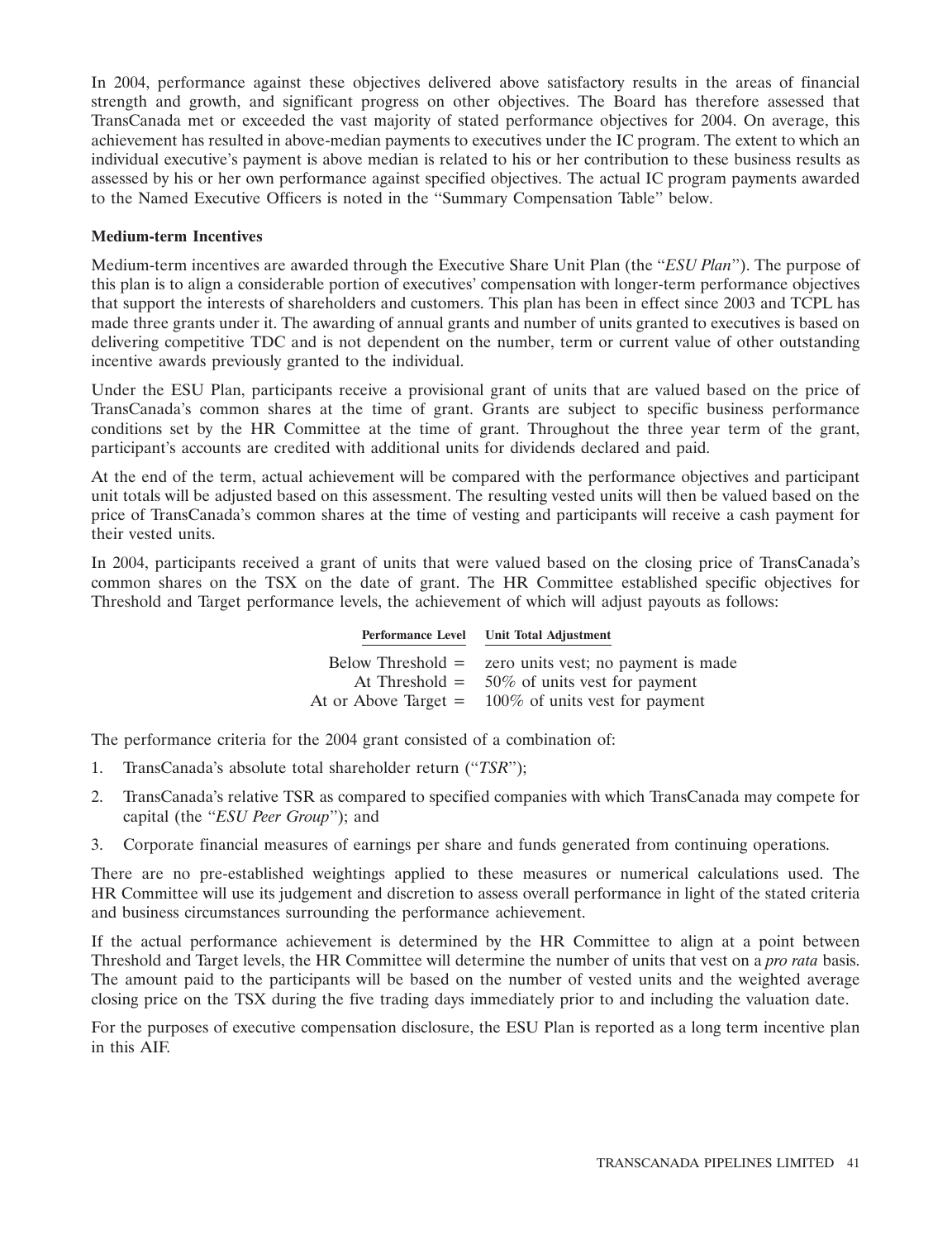### **Long-term Incentives**

Long-term incentives are awarded to executives through the Stock Option Plan. This plan aligns executives' interests with the longer-term growth and profitability of TransCanada, ultimately enhancing shareholder value. Executives who participate benefit only if the market value of TransCanada's common shares at the time of option exercise is greater than the market value of such shares at the time of grant. The awarding of annual grants and number of options granted to executives is based on delivering competitive TDC and is not dependent on the number, term or current value of other outstanding incentive awards previously granted to the individual.

The exercise price of an option is based on the price of a TransCanada common share as of the date of grant. The price is set as the higher of the closing price on the grant date or the weighted average closing price on the TSX during the five trading days immediately prior to the grant date. Options granted in 2004 vest 331⁄3% on each anniversary of the grant date for a period of three years. Vested options from this grant may be exercised until their expiry, which is seven years from the grant date.

### **Share Ownership Guidelines**

The HR Committee is of the opinion that senior executives should hold an interest in TransCanada in order to align their financial interests with those of shareholders. In January 2003, certain senior officers of the company were given guidelines to achieve an interest level that the HR Committee viewed as significant in relation to each senior executive's base salary. The specified executives have five years (until December 31, 2007) to meet the following guidelines:

In calculating their interest in TransCanada, these executives may include the value of shares owned and any outstanding units granted under the ESU Plan. As of December 31, 2004, all Named Executive Officers have met or exceeded these guidelines.

### **Changes to the Executive Compensation Program**

### **ESU Plan**

As a continuous improvement initiative, a review of the ESU Plan design was undertaken in 2004 to further enhance its alignment to TCPL's compensation principles. As a result of this review, fundamental changes have been approved by the HR Committee for implementation starting with the 2005 grant.

The design changes are intended to provide more transparent and intuitive plan mechanics for participants while maintaining the delivery of competitive compensation. The key design changes included the expansion of the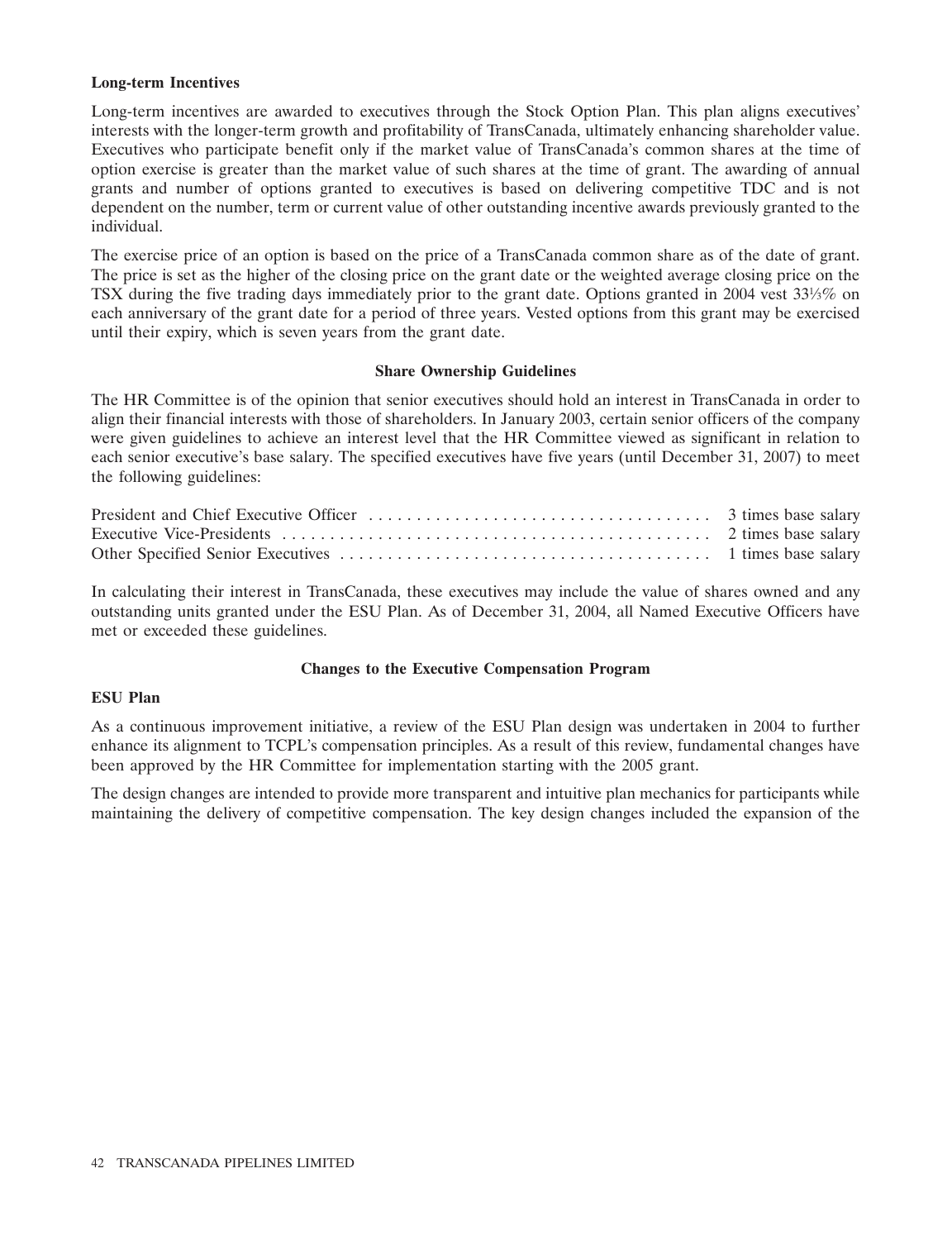performance levels from two to three and the recalibration of performance requirements in light of the new structure.

|                           | <b>Below</b><br><b>Threshold</b> | <b>Threshold</b>                                                                     | <b>Target</b>                                                                                 | <b>Maximum</b>                                                                                        |  |  |
|---------------------------|----------------------------------|--------------------------------------------------------------------------------------|-----------------------------------------------------------------------------------------------|-------------------------------------------------------------------------------------------------------|--|--|
| <b>Previous</b><br>Design | Zero payout                      | Requires stretch but<br>achievable performance<br>50% of granted units               | Very difficult stretch<br>performance<br>requirements                                         | N/A                                                                                                   |  |  |
|                           |                                  | payout                                                                               | At Target = $100\%$<br>granted units payout                                                   |                                                                                                       |  |  |
| <b>New Design</b>         | Zero payout                      | Requires acceptable and<br>achievable performance<br>50\% of granted units<br>payout | Requires stretch but<br>achievable performance<br>At Target = $100\%$<br>granted units payout | Very difficult stretch<br>performance<br>requirements<br>At Maximum = $150\%$<br>granted units payout |  |  |

With the previous design, there was a significant risk of grant forfeiture due to the difficulty of the performance requirements at both the Threshold and Target levels. Grants were made with higher nominal values in recognition of this significant risk. As a result of the design review, it was concluded that the previous structure of the ESU Plan failed to provide adequate performance motivation for participants. The new design provides for greater recognition of both satisfactory and excellent performance and does not require higher nominal value to deliver the same intended level of competitive compensation over the longer term.

Starting with the 2005 grant, the share price used to value the units at the time of grant will reflect the weighted average closing price for TransCanada's common shares on the TSX for the five trading days prior to and including the grant date. Previously, the share price used to value the units was the closing price on the TSX on the grant date. The change was made to align the grant valuation process with the payout valuation process.

For every annual grant under the ESU Plan, the HR Committee reviews and approves specific business performance conditions. For the 2005 grant, the performance requirements will be based on the same measures as those used for the 2004 grant (i.e., absolute and relative TSR plus corporate financial measures).

# **Stock Option Plan**

As a result of the introduction of the ESU Plan, the administrative changes noted below were made to the use of the Stock Option Plan in 2003. The implementation of these administrative changes did not require a Plan amendment.

|                        | 1995 to 2002 Grants                    | 2003 Grants Onward                                                               |  |  |  |
|------------------------|----------------------------------------|----------------------------------------------------------------------------------|--|--|--|
| <b>Vesting</b>         | $25\%$ on the grant date               | $0\%$ on the grant date                                                          |  |  |  |
|                        | 25% each year for the next three years | $33\frac{1}{3}\%$ each year for the next three years                             |  |  |  |
| <b>Exercise Expiry</b> | Ten years from grant                   | Seven years from grant                                                           |  |  |  |
| Other awards made      | Units from Performance Unit Plan       | Units from ESU Plan                                                              |  |  |  |
| at the time of grant   | One unit for each Stock Option granted | Number of units granted is not related to<br>the number of Stock Options granted |  |  |  |

Starting in 2005, only executive-level employees participate in the Stock Option Plan.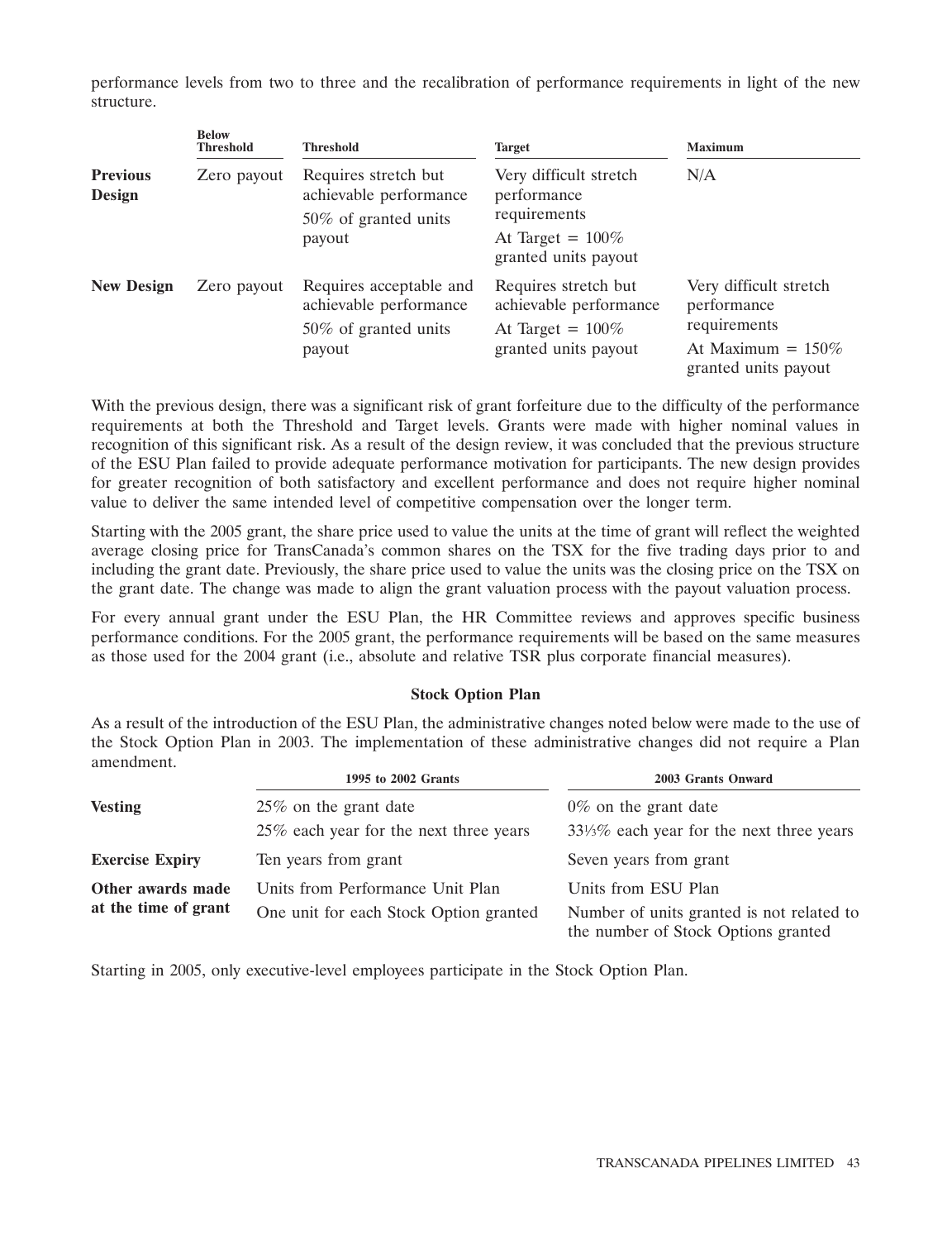# **Performance Unit Plan**

The Performance Unit Plan (''*PUP*'') was established in 1995 and includes participants in the executive and management employee groups. In July 2002, the HR Committee amended the plan so that no further awards would be made under the PUP, but accruals on existing awards will continue until expiry of the last grants, in 2012.

Until 2003, one PUP unit was granted in tandem with each option granted under the Stock Option Plan. Each unit is eligible for an annual cash accrual that is no greater than the value of dividends paid on one common share in the preceding financial year. The accrual is made if TransCanada's TSR is equal to or greater than that of other specified Canadian companies with which TransCanada competes for capital (the ''*PUP Peer Group*''). The HR Committee has full discretion to award the full or a lesser value if TransCanada's absolute TSR is below that of the PUP Peer Group. For 2004, the HR Committee approved a cash accrual of \$1.14 per PUP unit.

The accrued dollar value vests three years after the grant date and is deemed to be automatically redeemed on the tenth anniversary of the grant date. A performance unit may be exercised for the dollar value accrued on the unit beginning on the third anniversary of the grant date.

At the time of exercise the market price of a common share plus the amount accrued on the unit must be equal to or greater than the market price of a common share on the grant date of the unit. Additionally, the option awarded in tandem with the unit must have been previously or concurrently exercised. However, if the underlying option is exercised before the PUP unit is vested, the PUP unit is forfeited.

# **Compensation of the Chief Executive Officer**

The components of TDC for the Chief Executive Officer ("*CEO*") are the same as those for other executive officers of TCPL, namely base salary, short-term incentive (from the IC program), medium-term incentive (from the ESU Plan) and long-term incentive (from the Stock Option Plan). Annually, the HR Committee makes recommendations to the Board regarding the CEO's compensation based on the same market-based, performance-related basis as for other executive officers. As with other executive officers, there are no pre-established weightings applied to the CEO's personal performance objectives or numerical calculations performed to determine his variable compensation payments.

# **Overview of Performance**

Mr. Kvisle is accountable for ensuring the stated corporate performance objectives are achieved and this forms the first of his personal objectives. As previously noted, the Board has reviewed TransCanada's financial and non-financial results, and assessed them as meeting or exceeding the vast majority of those objectives for 2004.

In addition to ensuring the stated corporate objectives are achieved, Mr. Kvisle's 2004 individual objectives focused on delivering value-added support for key initiatives in the organization such as:

- Northern development and key acquisitions;
- Ensuring key management bench strength;
- Building winning long-term relationships with key stakeholders;
- Reinforcing operational excellence throughout the organization;
- Ensuring a high level of ethical behaviour and good governance throughout the organization; and
- Personal growth.

The HR Committee assessed Mr. Kvisle's results and concluded that his performance exceeded expectations against individual objectives and made this recommendation to the Board.

The Board is of the view that Mr. Kvisle's overall contribution to TransCanada's achievements and his performance against individual objectives in 2004 exceeded expectations, resulting in his TDC being positioned slightly below the top quartile TDC for similar roles in the Comparator Group. In its decision, the Board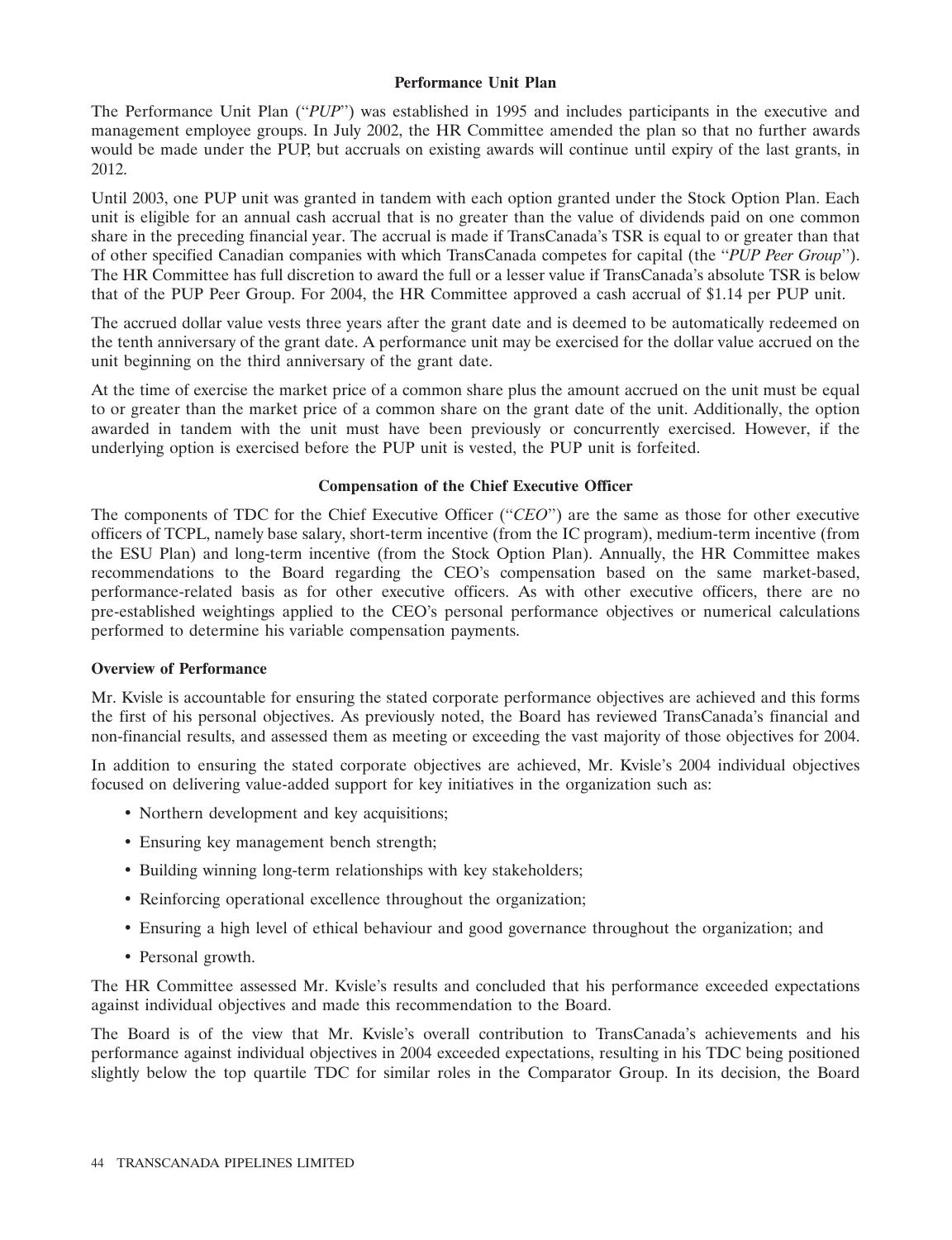considered the achievement of the company and individual objectives (both financial and non financial) as well as significant economic, industrial and market circumstances that influenced the performance of TransCanada.

Information on the incentive award decisions for Mr. Kvisle and the other Named Executive Officers made by the Committee and the Board in February 2005 can be found in the section entitled ''Supplemental Disclosure of Compensation''.

This Report on Executive Compensation is submitted on behalf of the Human Resources Committee of the Board:

> H.L. Hawkins (Chair) D.P. O'Brien W.K. Dobson W.T. Stephens S.B. Jackson

#### **Performance Graph**

The following chart compares the five-year cumulative total shareholder return on the TransCanada (formerly TCPL) common shares to the S&P/TSX composite index (assuming reinvestment of dividends and considering a \$100 investment on December 31, 1999 in common shares).



#### **Compensation of Executive Officers of TCPL**

TCPL's executive officers also serve as executive officers of TransCanada. An aggregate remuneration is paid for serving as an executive officer of TCPL and for service as an executive officer of TransCanada. Since TransCanada does not hold any assets directly other than the common shares of TCPL, all executive officers' costs are assumed by TCPL according to a management services agreement between the two companies.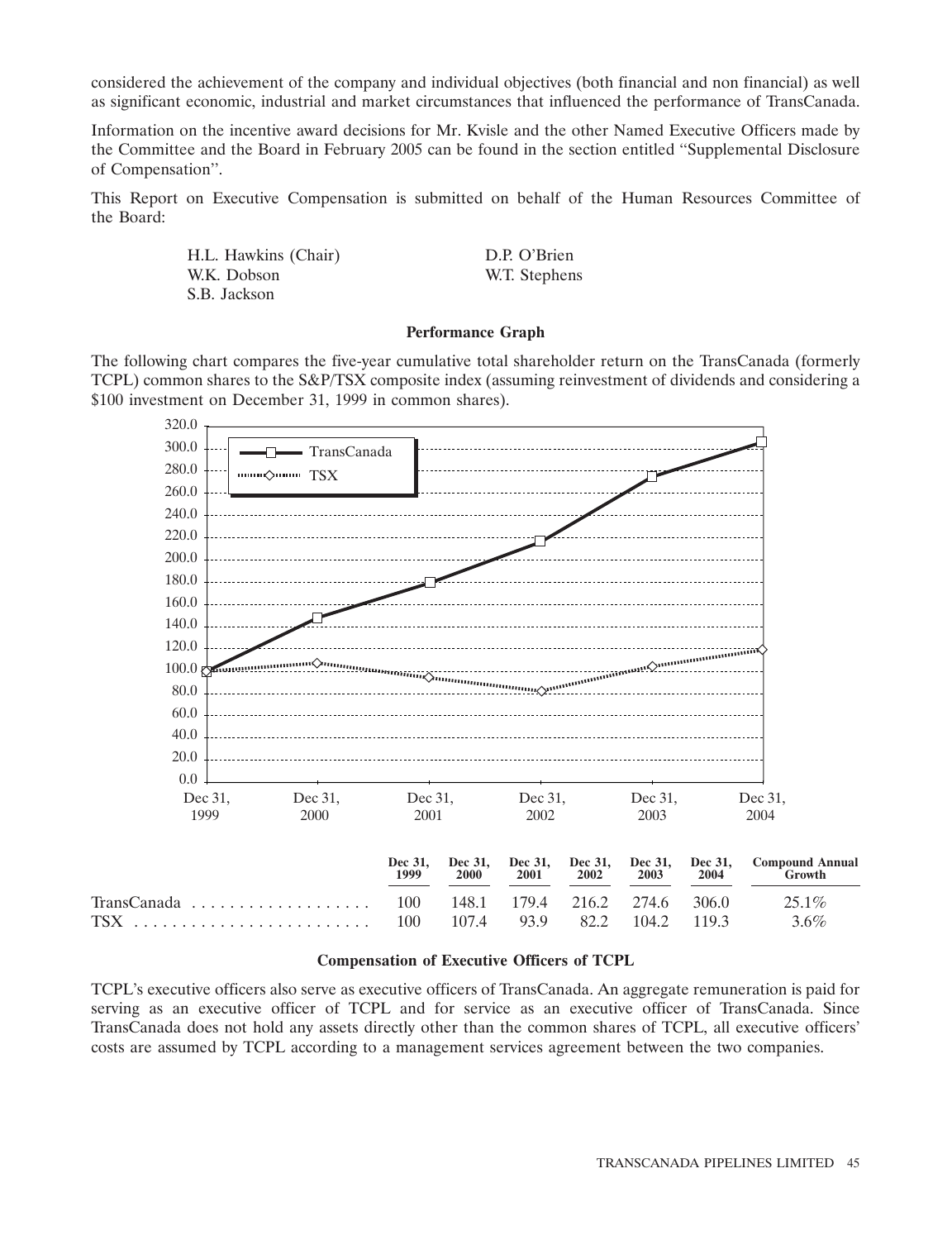### **Executive Compensation Information**

### **Summary Compensation Table**

The following table outlines the summary of compensation earned in the 2004, 2003 and 2002 financial years by the President and Chief Executive Officer, the Chief Financial Officer and the three other most highly compensated executive officers. Executive officers are included as NEO's based on base salary and annual incentive bonuses earned during the most recently completed financial year.

|                                                                              |             |                                                      | <b>Annual Compensation</b>                               |                                                                          | <b>Long-term Compensation</b>                                                                |                                                                                                      |                                                                  |                                                        |
|------------------------------------------------------------------------------|-------------|------------------------------------------------------|----------------------------------------------------------|--------------------------------------------------------------------------|----------------------------------------------------------------------------------------------|------------------------------------------------------------------------------------------------------|------------------------------------------------------------------|--------------------------------------------------------|
| Name and Principal Position of the<br><b>Named Executive Officers</b><br>(a) | Year<br>(b) | $Salarv^{(1)}$<br>$\left( \mathbf{\$}\right)$<br>(c) | Bonus <sup>(2)</sup><br>$\left( \text{\$}\right)$<br>(d) | <b>Other Annual</b><br>Compensation <sup>(3)</sup><br><b>(\$)</b><br>(e) | Award of<br><b>Securities</b><br><b>Under Options</b><br>Granted <sup>(4)</sup><br>#)<br>(f) | Award of<br><b>Shares or Units</b><br><b>Subject to Resale</b><br><b>Restriction</b><br>$($)$<br>(g) | <b>LTIP</b><br>Payouts $(5)$<br>$\left( \text{\$}\right)$<br>(h) | All Other<br>Compensation <sup>(6)</sup><br>(S)<br>(i) |
| $H.N.$ Kyisle $\ldots \ldots \ldots \ldots$                                  | 2004        | 871,251                                              | 1,100,000                                                | 46,700                                                                   | 165,000                                                                                      | 0                                                                                                    |                                                                  |                                                        |
| President and                                                                | 2003        | 772,503                                              | 900,000                                                  | 69,108                                                                   | 200,000                                                                                      | 0                                                                                                    |                                                                  |                                                        |
| Chief Executive Officer                                                      | 2002        | 726,252                                              | 1,000,000                                                | 93,230                                                                   | 150,000                                                                                      | 0                                                                                                    |                                                                  |                                                        |
| R.K. Girling                                                                 | 2004        | 457,524                                              | 460,000                                                  | 42,680                                                                   | 60,000                                                                                       | $\Omega$                                                                                             |                                                                  |                                                        |
| Executive Vice-President,                                                    | 2003        | 443,751                                              | 430,000                                                  | 39,611                                                                   | 80,000                                                                                       | 0                                                                                                    |                                                                  |                                                        |
| Corporate Development and<br>Chief Financial Officer                         | 2002        | 420,003                                              | 480,000                                                  | 26,904                                                                   | 65,000                                                                                       | $\theta$                                                                                             | 0                                                                | 6,575                                                  |
| A.J. Pourbaix $\ldots$ ,                                                     | 2004        | 407,505                                              | 450,000                                                  | 61,462                                                                   | 60,000                                                                                       | $\Omega$                                                                                             |                                                                  |                                                        |
| Executive Vice-President, Power                                              | 2003        | 382,506                                              | 430,000                                                  | 51,638                                                                   | 80,000                                                                                       | 0                                                                                                    |                                                                  |                                                        |
|                                                                              | 2002        | 322,500                                              | 480,000                                                  | 14,790                                                                   | 65,000                                                                                       | 0                                                                                                    |                                                                  | 6,575                                                  |
| R.J. Turner $\ldots$                                                         | 2004        | 450,000                                              | 340,000                                                  | 58,714                                                                   | 40,000                                                                                       | $\Omega$                                                                                             |                                                                  |                                                        |
| Executive Vice-President,                                                    | 2003        | 447,501                                              | 300,000                                                  | 64,233                                                                   | 60,000                                                                                       | 0                                                                                                    |                                                                  |                                                        |
| Gas Transmission                                                             | 2002        | 436,254                                              | 340,000                                                  | 41,420                                                                   | 50,000                                                                                       | 0                                                                                                    |                                                                  |                                                        |
| $D.J.$ McConaghy $\ldots \ldots \ldots$                                      | 2004        | 355,002                                              | 330,000                                                  | 40,024                                                                   | 60,000                                                                                       | 0                                                                                                    |                                                                  |                                                        |
| Executive Vice-President,                                                    | 2003        | 337,506                                              | 400,000                                                  | 43,595                                                                   | 60,000                                                                                       | 0                                                                                                    |                                                                  |                                                        |
| Gas Development                                                              | 2002        | 322,500                                              | 310,000                                                  | 56,043                                                                   | 45,000                                                                                       | $\theta$                                                                                             |                                                                  |                                                        |

#### **Notes:**

(1) Base salary is earned income during the financial year and reflects any changes in base pay rates that occurred during that time period. Any approved change to the base pay rate is effective April  $1<sup>st</sup>$  of the financial year.

- (2) Amounts referred to in this table as ''Bonus'' are paid pursuant to TCPL's Incentive Compensation program. See ''Report on Executive Compensation — Short-term Incentives''.
- (3) The amounts in this column include the value of salary paid in lieu of vacation. This column also includes amounts paid to the Named Executive Officers by way of flex benefit credits applied to the Employee Stock Savings Plan and payments made to the Named Executive Officers by subsidiaries and affiliates of TCPL (including directors' fees paid by affiliates and amounts paid for serving on management committees of partnerships in which TCPL holds an interest) specifically, Mr. Girling  $-$  \$21,000 and Mr. Pourbaix  $-$ \$39,000 (directors' fees paid by an affiliate). The value of perquisites for each Named Executive Officer is less than the lesser of \$50,000 and 10% of the Named Executive Officer's total annual salary and bonus and, as such, is not included in the amounts shown in this column.
- (4) This column shows the number of stock options awarded under the Stock Option Plan to each of the Named Executive Officers for each of the financial years noted. A similar number of performance units were granted in tandem in 2002 under the PUP, described in the section titled ''Changes to the Executive Compensation Program — Performance Unit Plan''.
- (5) LTIP Payouts will represent the settlements for the vested and paid ESU Plan and PUP grants. There have been no payouts made to the Named Executive Officers from either plan to date. Please refer to the sections titled ''Long-term Incentive Plan Awards'', ''Supplemental Disclosure of Compensation'' and ''Long-term Incentive Plan Grants Outstanding'' for all past and present grant information pertaining to these plans.
- (6) For 2002, the amounts in this column include amounts contributed by TCPL for the Named Executive Officers under the Defined Contribution Pension Plan. See the section titled, ''Pension and Retirement Benefits'' below.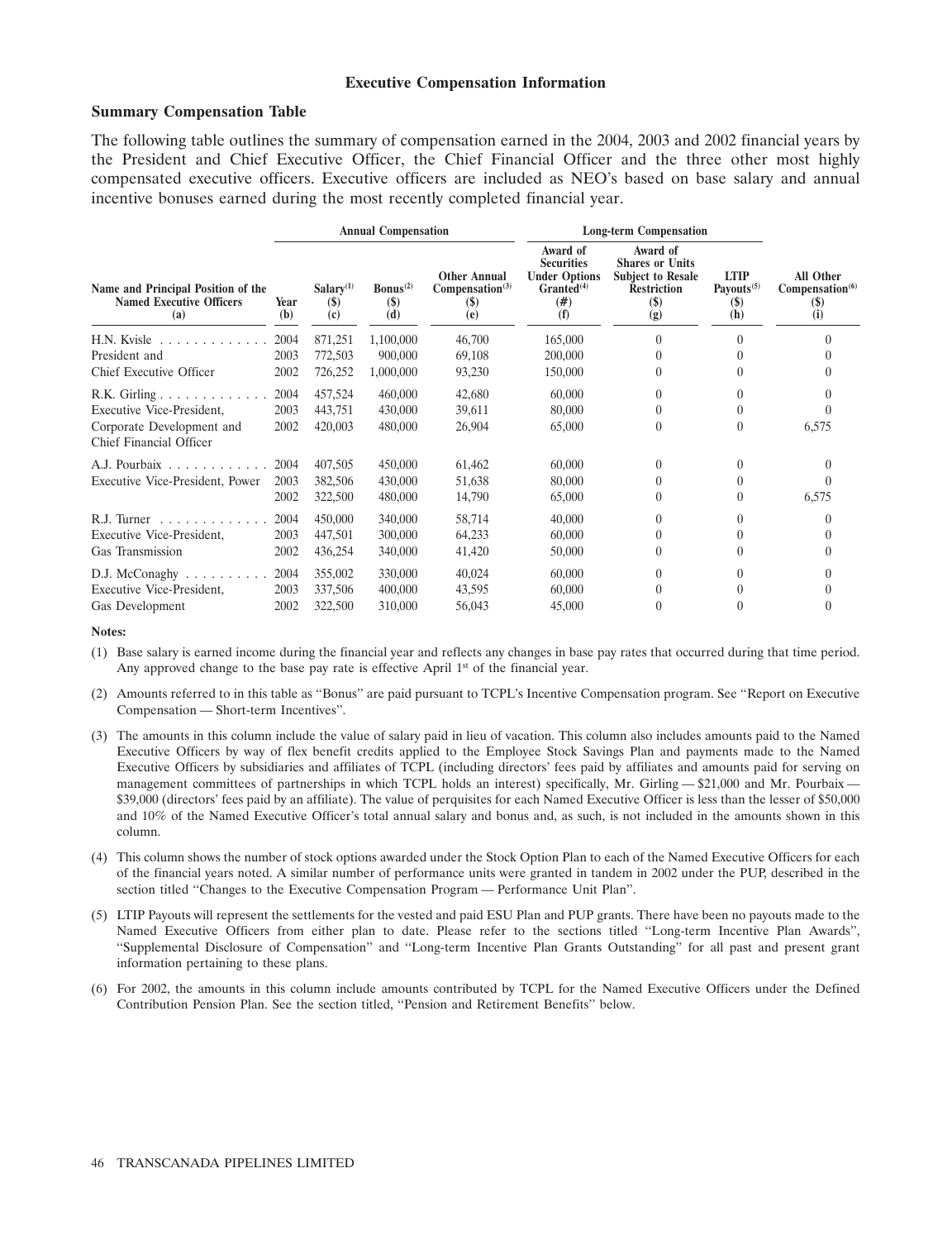### **Long-term Incentive Plan Awards**

# **2004 Executive Share Unit Plan Grants**

The following table outlines the medium-term incentive grants made to the Named Executive Officers under the ESU Plan for the financial year ending December 31, 2004:

|                                | Securities.                                    |                                                                  |                                                   | <b>Estimated Future Payouts Under</b><br><b>Non-Securities-Price-Based Plans</b><br>$(units)^{(2)}$ |                         |                                 |
|--------------------------------|------------------------------------------------|------------------------------------------------------------------|---------------------------------------------------|-----------------------------------------------------------------------------------------------------|-------------------------|---------------------------------|
| <b>Name</b><br>(a)             | Units or Other<br>$RightS^{(1)}$<br>(#)<br>(b) | Performance or Other Period Until Maturation<br>or Payout<br>(c) | <b>Below</b><br><b>Threshold</b><br>$(\#)$<br>(d) | <b>Threshold</b><br>$(\#)$<br>(e)                                                                   | Target<br>$(\#)$<br>(f) | <b>Maximum</b><br>$(\#)$<br>(g) |
| $H.N.$ Kyisle $\ldots$ .       | $0 - 73.185$                                   | $01$ -Jan-04 through 31-Dec-06                                   |                                                   | 36,593                                                                                              | 73.185                  | 73,185                          |
| $R.K.$ Girling $\ldots \ldots$ | $0 - 29.275$                                   | 01-Jan-04 through 31-Dec-06                                      |                                                   | 14.638                                                                                              | 29,275                  | 29,275                          |
| A.J. Pourbaix                  | $0 - 26.140$                                   | 01-Jan-04 through 31-Dec-06                                      |                                                   | 13,070                                                                                              | 26,140                  | 26,140                          |
| $R.J.$ Turner $\ldots$         | $0 - 21.540$                                   | 01-Jan-04 through 31-Dec-06                                      |                                                   | 10,770                                                                                              | 21,540                  | 21,540                          |
| $D.J.$ McConaghy $\ldots$      | $0 - 23,005$                                   | 01-Jan-04 through 31-Dec-06                                      |                                                   | 11.503                                                                                              | 23,005                  | 23,005                          |

**Notes:**

(1) This is the range of units under the ESU Plan that may be eligible to vest, not including units related to reinvested dividends. See ''Report on Executive Compensation — Medium-term Incentives'' for more information about the ESU Plan.

(2) Does not include units related to reinvested dividends.

#### **Stock Options Granted in 2004**

The following table outlines the stock options granted under the Stock Option Plan to each of the Named Executive Officers in February 2004.

| Name                                                           | Date of<br>Grant | Number of<br>Common<br><b>Shares</b><br>Under<br><b>Options</b><br>Granted <sup>(1)</sup> | % of Total<br><b>Options</b><br><b>Granted to</b><br><b>Employees</b> | <b>Exercise</b><br>Price<br>$\mathcal{S}/\mathbf{common}$<br>share) <sup>(2)</sup> | <b>Market Value of</b><br><b>Common Shares</b><br><b>Underlying Options</b><br>on the Date of Grant<br>(\$/common share) | <b>Expiration</b><br>Date |
|----------------------------------------------------------------|------------------|-------------------------------------------------------------------------------------------|-----------------------------------------------------------------------|------------------------------------------------------------------------------------|--------------------------------------------------------------------------------------------------------------------------|---------------------------|
|                                                                | $23$ -Feb-04     | 165,000                                                                                   | 12.40                                                                 | 26.85                                                                              | 26.80                                                                                                                    | $23$ -Feb- $11$           |
|                                                                | 23-Feb-04        | 60,000                                                                                    | 4.51                                                                  | 26.85                                                                              | 26.80                                                                                                                    | $23$ -Feb-11              |
|                                                                | $23$ -Feb-04     | 60,000                                                                                    | 4.51                                                                  | 26.85                                                                              | 26.80                                                                                                                    | $23$ -Feb-11              |
|                                                                | $23$ -Feb-04     | 40,000                                                                                    | 3.01                                                                  | 26.85                                                                              | 26.80                                                                                                                    | $23$ -Feb- $11$           |
| D.J. McConaghy $\dots \dots \dots \dots \dots \dots$ 23-Feb-04 |                  | 60,000                                                                                    | 4.51                                                                  | 26.85                                                                              | 26.80                                                                                                                    | $23$ -Feb-11              |

#### **Notes:**

(1) On each anniversary date of the grant for a period of three years, one-third of these options vest and are exercisable.

(2) The exercise price is equal to the higher of the closing price of common shares on the award date and the weighted average closing price of common shares on the TSX during the five trading days immediately prior to the award date of the options.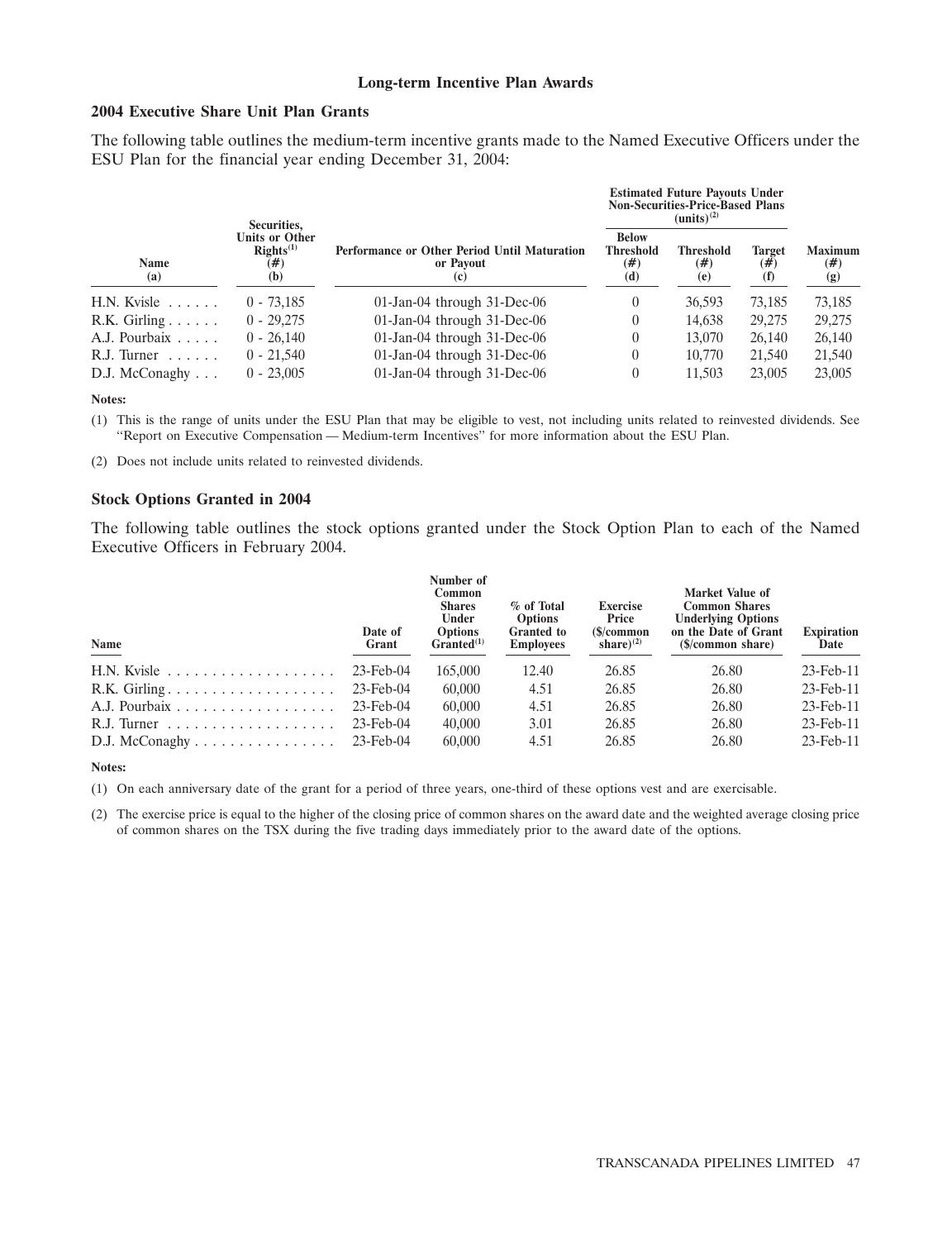### **Aggregate Option Exercises during 2004 and 2004 Year-End Option Values**

The following table outlines, for each of the Named Executive Officers:

- The number of stock options, if any, exercised during the financial year ended December 31, 2004;
- The aggregate value realized upon exercise;
- The total number of unexercised options, if any; and
- The value of unexercised ''in-the-money'' options at December 31, 2004.

|                                             | Common<br><b>Aggregate</b><br><b>Shares</b><br><b>Acquired on</b><br>Value<br><b>Realized</b><br><b>Exercise</b><br>(#)<br>$\left( \mathbb{S}\right)$ |           |                    | <b>Unexercised Options at</b><br>December 31, 2004<br>(#) | <b>Value of Unexercised</b><br>in-the-Money Options at<br>December $31, 2004^{(1)}$ |               |  |
|---------------------------------------------|-------------------------------------------------------------------------------------------------------------------------------------------------------|-----------|--------------------|-----------------------------------------------------------|-------------------------------------------------------------------------------------|---------------|--|
| Name                                        |                                                                                                                                                       |           | <b>Exercisable</b> | Unexercisable                                             | <b>Exercisable</b>                                                                  | Unexercisable |  |
| $H.N.$ Kyisle                               | $\theta$                                                                                                                                              |           | 516,667            | 335,833                                                   | 5,715,152                                                                           | 1,796,623     |  |
|                                             | 235,162                                                                                                                                               | 2,404,055 | 75,417             | 129,583                                                   | 607,240                                                                             | 711,410       |  |
| A.J. Pourbaix $\ldots \ldots \ldots \ldots$ | $\theta$                                                                                                                                              |           | 147.917            | 129.583                                                   | 1,325,915                                                                           | 711.410       |  |
| R.J. Turner                                 | 23,256                                                                                                                                                | 373.111   | 207,094            | 92,500                                                    | 2,232,542                                                                           | 430,425       |  |
| $D.J.$ McConaghy                            | 6.349                                                                                                                                                 | 83,277    | 187,275            | 111,250                                                   | 2,162,599                                                                           | 569,962       |  |
|                                             |                                                                                                                                                       |           |                    |                                                           |                                                                                     |               |  |

**Note:**

(1) The value of unexercised ''in-the-money'' options at the financial year end is the difference between the exercise price and the closing price of \$29.80 per share of a common share on the TSX on December 31, 2004. The underlying options have not been and will not necessarily be exercised and the actual gains, if any, on exercise will depend on the value of common shares on the date of exercise.

### **Equity Compensation Plan Information**

### **Stock Option Plan**

The Stock Option Plan is the only compensation plan under which equity securities of TransCanada have been authorized for issuance. Stock options may be granted to such employees of TCPL as the HR Committee may from time to time determine. Starting in 2005, the HR Committee determined that only executive-level employees will participate in the plan. The following provides key information regarding the Stock Option Plan provisions:

- The plan was first approved by shareholders in 1995;
- There was an amendment approved by shareholders at TransCanada's annual and special meeting of shareholders held on April 23, 2004 to increase the number of shares issuable by 1,000,000;
- A maximum of 26,000,000 of TransCanada's common shares may be issued under the plan. This represents 5.36% of common shares issued and outstanding as at March 1, 2005;
- As at March 1, 2005, there were approximately 10,694,000 common shares issuable upon the exercise of outstanding stock options. This represents 2.2% of issued and outstanding common shares;
- As at March 1, 2005, there were approximately 3,627,500 common shares remaining available for issuance. This represents 0.75% of issued and outstanding common shares;
- As at March 1, 2005, approximately 11,678,500 common shares have been issued upon the exercise of stock options, representing 2.4% of issued and outstanding common shares; and
- The exercise price for unexercised issued stock options ranges from \$10.03 to \$30.09, with expiry periods ranging from March 3, 2005 to February 28, 2012.

Under the terms of the Stock Option Plan, the maximum number of common shares reserved for issuance as stock options to any one participant cannot exceed 5% of TransCanada's common shares then issued and outstanding. There are no restrictions on the number of stock options that may be granted to insiders, subject to the foregoing limitation. Stock options cannot be transferred or assigned by participants other than by will or by participants who for any reason are unable to manage their affairs.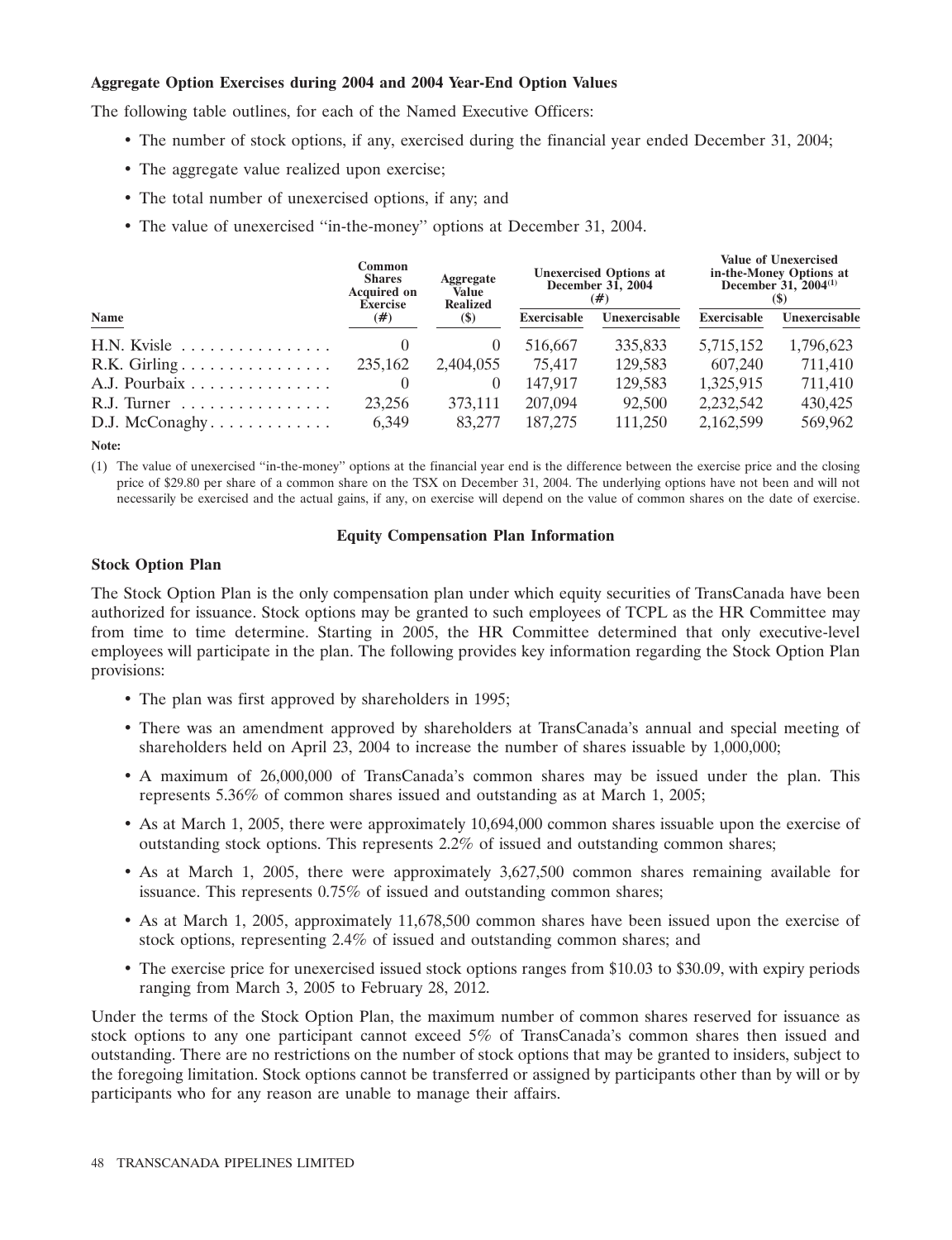Stock options granted in 2004 vest as to one-third on each anniversary of the grant date for a period of three years and have a seven year expiry date. The exercise price of a stock option is equal to the higher of the closing price of common shares on the award date and the weighted average closing price of common shares on the TSX during the five trading days immediately prior to the award date of the stock options. Administrative changes were made to the use of the Stock Option Plan in 2003 which did not require an amendment to the terms of the plan. More information on these changes is found in ''Changes to the Executive Compensation Program — Stock Option Plan''.

Under the current terms of the Stock Option Plan, stock options expire on the earlier of:

- The third anniversary of the date of a participant's retirement;
- 2. The first anniversary of the date of a participant's death; and
- 3. The seven year anniversary of the date of grant.

The following table outlines the action prescribed by the Stock Option Plan, following an employment event:

| <b>Employment Event</b>   | <b>Action</b>                                                                                                                                                                                         |
|---------------------------|-------------------------------------------------------------------------------------------------------------------------------------------------------------------------------------------------------|
|                           | The participant may exercise outstanding exercisable stock options<br>no later than the last day of active employment, after which date all<br>outstanding stock options are forfeited.               |
| Termination without cause | The participant may exercise outstanding exercisable stock options<br>no later than the last day of the notice period, after which date all<br>outstanding stock options are forfeited.               |
| Termination for cause     | The participant may exercise outstanding exercisable stock options<br>no later than 10 days after the last day of active employment, after<br>which date all outstanding stock options are forfeited. |

The HR Committee has the power to amend or discontinue this plan at any time, provided, however, that any amendment which increases the number of common shares that may be issued under the plan, must be approved by the shareholders of TransCanada. Any such amendment shall not alter or impair the rights of any participants without their consent.

# **Securities Authorized For Issuance under Equity Compensation Plans**

The following table outlines the number of common shares to be issued upon the exercise of outstanding options under the Stock Option Plan, the weighted-average exercise price of the outstanding options, and the number of common shares remaining available for future issuance under the Stock Option Plan, all at December 31, 2004.

| <b>Plan Category</b>                                                                                                                              | Number of<br>securities to be<br>issued upon<br>exercise of<br>outstanding options<br>(a) | Weighted-average<br>exercise price of<br>outstanding options<br>(b) | Number of securities<br>remaining available for future<br>issuance under equity<br>compensation plans<br>(excluding securities reflected<br>in column $(a)$ )<br>(c) |  |
|---------------------------------------------------------------------------------------------------------------------------------------------------|-------------------------------------------------------------------------------------------|---------------------------------------------------------------------|----------------------------------------------------------------------------------------------------------------------------------------------------------------------|--|
| Equity compensation plans approved by                                                                                                             | 9.964.792                                                                                 | \$20.90                                                             | 4,682,535                                                                                                                                                            |  |
| Equity compensation plans not approved by<br>security holders<br>$\text{TOTAL} \dots \dots \dots \dots \dots \dots \dots \dots \dots \dots \dots$ | Nil<br>9,964,792                                                                          | Nil<br>\$20.90                                                      | Nil<br>4,682,535                                                                                                                                                     |  |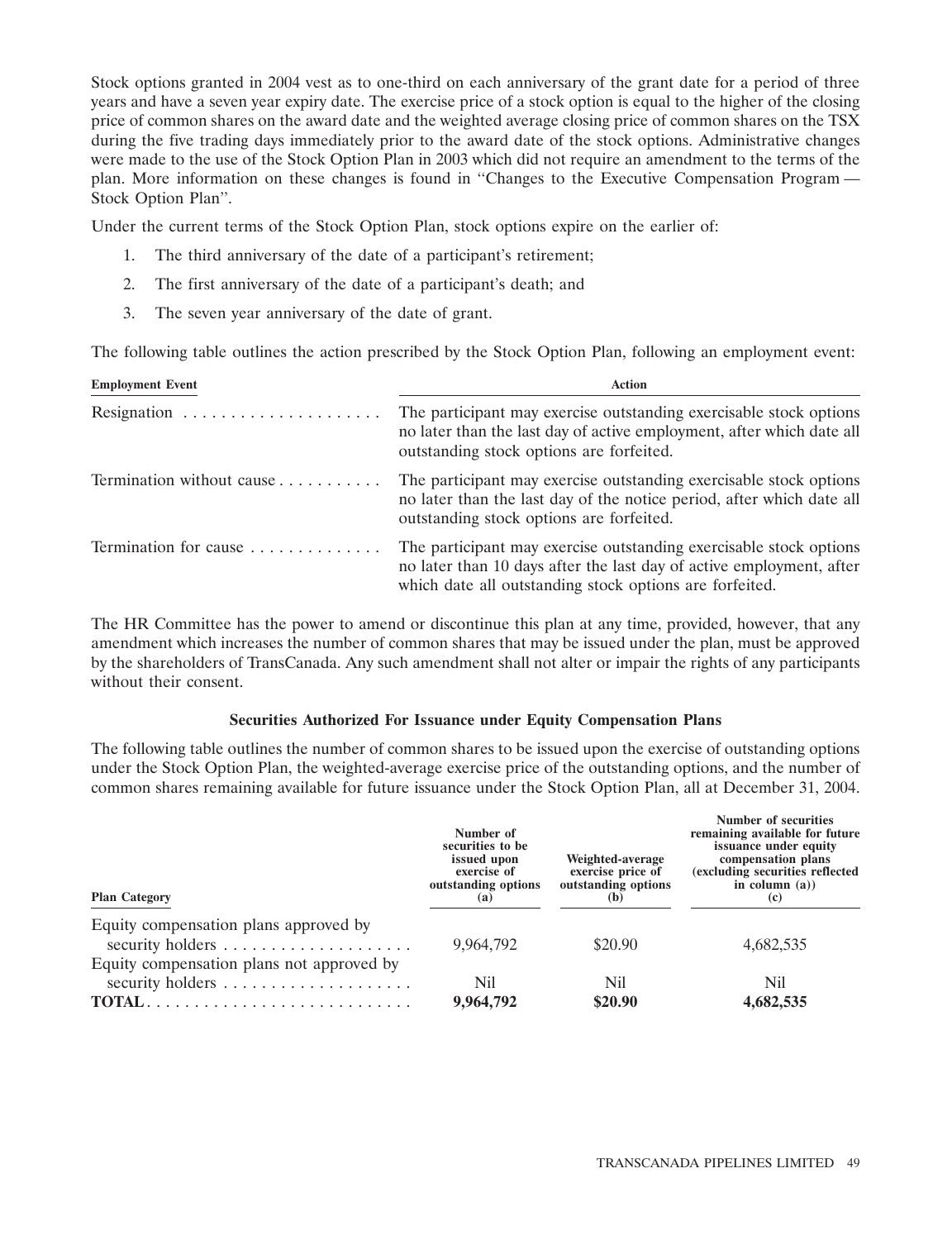#### **Long-term Incentive Plan Grants Outstanding**

This section includes information on previously awarded medium and long term incentive grants that are still outstanding as of December 31, 2004 under the specified plans. These outstanding grants have not yet been recorded as LTIP Payouts in the Summary Compensation Table, Column (h).

### **Executive Share Unit Plan**

The following table outlines the medium-term incentive grants under the ESU Plan that are in addition to those granted in 2004 and disclosed under ''Long-term Incentive Plan Awards — 2004 Executive Share Unit Plan Grants'' above.

|                                | Securities,                                        |                                                                                   | <b>Estimated Future Payouts Under</b><br>Non-Securities-Price-Based Plans (units) <sup>(2)</sup> |                                   |                             |                                 |  |
|--------------------------------|----------------------------------------------------|-----------------------------------------------------------------------------------|--------------------------------------------------------------------------------------------------|-----------------------------------|-----------------------------|---------------------------------|--|
| Name<br>(a)                    | Units or<br>Other Rights $^{(1)}$<br>$(\#)$<br>(b) | <b>Performance or Other</b><br><b>Period Until Maturation</b><br>or Payout<br>(c) | <b>Below</b><br><b>Threshold</b><br>$(\#)$                                                       | <b>Threshold</b><br>$(\#)$<br>(d) | <b>Target</b><br>(#)<br>(e) | <b>Maximum</b><br>$(\#)$<br>(f) |  |
| $H.N.$ Kvisle                  | $0 - 50,000$                                       | $01$ -Jan-03 through 31-Dec-05                                                    | $\theta$                                                                                         | 25,000                            | 50,000                      | 50,000                          |  |
| $R.K.$ Girling $\ldots \ldots$ | $0 - 20,000$                                       | 01-Jan-03 through 31-Dec-05                                                       | $\theta$                                                                                         | 10,000                            | 20,000                      | 20,000                          |  |
| A.J. Pourbaix                  | $0 - 20,000$                                       | 01-Jan-03 through 31-Dec-05                                                       | $\left( \right)$                                                                                 | 10,000                            | 20,000                      | 20,000                          |  |
| $R.J.$ Turner $\ldots \ldots$  | $0 - 15,000$                                       | 01-Jan-03 through 31-Dec-05                                                       | $\left( \right)$                                                                                 | 7,500                             | 15,000                      | 15,000                          |  |
| $D.J.$ McConaghy $\ldots$      | $0 - 15,000$                                       | 01-Jan-03 through 31-Dec-05                                                       | 0                                                                                                | 7,500                             | 15,000                      | 15,000                          |  |

**Notes:**

(1) This is the range of units under the ESU Plan that may be eligible to vest, not including units related to reinvested dividends. See ''Report on Executive Compensation — Medium-term Incentives'' for more information about the ESU Plan.

(2) Does not include units related to reinvested dividends.

### **Performance Unit Plan**

The following table outlines PUP awards made to the Named Executive Officers. The estimated future payouts set out in the table include all accruals up to and including the accrual approved on February 28, 2005, as the accrual is attributable to 2004 performance. See ''Changes to the Executive Compensation Program — Performance Unit Plan'' for information with respect to this plan. As at December 31, 2004, approximately 6,976,000 units under the PUP were outstanding. As at March 1, 2005, approximately 6,941,000 units under the PUP were outstanding with a dollar value of \$28,653,718.

| <b>Name</b><br>(a)                          | Securities,                                          |                                                                                                               | <b>Estimated Future Payouts Under Non-Securities</b><br>Price-Based Plans <sup>(3)</sup> |                                        |                                                     |                                                    |  |
|---------------------------------------------|------------------------------------------------------|---------------------------------------------------------------------------------------------------------------|------------------------------------------------------------------------------------------|----------------------------------------|-----------------------------------------------------|----------------------------------------------------|--|
|                                             | Units or<br>Other $\text{Right}(1)$<br>$(\#)$<br>(b) | <b>Performance or Other</b><br><b>Period Until Maturation</b><br>or Payout <sup><math>(2)</math></sup><br>(c) | <b>Below</b><br>Threshold<br>$(\$)$                                                      | <b>Threshold</b><br><b>(\$)</b><br>(d) | <b>Target</b><br>$\left( \mathbf{S} \right)$<br>(e) | <b>Maximum</b><br>$\left( \text{\$}\right)$<br>(f) |  |
| $H.N.$ Kyisle $\ldots \ldots \ldots \ldots$ | 150,000                                              | $25$ -Feb-12                                                                                                  | $\overline{0}$                                                                           | 476,250                                | 476,250                                             | 476,250                                            |  |
|                                             | 100,000                                              | $20$ -Mar-11                                                                                                  | $\overline{0}$                                                                           | 407,500                                | 407,500                                             | 407,500                                            |  |
|                                             | 42,500                                               | 27-Feb-11                                                                                                     | $\overline{0}$                                                                           | 173,188                                | 173,188                                             | 173,188                                            |  |
|                                             | 55,000                                               | $28$ -Feb- $10$                                                                                               | $\overline{0}$                                                                           | 272,525                                | 272,525                                             | 272,525                                            |  |
|                                             | 50,000                                               | $01$ -Feb- $10$                                                                                               | $\overline{0}$                                                                           | 247,750                                | 247,750                                             | 247,750                                            |  |
|                                             | 90,000                                               | $01-Sep-09$                                                                                                   | $\overline{0}$                                                                           | 445,950                                | 445,950                                             | 445,950                                            |  |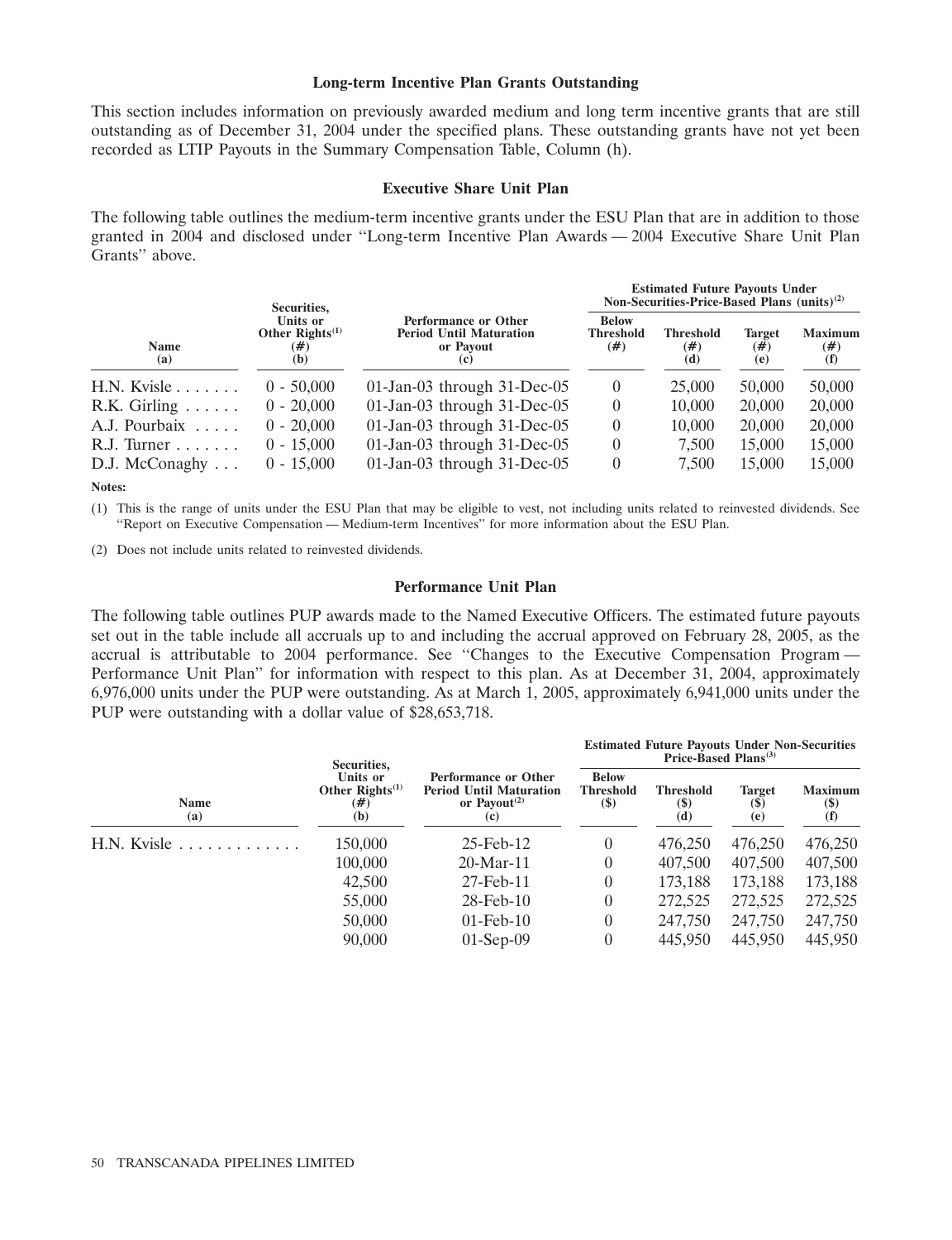|                                  | Securities,                                                                                                                                                  |                                            | Price-Based Plans <sup>(3)</sup> |                                |                                |         |  |
|----------------------------------|--------------------------------------------------------------------------------------------------------------------------------------------------------------|--------------------------------------------|----------------------------------|--------------------------------|--------------------------------|---------|--|
| <b>Name</b><br>(a)               | <b>Units or</b><br><b>Performance or Other</b><br>Other $\mathbf{Rights}^{(1)}$<br><b>Period Until Maturation</b><br>or Payout $(2)$<br>$(\#)$<br>(b)<br>(c) | <b>Below</b><br><b>Threshold</b><br>$(\$)$ | <b>Threshold</b><br>$($)$<br>(d) | <b>Target</b><br>$(\$)$<br>(e) | <b>Maximum</b><br>$($)$<br>(f) |         |  |
| R.K. Girling $\dots \dots \dots$ | 65,000                                                                                                                                                       | 25-Feb-12                                  | $\theta$                         | 206,375                        | 206,375                        | 206,375 |  |
|                                  | 45,000                                                                                                                                                       | 27-Feb-11                                  | $\boldsymbol{0}$                 | 183,375                        | 183,375                        | 183,375 |  |
|                                  | 45,000                                                                                                                                                       | 28-Feb-10                                  | $\theta$                         | 222,975                        | 222,975                        | 222,975 |  |
|                                  | 50,000                                                                                                                                                       | $01$ -Feb- $10$                            | $\boldsymbol{0}$                 | 247,750                        | 247,750                        | 247,750 |  |
|                                  | 20,000                                                                                                                                                       | 29-Jul-09                                  | $\boldsymbol{0}$                 | 99,110                         | 99,110                         | 99,110  |  |
|                                  | 25,000                                                                                                                                                       | 01-Mar-09                                  | $\boldsymbol{0}$                 | 123,875                        | 123,875                        | 123,875 |  |
|                                  | 25,000                                                                                                                                                       | 03-Dec-08                                  | $\boldsymbol{0}$                 | 123,875                        | 123,875                        | 123,875 |  |
|                                  | 25,162                                                                                                                                                       | 09-Dec-07                                  | $\boldsymbol{0}$                 | 155,124                        | 155,124                        | 155,124 |  |
| A.J. Pourbaix                    | 65,000                                                                                                                                                       | 25-Feb-12                                  | $\boldsymbol{0}$                 | 206,375                        | 206,375                        | 206,375 |  |
|                                  | 35,000                                                                                                                                                       | 27-Feb-11                                  | $\boldsymbol{0}$                 | 142,625                        | 142,625                        | 142,625 |  |
|                                  | 20,000                                                                                                                                                       | 28-Feb-10                                  | $\boldsymbol{0}$                 | 99,100                         | 99,100                         | 99,100  |  |
|                                  | 20,000                                                                                                                                                       | $01$ -Feb- $10$                            | $\boldsymbol{0}$                 | 99,100                         | 99,100                         | 99,100  |  |
|                                  | 20,000                                                                                                                                                       | 01-Mar-09                                  | $\boldsymbol{0}$                 | 99,100                         | 99,100                         | 99,100  |  |
|                                  | 17,500                                                                                                                                                       | 03-Dec-08                                  | $\boldsymbol{0}$                 | 86,713                         | 86,713                         | 86,713  |  |
| R.J. Turner                      | 50,000                                                                                                                                                       | 25-Feb-12                                  | $\boldsymbol{0}$                 | 158,750                        | 158,750                        | 158,750 |  |
|                                  | 42,500                                                                                                                                                       | 27-Feb-11                                  | $\theta$                         | 173,188                        | 173,188                        | 173,188 |  |
|                                  | 35,000                                                                                                                                                       | 28-Feb-10                                  | $\boldsymbol{0}$                 | 173,425                        | 173,425                        | 173,425 |  |
|                                  | 50,000                                                                                                                                                       | 01-Feb-10                                  | $\theta$                         | 247,750                        | 247,750                        | 247,750 |  |
|                                  | 20,000                                                                                                                                                       | 29-Jul-09                                  | $\boldsymbol{0}$                 | 99,100                         | 99,100                         | 99,100  |  |
|                                  | 40,000                                                                                                                                                       | 01-Mar-09                                  | $\boldsymbol{0}$                 | 198,200                        | 198,200                        | 198,200 |  |
| D.J. McConaghy<br>.              | 45,000                                                                                                                                                       | 25-Feb-12                                  | $\boldsymbol{0}$                 | 142,875                        | 142,875                        | 142,875 |  |
|                                  | 35,000                                                                                                                                                       | 27-Feb-11                                  | $\boldsymbol{0}$                 | 142,625                        | 142,625                        | 142,625 |  |
|                                  | 20,000                                                                                                                                                       | 28-Feb-10                                  | $\boldsymbol{0}$                 | 99,100                         | 99,100                         | 99,100  |  |
|                                  | 20,000                                                                                                                                                       | $01$ -Feb- $10$                            | $\boldsymbol{0}$                 | 99,100                         | 99,100                         | 99,100  |  |
|                                  | 17,500                                                                                                                                                       | 01-Mar-09                                  | $\theta$                         | 86,713                         | 86,713                         | 86,713  |  |

#### **Notes:**

(1) As no further awards will be made under the PUP, it will be phased out over the remaining life of the outstanding units.

- (2) The exercise period for all units commences upon vesting, which is the third anniversary of the grant date, and expires on the tenth anniversary of the grant date, with the exception of the performance units maturing on February 1, 2010 granted under a one time special performance incentive program, which vested on February 22, 2002.
- (3) The HR Committee determined in February 2005 that \$1.14 will accrue for 2004 in respect of the awards made from 1995 to 2002. The amounts referred to herein are either received in full or forfeited by the Named Executive Officers. See ''Changes to the Executive Compensation Program — Performance Unit Plan'' for more information.

### **Pension and Retirement Benefits for Executive Officers**

### **Pension and Retirement Benefits**

TCPL's Canadian pension plans are designed to attract and retain employees for the long term and to provide employees with a lifetime annual retirement income.

### **Base Pension Plan**

All TCPL employees participate in the TCPL Registered Pension Plan, which is now solely a non-contributory defined benefit pension plan. The Registered Pension Plan previously provided three benefit options, a defined benefit, a defined contribution and a combination option (defined benefit and defined contribution). It was amended on October 1, 2001 to eliminate the combination option for new members and on January 1, 2003 to eliminate the defined contribution option.

**Estimated Future Payouts Under Non-Securities**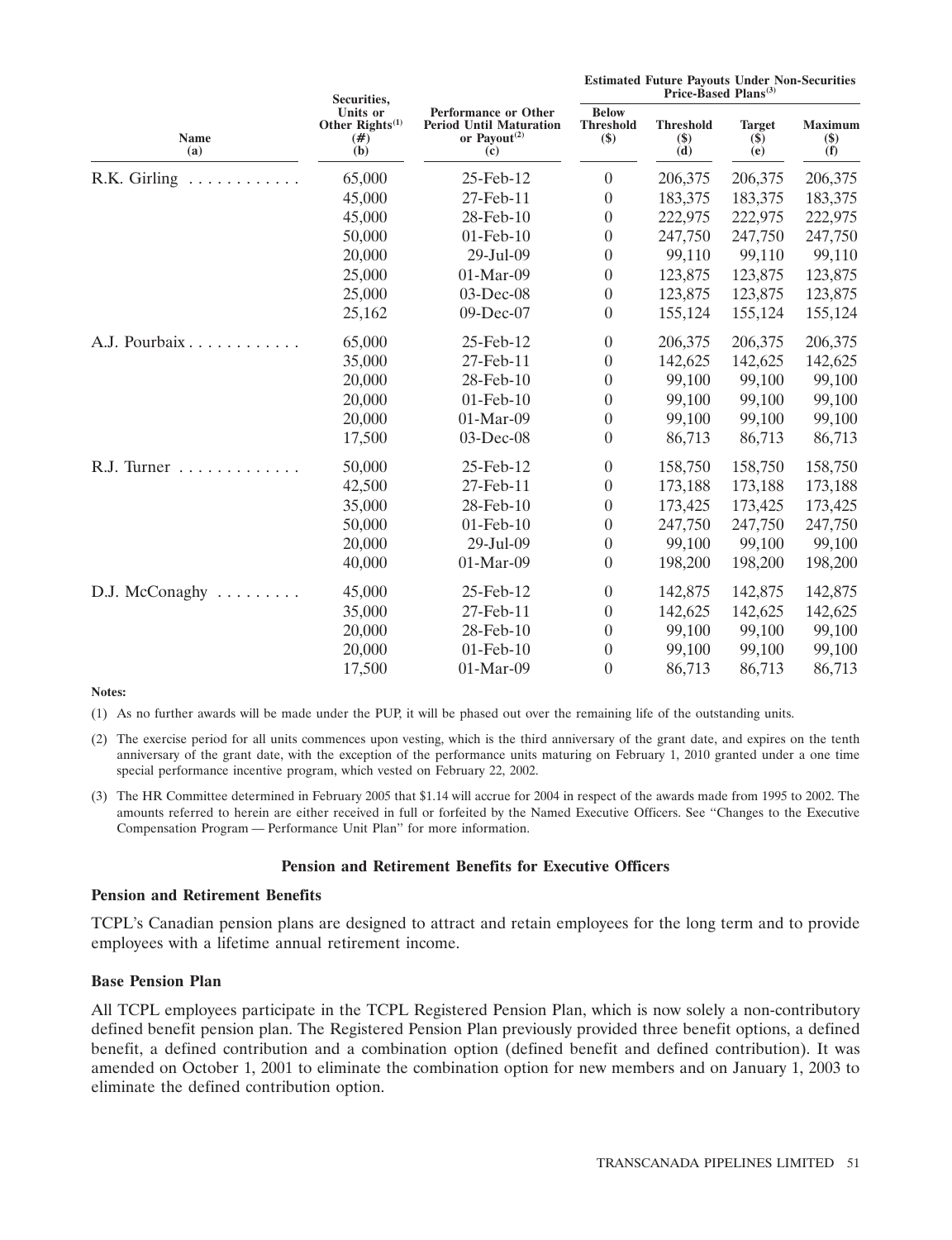The normal retirement age under the Registered Pension Plan is age 60 or any age between 55 and 60 where the sum of an employee's age and continuous service equals 85. Employees are eligible to retire prior to their normal retirement date but the benefit payable is subject to early retirement reduction factors. The defined benefit plan is integrated with Canada Pension Plan benefits. The benefit calculation is:

1.25% of an employee's highest average earnings<sup>(1)</sup> up to the final average  $YMPE^{(2)}$ 

# *plus*

1.75% of an employee's highest average earnings above the final average YMPE

### *multiplied by*

the employee's years of credited service in the Registered Pension Plan (''*Credited Pensionable Service*'')

**Notes:**

- (1) *Highest Average Earnings* means the average of an employee's best consecutive 36 months of pensionable earnings in the last 15 years before retirement. *Pensionable Earnings* means an employee's base salary plus actual Incentive Compensation paid to a targeted percentage or for executive employees a fixed percentage of their base salary. Pensionable earnings do not include overtime, shift and premium differentials or any other forms of compensation.
- (2) *YMPE* means Year's Maximum Pensionable Earnings under the Canada/Quebec Pension Plan (C/QPP). ´ *Final Average YMPE* means the average of the YPME in effect for the latest calendar year from which earnings are included in an employee's highest earnings calculation plus the two previous years.

Registered defined benefit pension plans are subject to a maximum annual benefit accrual under the *Income Tax Act* (Canada), which is currently \$2,000 for each year of Credited Pensionable Service, with the result that benefits cannot be earned in the Registered Pension Plan on compensation above approximately \$126,000 per annum.

### **Supplemental Pension Plan**

All TCPL employees with pensionable earnings over the *Income Tax Act* (Canada) ceiling of \$126,000, including the Named Executive Officers, participate in the company's non-contributory defined benefit Supplemental Pension Plan. Approximately 417 TCPL employees currently participate in the Supplemental Pension Plan.

The Supplemental Pension Plan is funded through a retirement compensation arrangement (RCA), under the *Income Tax Act* (Canada). Subject to the Board's approval, contributions to the fund are based on an annual actuarial valuation of the Supplemental Pension Plan obligations calculated on the basis of the plan terminating at the beginning of each calendar year.

The annual pension benefit under the Supplemental Pension Plan is equal to 1.75 per cent multiplied by the employee's Credited Pensionable Service multiplied by the amount by which such employee's highest average earnings exceed the ceiling imposed under the *Income Tax Act* (Canada) and were recognized under the Registered Pension Plan.

Generally, neither the Registered Pension Plan nor the Supplemental Pension Plan provide for the recognition of past service. However, the HR Committee may, under the provisions of the Supplemental Pension Plan, at its sole discretion, grant additional years of credited service to executive employees.

Under the Registered Pension Plan and the Supplemental Pension Plan, TCPL employees, including the Named Executive Officers, will receive the following normal form of pension:

- (a) in respect of credited service prior to January 1, 1990, upon retirement, a monthly pension payable for life with 60 per cent continuing thereafter to the participant's designated joint annuitant; and
- (b) in respect of credited service on and after January 1, 1990, upon retirement, a monthly pension as described in (a) above and for unmarried participants or married participants who have received spousal consent and who have so elected, a monthly pension payable for life with payments to the participant's estate guaranteed for the balance of 10 years if the participant dies within 10 years of retirement.

In lieu of the normal form of pension, optional forms of pension payment may be chosen provided that any legally required waivers are completed.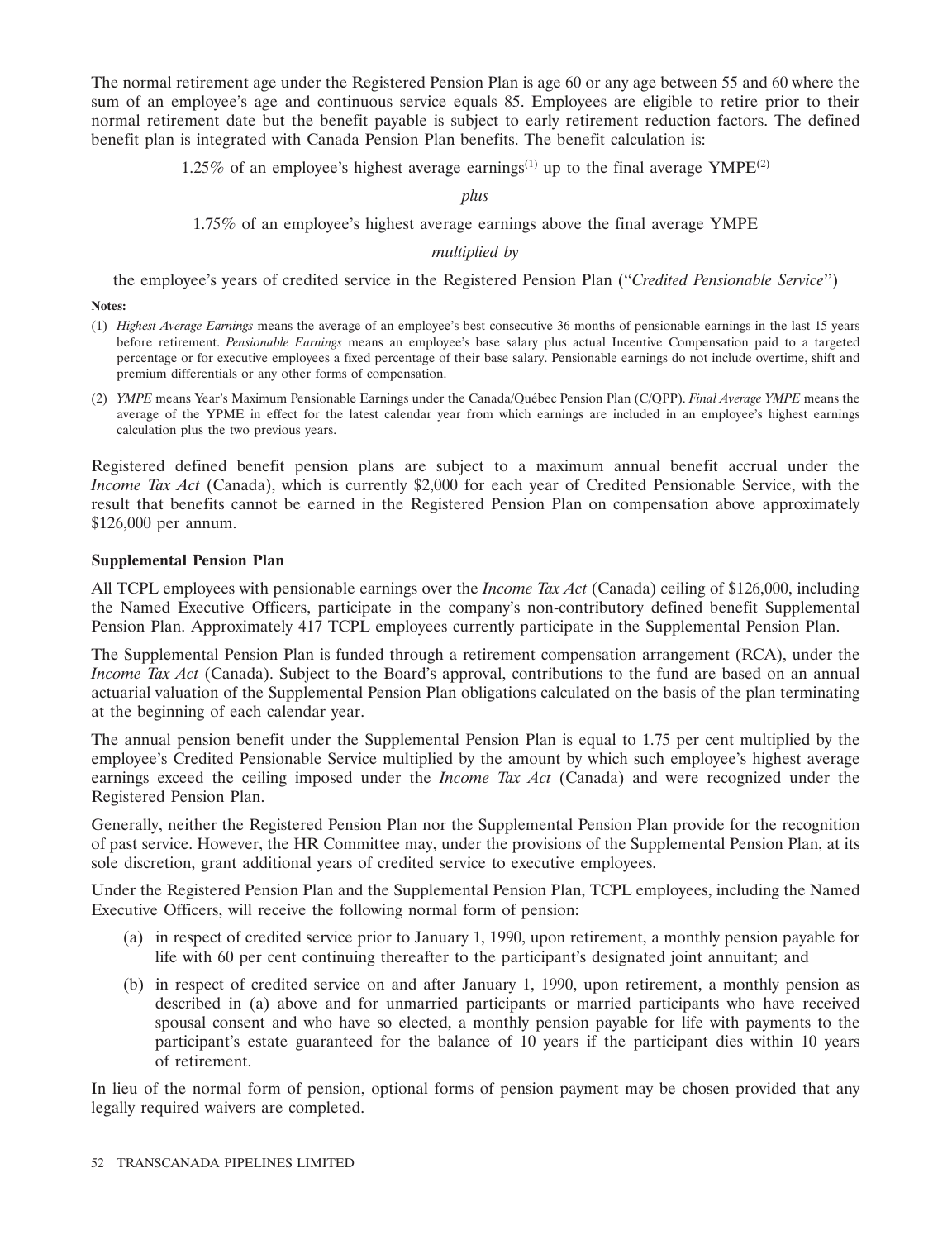The following table sets out the estimated annual defined benefit plan benefits (based on the ''joint and 60% survivor'' method) payable for credited service under the Registered Pension Plan and the Supplemental Pension Plan (excluding amounts payable under the Canada Pension Plan) for employees with the following ''highest average earnings'' and ''years of credited pensionable service classifications''.

| <b>Years of Credited Pensionable Service</b> |           |           |           |               |              |  |  |
|----------------------------------------------|-----------|-----------|-----------|---------------|--------------|--|--|
| 10                                           | 15        | 20        | 25        | 30            | 35           |  |  |
| \$68,000                                     | \$102,000 | \$136,000 | \$170,000 | 204,000<br>S. | 238,000<br>S |  |  |
| 103,000                                      | 154,000   | 206,000   | 257,000   | 309,000       | 360,000      |  |  |
| 138,000                                      | 207,000   | 276,000   | 345,000   | 414,000       | 483,000      |  |  |
| 173,000                                      | 259,000   | 346,000   | 432,000   | 519,000       | 605,000      |  |  |
| 208,000                                      | 312,000   | 416,000   | 520,000   | 624,000       | 728,000      |  |  |
| 243,000                                      | 364,000   | 486,000   | 607,000   | 729,000       | 850,000      |  |  |
| 278,000                                      | 417,000   | 556,000   | 695,000   | 834,000       | 973,000      |  |  |
| 313,000                                      | 469,000   | 626,000   | 782,000   | 939,000       | 1,095,000    |  |  |
| 348,000                                      | 522,000   | 696,000   | 870,000   | 1,044,000     | 1,218,000    |  |  |
|                                              |           |           |           |               |              |  |  |

Based on their current highest average earnings and assuming the Named Executive Officers remain employed by TCPL until age 60 and that the Registered Pension Plan and Supplemental Pension Plan remain in force substantially in their present form, the Named Executive Officers will have the number of years of credited pensionable service and benefit payable set out below under their names:

|                                                              | Kvisle <sup>(2)</sup> | $Girling^{(3)}$ | Pourbaix $(3)$ | <b>Turner</b> | McConaghy |
|--------------------------------------------------------------|-----------------------|-----------------|----------------|---------------|-----------|
| Years of Credited Service to December 31, 2004               | 10.33                 | 6.00            | 6.00           | 22.80         | 24.83     |
| Accrued Pension at December 31, 2004 and                     |                       |                 |                |               |           |
|                                                              |                       | \$ 72,000       | \$59,000       | \$280,000     | \$230,000 |
| Years of Credited Service to age 60                          | 23.16                 | 26.50           | 29.58          | 31 13         | 31.99     |
| Annual Benefit Payable at age $60^{(1)}$ \$595,000 \$311,000 |                       |                 | \$285,000      | \$381,000     | \$295,000 |
|                                                              |                       |                 |                |               |           |

**Notes:**

(1) Amounts are rounded to the nearest one thousand dollar.

- (2) Mr. Kvisle was granted five years of additional credited pensionable service which vested on his fifth anniversary of employment. Mr. Kvisle is also eligible for one additional year of credited pensionable service for each of the next five continuous years of service with the company. The additional credited service is to be recognized solely in the Supplemental Pension Plan with respect to earnings in excess of the maximum set under the Income Tax Act (Canada).
- (3) Upon the completion of three years of continuous service from September 8, 2004, Mr. Girling and Mr. Pourbaix will each be granted three years of additional credited service to be recognized solely in the Supplemental Pension Plan with respect to earnings in excess of the maximum set under the Income Tax Act (Canada).

### **Fiscal 2004 Pension Expense Related to Service and Compensation**

Amounts reported in the table below represent the pension expense related to 2004 service for each of the Named Executive Officers under both the Registered Pension Plan and the Supplemental Pension Plan including the impact of differences between actual compensation paid in 2004 and the actuarial assumptions used for the year.

| Name           | Fiscal 2004 pension expense related<br>to service and compensation |
|----------------|--------------------------------------------------------------------|
| H.N. Kvisle    | \$894,000                                                          |
| R.K. Girling   | \$86,000                                                           |
| A.J. Pourbaix  | \$70,000                                                           |
| R.J. Turner    | \$21,000                                                           |
| D.J. McConaghy | \$175,000                                                          |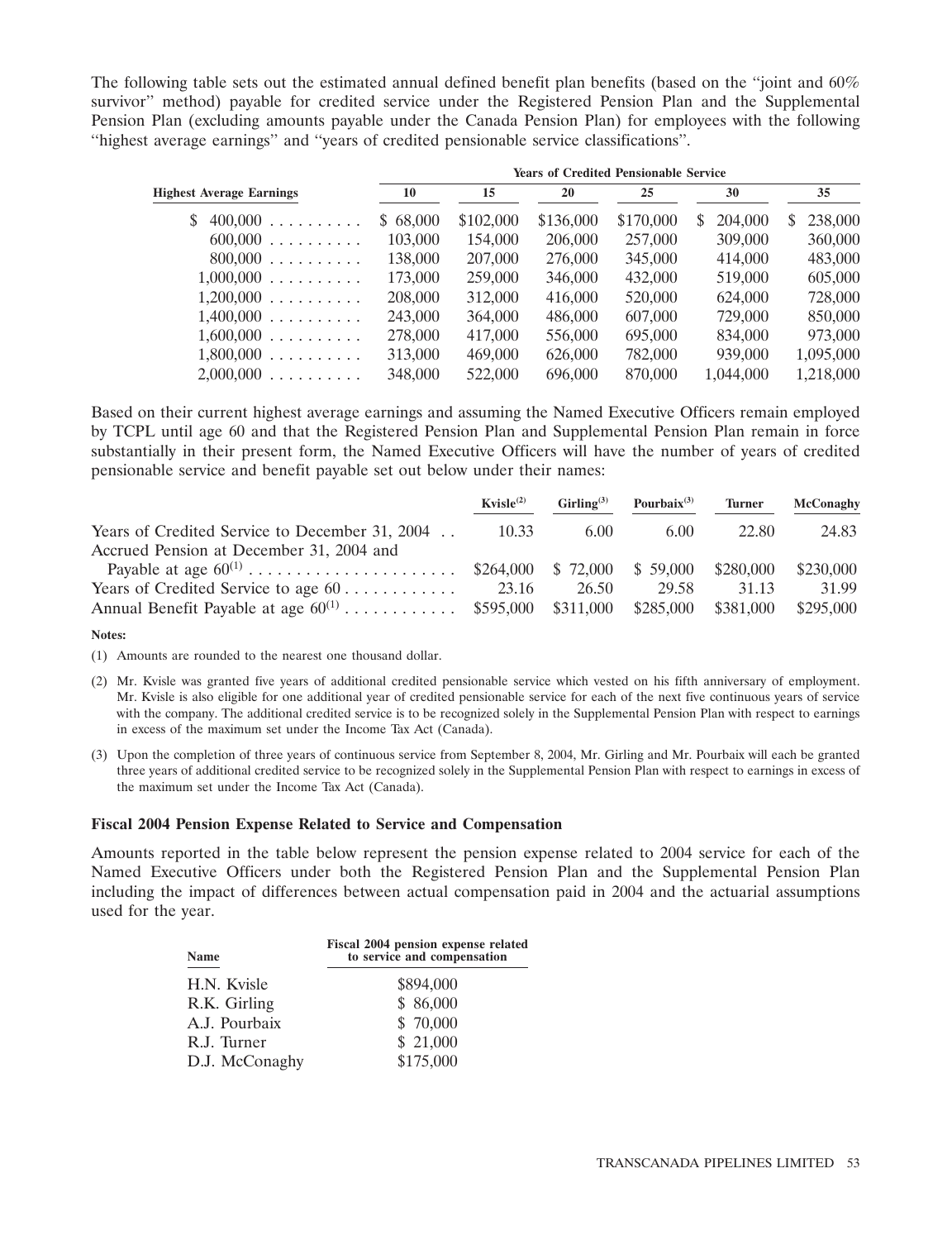### **Accrued Pension Obligations**

As at December 31, 2004, TCPL's accrued obligation for the Supplemental Pension Plan was approximately \$155.9 million. The 2004 current service costs and interest costs of the Supplemental Pension Plan were approximately \$3.4 and \$8.3 million, respectively, for a total of \$11.7 million. The accrued pension obligation is calculated following the method prescribed by the Canadian Institute of Chartered Accountants and is based on management's best estimate of future events that affect the cost of pensions, including assumptions about future salary adjustments and bonuses. More information on the accrued obligations and the assumptions utilized may be found in Note 18 of the Notes to the Audited Consolidated Financial Statements which are available on the company's website at www.transcanada.com and filed with Canadian securities regulators on SEDAR at www.sedar.com.

The accrued pension obligations for the Named Executive Officers under both the Registered Pension Plan and the Supplemental Pension Plan are outlined in the following table. Changes include the fiscal 2004 expense attributed to service and compensation, as well as the normal increases<sup>(1)</sup> to pension obligations arising from the annual valuation of the company's pension plans.

| Name        | <b>Accrued obligation</b><br>at December 31,<br>$2003^{(2)}$<br>(a) | Change in accrued<br>obligation for<br>$2004^{(2)(3)}$<br>(b) | <b>Accrued obligation</b><br>at December 31,<br>$2004^{(2)}$<br>$(c) = (a) + (b)$ |
|-------------|---------------------------------------------------------------------|---------------------------------------------------------------|-----------------------------------------------------------------------------------|
| H.N. Kvisle | 2,357,000                                                           | 1.254,000                                                     | 3,611,000                                                                         |
|             | 485,000                                                             | 200,000                                                       | 685,000                                                                           |
|             | 389,000                                                             | 175,000                                                       | 564,000                                                                           |
|             | 2,931,000                                                           | 361,000                                                       | 3,292,000                                                                         |
|             | 2,549,000                                                           | 457,000                                                       | 3,006,000                                                                         |

**Notes:**

(1) The normal increases include interest on the beginning of year obligation and changes in interest rate assumptions as a result of changes in long-term bond yields.

- (2) The calculation of reported amounts use actuarial assumptions and methods that are consistent with those used for calculating pension obligations and annual expense as disclosed in the company's 2003 and 2004 audited consolidated financial statements. As the assumptions reflect the company's best estimate of future events, the values shown in the above table may not be directly comparable to similar estimates of pension obligations that may be disclosed by other corporations.
- (3) Excluded from the change in accrued obligations for 2004 is the impact of investment returns on the company's pension plan assets.

### **Supplemental Disclosure of Compensation**

Decisions regarding medium and long-term grants are made annually by the HR Committee in February prior to the publication of the AIF. Therefore, although not a requirement, TCPL discloses these forthcoming compensation awards for the Named Executive Officers.

The following tables outline the grants made under the noted plans that were approved in February 2005. For information pertaining to the noted compensation plans, please refer to the Report on Executive Compensation, found elsewhere in this AIF.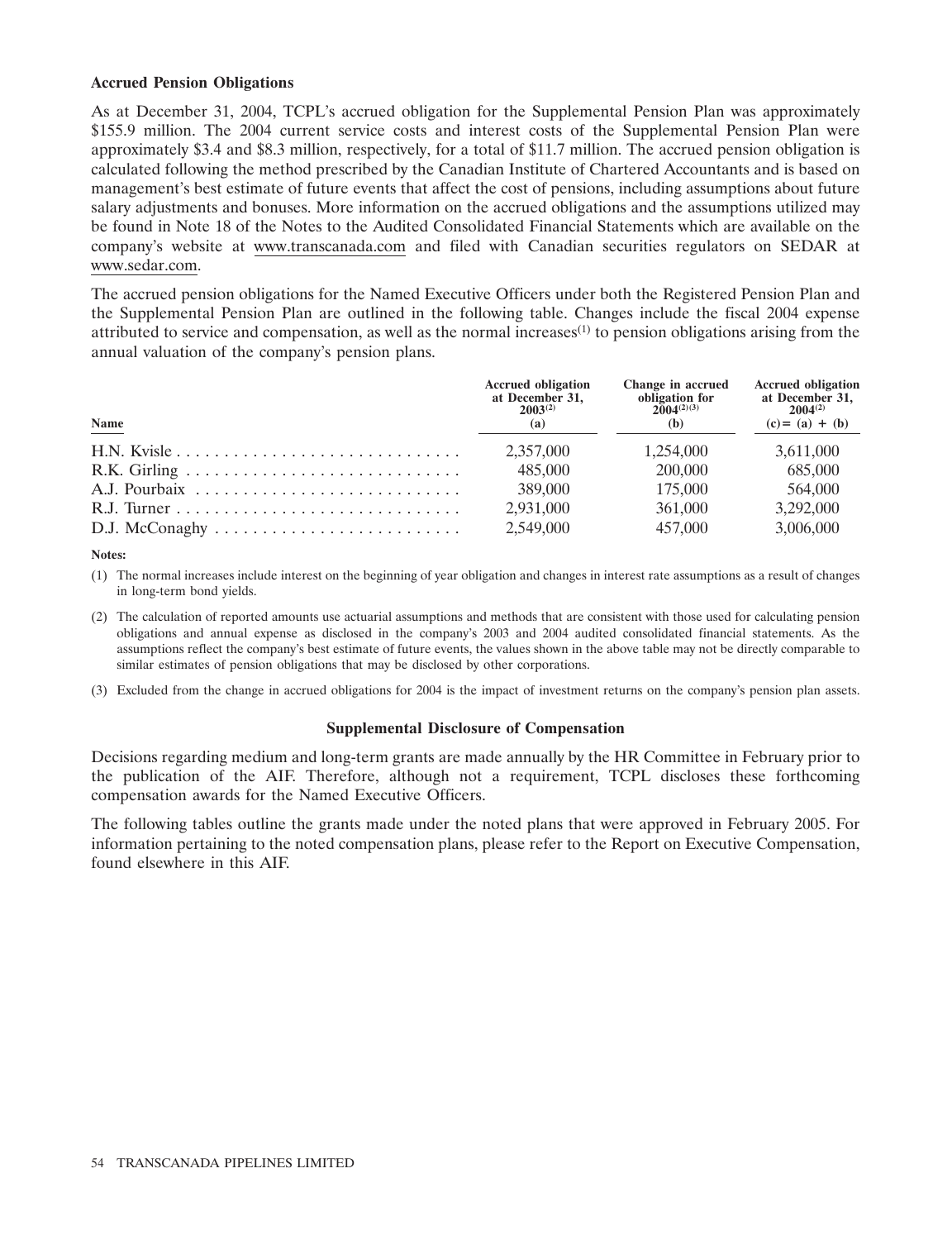### **Medium Term Incentives — Executive Share Unit Plan**

|                                         | Securities,<br>Units or<br>Other   |                                                                                | <b>Estimated Future Payouts Under</b><br>Non-Securities-Price-Based Plans (units) <sup>(2)</sup> |                                |                                |                                 |  |
|-----------------------------------------|------------------------------------|--------------------------------------------------------------------------------|--------------------------------------------------------------------------------------------------|--------------------------------|--------------------------------|---------------------------------|--|
| <b>Name</b><br>(a)                      | Right <sup>(1)</sup><br>(#)<br>(b) | <b>Performance or Other Period Until</b><br><b>Maturation or Payout</b><br>(c) | <b>Below</b><br><b>Threshold</b><br>(#)                                                          | <b>Threshold</b><br>(#)<br>(d) | <b>Target</b><br>$(\#)$<br>(e) | <b>Maximum</b><br>$(\#)$<br>(f) |  |
| $H.N.$ Kyisle $\ldots \ldots \ldots$    | $0-65,320$                         | 01-Jan-05 through 31-Dec-07                                                    | $\theta$                                                                                         | 32,660                         | 65.320                         | 97,980                          |  |
| $R.K.$ Girling $\ldots \ldots \ldots$   | 0-18,349                           | $01$ -Jan-05 through 31-Dec-07                                                 | $\theta$                                                                                         | 9.175                          | 18.349                         | 27,524                          |  |
| A.J. Pourbaix                           | 0-15.657                           | 01-Jan-05 through 31-Dec-07                                                    | $\theta$                                                                                         | 7.829                          | 15.657                         | 23,486                          |  |
| $R.J.$ Turner $\ldots \ldots \ldots$    | 0-12.458                           | 01-Jan-05 through 31-Dec-07                                                    | $\theta$                                                                                         | 6.229                          | 12.458                         | 18,687                          |  |
| D.J. McConaghy $\ldots \ldots$ 0-12,458 |                                    | $01$ -Jan-05 through 31-Dec-07                                                 | $\theta$                                                                                         | 6.229                          | 12.458                         | 18,687                          |  |

**Notes:**

(1) This is the range of units under the ESU Plan that may be eligible to vest, not including units related to reinvested dividends. See ''Report on Executive Compensation — Changes to the Executive Compensation Program — ESU Plan'' for more information about the ESU Plan.

(2) Does not include the units related to reinvested dividends.

### **Long Term Incentives — Stock Option Plan**

| Name                      | Date of Grant   | <b>Number of Common</b><br><b>Shares Under</b><br><b>Options Granted</b> <sup>(1)</sup> | % of Total<br><b>Options</b><br><b>Granted</b> to<br><b>Employees</b> | <b>Exercise</b><br>Price<br>$\mathcal{S}/\mathbf{common}$<br>share) $^{(2)}$ | <b>Market value of</b><br><b>Common Shares</b><br><b>Underlying Options on</b><br>the Date of Grant<br>(\$/common share) | <b>Expiration</b><br>Date |
|---------------------------|-----------------|-----------------------------------------------------------------------------------------|-----------------------------------------------------------------------|------------------------------------------------------------------------------|--------------------------------------------------------------------------------------------------------------------------|---------------------------|
| $H.N$ Kvisle $\ldots$     | $28$ -Feb-05    | 160,000                                                                                 | 15.17%                                                                | \$30.09                                                                      | \$29.72                                                                                                                  | 28-Feb-12                 |
| $R.K.$ Girling $\ldots$ . | $28$ -Feb-05    | 60,000                                                                                  | 5.69%                                                                 | \$30.09                                                                      | \$29.72                                                                                                                  | 28-Feb-12                 |
| A.J. Pourbaix             | $28$ -Feb- $05$ | 60,000                                                                                  | 5.69%                                                                 | \$30.09                                                                      | \$29.72                                                                                                                  | 28-Feb-12                 |
| $R.J.$ Turner $\ldots$    | $28$ -Feb- $05$ | 40,000                                                                                  | $3.79\%$                                                              | \$30.09                                                                      | \$29.72                                                                                                                  | 28-Feb-12                 |
| D.J. McConaghy            | $28$ -Feb- $05$ | 40,000                                                                                  | $3.79\%$                                                              | \$30.09                                                                      | \$29.72                                                                                                                  | 28-Feb-12                 |

#### **Notes:**

(1) On each anniversary date of the grant for a period of three years, one-third of these options vest and are exercisable.

(2) The exercise price is equal to the higher of the closing price of common shares on the award date and the weighted average closing price of common shares on the TSX during the five trading days immediately prior to the award date of the options.

### **Employee Stock Savings Plan**

Named Executive Officers may participate in the Employee Stock Savings Plan on the same basis as all other TCPL employees. Each employee may direct a payroll deduction toward the purchase of common shares. TCPL matches the employee-directed purchase in an amount equal to 25% of the employee amount to a maximum additional TCPL contribution of 1% of the employee's base salary. The shares purchased and the dividends paid on those shares are allocated to the employee account and vest immediately.

### **Employment Contracts**

In 2002, the HR Committee approved an arrangement with Mr. Kvisle to grant him additional credited pensionable service. The arrangement resulted in him receiving five years of additional credited pensionable service in 2004, on his fifth anniversary date with TCPL. In addition, for the next five years Mr. Kvisle will be granted one additional year of credited pensionable service on his anniversary date. All such additional service is not to exceed 10 additional years of credited pensionable service and is only to be recognized on that portion of his pensionable earnings which exceeds his annual Registered Pension Plan earnings, to be recognized in the TCPL Supplemental Pension Plan.

In 2004, the HR Committee also approved arrangements for Mr. Girling and Mr. Pourbaix to obtain additional credited pensionable service. Subject to these executives maintaining continuous employment with TCPL until September 8, 2007 they will each receive three additional years of credited pensionable service on that date.

**Market Value of**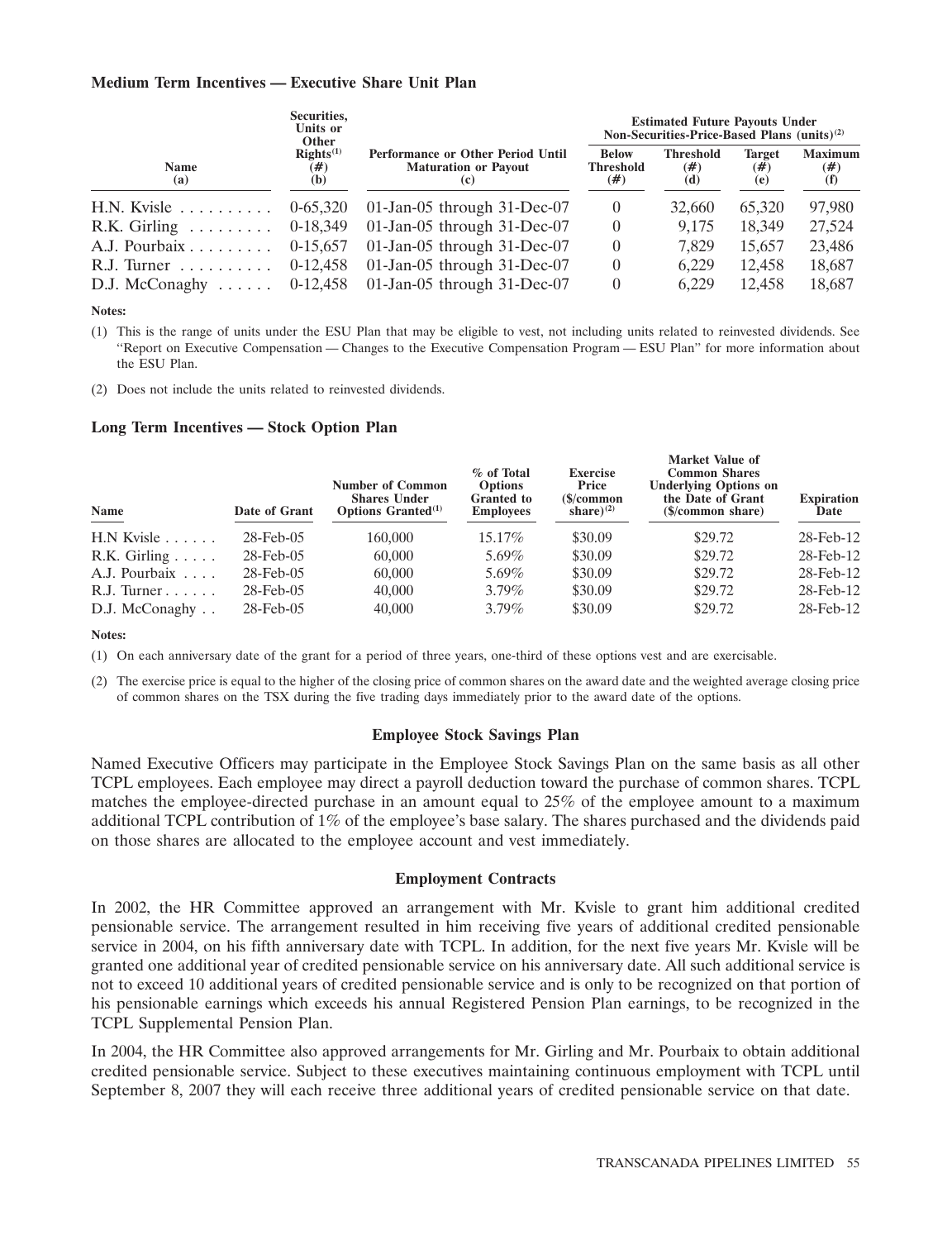### **ADDITIONAL INFORMATION**

- 1. Additional information in relation to TCPL may be found on SEDAR at www.sedar.com.
- 2. Additional information including directors' and officers' remuneration and indebtedness, principal holders of TCPL's securities and securities authorized for issuance under equity compensation plans (all where applicable), is contained in TransCanada's Proxy Circular for its most recent annual meeting of shareholders that involved the election of directors and can be obtained upon request from the Corporate Secretary of TCPL.
- 3. Additional financial information is provided in TCPL's Audited Consolidated Financial Statements and MD&A for its most recently completed financial year.

### **GLOSSARY**

|                             | AIF - Annual Information Form of TCPL Corporation dated March 7, 2005                                 |
|-----------------------------|-------------------------------------------------------------------------------------------------------|
|                             | Alberta System — A natural gas transmission system throughout the province of Alberta                 |
|                             | APG - Aboriginal Pipeline Group or Mackenzie Valley Aboriginal Pipeline L.P.                          |
|                             | Bcf — Billion cubic feet                                                                              |
|                             | BC System - A natural gas transmission system in southeastern B.C.                                    |
|                             | Bécancour Plant - A power plant near Trois-Rivières, Québec                                           |
|                             | Board — TCPL's Board of Directors                                                                     |
|                             | Bruce Power — Bruce Power L.P.                                                                        |
|                             | Canadian Mainline $-A$ natural gas pipeline system running from the Alberta border east to delivery   |
|                             | points in eastern Canada and along the U.S. border                                                    |
|                             | CSA — Canadian Securities Administrators                                                              |
|                             | ERA - Electricity Restructuring Act, 2004                                                             |
|                             | EUB - Alberta Energy and Utilities Board                                                              |
| External Auditor - KPMG LLP |                                                                                                       |
|                             | FERC - Federal Energy Regulatory Commission (USA)                                                     |
|                             | Foothills - Foothills Pipe Lines Ltd.                                                                 |
|                             | Foothills System - A natural gas pipeline system in southeastern B.C., southern Alberta and           |
|                             | southwestern Saskatchewan                                                                             |
|                             | Gas Pacifico — Gasoducto del Pacifico                                                                 |
|                             | GCOC — Generic cost of capital                                                                        |
|                             | GRA — General rate application                                                                        |
|                             | Grandview Plant — A power plant in Saint John, New Brunswick                                          |
|                             | Great Lakes System — A natural gas pipeline system in the north central U.S., roughly parallel to the |
|                             | Canada - U.S. Border                                                                                  |
|                             | GTN System - A natural gas transmission system running from northwestern Idaho, through               |
|                             | Washington and Oregon to California                                                                   |
|                             | HS&E - Health, Safety and Environment                                                                 |
|                             | Iroquois System - A natural gas pipeline system in New York                                           |
|                             | LNG — Liquefied Natural Gas                                                                           |
|                             | Mackenzie Producers - Mackenzie Delta Producers Group                                                 |
|                             | MD&A - TCPL's Management's Discussion and Analysis dated March 1, 2005                                |
|                             | Meeting — The Annual Meeting of the holders of common shares of TransCanada to be                     |
|                             | held on April 29, 2005.                                                                               |
|                             | Mmcf/d — Million British thermal units per day                                                        |
|                             | $MW - Megawatts$                                                                                      |
|                             | NBP L.P. - Northern Border Partners, L.P.                                                             |
|                             | NEB - National Energy Board (Canada)                                                                  |
|                             | NEGT — National Energy & Gas Transmission, Inc.                                                       |
|                             |                                                                                                       |

NGTL — NOVA Gas Transmission Ltd.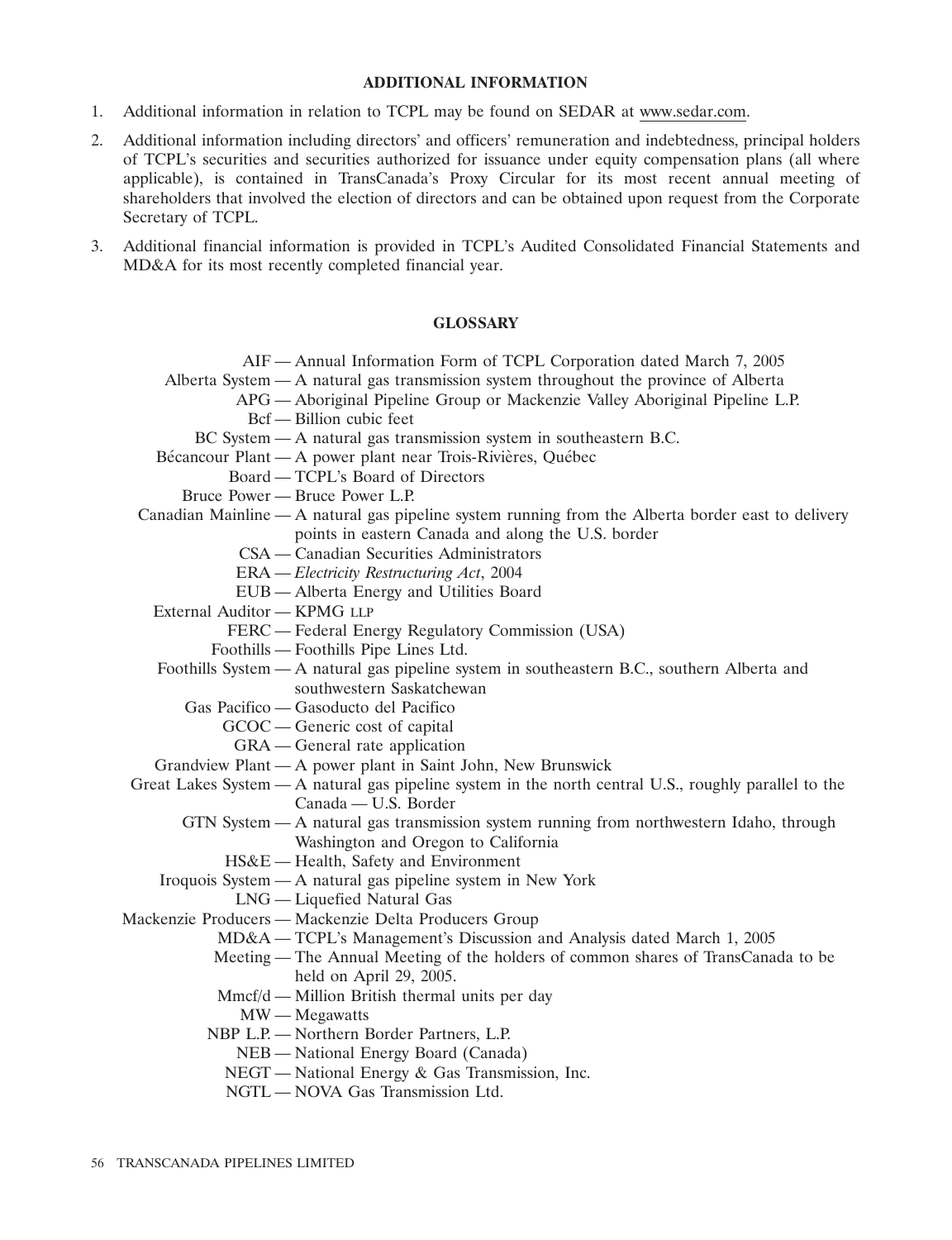North Baja System — A natural gas pipeline system in southeastern California

Northern Border Pipeline — Northern Border Pipeline Company

- NYSE New York Stock Exchange
- OPG Ontario Power Generation Inc.
- Portland Portland Natural Gas Transmission System Partnership
- Power LP TransCanada Power, L.P.
- Proxy Circular TransCanada's Management Proxy Circular dated March 1, 2005
	- psi Pounds per square inch
	- ROE Return on common equity
	- SEC U.S. Securities and Exchange Commission
	- Shell Shell US Gas & Power LLC
- Simmons Pipeline System A natural gas pipeline system in northeastern Alberta
	- SOX U.S. *Sarbanes-Oxley Act* of 2002
	- Tcf Trillion cubic feet
	- TCPL TransCanada PipeLines Limited
	- TOM Trans Québec  $\&$  Maritimes Pipeline Inc.
	- TQM System A natural gas pipeline system in southeastern Québec
	- TransCanada TransCanada Corporation
		- TSX Toronto Stock Exchange
		- Tuscarora Tuscarora Gas Transmission Company
			- USGen US Gen New England, Inc.
			- VCR Voluntary Challenge and Registry
			- WCSB Western Canada Sedimentary Basin
		- Year End December 31, 2004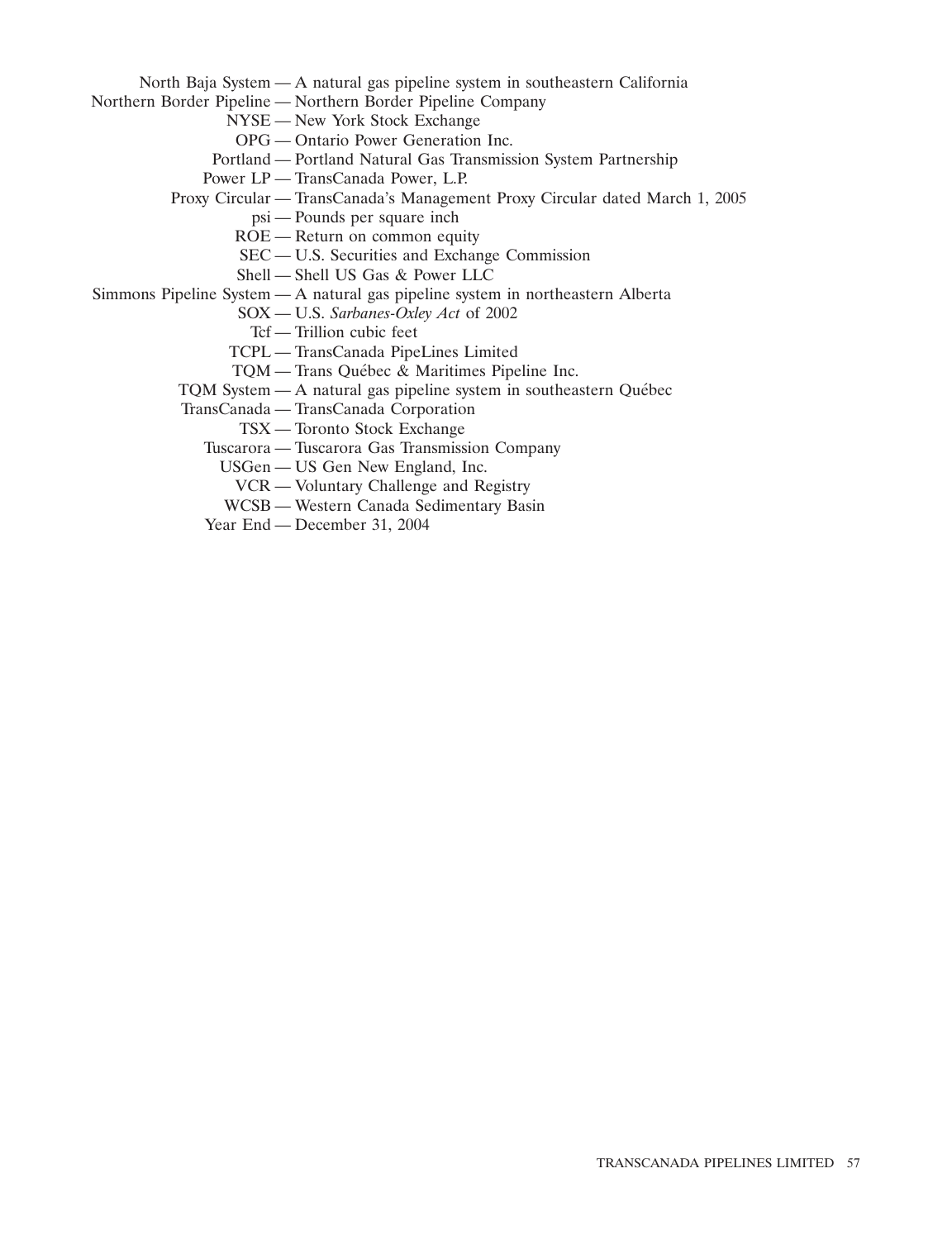### **SCHEDULE ''A''**

### **Exchange Rate of the Canadian Dollar**

All dollar amounts in the AIF are in Canadian dollars, except where otherwise indicated. The following table shows the yearly high and low noon rates, the yearly average noon rates and the year-end noon spot rates for the U.S. dollar for the past five years, each expressed in Canadian dollars, as reported by the Bank of Canada.

| <b>Year Ended</b> |      |        |        |        |
|-------------------|------|--------|--------|--------|
| 2004              | 2003 | 2002   | 2001   | 2000   |
|                   |      | 1.6132 | 1.6021 | 1.5593 |
|                   |      |        | 1.4936 | 1.4341 |
|                   |      |        |        | 1.4852 |
|                   |      |        |        |        |

\* Year end noon rate for 2000 is as at December 29, 2000.

On March 7, 2005, the noon rate for the U.S. dollar as reported by the Bank of Canada was US  $$1.00 = \text{Cdn. } $1.2293$ .

### **Metric Conversion Table**

The conversion factors set out below are approximate factors. To convert from Metric to Imperial multiply by the factor indicated. To convert from Imperial to Metric divide by the factor indicated.

| Metric          | <b>Imperial</b>               | <b>Factor</b>                        |
|-----------------|-------------------------------|--------------------------------------|
| Kilometres      | Miles                         | 0.62                                 |
| Millimetres     | Inches                        | 0.04                                 |
| Gigajoules      | Million British thermal units | 0.95                                 |
| Cubic metres*   | Cubic feet                    | 35.3                                 |
| Kilopascals     | Pounds per square inch.       | 0.15                                 |
| Degrees Celsius | Degrees Fahrenheit            | to convert to Fahrenheit multiply by |
|                 |                               | 1.8, then add 32 degrees;            |
|                 |                               | to convert to Celsius subtract       |
|                 |                               | 32 degrees, then divide by 1.8       |

\* The conversion is based on natural gas at a base pressure of 101.325 kilopascals and at a base temperature of 15 degrees Celsius.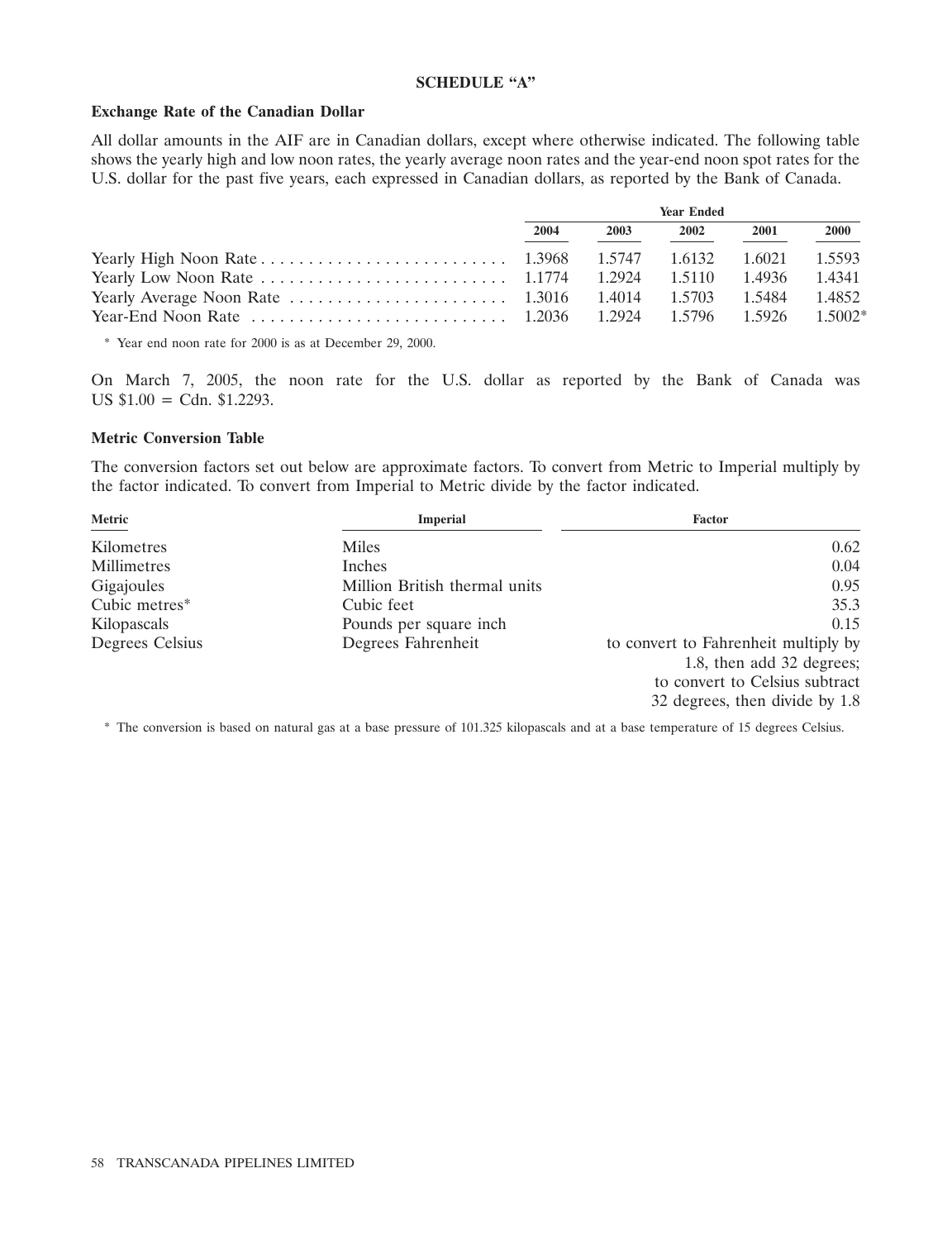# **SCHEDULE ''B''**

### **CHARTER OF**

### **THE AUDIT COMMITTEE**

# **PART 1**

### **Establishment of Committee and Procedures**

### **1. Committee**

A Committee of the Directors to be known as the ''Audit Committee'' is established. The Committee shall assist the Board of Directors (the ''Board'') in overseeing, among other things, the integrity of the financial statements of the Company, the compliance by the Company with legal and regulatory requirements and the independence and performance of the Company's internal and external auditors.

### **2. Composition of Committee**

The Committee shall consist of not less than three and not more than seven Directors, a majority of whom are resident Canadians (as defined in the Canada Business Corporations Act), and all of whom are unrelated and/or independent as defined in the applicable requirements of relevant securities legislation and the applicable rules of any stock exchange on which the Company's securities are listed for trading. Each member of the Committee shall be financially literate and at least one member shall have accounting or related financial management expertise (as those terms are defined from time to time under the requirements or guidelines for audit committee service under securities laws and the applicable rules of any stock exchange on which the Company's securities are listed for trading or, if it is not so defined as that term is interpreted by the Board in its business judgment).

### **3. Appointment of Committee Members**

The members of the Committee shall be appointed by the Board on the recommendation of the Governance Committee. The members of the Committee shall be appointed as soon as practicable following each annual meeting of Shareholders, and shall hold office until the next annual meeting, or until their successors are earlier appointed, or until they cease to be Directors of the Company.

### **4. Vacancies**

Where a vacancy occurs at any time in the membership of the Committee, it may be filled by the Board on the recommendation of the Governance Committee and shall be filled by the Board if the membership of the Committee is less than three Directors or if the Committee ceases to meet the requirements for audit committees as provided under securities laws and the rules of any stock exchange upon which the Company's shares are listed for trading.

# **5. Committee Chair**

The Board shall appoint a Chair for the Committee.

### **6. Absence of Committee Chair**

If the Chair of the Committee is not present at any meeting of the Committee, one of the other members of the Committee present at the meeting shall be chosen by the Committee to preside at the meeting.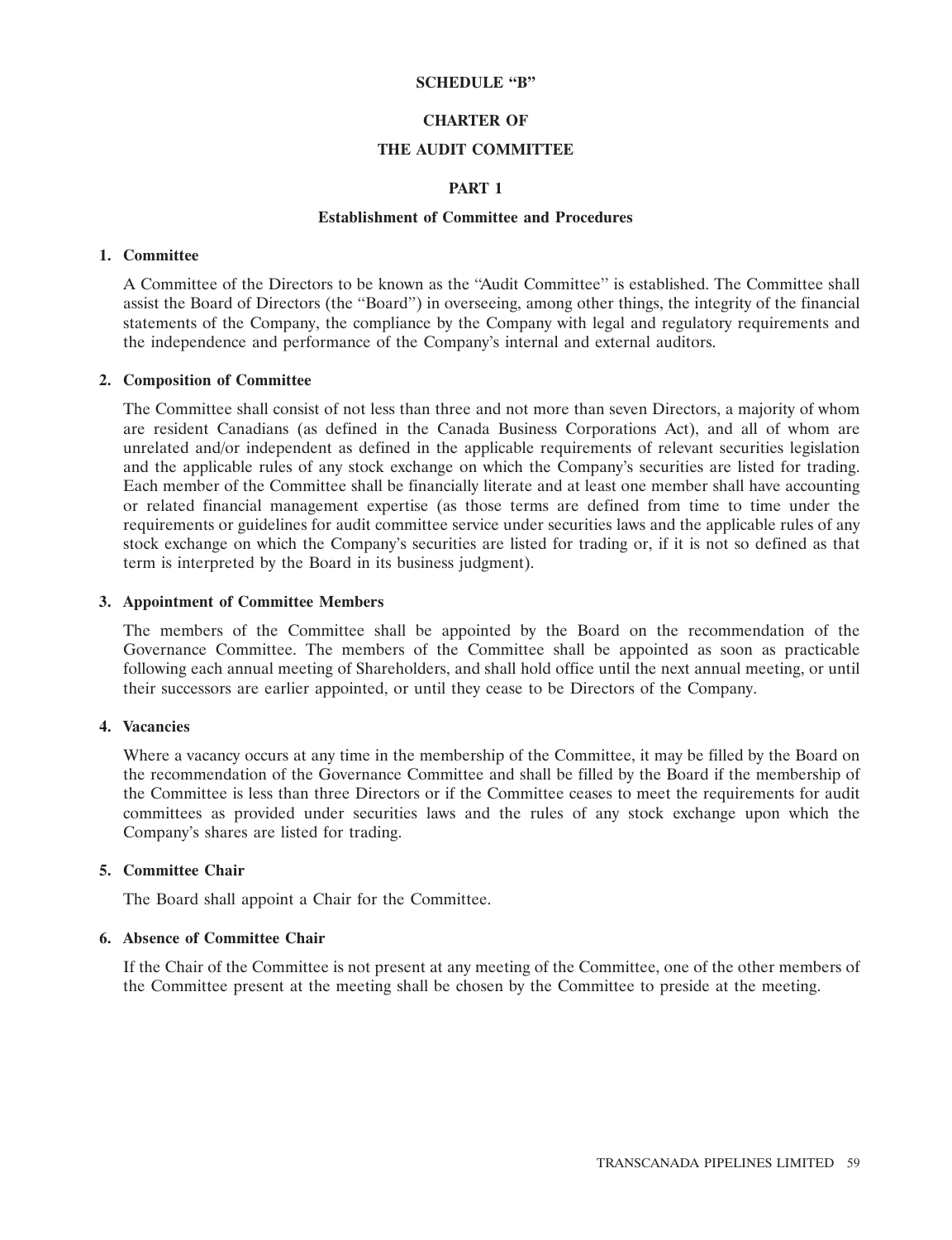### **7. Secretary of Committee**

The Committee shall appoint a Secretary who need not be a Director of the Company.

# **8. Meetings**

The Chair, or any two members of the Committee, or the internal auditor, or the external auditors may call a meeting of the Committee. The Committee shall meet at least quarterly. The Committee shall meet periodically with management, the internal auditors and the external auditors in separate executive sessions.

### **9. Quorum**

A majority of the members of the Committee, present in person or by telephone or other telecommunication device that permit all persons participating in the meeting to speak to each other, shall constitute a quorum.

### **10. Notice of Meetings**

Notice of the time and place of every meeting shall be given in writing or facsimile communication to each member of the Committee at least 24 hours prior to the time fixed for such meeting; provided, however, that a member may in any manner waive a notice of a meeting. Attendance of a member at a meeting is a waiver of notice of the meeting, except where a member attends a meeting for the express purpose of objecting to the transaction of any business on the grounds that the meeting is not lawfully called.

### **11. Attendance of Company Officers and Employees at Meeting**

At the invitation of the Chair of the Committee, one or more officers or employees of the Company may attend any meeting of the Committee.

### **12. Procedure, Records and Reporting**

The Committee shall fix its own procedure at meetings, keep records of its proceedings and report to the Board when the Committee may deem appropriate but not later than the next meeting of the Board.

### **13. Review of Charter and Evaluation of Committee**

The Committee shall review its Charter annually or otherwise, as it deems appropriate, and if necessary propose changes to the Governance Committee and the Board. The Committee shall annually review the Committee's own performance.

### **14. Outside Experts and Advisors**

The Committee, and on behalf of the Committee, the Committee Chair, is authorized when deemed necessary or desirable to retain independent counsel, outside experts and other advisors, at the Company's expense, to advise the Committee independently on any matter.

### **15. Reliance**

Absent actual knowledge to the contrary (which shall be promptly reported to the Board), each member of the Committee shall be entitled to rely on (i) the integrity of those persons or organizations within and outside the Company from which it receives information, (ii) the accuracy of the financial and other information provided to the Committee by such persons or organizations and (iii) representations made by Management and the external auditors, as to any information technology, internal audit and other non-audit services provided by the external auditors to the Company and its subsidiaries.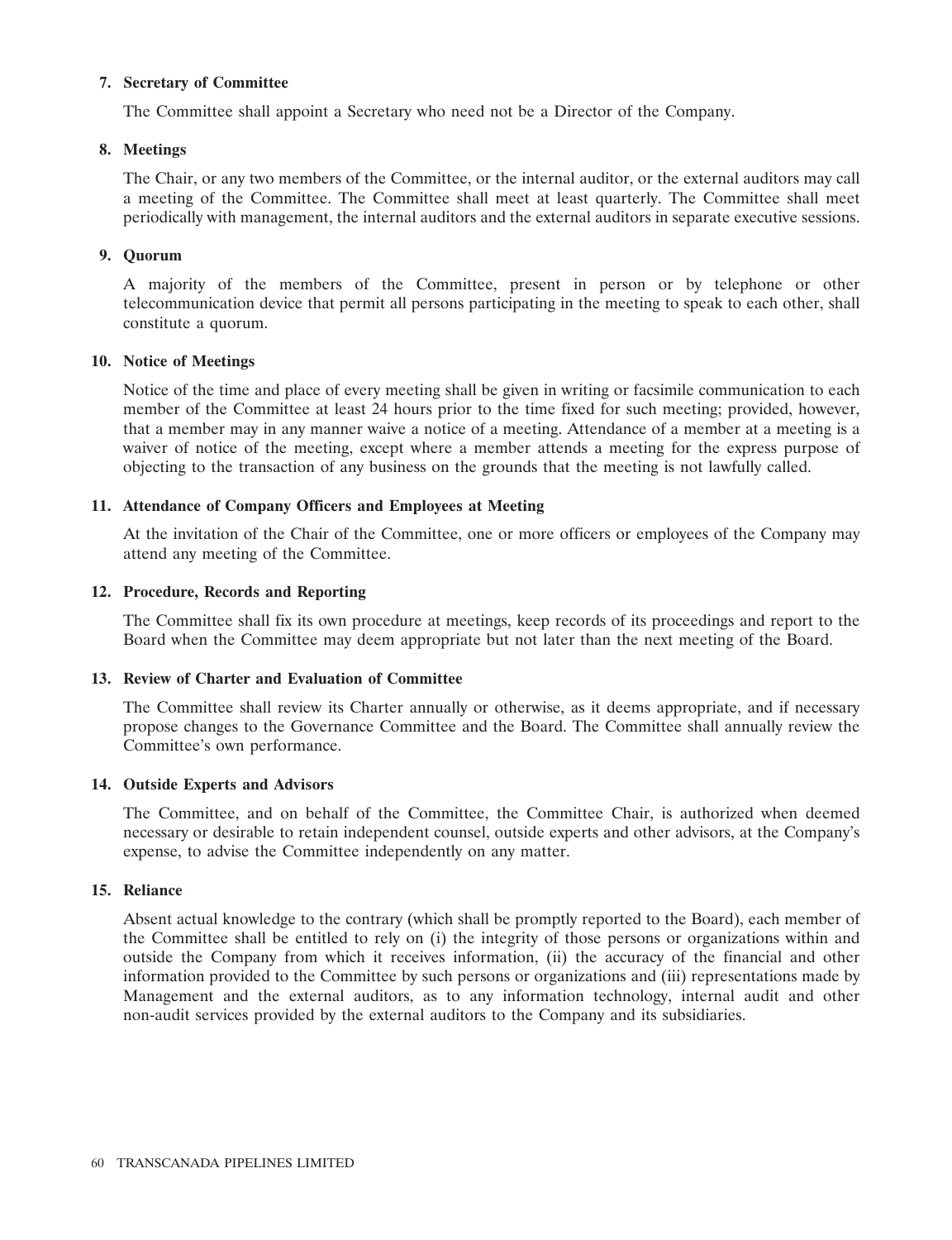### **PART II**

#### **Specific Mandate of Committee**

### **16. Appointment of the Company's External Auditors**

Subject to confirmation by the external auditors of their compliance with Canadian and U.S. regulatory registration requirements, the Committee shall recommend to the Board the appointment of the external auditors, such appointment to be confirmed by the Company's shareholders at each annual meeting. The Committee shall also recommend to the Board the compensation to be paid to the external auditors for audit services and shall pre-approve the retention of the external auditors for any permitted non-audit service and the fees for such service. The Committee shall also be directly responsible for the oversight of the work of the external auditor (including resolution of disagreements between management and the external auditor regarding financial reporting) for the purpose of preparing or issuing an audit report or related work. The external auditor shall report directly to the Committee.

The Committee shall also receive periodic reports from the external auditors regarding the auditors' independence, discuss such reports with the auditors, consider whether the provision of non-audit services is compatible with maintaining the auditors' independence and the Committee shall take appropriate action to satisfy itself of the independence of the external auditors.

### **17. Oversight in Respect of Financial Disclosure**

The Committee to the extent it deems it necessary or appropriate shall:

- (a) review, discuss with management and the external auditors and recommend to the Board for approval, the Company's audited annual financial statements, annual information form including management discussion and analysis, all financial statements in prospectuses and other offering memoranda, financial statements required by regulatory authorities, all prospectuses and all documents which may be incorporated by reference into a prospectus, including without limitation, the annual proxy circular, but excluding any pricing supplements issued under a medium term note prospectus supplement of the Company;
- (b) review, discuss with management and the external auditors and recommend to the Board for approval the release to the public of the Company's interim reports, including the financial statements, management discussion and analysis and press releases on quarterly financial results;
- (c) review and discuss with management and external auditors the use of ''pro forma'' or ''adjusted'' non-GAAP information and the applicable reconciliation;
- (d) review and discuss with management and external auditors financial information and earnings guidance provided to analysts and rating agencies; provided, however, that such discussion may be done generally (consisting of discussing the types of information to be disclosed and the types of presentations to be made). The Committee need not discuss in advance each instance in which the Company may provide earnings guidance or presentations to rating agencies;
- (e) review annual and quarterly financial statements and annual disclosure documents of NOVA Gas Transmission Ltd. (''NGTL'');
- (f) review with management and the external auditors major issues regarding accounting and auditing principles and practices, including any significant changes in the Company's selection or application of accounting principles, as well as major issues as to the adequacy of the Company's internal controls and any special audit steps adopted in light of material control deficiencies that could significantly affect the Company's financial statements;
- (g) review and discuss quarterly reports from the external auditors on:
	- (i) all critical accounting policies and practices to be used;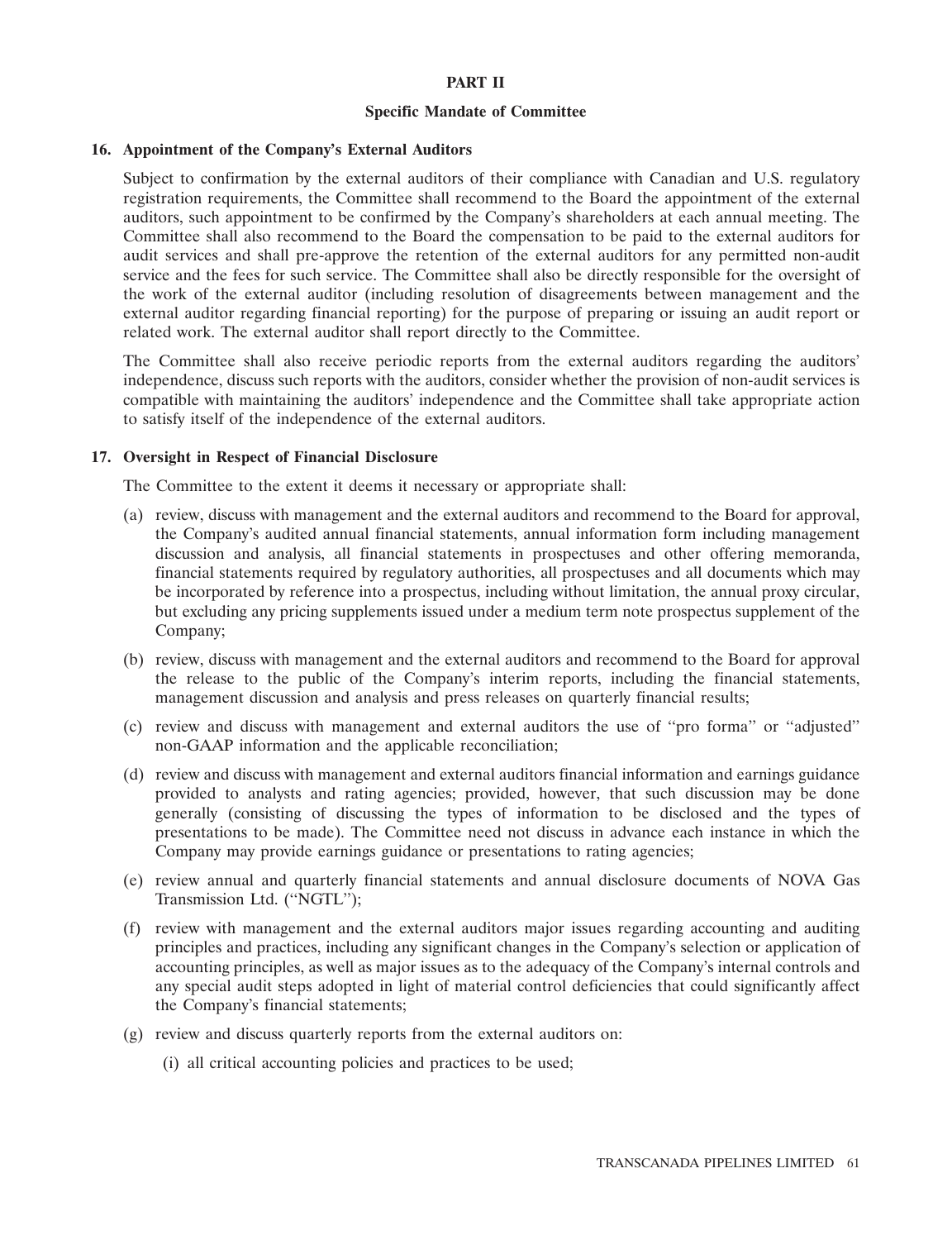- (ii) all alternative treatments of financial information within generally accepted accounting principles that have been discussed with management, ramifications of the use of such alternative disclosures and treatments, and the treatment preferred by the external auditor;
- (iii) other material written communications between the external auditor and management, such as any management letter or schedule of unadjusted differences;
- (h) review with management and the external auditors the effect of regulatory and accounting initiatives as well as off-balance sheet structures on the Company's financial statements;
- (i) review with management, the external auditors and, if necessary, legal counsel, any litigation, claim or contingency, including tax assessments, that could have a material effect upon the financial position of the Company, and the manner in which these matters have been disclosed in the financial statements;
- (j) review disclosures made to the Committee by the Company's CEO and CFO during their certification process for the periodic reports filed with securities regulators about any significant deficiencies in the design or operation of internal controls or material weaknesses therein and any fraud involving management or other employees who have a significant role in the Company's internal controls;
- (k) discuss with management the Company's material financial risk exposures and the steps management has taken to monitor and control such exposures, including the Company's risk assessment and risk management policies;

# **18. Oversight in Respect of Legal and Regulatory Matters**

(a) review with the Company's General Counsel legal matters that may have a material impact on the financial statements, the Company's compliance policies and any material reports or inquiries received from regulators or governmental agencies;

### **19. Oversight in Respect of Internal Audit**

- (a) review the audit plans of the internal auditors of the Company including the degree of coordination between such plan and that of the external auditors and the extent to which the planned audit scope can be relied upon to detect weaknesses in internal control, fraud or other illegal acts;
- (b) review the significant findings prepared by the internal auditing department and recommendations issued by the Company or by any external party relating to internal audit issues, together with management's response thereto;
- (c) review compliance with the Company's policies and avoidance of conflicts of interest;
- (d) review the adequacy of the resources of the internal auditor to ensure the objectivity and independence of the internal audit function, including reports from the internal audit department on its audit process with associates and affiliates;
- (e) ensure the internal auditor has access to the Chair of the Committee and of the Board and to the Chief Executive Officer and meet separately with the internal auditor to review with him any problems or difficulties he may have encountered and specifically:
	- (i) any difficulties which were encountered in the course of the audit work, including restrictions on the scope of activities or access to required information, and any disagreements with management;
	- (ii) any changes required in the planned scope of the internal audit; and
	- (iii) the internal audit department responsibilities, budget and staffing;
	- and to report to the Board on such meetings;
- (f) bi-annually review officers' expenses and aircraft usage reports;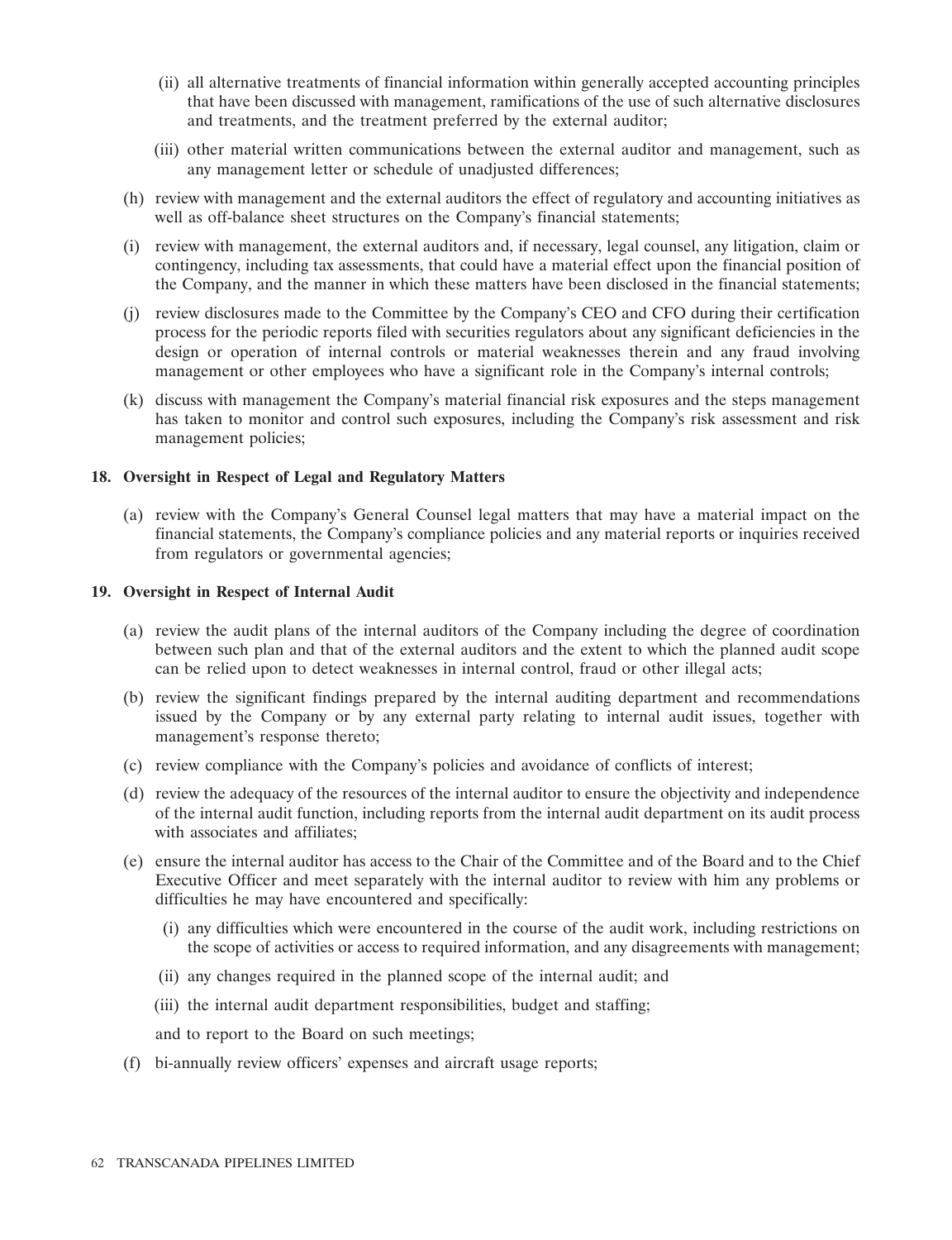# **20. Oversight in Respect of the External Auditors**

- (a) review the annual post-audit or management letter from the external auditors and management's response and follow-up in respect of any identified weakness, inquire regularly of management and the external auditors of any significant issues between them and how they have been resolved, and intervene in the resolution if required:
- (b) review the quarterly unaudited financial statements with the external auditors and receive and review the review engagement reports of external auditors on unaudited financial statements of the Company and NGTL;
- (c) receive and review annually the external auditors' formal written statement of independence delineating all relationships between itself and the Company;
- (d) meet separately with the external auditors to review with them any problems or difficulties the external auditors may have encountered and specifically:
	- (i) any difficulties which were encountered in the course of the audit work, including any restrictions on the scope of activities or access to required information, and any disagreements with management; and
	- (ii) any changes required in the planned scope of the audit;

and to report to the Board on such meetings;

- (e) review with the external auditors the adequacy and appropriateness of the accounting policies used in preparation of the financial statements;
- (f) meet with the external auditors prior to the audit to review the planning and staffing of the audit;
- (g) receive and review annually the external auditors' written report on their own internal quality control procedures; any material issues raised by the most recent internal quality control review, or peer review, of the external auditors, or by any inquiry or investigation by governmental or professional authorities, within the preceding five years, and any steps taken to deal with such issues;
- (h) review and evaluate the external auditors, including the lead partner of the external auditor team;
- (i) ensure the rotation of the lead (or coordinating) audit partner having primary responsibility for the audit and the audit partner responsible for reviewing the audit as required by law;

### **21. Oversight in Respect of Audit and Non-Audit Services**

- (a) pre-approve all audit services (which may entail providing comfort letters in connection with securities underwritings) and all permitted non-audit services, other than non-audit services where:
	- (i) the aggregate amount of all such non-audit services provided to the Company constitutes not more than 5% of the total fees paid by the Company and its subsidiaries to the external auditor during the fiscal year in which the non-audit services are provided;
	- (ii) such services were not recognized by the Company at the time of the engagement to be non-audit services; and
	- (iii) such services are promptly brought to the attention of the Committee and approved prior to the completion of the audit by the Committee or by one or more members of the Committee to whom authority to grant such approvals has been delegated by the Committee;
- (b) approval by the Committee of a non-audit service to be performed by the external auditor shall be disclosed as required under securities laws and regulations;
- (c) the Committee may delegate to one or more designated members of the Committee the authority to grant pre-approvals required by this subsection. The decisions of any member to whom authority is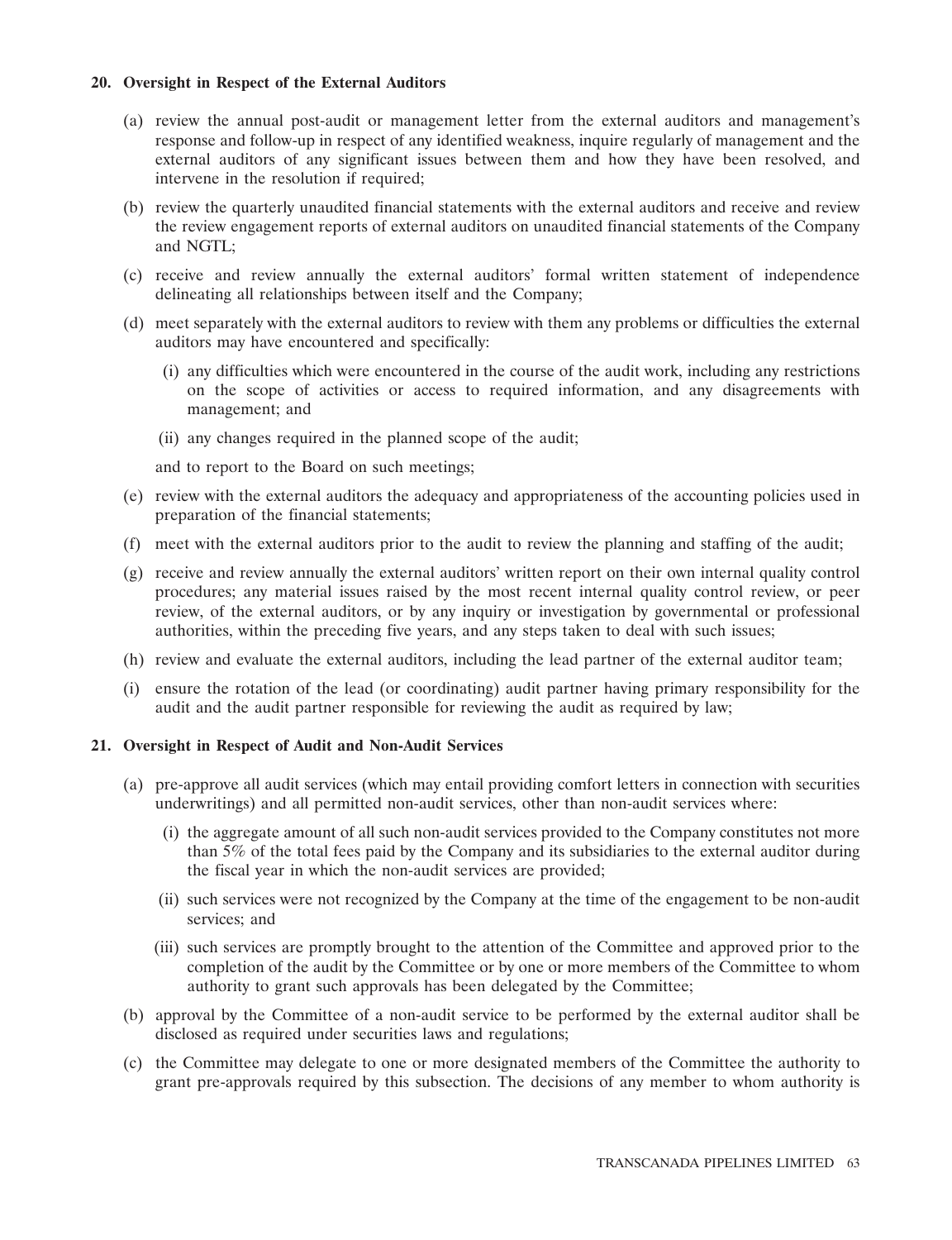delegated to pre-approve an activity shall be presented to the Committee at its first scheduled meeting following such pre-approval;

(d) if the Committee approves an audit service within the scope of the engagement of the external auditor, such audit service shall be deemed to have been pre-approved for purposes of this subsection;

### **22. Oversight in Respect of Certain Policies**

- (a) review and recommend to the Board for approval policy changes and program initiatives deemed advisable by management or the Committee with respect to the Company's codes of business conduct and ethics;
- (b) obtain reports from management, the Company's senior internal auditing executive and the external auditors and report to the Board on the status and adequacy of the Company's efforts to ensure its businesses are conducted and its facilities are operated in an ethical, legally compliant and socially responsible manner, in accordance with the Company's codes of business conduct and ethics;
- (c) establish a non-traceable, confidential and anonymous system by which callers may ask for advice or report any ethical or financial concern, ensure that procedures for the receipt, retention and treatment of complaints in respect of accounting, internal controls and auditing matters are in place, and receive reports on such matters as necessary;
- (d) annually review and assess the adequacy of the Company's public disclosure policy;
- (e) review and approve the Company's hiring policies for employees or former employees of the external auditors (recognizing the Sarbanes-Oxley Act of 2002 does not permit the CEO, controller, CFO or chief accounting officer to have participated in the Company's audit as an employee of the external auditors' during the preceding one-year period) and monitor the Company's adherence to the policy;

### **23. Oversight in Respect of Pension Matters**

- (a) consider and in accordance with regulatory requirements approve any changes in the Company's pension plans having to do with financial matters after consultation with the Human Resources Committee in respect of any effect such a change may have on pension benefits;
- (b) review and consider financial and investment reports relating to the Company's pension plans;
- (c) appoint and terminate the engagement of investment managers with respect to the Company's pension plans;
- (d) receive, review and report to the Board on the actuarial valuation and funding requirements for the Company's pension plans;

### **24. Oversight in Respect of Internal Administration**

- (a) review annually the reports of the Company's representatives on certain audit committees of subsidiaries and affiliates of the Company and any significant issues and auditor recommendations concerning such subsidiaries and affiliates;
- (b) review the succession plans in respect of the Chief Financial Officer, the Vice President, Risk Management and the Director, Internal Audit;
- (c) review and approve guidelines for the Company's hiring of employees or former employees of the external auditors who were engaged on the Company's account;

### **25. Oversight Function**

While the Committee has the responsibilities and powers set forth in this Charter, it is not the duty of the Committee to plan or conduct audits or to determine that the Company's financial statements and disclosures are complete and accurate or are in accordance with generally accepted accounting principles